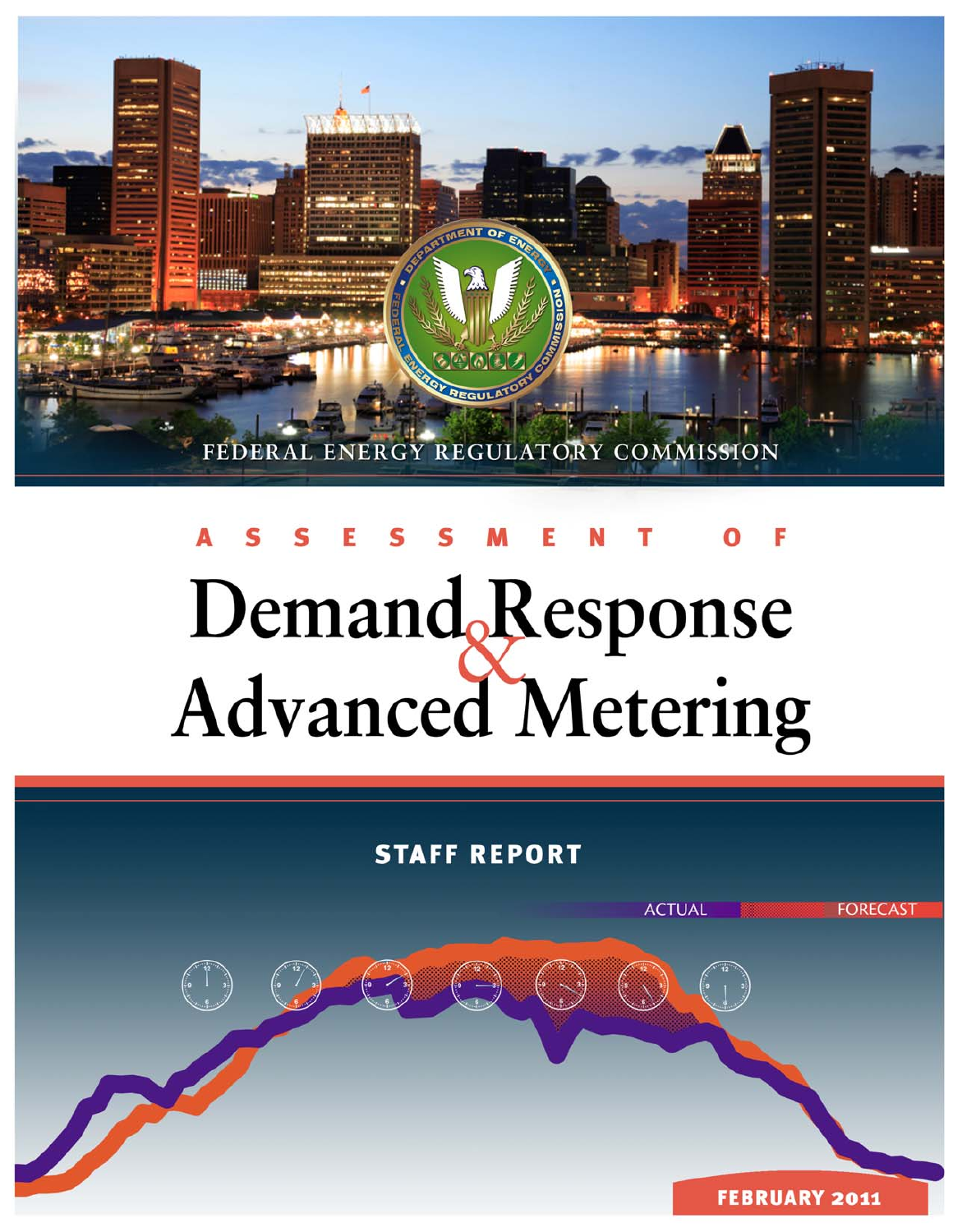# **2010**

# **Assessment of Demand Response and Advanced Metering**

# **Staff Report**

# **Federal Energy Regulatory Commission**

**February 2011** 

The opinions and views expressed in this staff report do not necessarily represent those of the Federal Energy Regulatory Commission, its Chairman, or individual Commissioners, and are not binding on the Commission.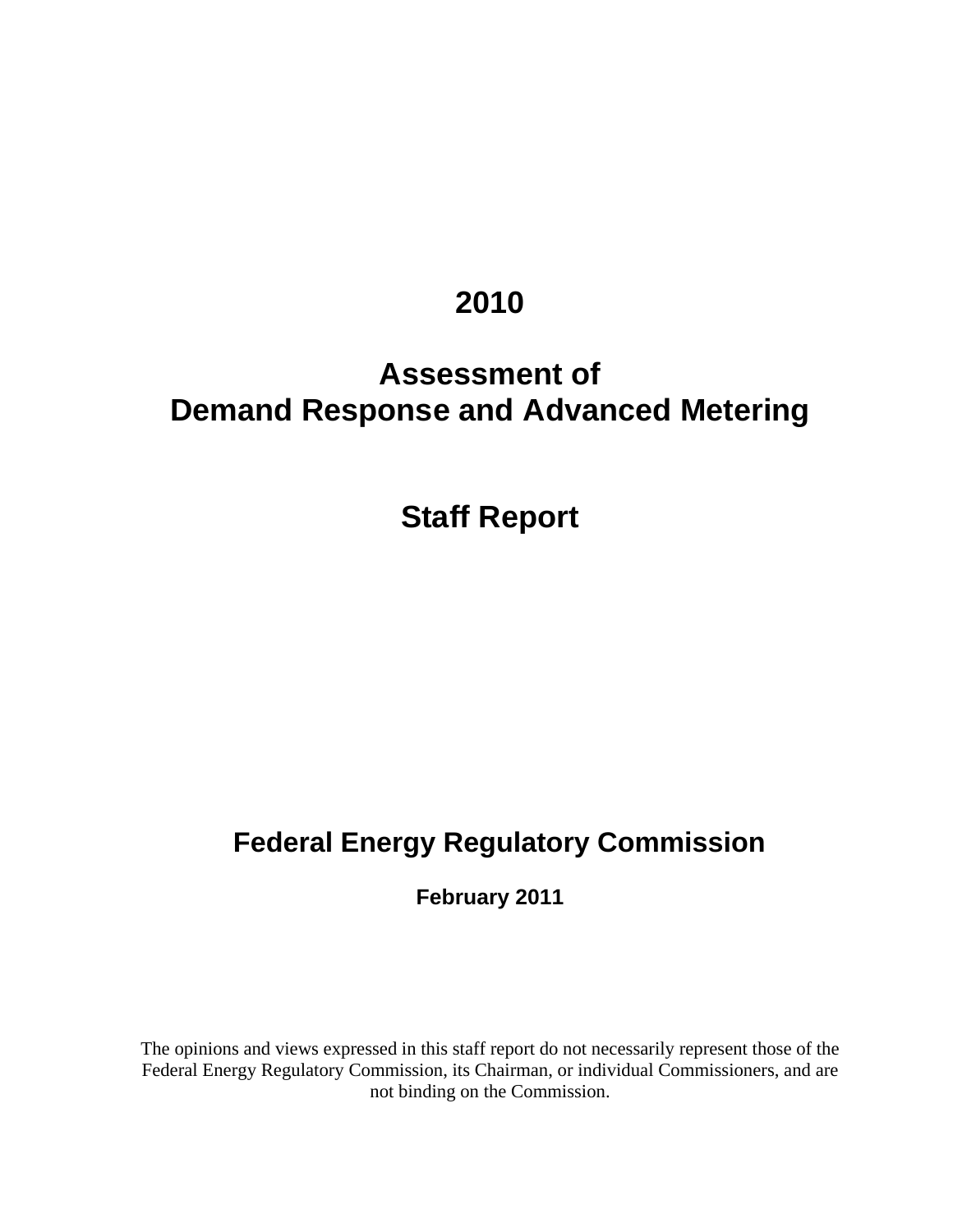# **ACKNOWLEDGEMENTS**

Federal Energy Regulatory Commission Staff Team

Dean Wight, Team Lead Caroline Daly David Kathan Michael P. Lee Kamaria Martin Pamela Silberstein Michael Tita Rebecca Vertes

Z, INC. Team

Bryan Templeton (Z, INC.) Valerie Richardson (KEMA) Will Gifford (KEMA) Christopher Elsner (Z, INC.) Matthew S. Pettit (KEMA) Geoff Barker (KEMA) Ron Chebra (KEMA)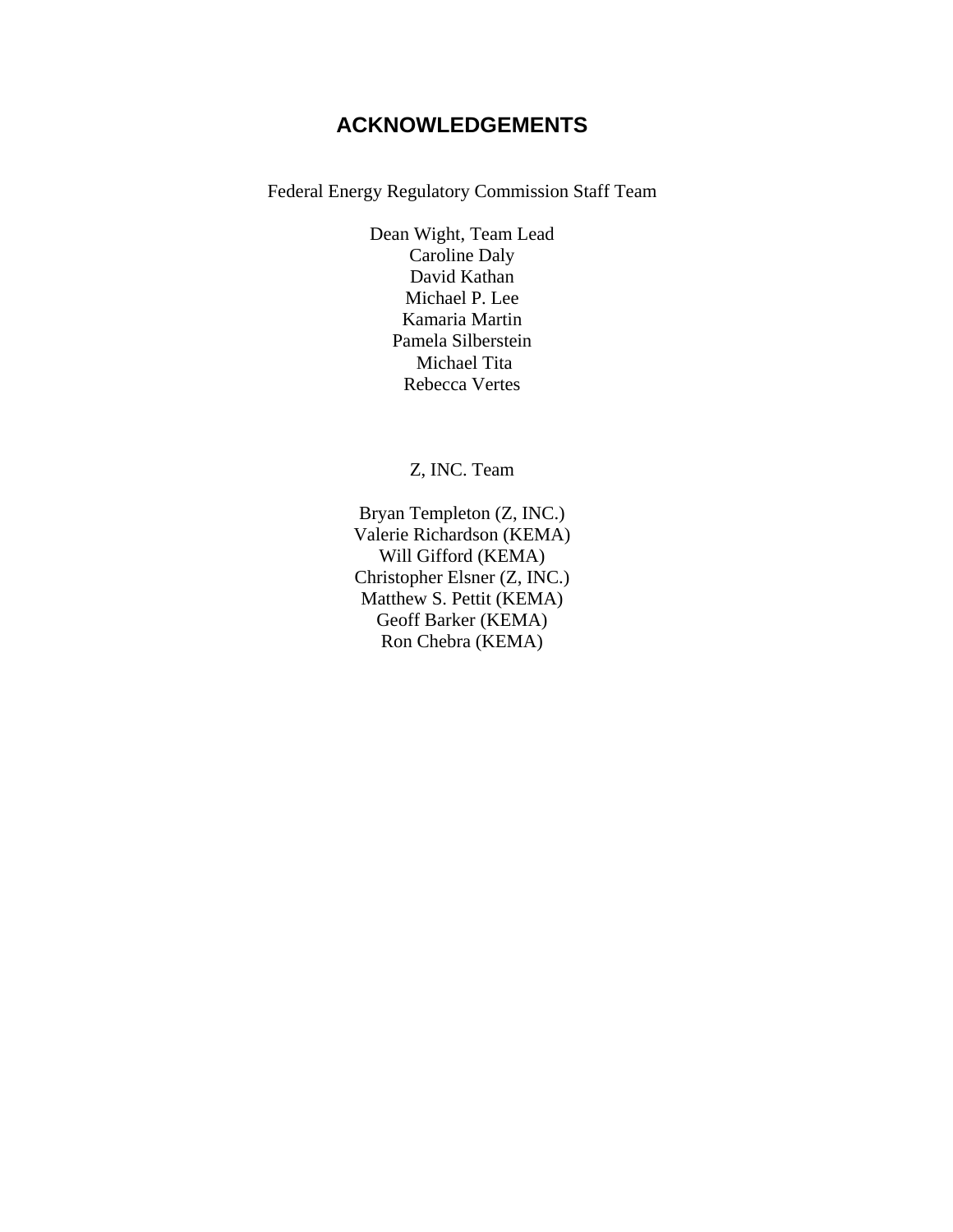#### **TABLE OF CONTENTS**

| Results of the 2010 Advanced Metering and Demand Response Survey 1             |  |
|--------------------------------------------------------------------------------|--|
|                                                                                |  |
|                                                                                |  |
|                                                                                |  |
|                                                                                |  |
|                                                                                |  |
|                                                                                |  |
|                                                                                |  |
|                                                                                |  |
|                                                                                |  |
|                                                                                |  |
|                                                                                |  |
|                                                                                |  |
|                                                                                |  |
|                                                                                |  |
|                                                                                |  |
|                                                                                |  |
| Federal Government-Led Activities to Support AMI Structures and Utilization15  |  |
|                                                                                |  |
|                                                                                |  |
|                                                                                |  |
|                                                                                |  |
|                                                                                |  |
|                                                                                |  |
|                                                                                |  |
| Demand Response Activities at the FERC, Barriers to Demand Response, and Staff |  |
|                                                                                |  |
|                                                                                |  |
|                                                                                |  |
|                                                                                |  |
|                                                                                |  |
|                                                                                |  |
|                                                                                |  |
|                                                                                |  |
|                                                                                |  |
|                                                                                |  |
|                                                                                |  |
|                                                                                |  |
| Appendix F: Demand Response Programs and Services at Responding Entities 88    |  |
|                                                                                |  |
|                                                                                |  |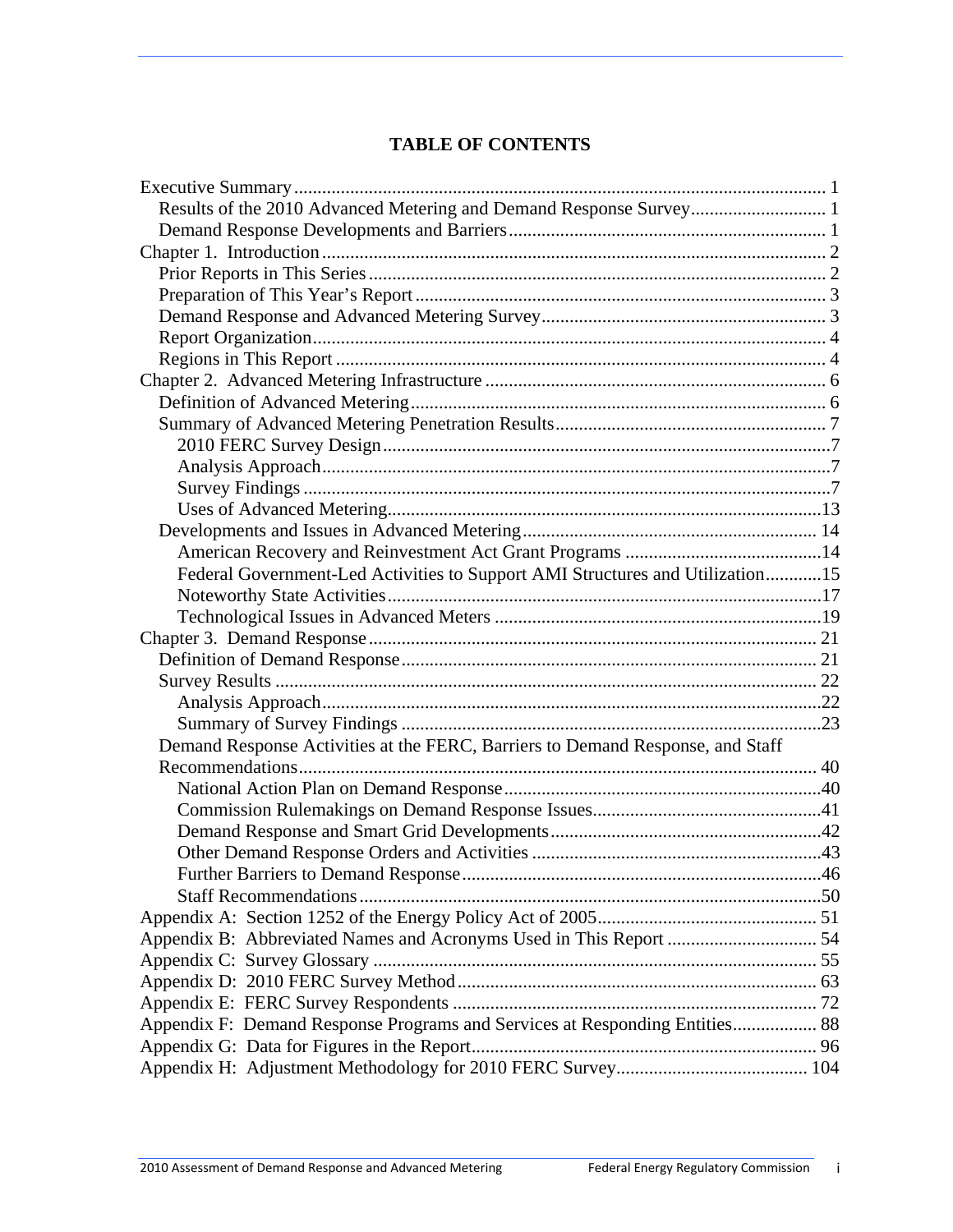# **LIST OF TABLES**

| Table 3.1. Estimated advanced metering penetration by region for residential and           |
|--------------------------------------------------------------------------------------------|
|                                                                                            |
| Table 3.2. Estimated penetration of advanced metering by state in 2006, 2008 and 2010      |
|                                                                                            |
| Table 4.1. Demand response program classifications in the 2010 FERC Survey and changes     |
|                                                                                            |
| Table 4.2. Reported potential peak load reduction in megawatts by program category and     |
|                                                                                            |
| Table 4.3. Reported plans for new demand response programs and time-based rates/tariffs 39 |
|                                                                                            |
|                                                                                            |
| Table H1. Sources of data used to impute missing 2010 FERC survey data 104                 |
|                                                                                            |
|                                                                                            |

## **LIST OF FIGURES**

| Figure 3.2. Estimated advanced metering penetration by region in 2006, 2008 and 2010             |
|--------------------------------------------------------------------------------------------------|
|                                                                                                  |
| Figure 3.3. Estimated penetration of advanced metering by type of entity in 2006, 2008 and       |
|                                                                                                  |
| Figure 3.4. Reported numbers of customers and communication methods for advanced                 |
|                                                                                                  |
| Figure 4.1. Reported number of customers enrolled in direct load control programs by region      |
|                                                                                                  |
| Figure 4.2. Number of entities reporting interruptible/curtailable rates by region and type of   |
|                                                                                                  |
| Figure 4.3. Number of entities reporting residential Time-of-Use rates by region and type of     |
|                                                                                                  |
| Figure 4.4. Reported number of residential customers enrolled in Time-of-Use rates by            |
|                                                                                                  |
| Figure 4.5. Number of entities reporting retail real-time pricing by region and entity type . 29 |
| Figure 4.6. Total reported potential peak load reduction in 2006, 2008 and 2010 FERC             |
|                                                                                                  |
| Figure 4.7. Reported potential peak load reduction by customer class in 2006, 2008 and 2010      |
|                                                                                                  |
| Figure 4.8. Reported potential peak load reduction by region and customer class  32              |
| Figure 4.9. Reported potential peak load reduction by type of program and by customer class      |
|                                                                                                  |
|                                                                                                  |
|                                                                                                  |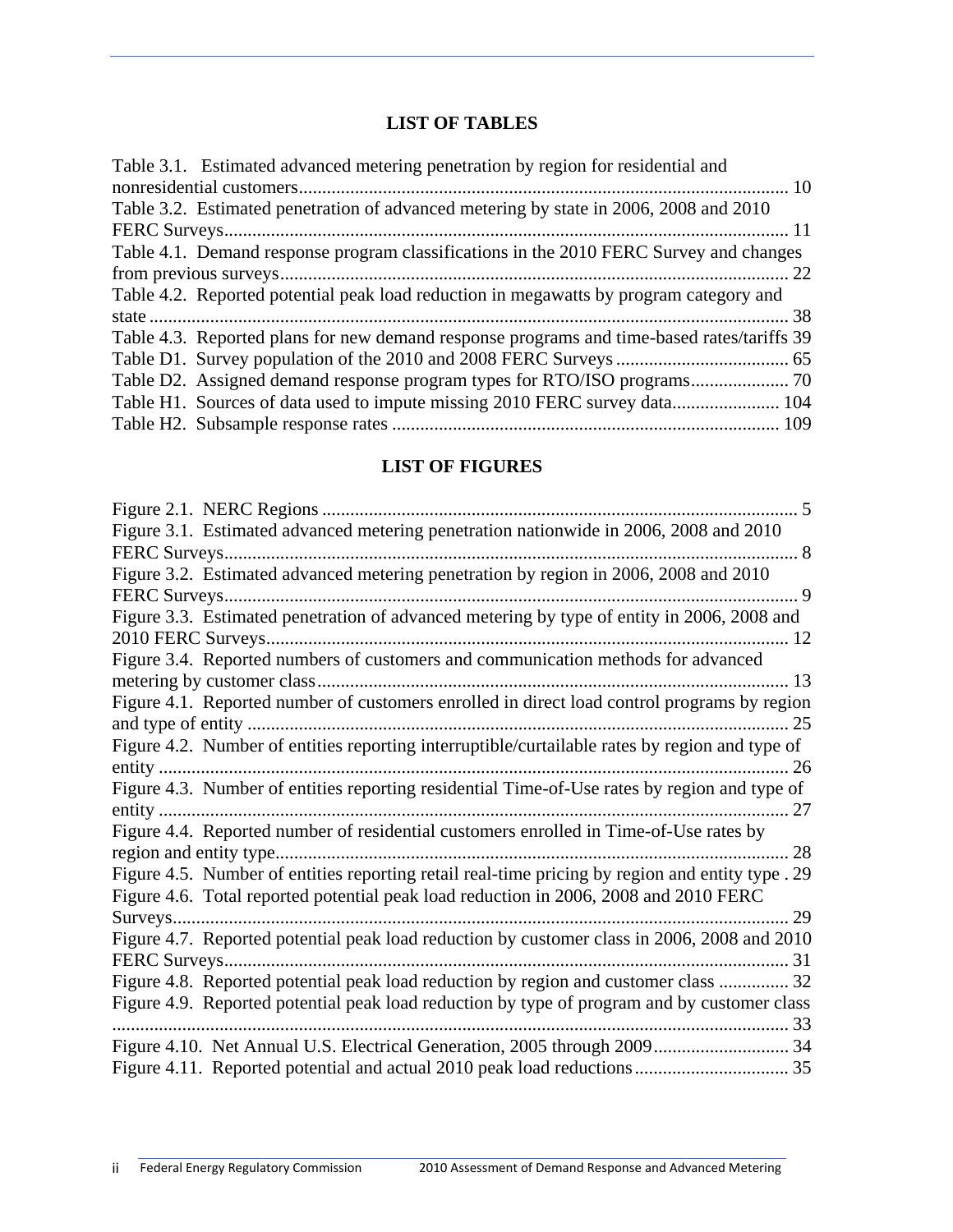| Figure 4.12. Estimated potential peak load reduction by demand response resources by      |  |
|-------------------------------------------------------------------------------------------|--|
|                                                                                           |  |
| Figure 4.13. Estimated potential peak load reduction by demand response resources by type |  |
|                                                                                           |  |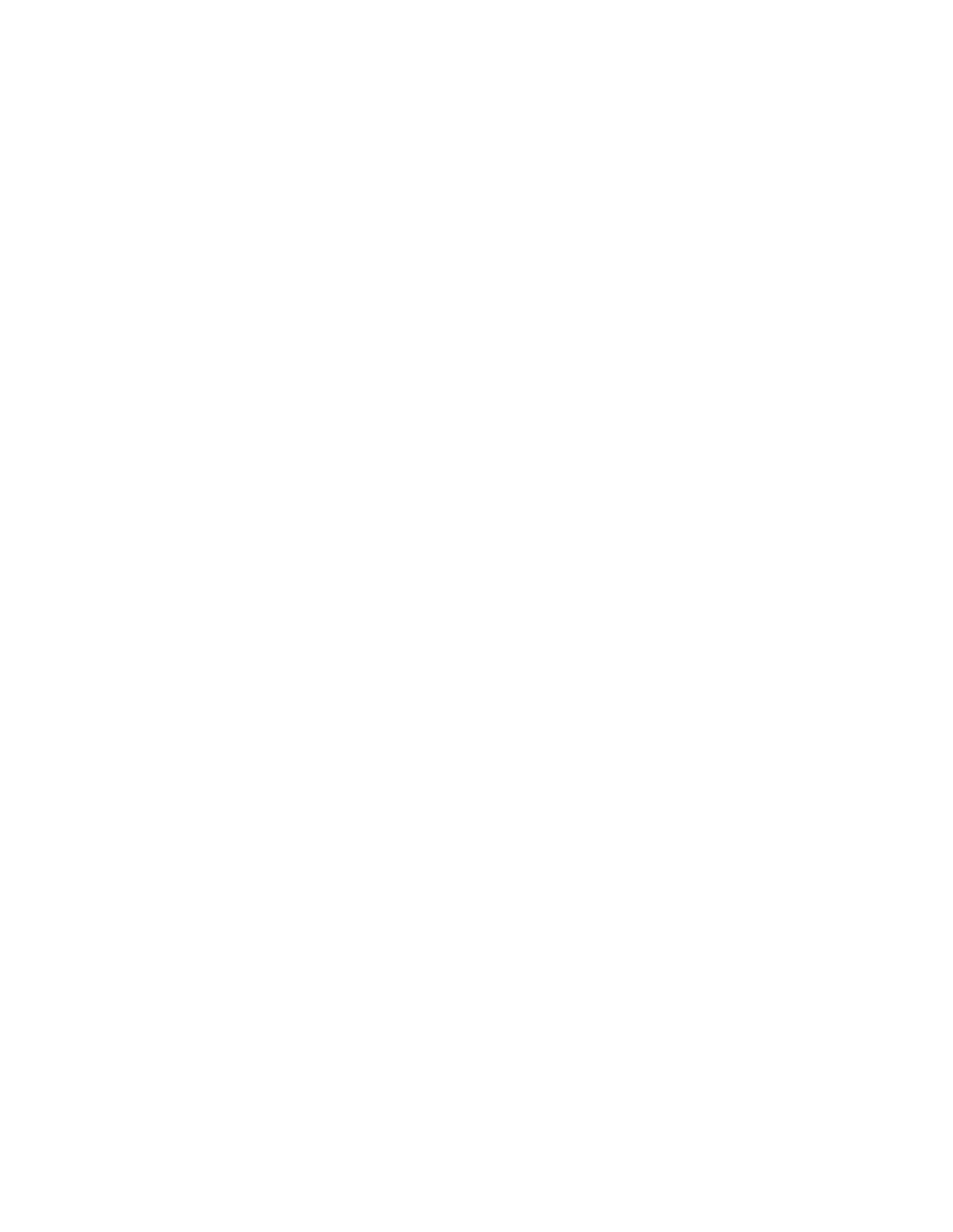# **EXECUTIVE SUMMARY**

# <span id="page-7-1"></span><span id="page-7-0"></span>**Results of the 2010 Advanced Metering and Demand Response Survey**

Advanced metering penetration and potential peak load reductions from electric power demand response have increased significantly since 2008.

The Federal Energy Regulatory Commission's 2010 Demand Response and Advanced Metering Survey (2010 FERC Survey, covering calendar year 2009) indicates that advanced metering penetration (i.e., the fraction of all installed meters that are advanced meters) reached approximately 8.7 percent in the United States, compared to approximately 4.7 percent in the 2008 FERC Survey (covering calendar year 2007). The upper Midwest, West and Texas have advanced meter penetrations exceeding 13 percent. As in previous surveys, electric cooperatives have the largest penetration, nearly 25 percent, among categories of organizations.

In response to the 2010 FERC Survey, more than 500 entities reported offering demand response programs in the United States. The potential demand response resource contribution from all U.S. demand response programs is estimated to be more than 58,000 megawatts (MW), or about 7.6 percent of U.S. peak demand. This is an increase of about 17,000 MW from the 2008 FERC Survey. The regions with the largest estimated demand response resources are the Midwest-to-Mid-Atlantic region, and also the Upper Midwest and the Southeast**.**

# <span id="page-7-2"></span>**Demand Response Developments and Barriers**

Demand response is facilitated through programs undertaken by electric utilities and demand response providers as well as through state and federal programs. For example, federal funding for advanced meters became available under the American Recovery and Reinvestment Act, and the Federal Energy Regulatory Commission issued the *National Action Plan on Demand Response* in June 2010—a plan which sets out actions to achieve the demand response potential in the United States.

Activities to address regulatory barriers to demand response include state policy changes to reduce the financial effects of demand response on utilities, efforts to improve and standardize methods for measuring baseline electric use, the revision of wholesale market rules to remove barriers to participation by demand response resources, industry efforts to assess the cost-effectiveness of demand response, the FERC-NARUC smart response collaborative, and the development of interoperability standards for smart meters.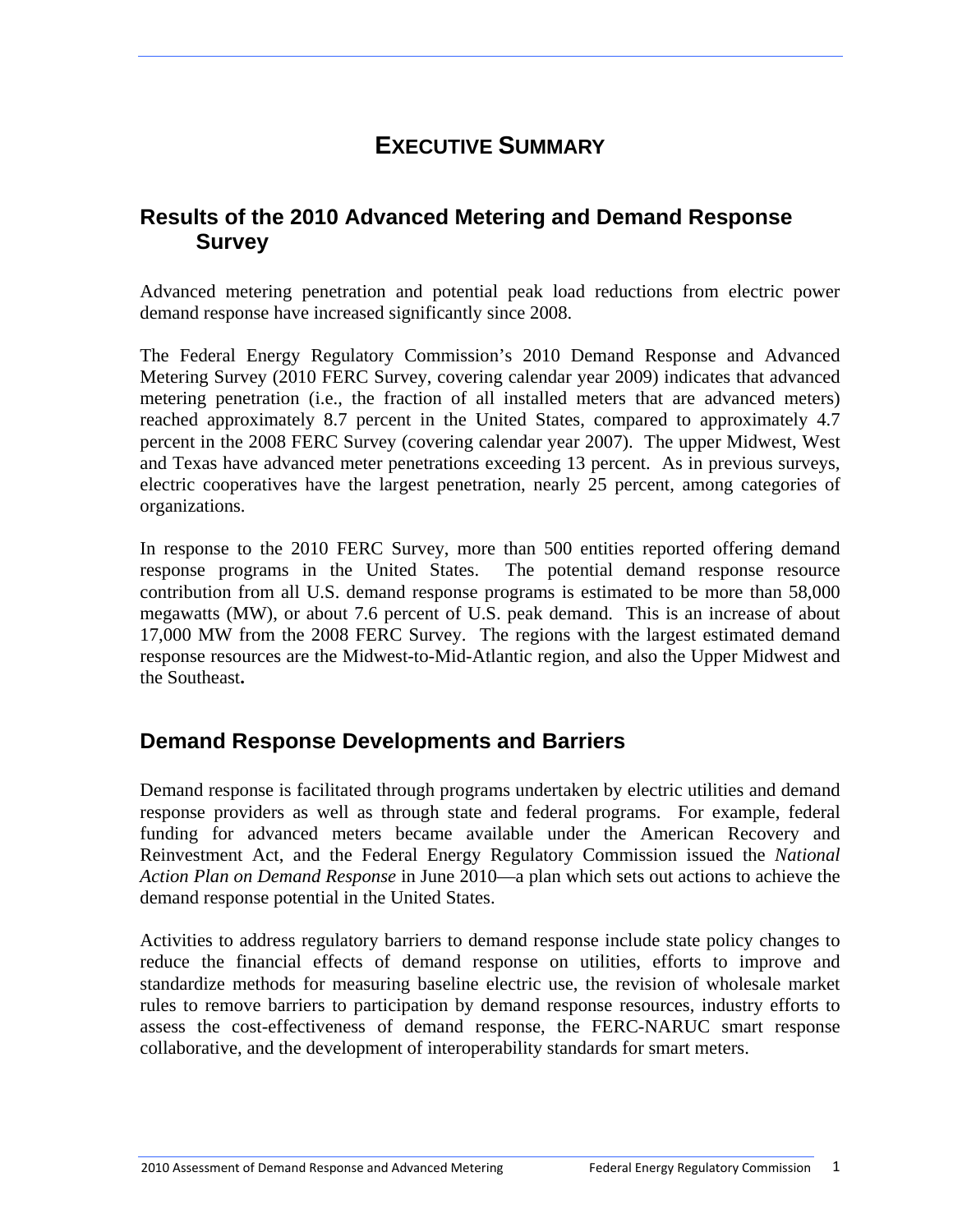# **CHAPTER 1. INTRODUCTION**

<span id="page-8-0"></span>The Energy Policy Act of 2005 (EPAct 2005) requires the FERC to prepare pertinent data and publish an annual report on the penetration of advanced metering and demand response programs in the electric power industry in the United States. This data is to be divided and presented by region and the information is to cover all types of electric consumer.

EPAct 2005 expressly requires the Commission to quantify and review:

- (A)saturation and penetration rates of advanced meters and communications technologies, devices, and systems;
- (B) existing demand response programs and time-based rate programs;
- (C) the annual resource contribution of demand resources;
- (D)the potential for demand response as a quantifiable, reliable resource for regional planning purposes;
- (E) steps taken to ensure that, in regional transmission planning and operations, demand resources are provided equitable treatment as a quantifiable, reliable resource relative to the resource obligations of any load-serving entity, transmission provider, or transmitting party; and
- (F) regulatory barriers to improved customer participation in demand response, peak reduction, and critical period pricing programs.

# <span id="page-8-1"></span>**Prior Reports in This Series**

In August 2006 Commission staff published the first in this series of reports, *Assessment of Demand Response and Advanced Metering.*[1](#page-8-2) This comprehensive report was based on a first-of-its-kind survey of demand response and advanced metering. In 2007, the Commission staff published a second report, $2$  emphasizing results, industry activities, and regulatory actions taken since the previous report. The 2007 report noted that FERC staff would conduct, analyze, and report on the results of a comprehensive nationwide survey every other year, with intervening years' reports consisting of updates based on publicly available information and discussions with market participants and industry experts. Staggering the reporting in this way allows FERC staff to provide a more informed analysis in each bi-yearly survey-based report while still reporting on demand response and advanced meters annually. A second survey (referred to here as the 2008 FERC Survey) was conducted in 2008 and gathered data for calendar year 2007. The results were reported in the 2008 *Assessment of Demand Response and Advanced Metering.[3](#page-8-4)* In September 2009 staff published the fourth report, based like the 2007 report on public information and

<span id="page-8-2"></span><sup>&</sup>lt;sup>1</sup> FERC, *Assessment of Demand Response & Advanced Metering: Staff Report*, Docket No. AD06-2, August 7, 2006, *available at* http://www.ferc.gov/industries/electric/indus-act/demand-response.asp. 2

<span id="page-8-3"></span>FERC, *Assessment of Demand Response & Advanced Metering*: *Staff Report*, September 2007, *available at* http://www.ferc.gov/industries/electric/indus-act/demand-response.asp. 3

<span id="page-8-4"></span>FERC, *Assessment of Demand Response & Advanced Metering*: *Staff Report*, December 2008, *available at* http://www.ferc.gov/industries/electric/indus-act/demand-response.asp.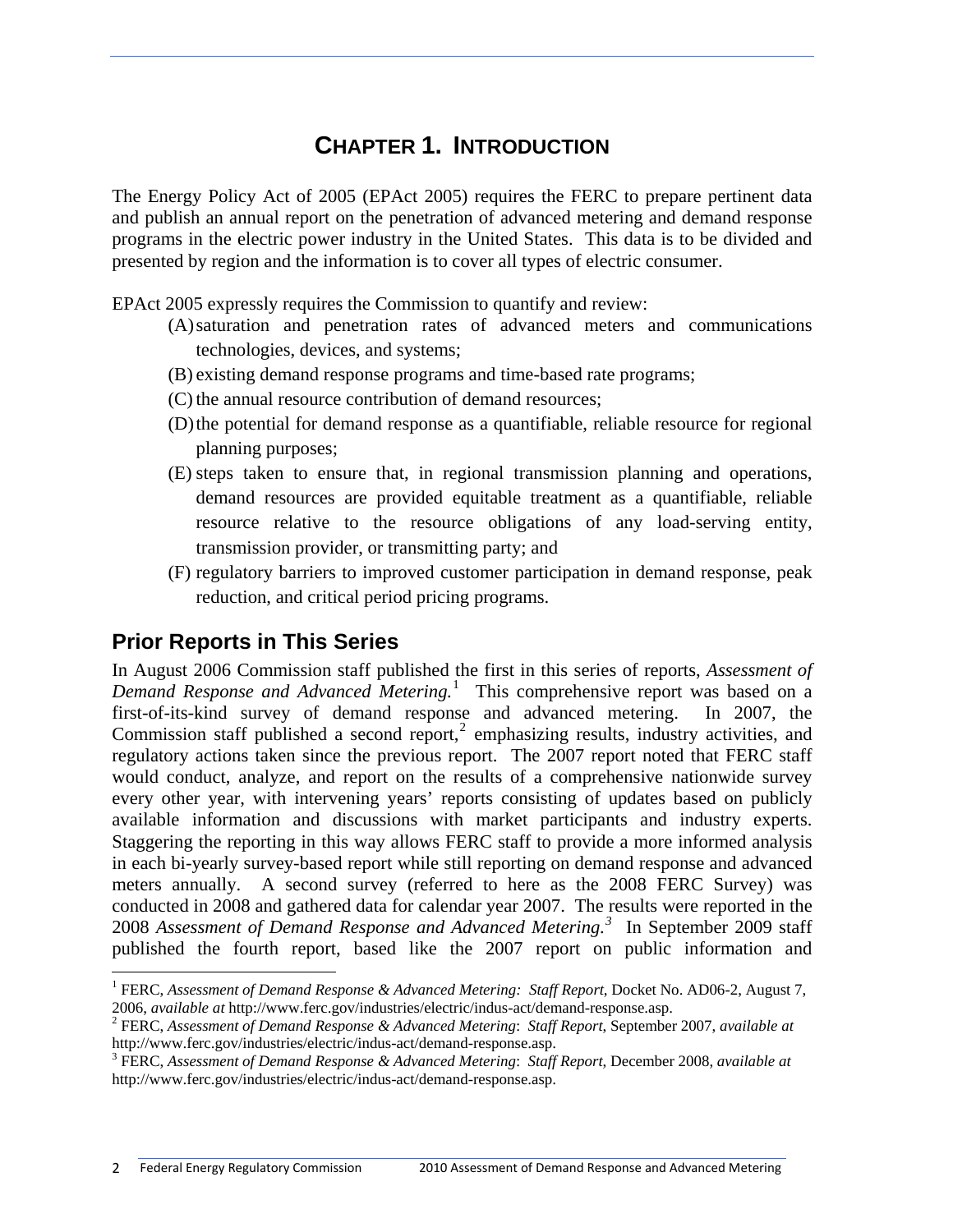conversations with industry participants, and also drawing upon FERC's *National Assessment of Demand Response Potential[4](#page-9-2)* published in June 2009.

# <span id="page-9-0"></span>**Preparation of This Year's Report**

In preparing this report, Commission staff undertook several activities, the most significant of which was the preparation and release of the 2010 Demand Response and Advanced Metering Survey (2010 FERC Survey), and analysis of the survey responses. As with previous surveys, the 2010 FERC Survey gathered data for the preceding calendar year, 2009.

Commission staff also reviewed the literature and regulatory developments in advanced metering and demand response programs including time-based rates since the publication of the 2009 report.

# <span id="page-9-1"></span>**Demand Response and Advanced Metering Survey**

The 2010 FERC Survey was conducted in the first half of 2010 with the help of Z, INC. and KEMA. The survey requested (a) general information about the respondent, including contact information; (b) the number of advanced meters and the number of total meters; (c) existing demand response and time-based rate programs, including their current level of resource contributions, and (d) near and medium-term plans for demand response programs. The 2010 FERC Survey combined the separate Advanced Metering Infrastructure (AMI) and Demand Response surveys of previous years into one.

Responses to the survey were requested from 3,454 entities in all 50 states and representing all aspects of the electricity delivery industry: investor-owned utilities, municipal utilities, rural electric cooperatives, power marketers, state and federal agencies, and demand response providers.<sup>[5](#page-9-3)</sup> Later in the process it was determined that 96 of these entities were either out of business or not in a relevant business.

Of the remaining 3,358 entities, 1,755 responded to the 2010 FERC Survey (a response rate over 52 percent). These 1,755 entities serve 112 million electric customers, which is over 77 percent of the 145 million customers served nationally. For comparison, the 2008 FERC Demand Response Survey response rate was 60 percent, and the 2008 FERC AMI Survey response was 55 percent.

Information gathered through the survey serves as the basis for this report's data on the penetration<sup>[6](#page-9-4)</sup> of advanced metering, the information on existing demand response and timebased rate programs, and demand response resource contributions. In addition, the results of the 2008 and 2006 FERC Surveys provide a time series of data on advanced metering penetration and the level of demand response capability in the United States.

<span id="page-9-2"></span> $\overline{a}$ <sup>4</sup> FERC, *A National Assessment of Demand Response Potential: Staff Report, June 2009; available at* http://www.ferc.gov/industries/electric/indus-act/demand-response/dr-potential/assessment.asp. 5

<span id="page-9-3"></span> $<sup>5</sup>$  Appendices D and H include detailed information on the survey and sample design. Appendix E lists the</sup> respondents to the survey.

<span id="page-9-4"></span><sup>&</sup>lt;sup>6</sup> Penetration, for the purposes of this report, refers to the ratio of advanced meters to all installed meters.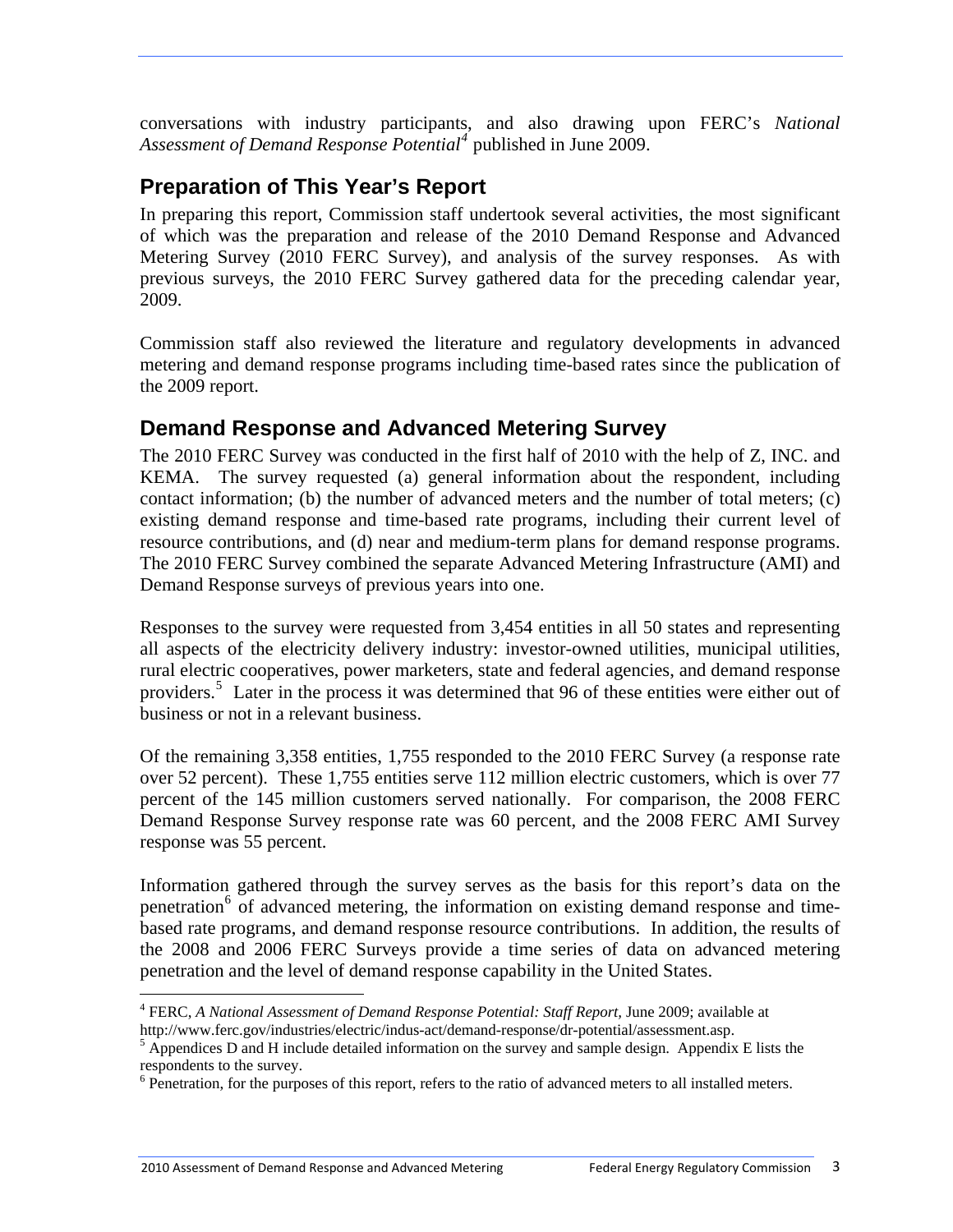# <span id="page-10-0"></span>**Report Organization**

The report begins with this **Introduction**, which describes the report structure. The following chapters provide the information required by EPAct 2005 section 1252(e)(3).

**Advanced Metering Infrastructure** presents the survey results on the penetration of advanced metering nationally, regionally, by type of utility, customer class, and by state. This chapter also discusses developments and issues in the deployment and adoption of advanced metering.

**Demand Response** presents the survey results on demand response programs, including time-based rate programs, and gives the regional and national distribution of these programs, as measured by the number of enrolled customers reported in the 2010 FERC Survey. This chapter also uses the 2010 FERC Survey data to estimate the level of demand response in the United States. The chapter then reviews demand response developments at the national and state level, and summarizes and analyzes barriers to demand response.

Eight **appendices** provide reference material and additional detail on the 2010 FERC Survey and survey respondents. **Appendix A** lists the statutory language in section 1252 of EPAct 2005. **Appendix B** lists the acronyms used in this report. **Appendix C** contains a glossary of the key terms used in this report and the 2010 FERC Survey. **Appendix D** presents additional detail on the 2010 FERC Survey and documents survey response rates. **Appendix E** lists the respondents to the 2010 FERC Survey. **Appendix F** lists the entities that indicate that they operate demand response programs in their responses to the 2010 FERC Survey. **Appendix G** provides data tables for each of the figures in this report. **Appendix H** explains the methodology used to estimate values for nonrespondents.

# <span id="page-10-1"></span>**Regions in This Report**

The North American Electric Reliability Council (NERC) is an international nonprofit organization certified by the FERC as the electric reliability organization for the U.S. NERC works with eight regional entities, each composed of members from all segments of the electric industry. The 2010 FERC Survey comprises the U.S. domestic area of the NERC regional entities, and uses the regional divisions to better identify trends and align regulatory and industry geographical units. The regional entities are:

- Florida Reliability Coordinating Council (FRCC)
- Midwest Reliability Organization (MRO)
- Northeast Power Coordinating Council (NPCC)
- Reliability*First* Corporation (RFC)
- SERC Reliability Corporation (SERC)
- Southwest Power Pool (SPP)
- Texas Reliability Entity (TRE)
- Western Electricity Coordinating Council (WECC)

In this report, Hawaii and Alaska are not included in most regional data listings, but are shown in state-by-state data. The map in Figure 2.1 shows the boundaries of these regional entities.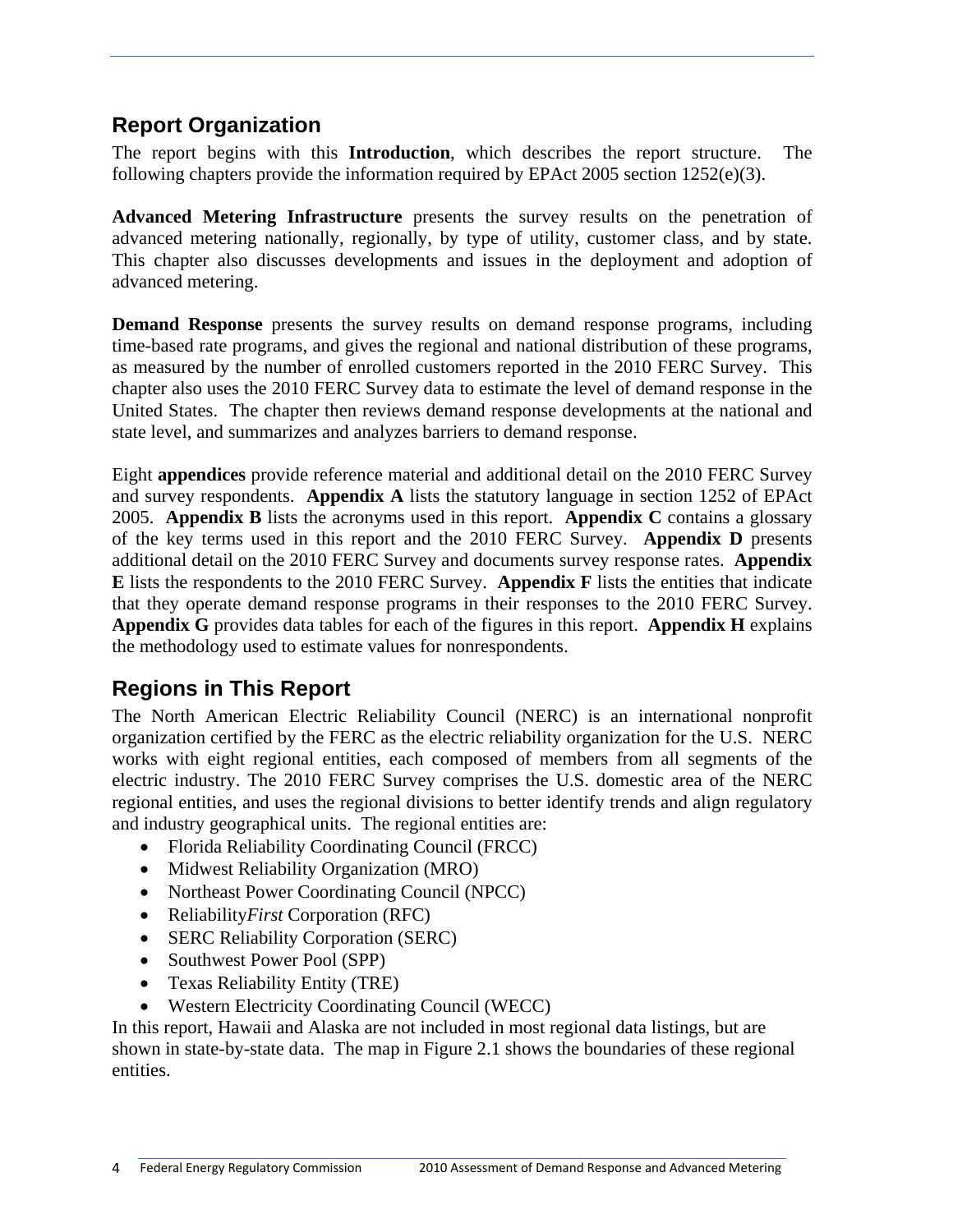<span id="page-11-0"></span>



**FRCC** - Florida Reliability Coordinating Council **MRO** - Midwest Reliability Organization **NPCC** - Northeast Power Coordinating Council **RFC** - Reliability*First* Corporation

**SERC** - SERC Reliability Corporation **SPP** - Southwest Power Pool **TRE** - Texas Reliability Entity **WECC** - Western Electricity Coordinating Council

Source: North American Electric Reliability Corporation.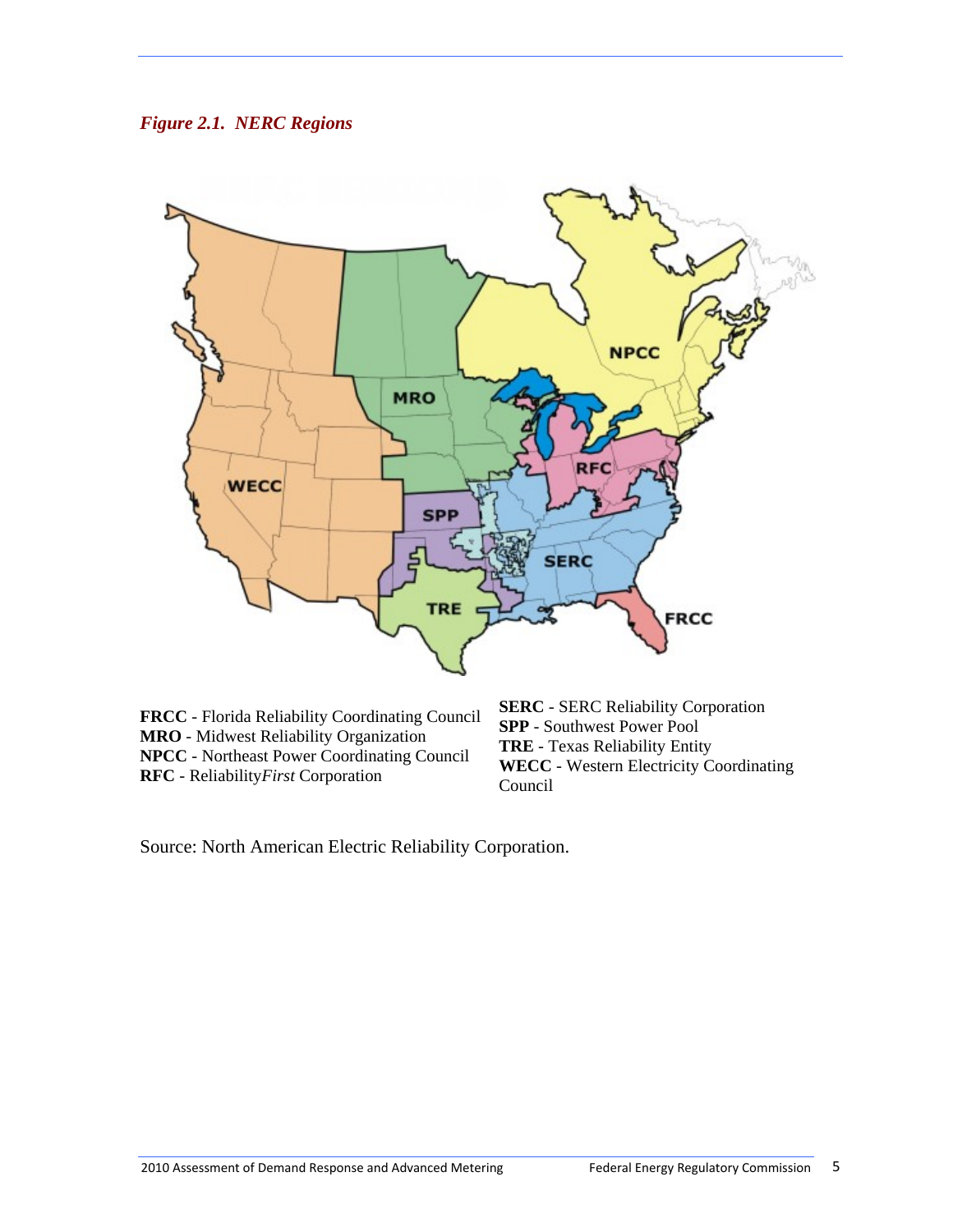# **CHAPTER 2. ADVANCED METERING INFRASTRUCTURE**

<span id="page-12-0"></span>This chapter reports on the first topic in EPAct 2005 section 1252(e)(3):

(A) saturation and penetration rates of advanced meters and communications technologies, devices and systems.

The information presented on advanced metering penetration is based on the 2010 FERC Survey with some comparisons to 2006 and 2008 FERC survey information to demonstrate trends in advanced metering placement on a regional basis, by type of entity, and by customer type.

The information in the chapter provides summary-level data on penetration rates of advanced metering survey results. A database of survey responses is available online at http://www.ferc.gov/industries/electric/indus-act/demand-response/dem-res-adv-metering.asp

This chapter has three sections:

- Definition of Advanced Metering
- Summary of Advanced Metering penetration
- Developments and Issues in Advanced Metering

## <span id="page-12-1"></span>**Definition of Advanced Metering**

For the 2010 FERC Survey, FERC staff modified the definition for advanced meters to be consistent with that used by the Energy Information Administration (EIA). The definition of advanced meters used in the survey and this report is:

**Advanced Meters**: Meters that measure and record usage data at hourly intervals or more frequently, and provide usage data to both consumers and energy companies at least once daily. Data are used for billing and other purposes. Advanced meters include basic hourly interval meters, meters with one-way communication, and realtime meters with built-in two-way communication capable of recording and transmitting instantaneous data.

The modified definition resulted in changes in advanced meter counts by some entities responding to the 2010 Survey compared to the 2008 and 2006 FERC Surveys. In follow-up calls, staff learned that three respondents reclassified meters previously reported as advanced meters to non-advanced meters because of the new requirement of "providing customers with usage data at least once daily." For this reason the utility serving Jacksonville, FL, (JEA) reduced its advanced meter count from nearly 400,000 in the 2008 FERC Survey to zero in the 2010 FERC Survey.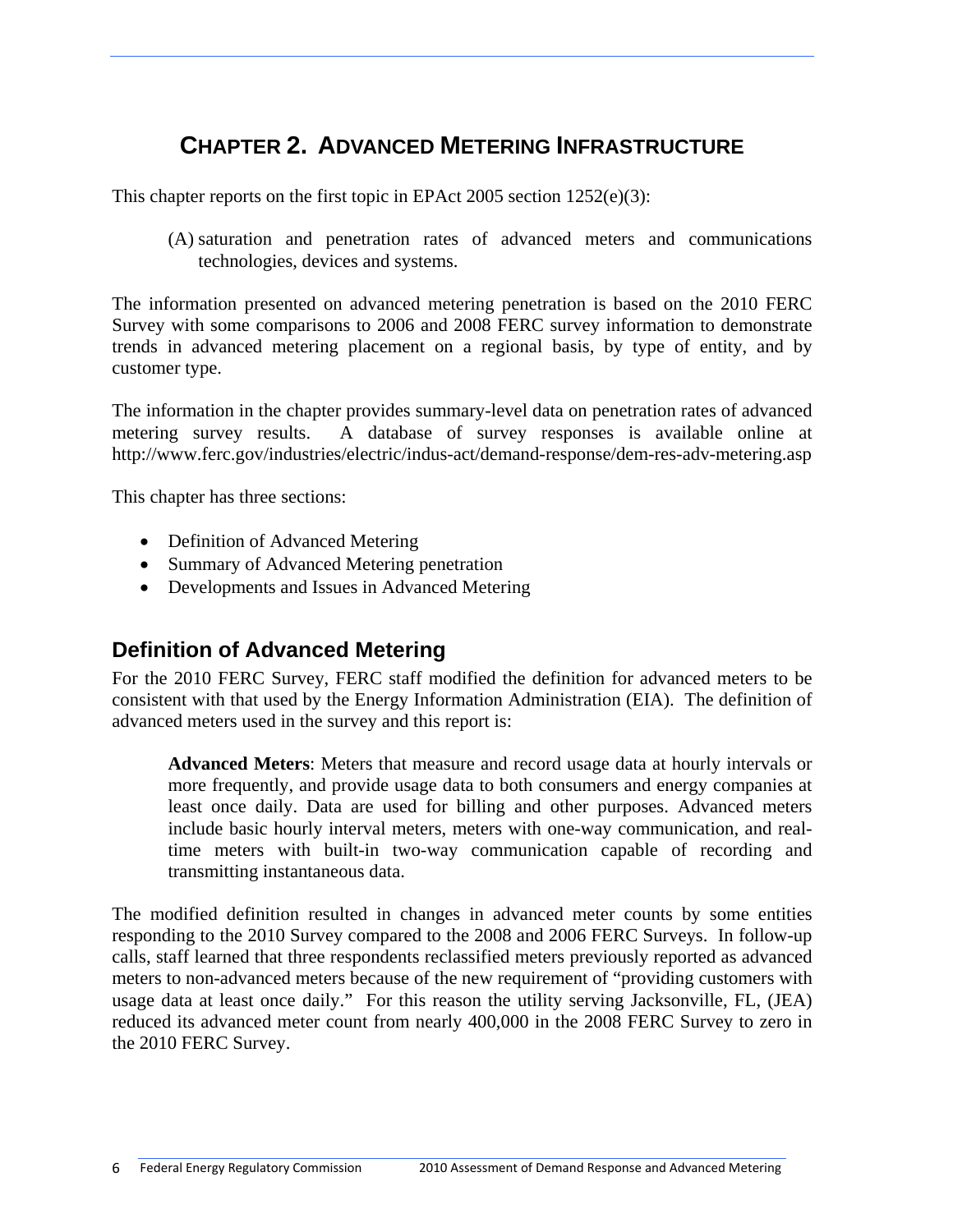# <span id="page-13-0"></span>**Summary of Advanced Metering Penetration Results**

This section describes the design of the advanced metering portion of the 2010 FERC Survey, the approach used to analyze the results, and summary findings of the survey and analysis.

# <span id="page-13-1"></span>*2010 FERC Survey Design*

The 2010 FERC Survey contained AMI questions nearly identical to those in the 2006 and 2008 FERC AMI Surveys, with these exceptions: (1) the 2010 FERC Survey's definition for advanced meters was changed from the definition used in 2008; and (2) the 2010 FERC Survey asked only for the methods of communicating AMI data to customers (while previous surveys asked how the advanced meters were being used, e.g., for enhanced customer service, outage detection). FERC staff made these changes to be consistent with EIA, as discussed above, and to simplify the voluntary survey and encourage responses.

# <span id="page-13-2"></span>*Analysis Approach*

The findings presented here include estimated values that are extrapolations of survey results to states, regions, the United States, and types of entity. **Appendix H** provides a detailed explanation of the analysis and extrapolation approach. Also presented are the reported (not extrapolated) numbers of customers and communications methods for advanced metering**.**

In this and following chapters, figures and tables with results compiled directly from data submitted by survey respondents without estimation of results for those not reporting are labeled "Reported" or "Reporting." Figures and tables with results that include both data submitted by survey respondents and estimation of results for those not reporting, based on survey and other information, are labeled "Estimated."

## <span id="page-13-3"></span>*Survey Findings*

The 1,755 responding entities report serving 112 million electric customers, which is over 77 percent of the 145 million customers served nationally. The response rate for the 2010 FERC Survey on an entity basis was 52 percent, slightly less than the previous two surveys. Small entities (mostly municipally owned utilities) had a response rate of about 47 percent. For large and medium size entities, the response rates were about 84 percent and 70 percent, respectively**.**

The survey results present robust growth in advanced metering nationally. As indicated in Figure 3.1, estimated advanced metering penetration increased to 8.7 percent in 2009 versus 4.7 percent in 2007, an 85 percent increase in penetration in two years.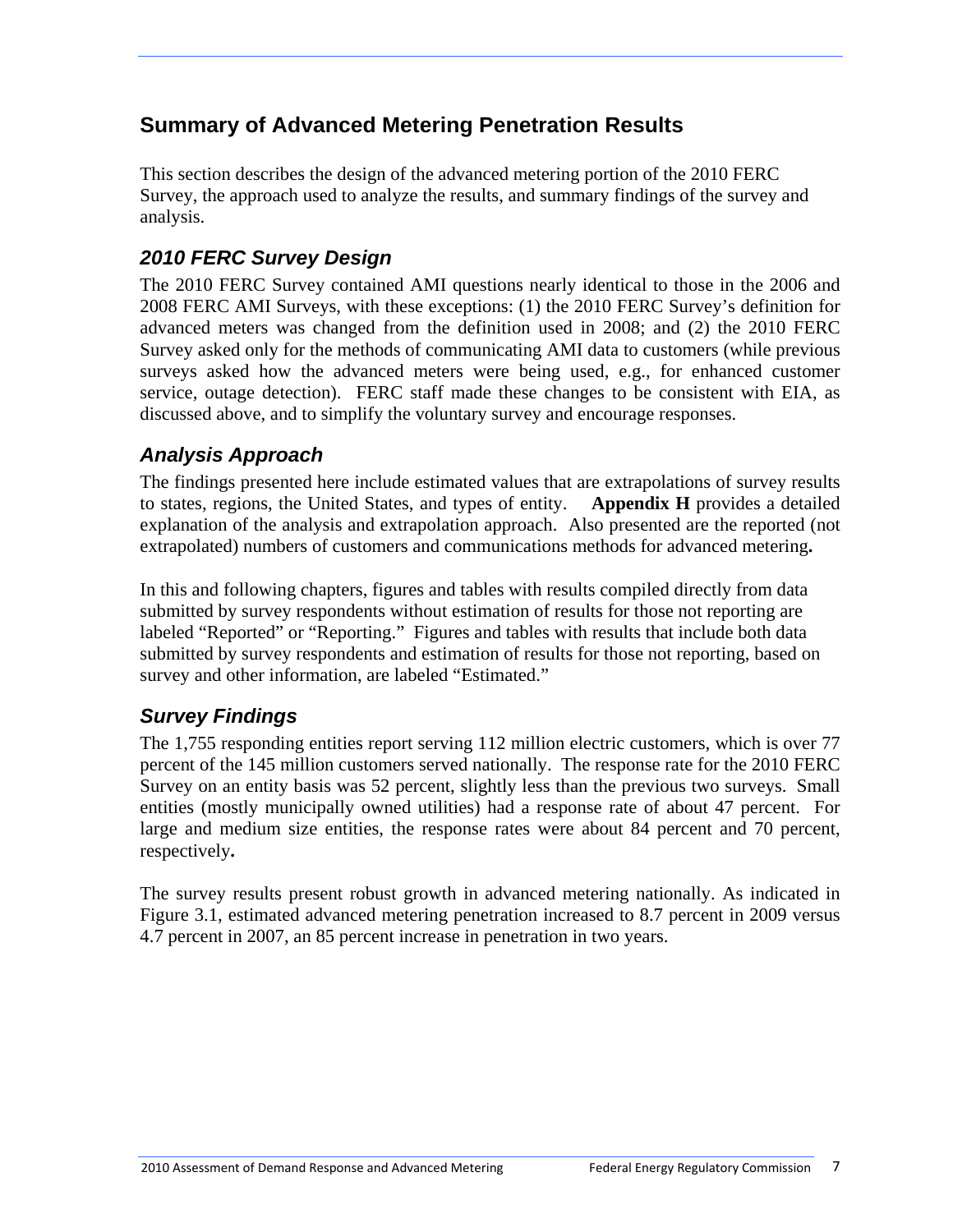<span id="page-14-0"></span>*Figure 3.1. Estimated advanced metering penetration nationwide in 2006, 2008 and 2010 FERC Surveys* 



Figure 3.2 provides the estimated penetration of advanced meters by NERC region. MRO, WECC and TRE regions have penetrations exceeding 13 percent, although penetration of advanced meters remains below 20 percent in all regions. Growth was especially rapid in WECC and MRO where penetrations increased six-fold and four-fold, respectively, from 2007 to 2009. The increase in WECC may reflect the rollout of advanced meters in California where the IOUs have collective targets of over 15 million advanced meters by 2012. The increase in TRE can be attributed to the regulatory environment in this active competitive retail access state. Advanced metering penetration declined only in FRCC, where JEA, the Jacksonville utility, reclassified nearly 400,000 meters from advanced to non-advanced because of the change in the survey's advanced metering definition.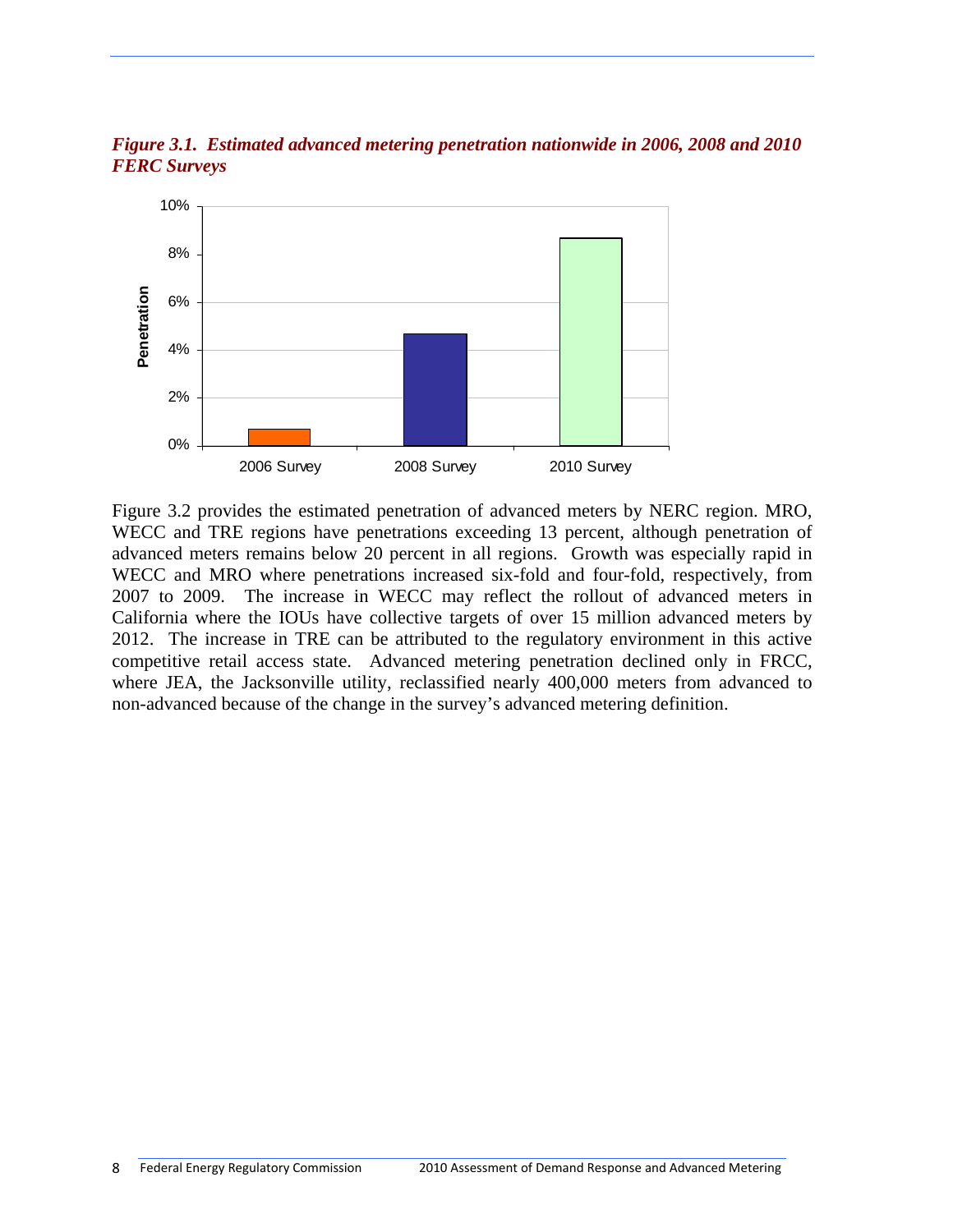<span id="page-15-0"></span>



■ 2006 Survey ■ 2008 Survey ■ 2010 Survey

The number of advanced meters for residential customers grew notably in WECC, MRO, TRE and SPP. The completion of pilot programs and early ramp-up efforts is giving way to a "production mode" with mass market characteristics. Nationally, advanced metering penetration for residential customers increased to nearly 9 percent, and to 7 percent for nonresidential customers. Table 3.1 provides the estimated penetration of advanced meters by customer class reported in the 2006, 2008 and 2010 FERC Surveys.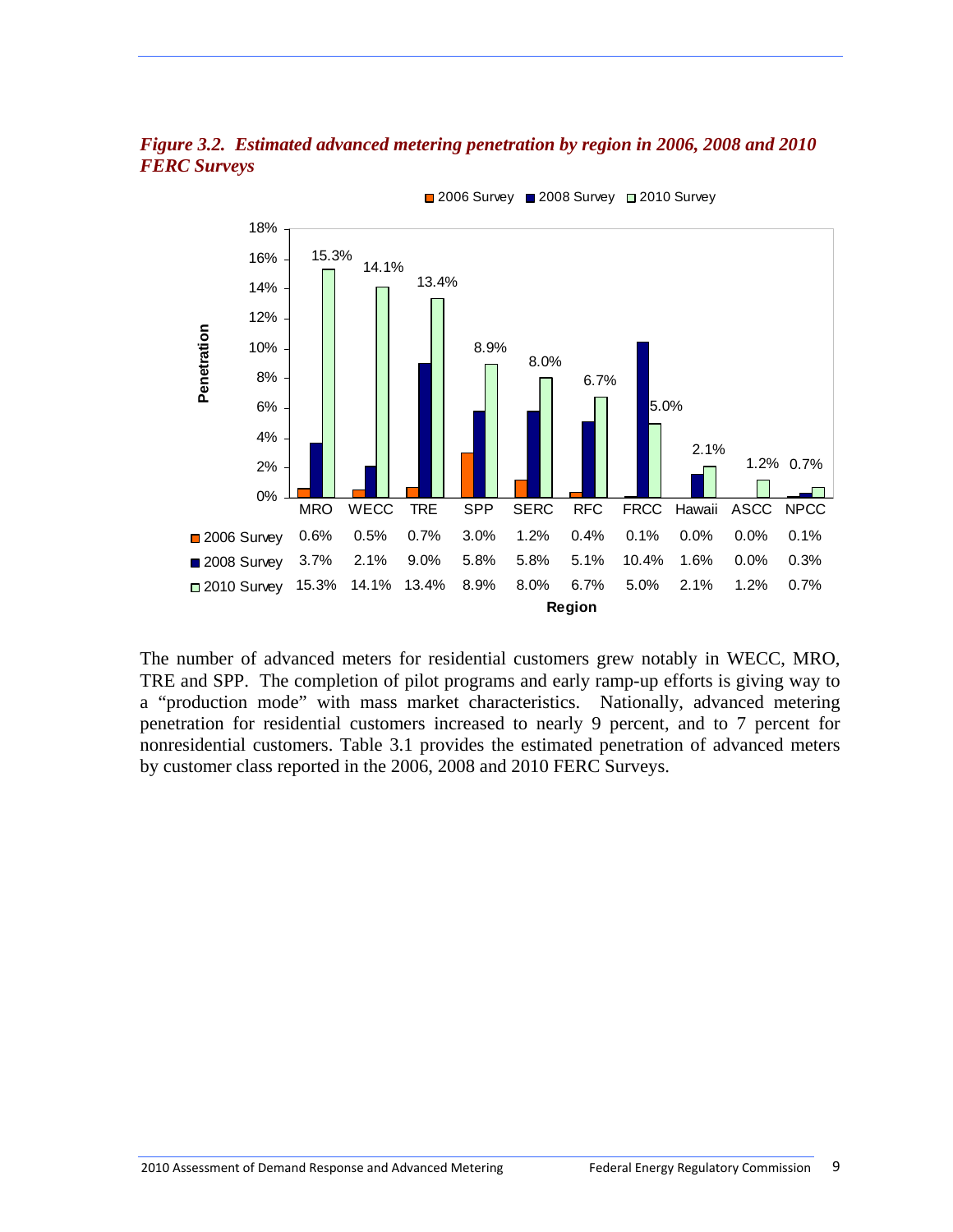|                              |                   | Advanced Metering Penetration (percent) |      |                           |      |      |                              |      |      |
|------------------------------|-------------------|-----------------------------------------|------|---------------------------|------|------|------------------------------|------|------|
|                              | <b>All Meters</b> |                                         |      | <b>Residential Meters</b> |      |      | <b>Nonresidential Meters</b> |      |      |
| <b>FERC Survey</b><br>Region | 2006              | 2008                                    | 2010 | 2006                      | 2008 | 2010 | 2006                         | 2008 | 2010 |
| <b>MRO</b>                   | 0.6               | 3.7                                     | 15.3 | 0.5                       | 4.0  | 15.8 | 1.1                          | 2.2  | 11.9 |
| <b>WECC</b>                  | 0.5               | 2.1                                     | 14.1 | 0.3                       | 2.1  | 14.9 | 1.5                          | 2.0  | 9.1  |
| <b>TRE</b>                   | 0.7               | 9.0                                     | 13.4 | 0.7                       | 8.5  | 13.4 | 0.7                          | 12.4 | 13.1 |
| <b>SPP</b>                   | 3.0               | 5.8                                     | 8.9  | 3.3                       | 6.1  | 9.2  | 1.8                          | 4.2  | 7.5  |
| <b>SERC</b>                  | 1.2               | 5.8                                     | 8.0  | 1.3                       | 6.1  | 8.3  | 1.0                          | 3.2  | 5.9  |
| <b>RFC</b>                   | 0.4               | 5.1                                     | 6.7  | 0.3                       | 5.0  | 6.7  | 0.8                          | 6.1  | 6.9  |
| <b>FRCC</b>                  | 0.1               | 10.4                                    | 5.0  | 0.1                       | 10.8 | 5.2  | 0.5                          | 7.8  | 3.3  |
| Hawaii                       | 0.0               | 1.6                                     | 2.1  | 0.0                       | 1.6  | 2.2  | 0.1                          | 1.6  | 1.8  |
| <b>ASCC</b>                  | 0.0               | 0.0                                     | 1.2  | 0.0                       | 0.0  | 1.3  | 0.0                          | 0.0  | 0.6  |
| <b>NPCC</b>                  | 0.1               | 0.3                                     | 0.7  | 0.1                       | 0.3  | 0.6  | 0.8                          | 1.0  | 1.1  |
| <b>United States</b>         | 0.7               | 4.7                                     | 8.7  | 0.6                       | 4.7  | 8.9  | 1.0                          | 4.2  | 7.0  |

#### <span id="page-16-0"></span>*Table 3.1. Estimated advanced metering penetration by region for residential and nonresidential customers*

Table 3.2 provides estimated penetration rates of advanced meters by state. States with the highest growth are located primarily in the West, with Arizona, Oregon, and Idaho having advanced meter penetration rates above 25 percent. The increase in advanced metering penetration in Arizona is primarily due to movement by Arizona Public Service Company toward a planned target of more than 800,000 advanced meters over the next five years, as well as Salt River Project's reported 450,000 advanced meters, with a goal of one million by  $2013<sup>7</sup>$  $2013<sup>7</sup>$  $2013<sup>7</sup>$  In Oregon, Portland General Electric is moving forward with its plan to have over 850,000 customers on advanced meters by the end of 2010. Idaho Power projects 450,000 advanced meters by 2011. Pennsylvania and Wisconsin have penetrations above 20 percent. Wisconsin has the highest penetration in the MRO region. Pennsylvania has the highest penetration in RFC, mostly because of large numbers of advanced meters already reported in the 2008 FERC Survey. Missouri and South Carolina, both in SERC, also report robust growth in penetration.

<sup>&</sup>lt;sup>7</sup> Salt River Project, 2010 Annual Report, available at

<span id="page-16-1"></span>http://www.srpnet.com/about/financial/2010annualreport/power.aspx.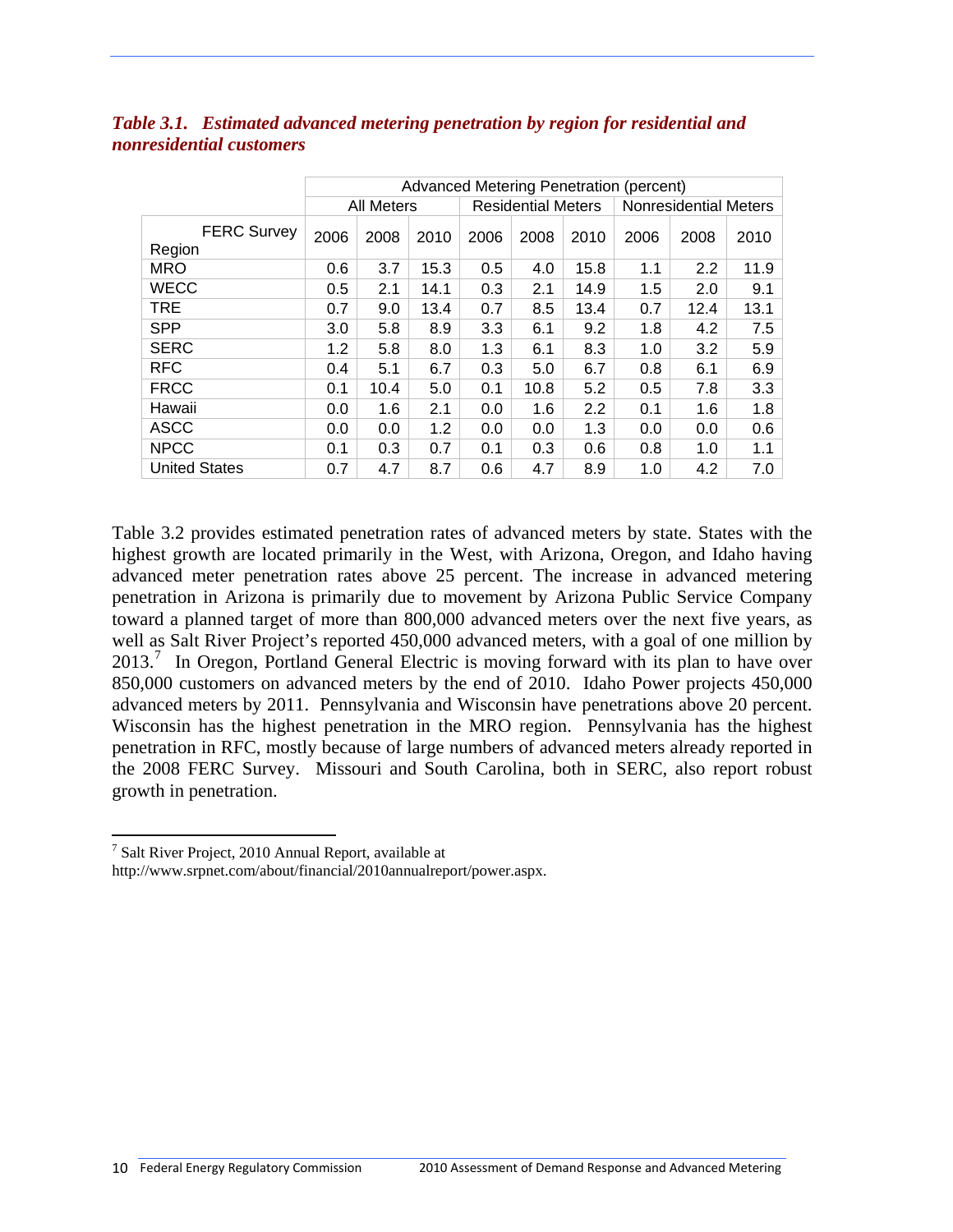<span id="page-17-0"></span>*Table 3.2. Estimated penetration of advanced metering by state in 2006, 2008 and 2010 FERC Surveys* 

|                 |                         | 2006                |              | 2008              |                     |              | 2010                  |                     |                    |  |
|-----------------|-------------------------|---------------------|--------------|-------------------|---------------------|--------------|-----------------------|---------------------|--------------------|--|
| <b>State</b>    | <b>AMI</b> meters       | <b>Total meters</b> | Penetration  | <b>AMI</b> meters | <b>Total meters</b> | Penetration  | <b>AMI</b> meters     | <b>Total meters</b> | <b>Penetration</b> |  |
| AZ              | 5,521                   | 2,783,083           | 0.2%         | 96,727            | 2,810,224           | 3.4%         | 847,177               | 2,915,712           | 29.1%              |  |
| <b>OR</b>       | 2,960                   | 1,821,710           | 0.2%         | 39,797            | 1,890,423           | 2.1%         | 478,897               | 1,896,717           | 25.2%              |  |
| ID              | 29,062                  | 739,199             | 3.9%         | 105,933           | 769,963             | 13.8%        | 198,370               | 803,576             | 24.7%              |  |
| PA              | 18,200                  | 6,053,110           | 0.3%         | 1,443,285         | 6,036,064           | 23.9%        | 1,493,201             | 6,152,994           | 24.3%              |  |
| WI              | 19,882                  | 2,983,075           | 0.7%         | 117,577           | 3,039,830           | 3.9%         | 757,688               | 3,418,498           | 22.2%              |  |
| CA              | 40,153                  | 14,253,873          | 0.3%         | 170,896           | 14,595,958          | 1.2%         | 2,475,896             | 14,837,434          | 16.7%              |  |
| MO              | 8,986                   | 3,087,821           | 0.3%         | 204,498           | 3,098,055           | 6.6%         | 506,416               | 3,072,893           | 16.5%              |  |
| SC              | 19,655                  | 2,007,339           | 1.0%         | 114,619           | 2,373,047           | 4.8%         | 312,894               | 2,445,044           | 12.8%              |  |
| GA              | 73,312                  | 4,404,447           | 1.7%         | 342,772           | 4,537,717           | 7.6%         | 514,403               | 4,401,623           | 11.7%              |  |
| <b>TX</b>       | 28,200                  | 10,195,134          | 0.3%         | 868,204           | 10,870,895          | 8.0%         | 1,284,179             | 11,013,153          | 11.7%              |  |
| KY              | 27,501                  | 2,225,485           | 1.2%         | 105,460           | 2,161,142           | 4.9%         | 273,663               | 2,523,833           | 10.8%              |  |
| OK              | 60,273                  | 2,024,592           | 3.0%         | 161,795           | 1,875,325           | 8.6%         | 215,462               | 2,028,522           | 10.6%              |  |
| N <sub>D</sub>  | 29                      | 367,776             | 0.0%         | 33,336            | 375,473             | 8.9%         | 42,875                | 445,164             | 9.6%               |  |
| <b>SD</b>       | $\overline{7}$          | 484,728             | 0.0%         | 41,191            | 475,477             | 8.7%         | 41,122                | 432,632             | 9.5%               |  |
| <b>TN</b>       | 426                     | 3,165,211           | 0.0%         | 60,385            | 3,160,551           | 1.9%         | 252,341               | 2,761,758           | 9.1%               |  |
| VT              | $1\,$                   | 331,161             | 0.0%         | 20,755            | 375,202             | 5.5%         | 31,293                | 379,139             | 8.3%               |  |
| NC              | 29,411                  | 4,681,178           | 0.6%         | 143,093           | 4,771,479           | 3.0%         | 385,884               | 4,847,336           | 8.0%               |  |
| MS              | 82                      | 1,015,493           | 0.0%         | 3                 | 1,454,275           | 0.0%         | 97,344                | 1,511,958           | 6.4%               |  |
| MI              | 31,254                  | 4,877,345           | 0.6%         | 73,948            | 5,311,570           | 1.4%         | 269,933               | 4,865,396           | 5.5%               |  |
| <b>NM</b>       | $\mathbf{1}$            | 875,393             | 0.0%         | 20,776            | 904,861             | 2.3%         | 54,250                | 1,015,058           | 5.3%               |  |
| AL              | 89,702                  | 2,738,519           | 3.3%         | 139,972           | 2,774,764           | 5.0%         | 127,092               | 2,467,741           | 5.2%               |  |
| FL              | 8,479                   | 9,679,565           | 0.1%         | 765,406           | 9,591,363           | 8.0%         | 490,150               | 9,644,617           | 5.1%               |  |
| VA              | 5,016                   | 3,412,011           | 0.1%         | 6,448             | 3,965,584           | 0.2%         | 175478                | 3,663,525           | 4.8%               |  |
| WY              | $\mathbf{0}$            | 272,033             | 0.0%         | 12,268            | 318,282             | 3.9%         | 14,437                | 303,272             | 4.8%               |  |
| MT              | 162                     | 529,135             | 0.0%         | 8,979             | 549,136             | 1.6%         | 27,470                | 577,745             | 4.8%               |  |
| $\rm IL$        | 43,043                  | 5,510,470           | 0.8%         | 112,410           | 5,701,533           | 2.0%         | 286,568               | 6,099,158           | 4.7%               |  |
| $\overline{c}$  | 39,274                  | 2,263,873           | 1.7%         | 39,873            | 2,246,184           | 1.8%         | 111,330               | 2,403,001           | 4.6%               |  |
| OH              | 1,958                   | 6,307,050           | 0.0%         | 28,042            | 5,544,353           | 0.5%         | 289,970               | 6,290,618           | 4.6%               |  |
| IN              | 13,137                  | 3,217,359           | 0.4%         | 61,551            | 3,115,205           | 2.0%         | 148,129               | 3,355,485           | 4.4%               |  |
| <b>KS</b>       | 18,913                  | 1,430,953           | 1.3%         | 61,423            | 1,426,832           | 4.3%         | 62,626                | 1,467,092           | 4.3%               |  |
| MN              | 11,780                  | 2,537,414           | 0.5%         | 37,071            | 2,542,113           | 1.5%         | 108,232               | 2,602,360           | 4.2%               |  |
| <b>WA</b>       | 477                     | 3,061,233           | 0.0%         | 69,377            | 2,987,355           | 2.3%         | 128,857               | 3,298,781           | 3.9%               |  |
| IA              | 110                     | 1,591,985           | 0.0%         | 46,407            | 1,714,774           | 2.7%         | 58,092                | 1,576,475           | 3.7%               |  |
| ME              | 716                     | 773,164             | 0.1%         | 426               | 780,748             | 0.1%         | 20,315                | 796,691             | 2.5%               |  |
| LA              | 44                      | 1,037,355           | 0.0%         | 44,103            | 2,186,249           | 2.0%         | 53,848                | 2,245,066           | 2.4%               |  |
| DE              | 16                      | 421,331             | 0.0%         | $\boldsymbol{0}$  | 438,020             | 0.0%         | 10,433                | 455,926             | 2.3%               |  |
| HI              | 45                      | 465,314             | 0.0%         | 6,550             | 405,228             | 1.6%         | 8,713                 | 411,232             | 2.1%               |  |
| NV              | 17                      | 1,193,873           | 0.0%         | 10,835            | 1,292,331           | 0.8%         | 24,378                | 1,255,950           | 1.9%               |  |
| <b>NE</b>       | 1,520                   | 937,148             | 0.2%         | 8,630             | 970,774             | 0.9%         | 19,290                | 999,353             | 1.9%               |  |
| UT              | 1                       | 1,036,605           | 0.0%         | 37                | 1,056,718           | 0.0%         | 20,046                | 1,083,069           | 1.9%               |  |
| AK              | 6                       | 305,949             | 0.0%         | 18                | 315,419             | 0.0%         | 3,835                 | 316,289             | 1.2%               |  |
| AR              | 75,118                  | 1,494,383           | 5.0%         | 168,466           | 1,488,124           | 11.3%        | 14,578                | 1,529,065           | 1.0%               |  |
| WV              | 17                      | 1,234,035           | 0.0%         | 10                | 1,183,513           | 0.0%         | 7,039                 | 1,033,802           | 0.7%               |  |
| MA              | 6,940                   | 3,244,778           | 0.2%         | 3,907             | 3,077,679           | 0.1%         | 20,831                | 3,150,098           | 0.7%               |  |
| $_{\rm NJ}$     | 25,222                  | 3,884,140           | 0.6%         | 9,866             | 3,900,716           | 0.3%         | 25,744                | 3,953,683           | 0.7%               |  |
| RI              | 398                     | 480,275             | 0.1%         | 148               | 480,135             | 0.0%         | 2,381                 | 506,379             | 0.5%               |  |
| NY              | 3,071                   | 7,906,309           | 0.0%         | 12,778            | 7,811,335           | 0.2%         | 28,664                | 9,313,776           | 0.3%               |  |
| MD              | 130                     | 1,972,886           | 0.0%         | 8                 | 1,938,948           | 0.0%         | 4,189                 | 2,483,628           | 0.2%               |  |
| <b>CT</b>       | 3,862                   | 1,580,365           | 0.2%         | 5,838             | 1,600,768           | 0.4%         | 1,967                 | 1,625,758           | 0.1%               |  |
| <b>NH</b><br>DC | 306<br>$\boldsymbol{0}$ | 759,514<br>809,412  | 0.0%<br>0.0% | 260<br>1,348      | 763,683<br>809,412  | 0.0%<br>0.2% | 391<br>$\overline{c}$ | 755,770<br>275,554  | 0.1%<br>0.0%       |  |

\*Florida and Arkansas show a large apparent decrease in advanced meter count as a result of the 2010 FERC Survey's more restrictive definition of advanced meters. The District of Columbia shows a large apparent decrease in total meter count due to a correction in the 2010 FERC Survey result of reporting issues in the 2008 FERC Survey results that erroneously included meters in the Maryland suburbs.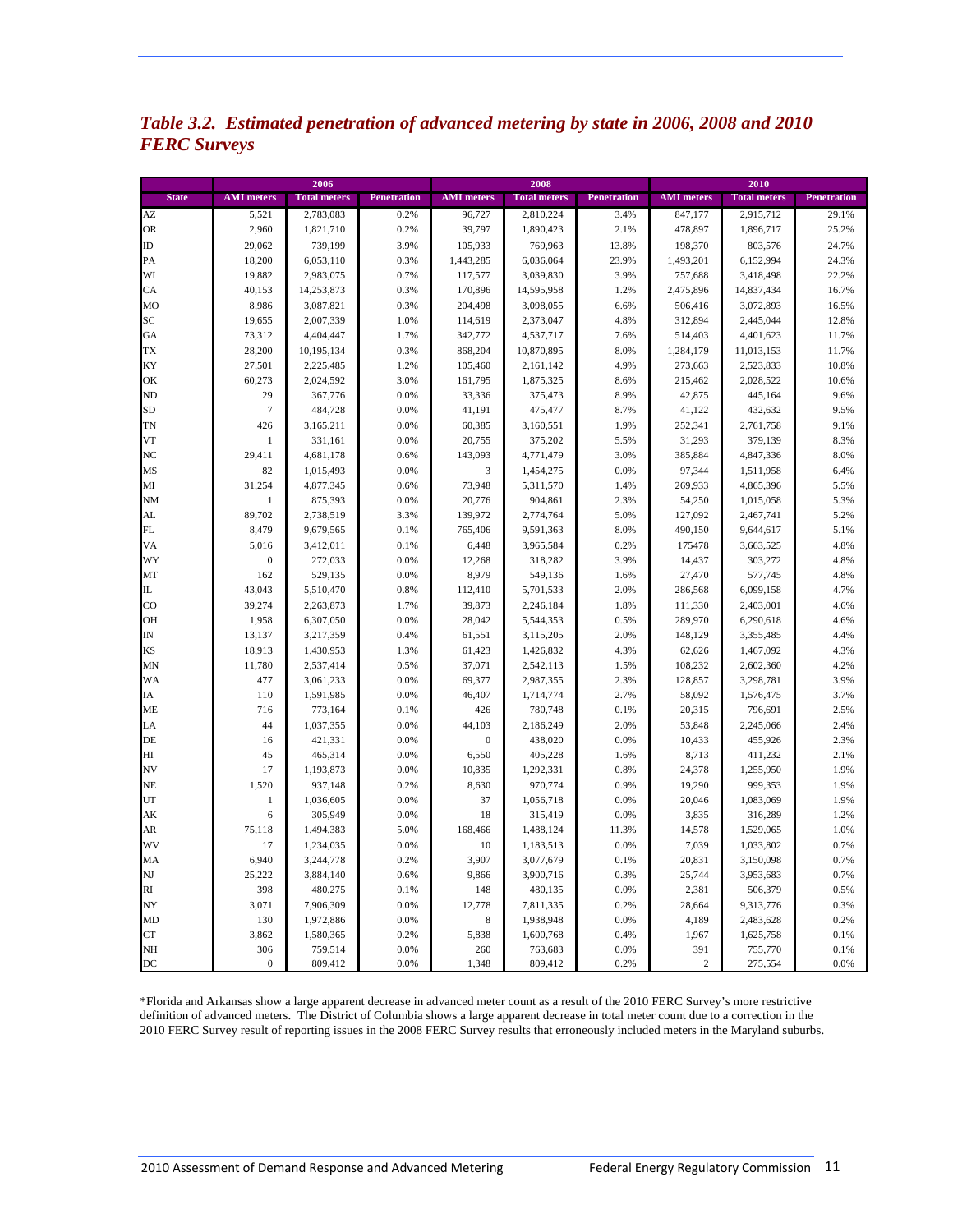Figure 3.3 provides estimated penetration rates by type of entity. Political subdivisions<sup>[8](#page-18-1)</sup> have the fastest growth in advanced metering penetration, from 0.1 percent in the 2006 FERC Survey to 20 percent in the 2010 FERC Survey. The high advanced meter penetration in Cooperatives continues the trend seen in the 2006 and 2008 FERC Surveys. The decline in advanced meter penetration for municipal entities from 2008 to 2010 is the result of the change to the definition of advanced meters as discussed in the Definition of Advanced Metering section above.

#### <span id="page-18-0"></span>*Figure 3.3. Estimated penetration of advanced metering by type of entity in 2006, 2008 and 2010 FERC Surveys*



■ 2006 Survey ■ 2008 Survey ■ 2010 Survey

<span id="page-18-1"></span> $8$  Respondents identifying themselves as political subdivisions in the 2010 FERC Survey include public power districts, public utility districts, water and power agencies and authorities, and irrigation districts.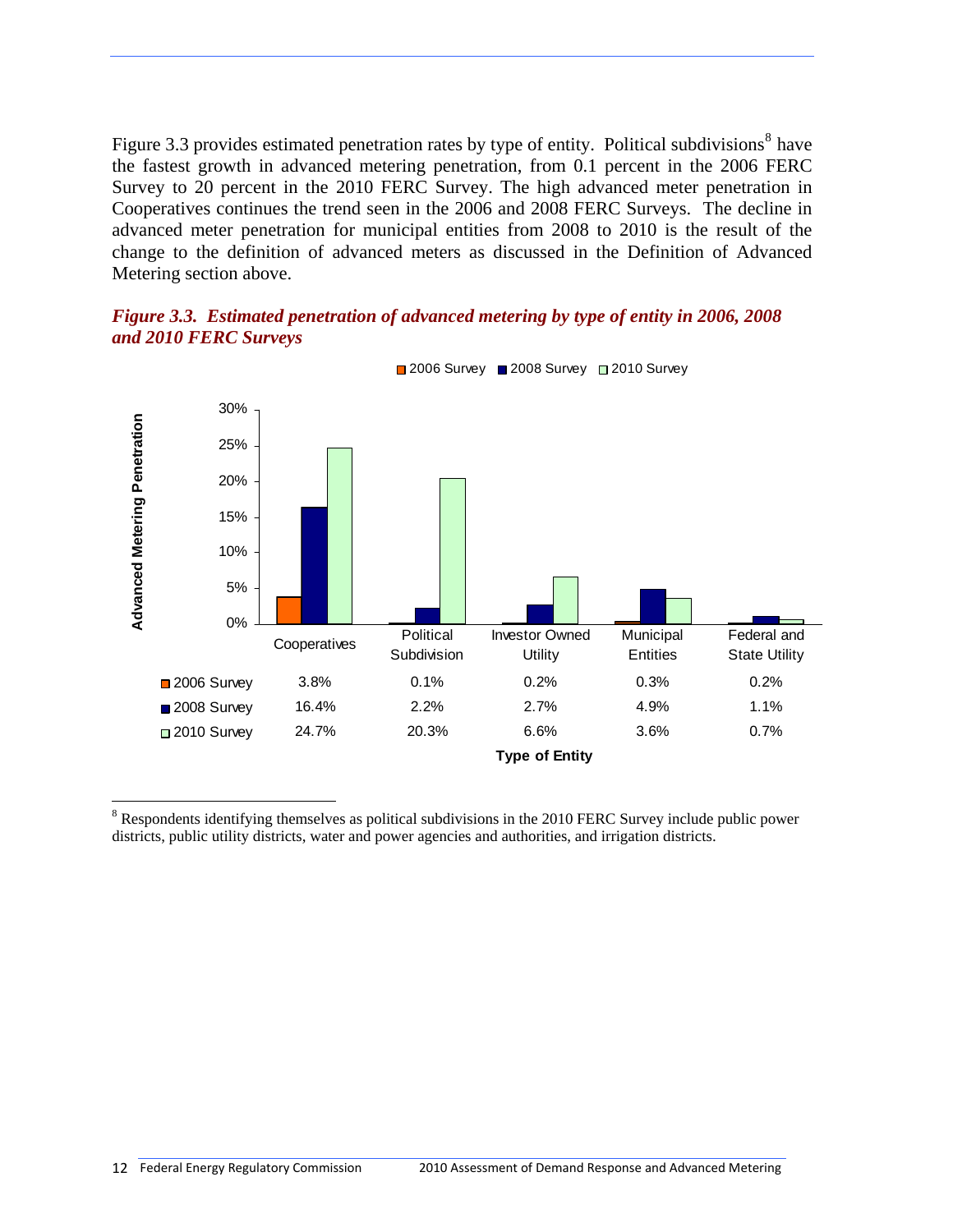# <span id="page-19-0"></span>*Uses of Advanced Metering*

The 2010 FERC Survey asked respondents to categorize their Demand Response and Timebased Rates/Tariffs (DR/TBR) customers by the ways in which they are capable of receiving data on their electricity use: over the internet, on their bills or invoices, or via a display unit. The responses categorize about 8 million customers—about 5.5 percent of all meters in the U.S. Figure 3.4 presents the results. Use of the internet predominates for residential and nonresidential customers, with bills and invoices making up almost all of the remainder.<sup>[9](#page-19-2)</sup> Display units are very uncommon.

#### <span id="page-19-1"></span>*Figure 3.4. Reported numbers of customers and communication methods for advanced metering by customer class*



 $\Box$  Nonresidential  $\Box$  Residential

<span id="page-19-2"></span><sup>1</sup>  $9$  Information may be delivered by more than one method. For example, customers may view frequently updated information online and also receive a monthly bill. For other types of customers, such as transportation and agriculture, bills and invoices are the more common data channel and the internet is slightly less prevalent.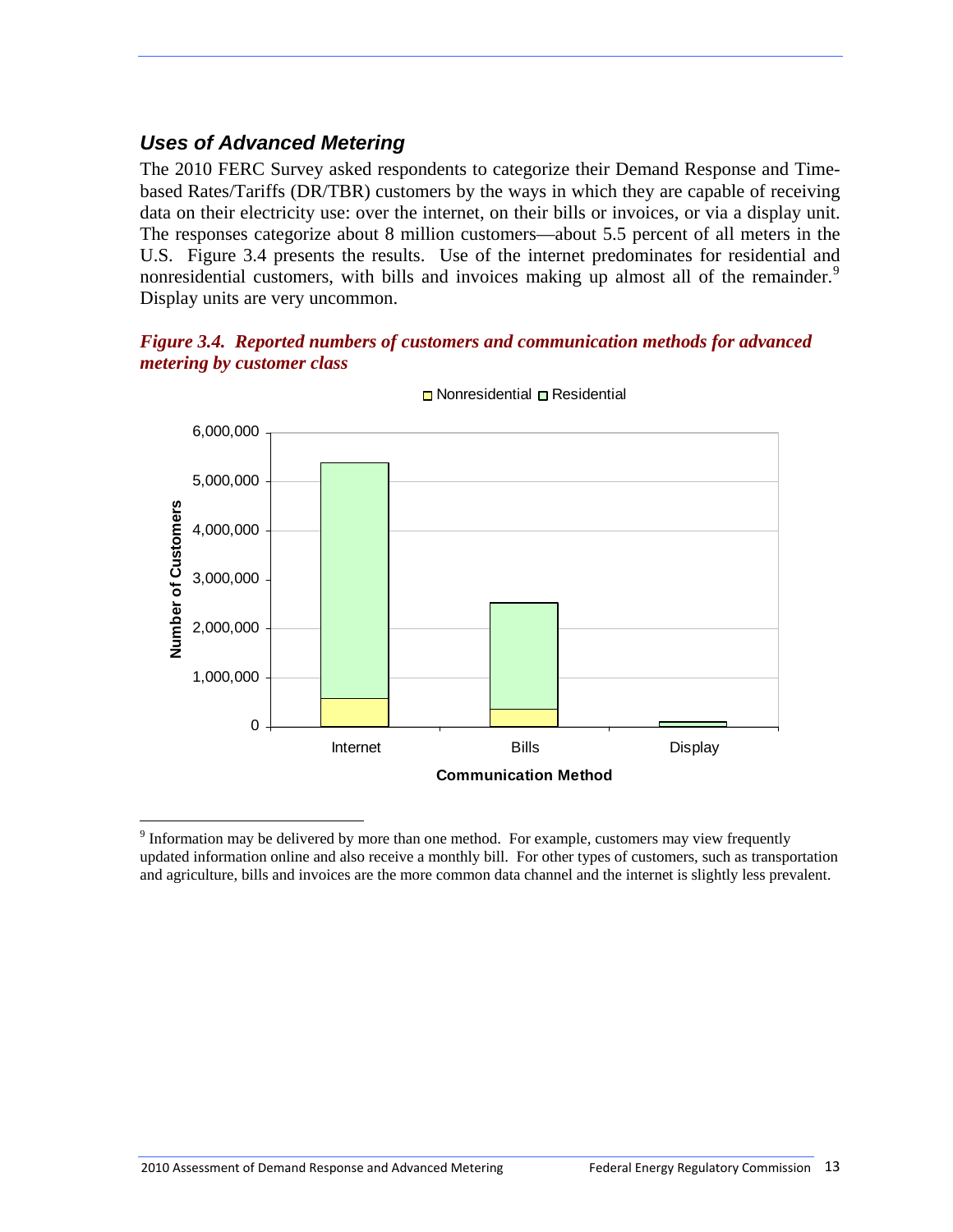# <span id="page-20-0"></span>**Developments and Issues in Advanced Metering**

There have been several developments in advanced metering since the Commission issued its last report including the Department of Energy's (DOE) completion of awards supporting Advanced Metering Infrastructure (AMI) deployment and demonstration projects, work on proposed standards under the National Institute of Standards and Technology (NIST) process, DOE reports on smart grid communications issues, expanded data collection efforts, noteworthy actions by state regulatory agencies, and technological advancements. This section of the report highlights these developments and describes some of the challenges facing AMI.

#### <span id="page-20-1"></span>*American Recovery and Reinvestment Act Grant Programs*

The Department of Energy completed awards for 31 AMI grants worth \$817 million under the American Recovery and Reinvestment Act (ARRA) Smart Grid Investment Grant Program.<sup>[10](#page-20-2)</sup> The ARRA grants allow recipients to recover up to 50 percent of the eligible project costs and are designed to accelerate the commercial use and implementation of AMI technologies. The ARRA AMI grants support projects with a total value of \$2 billion in 29 states. The projects are focused on providing AMI to retail consumers and, in some cases, information and pricing mechanisms that will allow consumers to reduce their energy use and costs, and improve the reliability of systems.

The DOE also awarded \$2.1 billion of funding under the ARRA Integrated and/or Crosscutting Systems Grant Program to support 39 demonstration projects that focus on adding intelligence and integrating smart grid and AMI capabilities in specific utility transmission and distribution systems throughout the United States. These system-based projects are valued in excess of \$4.9 billion and are located in 31 jurisdictions. The projects include activities such as installing open, interoperable, two-way communications networks, deploying smart meters for customers, developing demand response and price responsive demand programs, automating advanced distribution and transmission applications, developing "self-healing" and power restoring properties on the grid, developing improved pricing programs, and supporting the deployment of plug-in electric vehicles.

In addition, the DOE awarded grants supporting 16 regional demonstration projects that include smart meters in nine states. These large demonstration projects are designed to provide industry with business models, data to assess technical capabilities, and actual cost and benefit information associated with integrating these systems and components on a network level.

<span id="page-20-2"></span><sup>&</sup>lt;sup>10</sup> Additional information pertaining to the grants and projects is accessible via the Federal Smart Grid Task Force, SmartGrid.gov – ARRA Smart Grid Programs, available: http://www.smartgrid.gov/projects.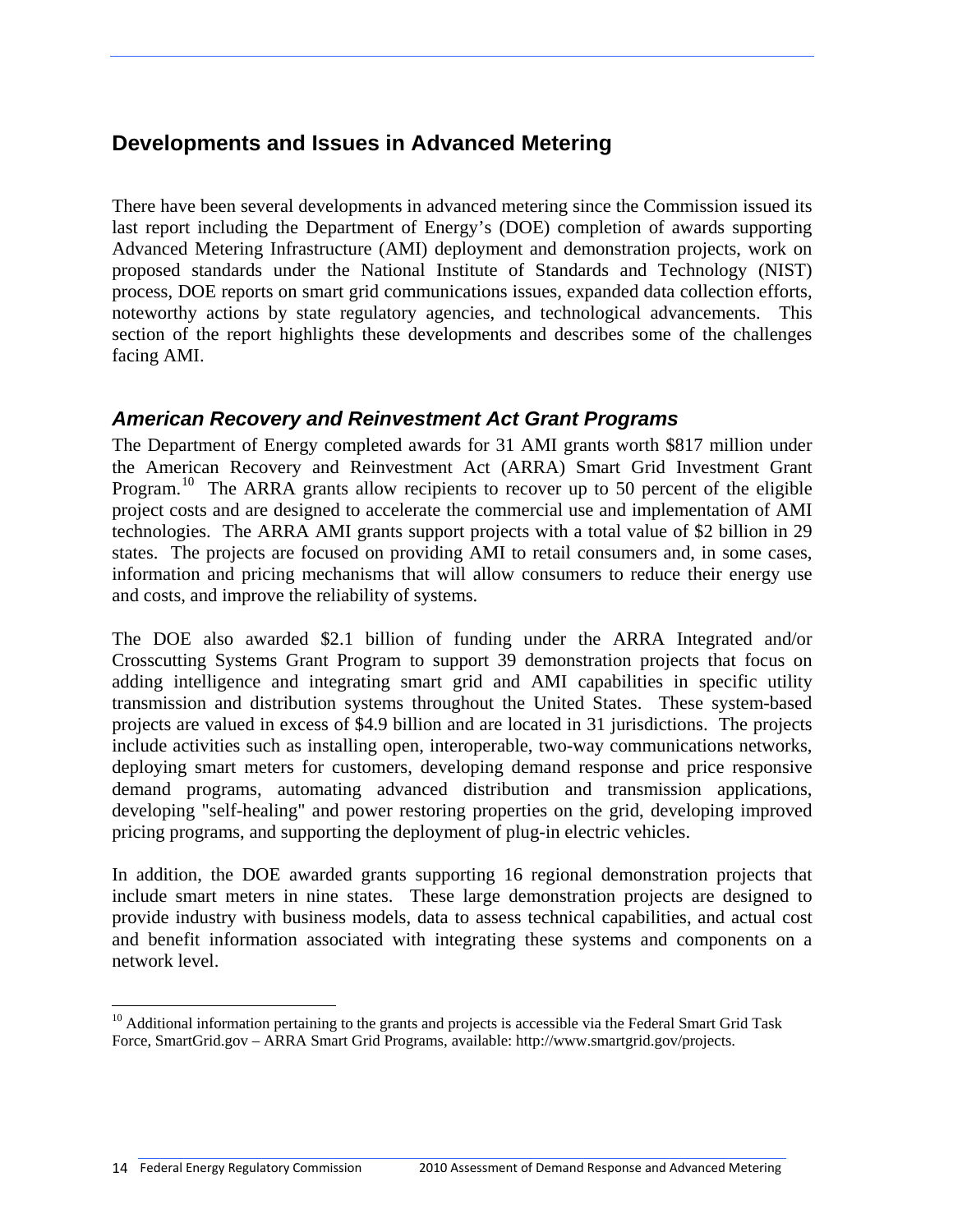## <span id="page-21-0"></span>*Federal Government-Led Activities to Support AMI Structures and Utilization*

Federal agencies and their stakeholder groups are conducting a number of activities designed to establish standards and protocols, develop common frameworks for access and data security, and collect timely information to support common structures and improve utilization of AMI.

#### **The National Institute of Standards and Technology Smart Grid Interoperability Standards**

The Energy Independence and Security Act (EISA) of 2007 gave the National Institute of Standards and Technology (NIST) "primary responsibility to coordinate development of a framework that includes protocols and model standards for information management to achieve interoperability of smart grid devices and systems…." NIST issued its *NIST Framework and Roadmap for Smart Grid Interoperability Standards, Release 1.0* in January 2010. In this document NIST reports that the smart grid will "ultimately require hundreds of standards, specifications, and requirements." It also identified eight priority areas for standards development, including AMI standards.<sup>[11](#page-21-1)</sup>

NIST reviewed reports and other relevant literature and consulted with standards development organizations and smart grid stakeholders to identify gaps in current standards. NIST launched a public-private partnership, the Smart Grid Interoperability Panel (SGIP), to assist NIST and support the ongoing evolution of smart grid standards. NIST and the SGIP have initiated priority action plans and have overseen the organization of associated working groups to address those gaps. Two of the priority action plans focus on issues associated with smart metering.

Priority action plan 05, Standard Meter Data Profiles, seeks to develop a common format for retrievable meter data to simplify client access to commonly shared information. Priority action plan 06, Demonstrate Common Semantic Model Translations for End Device Data, seeks to develop a common form to which meter information may be translated to (1) facilitate communication between devices and (2) support the common and accurate translation of information between meters and other devices.

The Cyber Security Working Group (CSWG) is a permanent working group of the SGIP that focuses on cyber security aspects of the smart grid framework. In September 2010, NIST released the *NIST Interagency Report 7628: Guidelines for Smart Grid Cyber Security* stemming from the work of the CSWG. One volume of the report focuses on privacy issues;<sup>[12](#page-21-2)</sup> NIST concluded with respect to privacy that the challenges associated with

1

<span id="page-21-1"></span><sup>&</sup>lt;sup>11</sup> National Institute of Standards and Technology, Office of the National Coordinator for Smart Grid Interoperability, *NIST Framework and Roadmap for Smart Grid Interoperability Standards*,

Release 1.0, NIST Special Publication 1108, January 2010, p. 10<br>Available: http://www.nist.gov/public\_affairs/releases/upload/smartgrid\_interoperability\_final.pdf.

<span id="page-21-2"></span><sup>&</sup>lt;sup>12</sup> NIST, "Guidelines for Smart Grid Cyber Security: Vol. 2, Privacy and the Smart Grid," NISTIR 7628,

August 2010, p. 1, Available: http://csrc.nist.gov/publications/nistir/ir7628/nistir-7628\_vol2.pdf.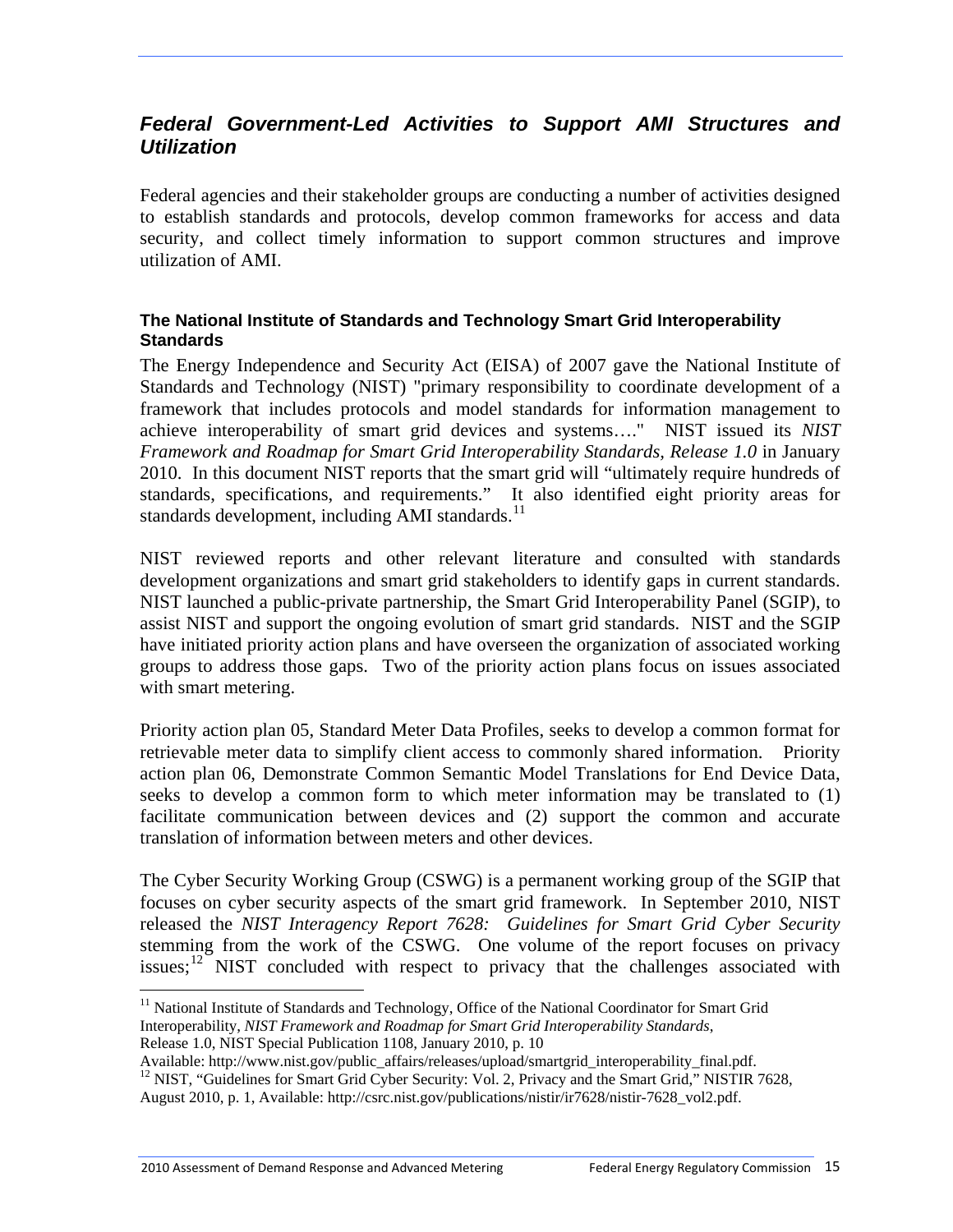safeguarding the new types of information transmitted and collected by smart grid devices have not been tested, and it is unclear if existing laws and regulation mitigate the associated risks. NIST found that the existing business policies and practices of utilities and third-party smart grid providers may not adequately address the privacy risks created by smart meters and smart appliances.

NIST recommends that stakeholders follow standard privacy and information security practices to effectively and consistently safeguard the privacy of personal information. These practices may include conducting a privacy impact assessment before making the decision to deploy smart grid technologies. In addition, NIST recommends that stakeholders develop and document privacy policies and practices drawn from the Organization for Economic Cooperation and Development's Privacy Principles and other authorities. NIST also recommends that stakeholders engage in privacy training and consumer education about privacy risks and mitigation actions. Additionally, NIST recommends that smart meters and other types of smart devices should be engineered to collect only the data necessary to allow the device to function for the purposes agreed to by smart grid consumers.

The CSWG is also analyzing AMI cybersecurity challenges with regard to authentication of users and data, secure communications, and valid firmware updates. These challenges stem in part from a variety of AMI system attributes including the large number of meters which could represent points of access for a threat, typically limited processing capability within the meter that may be insufficient for complex security algorithms, and a network design that relies on information transfer from meter to meter before the accumulated data is relayed to the utility back office. $13$ 

#### **Department of Energy Reports Concerning Use and Security of AMI Information**

The DOE released two reports on October 5, 2010 that describe findings from its investigation of fundamental consumer and technology issues associated with AMI. DOE's report, *Communication Requirements of Smart Grid Technologies*, finds that realization of smart grid benefits will rely on the increased use of communications and information technology and that sufficient access to communications facilities is critically important. The report states that DOE will seek to work with the Federal Communications Commission and the National Telecommunications and Information Administration to review possibilities for spectrum access to accommodate smart grid needs, and will need input from the utility and communications industries to determine spectrum requirements and identify additional and potentially available spectrum to support smart grid wireless communications needs. Devices that may require wireless technology include AMI. The report recommended the development of an online, interactive clearinghouse for smart grid communications technology applications, that would serve as a resource for utilities to share lessons learned in the smart grid context. In addition, the clearinghouse could include substantive information about the technologies and information on existing federal programs that may be helpful to utilities and their suppliers as they implement smart grid technologies.

<span id="page-22-0"></span><sup>1</sup> <sup>13</sup> *Id.* at 31.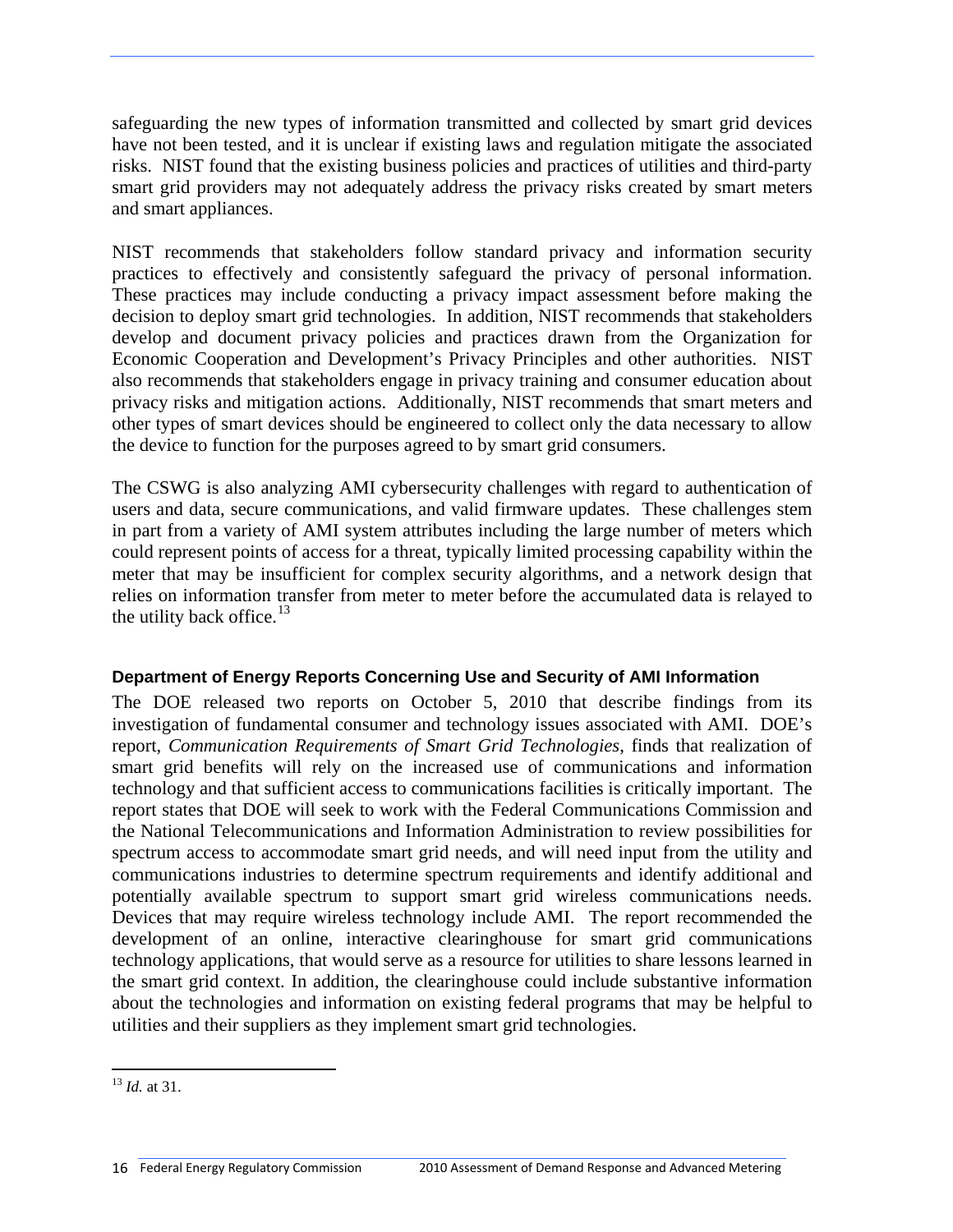The second report, *Data Access and Privacy Issues Related to Smart Grid Technologies*, provides: (1) DOE's findings based on information received through an agency request for information to the public, and (2) a comprehensive summary of public comments on the issues from the spring and summer 2010 proceeding on data-privacy and data-security issues. DOE found that the residential and commercial customers should have access to their own detailed energy consumption information and that the information should be accorded privacy protections, including a prohibition of disclosure to third parties unless specifically authorized by the customer. If a customer grants a third party access to the energy data, that third party should also be required to protect the privacy and security of the information. DOE also found that consumer education and flexibility in technology and pace of deployment will be critical to the success and consumer acceptance of smart grid technologies.

#### **Energy Information Administration Data Collection Efforts**

EIA will significantly expand its collection of AMI-related data collection beginning in 2011 to improve the breadth and timeliness of its information on AMI. EIA revised its Form EIA-826, "Monthly Electric Sales and Revenue with State Distributions Report" to collect monthly, by state and sector, the number of Advanced Meter Reading (AMR) and AMI meters installed, as well as the energy served through AMI meters. These revisions may improve the ability of interested parties to monitor and assess AMI deployment and utilization in the United States.

## <span id="page-23-0"></span>*Noteworthy State Activities*

A key issue that states have been addressing is the method by which utilities may recover their investments in AMI. Utilities normally seek recovery of costs associated with infrastructure investments through rate cases held before state regulatory agencies. These rate cases generally address a wide variety of costs and can be time consuming and costly for all parties involved. In addition to rate case treatment, some states have approved a variety of funding mechanisms to support AMI, including cost trackers and surcharges.

In general, cost trackers and surcharges provide cost recovery close to when the expenses associated with investments are incurred. Cost trackers typically allow for dollar-for-dollar cost recovery by the utility as costs are incurred. Surcharges (sometimes also called rate riders) recover costs by increasing rates by a set amount for a specific period of time. Surcharges generally reconcile cost estimates with actual costs on a quarterly or annual basis, which may slightly delay cost recovery.

The use of these alternative cost recovery mechanisms generally include prudence reviews by state regulatory agencies. While these reviews may be limited in scope, they can help to achieve balance between ratepayers and investors. In August 2010, the Maryland Public Service Commission deferred recovery of the costs Baltimore Gas and Electric Company incurred to install AMI until the company is able to show in a future rate case that the meter installation is successful and cost-effective for consumers. It also conditioned the cost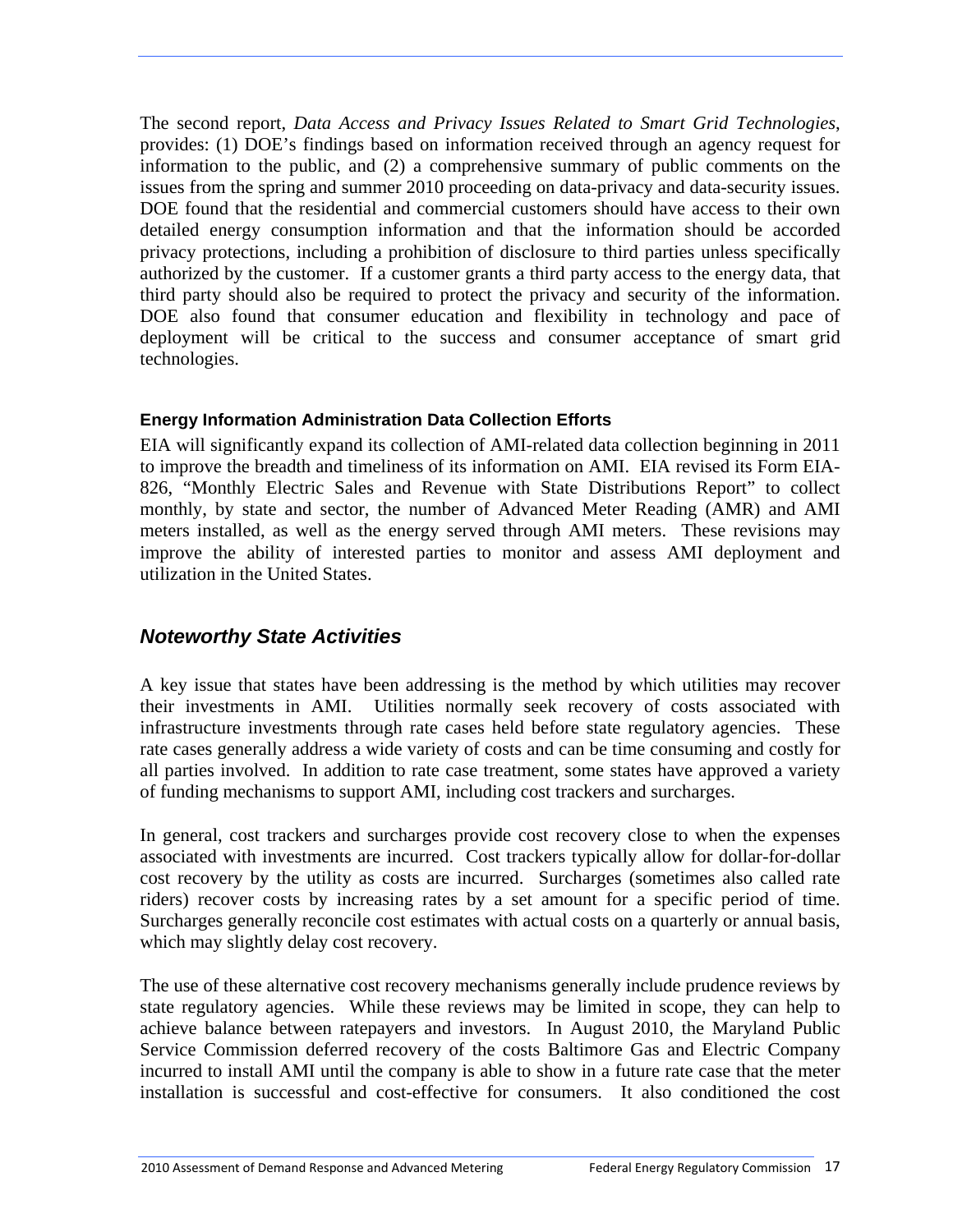recovery on the inclusion of a mechanism under which shareholders bear a portion of the financial risk. $^{14}$  $^{14}$  $^{14}$ 

Some states grant approval to pilot projects and full-scale deployment of smart meters, choosing the cost recovery mechanism each believes is appropriate. For example, the Corporation Commission of Oklahoma granted approval in July 2010 to the Oklahoma Gas & Electric Company for surcharge recovery of full-scale deployment smart meters in the company's service territory.<sup>[15](#page-24-1)</sup> In October 2010, the New York Public Service Commission approved a surcharge for Consolidated Edison Company's smart grid demonstration project and deferred cost recovery of five other utility projects funded through ARRA for consideration in future rate cases.<sup>[16](#page-24-2)</sup> At least one state identified situations where alternative cost recovery mechanisms are not appropriate. In September 2010, the 2nd Appellate Court of Illinois issued a decision prohibiting the use of a surcharge or rider to fund AMI investments associated with a pilot program initiated in 2009 by the Commonwealth Edison Company.<sup>[17](#page-24-3)</sup>

States are also addressing the consumer privacy issues associated with AMI. In September 2010, California enacted legislation to ensure privacy protection for consumers and their energy consumption data.<sup>[18](#page-24-4)</sup> The legislation provides parameters by which an authorized third party can access and share a customers' electric usage information and requires customer consent for release of its energy information. Subsequent to the legislation, the California Public Utilities Commission held a workshop on October 25 and 26, 2010 to address issues related to the creation of rules to allow for an authorized third party to access a customers' electric usage information and consider any associated privacy protections that should be implemented. $^{19}$ 

States have also been actively addressing customer complaints and are finding that a common element in many challenges facing AMI is the need for consumer education, as identified in the National Acton Plan on Demand Response. Consumer education could

<span id="page-24-0"></span><sup>&</sup>lt;sup>14</sup> Maryland Public Service Commission, Case No. 9208: In the Matter of the Application of Baltimore Gas and Electric Company for Authorization to Deploy a Smart Grid Initiative and to Establish a Surcharge for the Recovery of Cost, Order No. 83410 and Order No. 83531.

<span id="page-24-1"></span><sup>&</sup>lt;sup>15</sup> The Corporation Commission of Oklahoma, Cause No. PUD 201000029: In the Matter of the Application of Oklahoma Gas and Electric Company for an order of the Commission Granting Pre-approval of Deployment of Smart Grid Technology in Oklahoma and Authorization of a Recovery Rider and Regulatory Asset, Order No. 576595, Available:

[http://www.occeweb.com/SmartMeter/Final%20Order%20Approving%20Joint%20Stipulation%20and%20Settl](http://www.occeweb.com/SmartMeter/Final%20Order%20Approving%20Joint%20Stipulation%20and%20Settlement%20Agreement.pdf) [ement%20Agreement.pdf](http://www.occeweb.com/SmartMeter/Final%20Order%20Approving%20Joint%20Stipulation%20and%20Settlement%20Agreement.pdf).<br><sup>[16](http://www.occeweb.com/SmartMeter/Final%20Order%20Approving%20Joint%20Stipulation%20and%20Settlement%20Agreement.pdf)</sup> New York Public Service Commission, Case 09-E-0310: In the Matter of the American Recovery and

<span id="page-24-2"></span>Reinvestment Act of 2009 - Utility Filings for New York Economic Stimulus, Order Issued and Effective October 19, 2010, Available:

[http://documents.dps.state.ny.us/public/Common/ViewDoc.aspx?DocRefId={938D8D3D-25EE-4C25-BCD3-](http://documents.dps.state.ny.us/public/Common/ViewDoc.aspx?DocRefId=%7B938D8D3D-25EE-4C25-BCD3-A849B330E260)

<span id="page-24-3"></span>[A849B330E260}](http://documents.dps.state.ny.us/public/Common/ViewDoc.aspx?DocRefId=%7B938D8D3D-25EE-4C25-BCD3-A849B330E260).<br><sup>[17](http://documents.dps.state.ny.us/public/Common/ViewDoc.aspx?DocRefId=%7B938D8D3D-25EE-4C25-BCD3-A849B330E260)</sup> [Commonwealth Edison Co. v. Ill. Commerce Comm'n,](http://www.lexis.com/research/retrieve?_m=a02d107fe865637601788e38b0fbf949&docnum=4&_fmtstr=FULL&_startdoc=1&wchp=dGLbVlz-zSkAW&_md5=82cd22b3648156bc82f556595d0cbb5c) Nos. 2-08-0959, 2-08-1037, 2-08-1137, 1-08-3008, 1-08-3030, 1-08-3054, 1-08-3313 cons., 2010 Ill. App. LEXIS 1057, (App. Ct. Ill., 2d Dist. Sept. 39, 2010), pet. for appeal denied, 2010 Ill. LEXIS 1312, p. 41.

<span id="page-24-4"></span><sup>&</sup>lt;sup>18</sup> California Legislative Counsel, Senate Bill 1476 of the 2009-2010 Session, Available:<br>http://www.leginfo.ca.gov/pub/09-10/bill/sen/sb\_1451-1500/sb\_1476\_bill\_20100929\_chaptered.pdf.

<sup>&</sup>lt;sup>19</sup> CPUC, California's Smart Grid, Available: http://www.cpuc.ca.gov/PUC/energy/smartgrid.htm.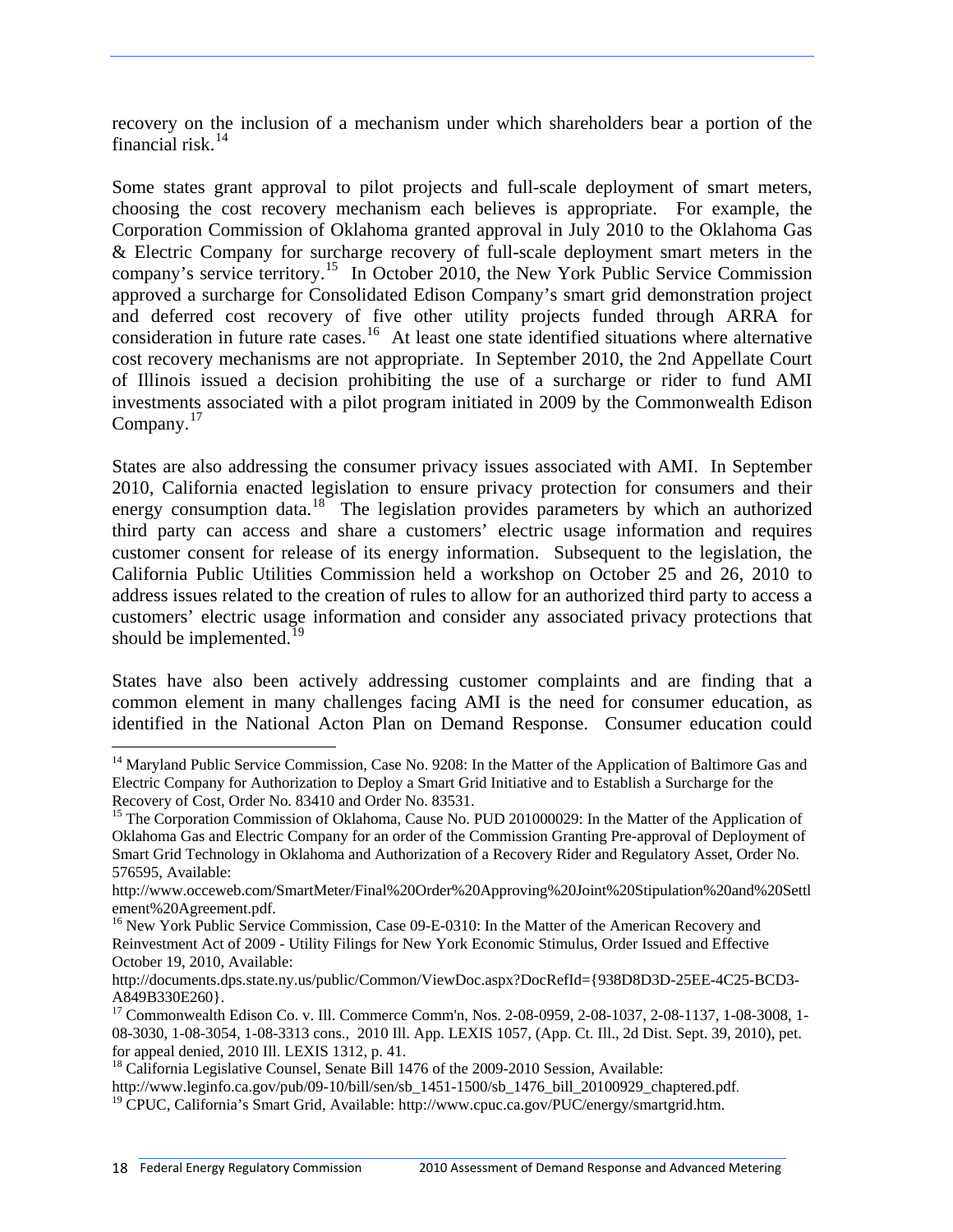speed adoption of programs that employ AMI to empower and benefit consumers. For example, providing appropriate education early in an advanced meter deployment could alleviate some concerns that typically arise during deployment, such as those experienced in California and Texas where customers initially believed that the new meters were not accurate and later learned—through an independent evaluation of the accuracy and reliability of the installed AMI—that the advanced meters, software and billing systems may be more accurate than the old meters. [20](#page-25-1) [21](#page-25-2)

## <span id="page-25-0"></span>*Technological Issues in Advanced Meters*

Recent technological improvements have expanded capabilities and reduced costs for advanced meters. An important advancement is the migration to full solid state advanced meters. Their use replaced the practice of combining separate communications components with measurement electronics<sup>[22](#page-25-3)</sup> or, for early advanced meters, the retrofitting of electromechanical meters with electronic modules containing communications and intelligence.

These developments have led to a more unified platform, consolidation of common functions, and improvements in communications technologies. Greater use of applicationspecific integrated circuits and more capable microprocessors lower the cost of a system while reducing space requirements and providing greater functional capability including remote reprogramming. The design of smart meters now generally includes functional upgradability that was not possible with earlier units. These advancements have greatly improved the ability of advanced meters to support the growing utility requirements for demand response capability, tariff management, reliability management, and other programs to empower the consumer.

Component interoperability, the ability of diverse systems to work together, also becomes more important as the interaction of power system components increase. Early adopters of AMI face interoperability issues as technology and standards evolve. Recently, utilities that installed meters that include integrated home area network (HAN) components have raised concerns that their meters may become obsolete if the industry adopts communication protocols for appliances and other components that are incompatible with their meters. The HAN's function is to interconnect in-home devices, such as thermostats and appliances, and provide a bridge for communication to the power grid. While it is unclear how many meters this issue currently affects, it could be significant in the future as at least one firm projects that HAN capabilities will be included in 81% of all smart meters in North America by

http://www.cpuc.ca.gov/NR/rdonlyres/2B0BA24E-E601-4739-AC8D-

DA9216591913/0/StructureExecutiveSummary.pdf.

<span id="page-25-1"></span><sup>&</sup>lt;sup>20</sup> Structure Consulting Group, LLC., "PG&E Advanced Metering Assessment Report," Commissioned by the California Public Utilities Commission, A.07-12-009 COM/MP1/jt2, pp. 8-9, Available:

<span id="page-25-2"></span><sup>&</sup>lt;sup>21</sup> Navigant Consulting, "Evaluation of Advanced Metering System (AMS) Deployment in Texas - Meter Accuracy Assessment," July 30, 2010, p. 11, Available: http://www.puc.state.tx.us/electric/reports/ams/PUCT-Final-Report\_073010.pdf.

<span id="page-25-3"></span><sup>&</sup>lt;sup>22</sup> The meter industry uses the term metrology, which includes a broad range of measured quantities including billing register data (e.g., consumption and demand) and interval usage data.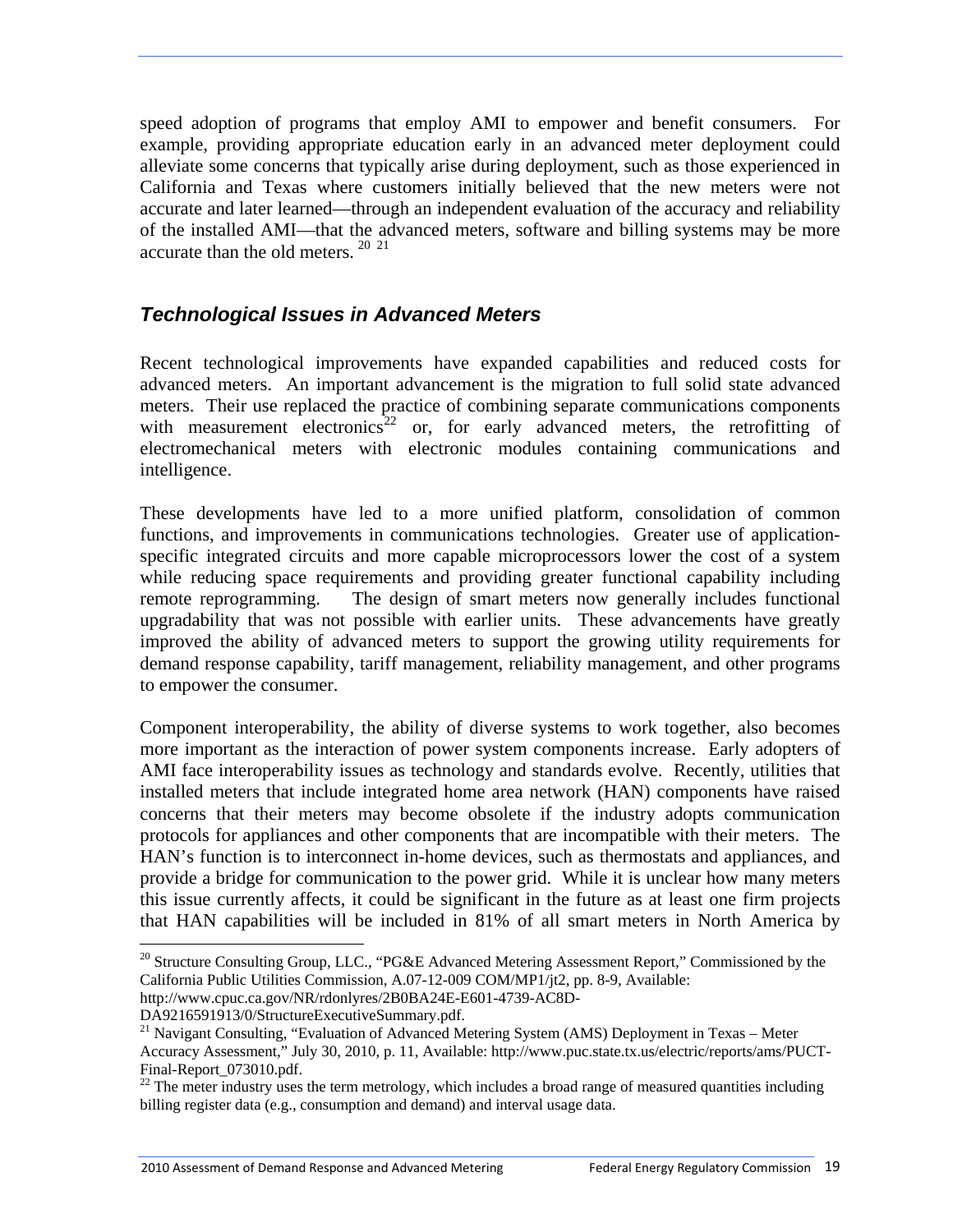2013.<sup>[23](#page-26-0)</sup> Stakeholders are engaged in a number of processes to resolve this issue, including the development of protocol agnostic modular devices that could serve as communication bridges from the in-home devices to either the HAN or power grid.

The importance of the interoperability challenge is illustrated by the 2009 implementation of a company-wide AMI system by a Western utility. The utility found that the meters and the other system components selected for the AMI project did not properly function together. The utility ceased its AMI project as a result of this lack of interoperability and filed a request with the state regulator to conduct a new and extended AMI pilot project through 2011. The regulator denied the request and noted that any subsequent application should include or be preceded by an overall smart grid plan.

<span id="page-26-0"></span> $\overline{a}$ <sup>23</sup> Pike Research new release: "49% of Smart Meters to Include Home Area Networking Connectivity by 2013", April 23, 2010 (http://www.pikeresearch.com/newsroom/49-of-smart-meters-to-include-home-area-networkingconnectivity-by-2013).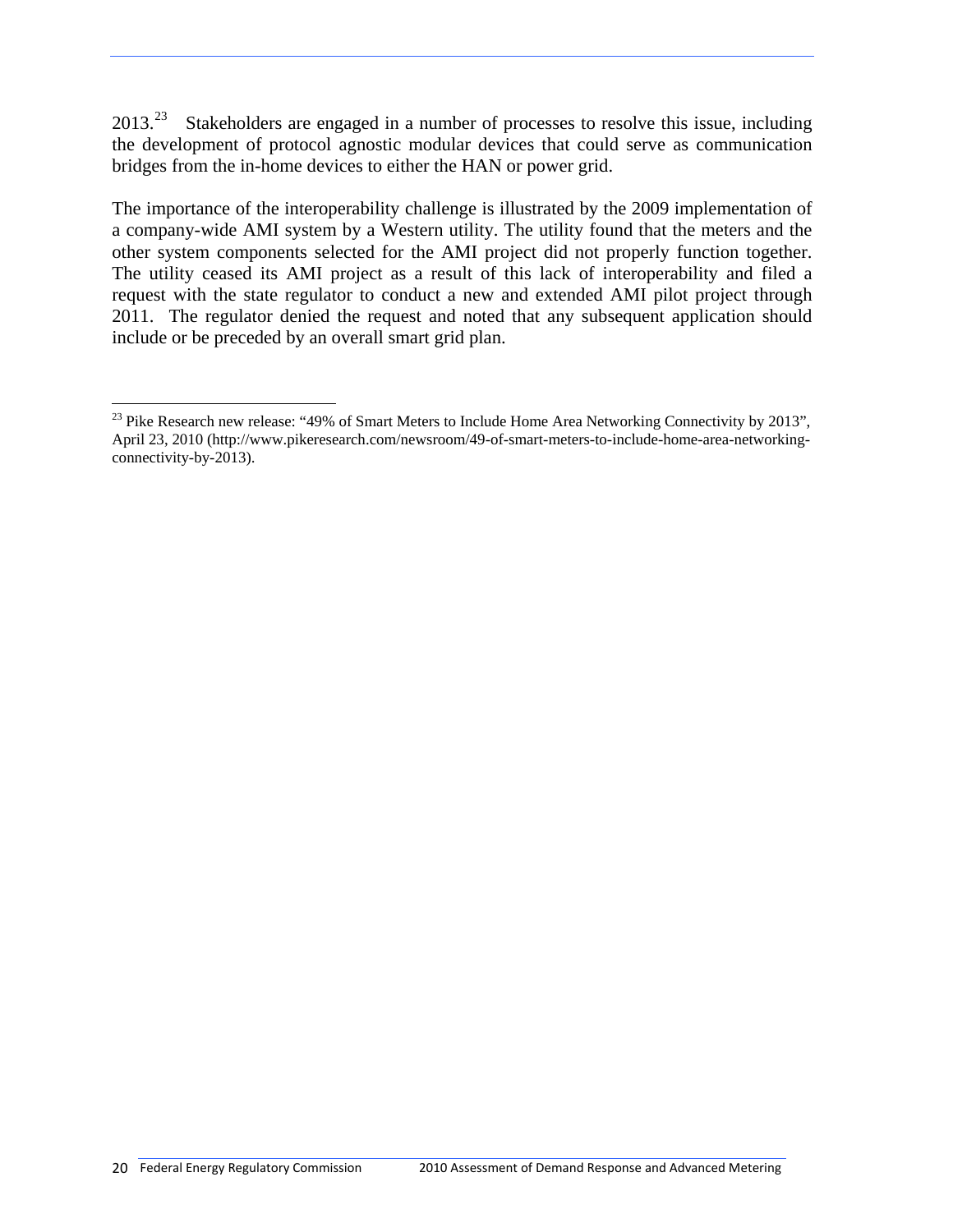# **CHAPTER 3. DEMAND RESPONSE**

<span id="page-27-0"></span>This chapter addresses the second and third topics in EPAct 2005 section 1252(e)(3):

- (B) Existing demand response programs and time-based rate programs, and
- (C) The annual resource contribution of demand resources.

In this chapter, Commission staff present results of the 2010 FERC Survey on demand response programs, comparisons to the 2006 and 2008 FERC Survey results, and the number of entities offering demand response programs, enrollment levels, and peak load reductions for these programs by entity type and by region.

The information in the chapter provides summary-level results of demand response program activity and resources. Detailed information on responses is available on FERC's website, http://www.ferc.gov/industries/electric/indus-act/demand-response/dem-res-advmetering.asp.

This chapter has three sections:

- Definition of Demand Response
- Survey Results

 $\overline{a}$ 

 Demand Response Activities at the FERC, Barriers to Demand Response, and Staff Recommendations

# <span id="page-27-1"></span>**Definition of Demand Response**

The definition of demand response used in this survey and report is:

**Demand Response**: Changes in electric use by demand-side resources from their normal consumption patterns in response to changes in the price of electricity, or to incentive payments designed to induce lower electricity use at times of high wholesale market prices or when system reliability is jeopardized.

This definition substitutes "demand-side resources" for the phrase "end-use customers" used in previous surveys, to conform to the definition in use by NERC's Demand Response Data Task Force in its development of a Demand Response Availability Data System (DADS) to collect demand response program information. Commission staff also modified the 2006 and 2008 FERC Survey instruments for the 2010 FERC Survey. The number of program classifications was expanded from twelve in 2008 to fifteen in 2010. For some program classifications the 2008 definitions were altered.<sup>[24](#page-27-2)</sup> The new types and definitions also

<span id="page-27-2"></span> $24$  The changes in number and definition of program types may have caused respondents to reclassify programs from the 2008 FERC Survey to be consistent with the 2010 FERC Survey. Unlike the 2008 FERC Survey,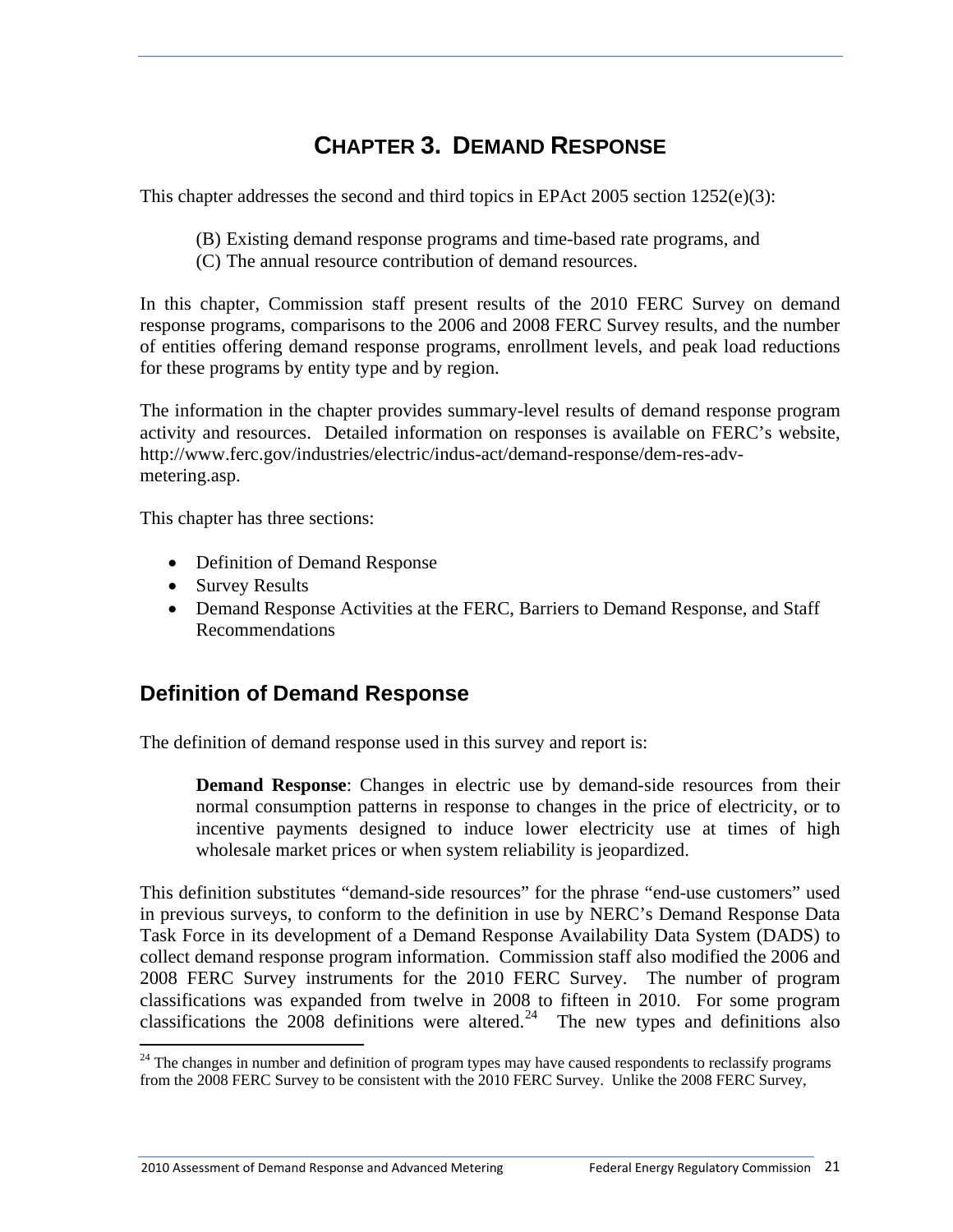conform to NERC's DADS. Common terminology will allow comparison with the DADS data. Table 4.1 contains the program classifications of the 2010 FERC Survey instrument. A definition for each is in Appendix C, Glossary.

<span id="page-28-2"></span>*Table 4.1. Demand response program classifications in the 2010 FERC Survey and changes from previous surveys* 

| <b>2010 FERC Survey Program Classifications</b> | <b>Change from Previous FERC Surveys</b>                 |
|-------------------------------------------------|----------------------------------------------------------|
| Direct Load Control                             |                                                          |
| Interruptible Load                              |                                                          |
| <b>Critical Peak Pricing with Control</b>       | New program classification                               |
| Load as Capacity Resource                       |                                                          |
| <b>Spinning Reserves</b>                        | Previously included in Ancillary Services classification |
| <b>Non-Spinning Reserves</b>                    | Previously included in Ancillary Services classification |
| <b>Emergency Demand Response</b>                |                                                          |
| <b>Regulation Service</b>                       | Previously included in Ancillary Services classification |
| Demand Bidding and Buyback                      |                                                          |
| Time-of-Use Pricing                             |                                                          |
| <b>Critical Peak Pricing</b>                    |                                                          |
| <b>Real-Time Pricing</b>                        |                                                          |
| Peak Time Rebate                                |                                                          |
| System Peak Response Transmission Tariff        | New program classification                               |
| Other                                           |                                                          |

# <span id="page-28-0"></span>**Survey Results**

 $\overline{a}$ 

# <span id="page-28-1"></span>*Analysis Approach*

As in the advanced metering chapter of this report, this demand response section includes figures and tables of reported results from survey respondents, as well as estimated information for the entire survey population including the nonresponding entities. The estimated values of demand response program information for nonrespondents were based on data from the 2008 EIA-861<sup>[25](#page-28-3)</sup> and the 2008 FERC Demand Response Survey. **Appendices D and H** provide a detailed explanation of the analysis and estimation approach.

In this chapter also, figures and tables with results compiled directly from data submitted by survey respondents without estimation of results for those not reporting are labeled "Reported" or "Reporting." Figures and tables with results that include both data submitted

where respondents could choose multiple program classifications for a single program, the 2010 Survey forced

<span id="page-28-3"></span>the selection of a single program classification for each program reported. 25 U.S. Energy Information Administration, *Form EIA-861 Final Data File, available at http://www.eia.doe.gov/cneaf/electricity/page/eia861.html.*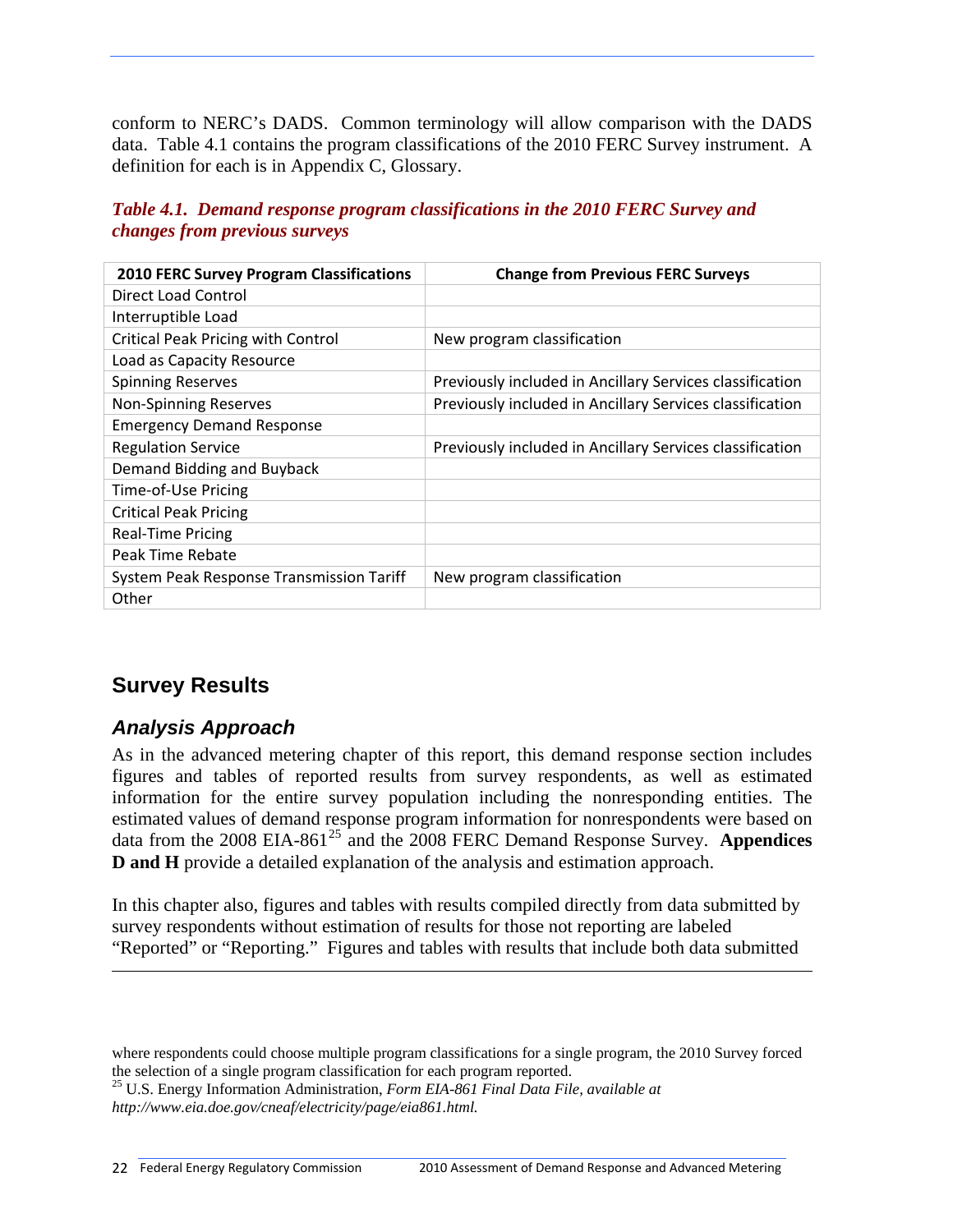by survey respondents and estimation of results for those not reporting, based on survey and other information, are labeled "Estimated."

The diversity of demand response programs poses a survey and reporting challenge. For instance, the same demand response potential may be reported by a utility and also by an RTO in whose program the utility participates. To avoid double-counting, the analysis subtracts the utility potential from the RTO's potential, but this may not be possible if the utility and the RTO assign the program to different categories. FERC staff conferred with the RTOs, ISOs and a number of respondents, and sometimes changed their program categories to reduce any double-counting. Appendix D contains a cross-tabulation of RTO demand response programs in effect in 2009 and the program type assigned by staff to each RTO program. Double-counting can also occur with affiliates, and with generation and transmission cooperatives that supply energy to other cooperatives; staff attempted to identify and eliminate those errors as well. The rapid evolution of demand response programs, rules, and names increases confusion among respondents and staff alike and may have caused errors in spite of these measures.

The 2010 FERC Survey changed the way respondents classify demand response programs. In past surveys, respondents could assign multiple classifications to a single demand response program. In the 2010 FERC Survey, respondents were forced to choose a single classification. This change may have contributed to the decline in the number of reported demand response programs from 2,314 in the 2008 FERC Survey to 1,931 in the 2010 FERC Survey. The reported numbers of entities offering various programs and the reported numbers of customers enrolled in such programs may also have been affected. Comparisons between past and current survey results should be made with this change in mind.

## <span id="page-29-0"></span>*Summary of Survey Findings*

**Entities with demand response programs; numbers of customers in demand response programs.**Direct load control programs have been one of the most common demand response programs offered since  $1968$ .<sup>[26](#page-29-1)</sup> Direct load control programs are most often offered to residential or small commercial customers to control appliances such as air conditioning, water heating and pool pumps. These programs help sponsors balance load by remotely controlling the appliances during peak periods.

RFC, WECC, FRCC, MRO and SERC have active direct load control programs. Enrollment levels are relatively consistent with levels reported in the 2008 FERC Survey, except in WECC where enrollment in direct load control programs more than doubled from the 2008 FERC Survey, reaching 1.6 million customers. A contributing factor to the increase in direct load control enrollment in WECC may be the rollout over the past two years of direct load control programs by California's three investor-owned utilities (IOUs). The California IOUs are responding to a directive by the California Public Utilities Commission requiring them to offer direct load control programs in support of their business case for implementing

<span id="page-29-1"></span> $\overline{a}$  $^{26}$  According to the EPRI, Detroit Edison was the first utility to implement a load control program in 1968. EPRI, The Demand-Side Management Information Directory, EPRI EM-4326, 1985.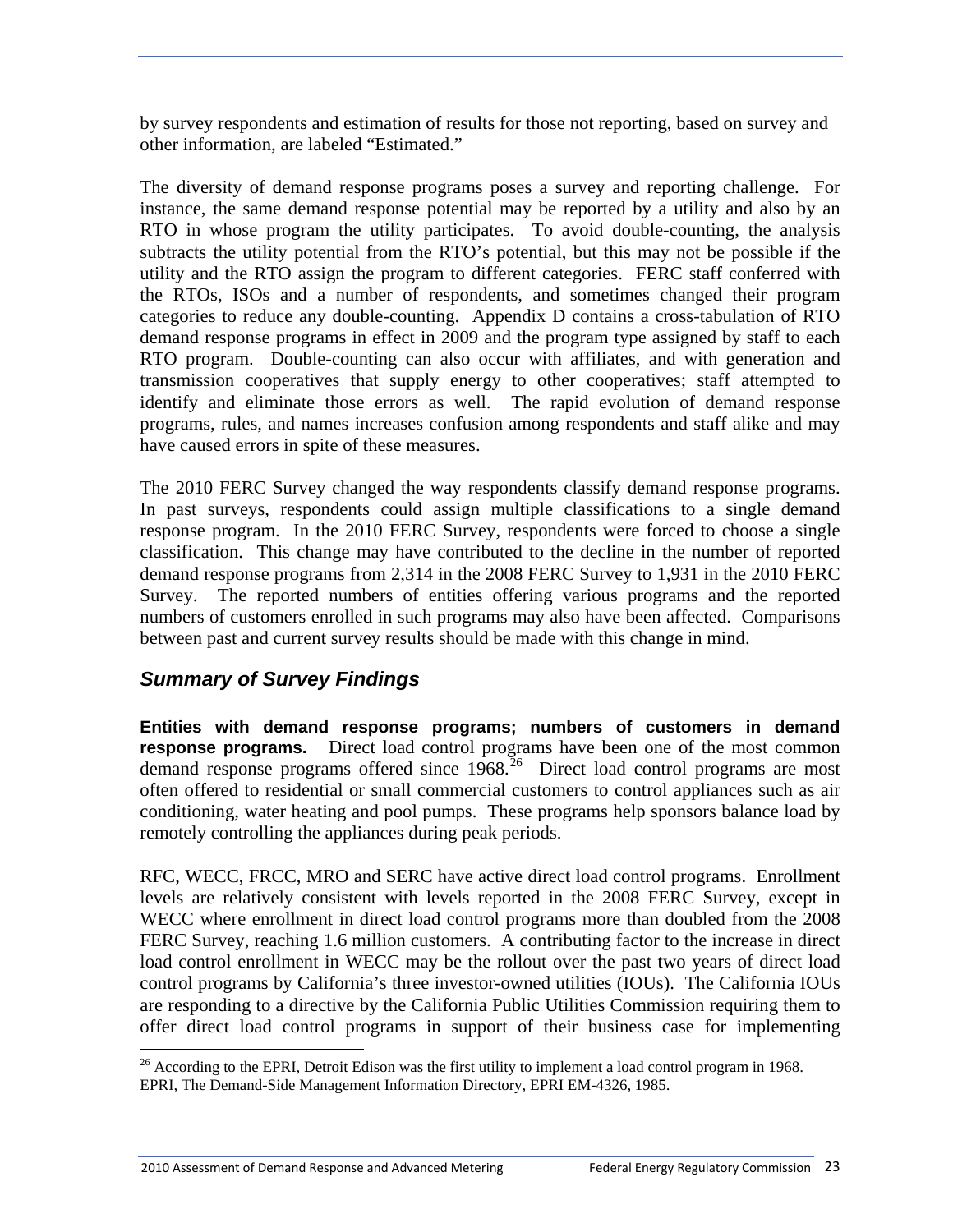advanced meters. In contrast, the TRE, NPCC and SPP regions each have fewer than 150,000 customers enrolled in direct load control programs.

Consistent with the 2008 FERC Survey results, the 2010 results indicate the majority of customers enrolled in a direct load control program are in programs offered by their IOU, reflecting the larger number of customers in IOUs. This is true for all regions except TRE, where electric deregulation precluded regulated utilities from offering competitive services such as direct load control. After IOUs, cooperatives have the most customers enrolled in direct load control programs.

Figure 4.1 presents the reported number of customers enrolled in direct load control programs by region and entity type. It is noteworthy that over 10 percent of customers in MRO and FRCC regions participate in direct load control programs. In FRCC, Florida Power and Light's On Call direct load control program is the largest such program nationally, with over 800,000 customers enrolled.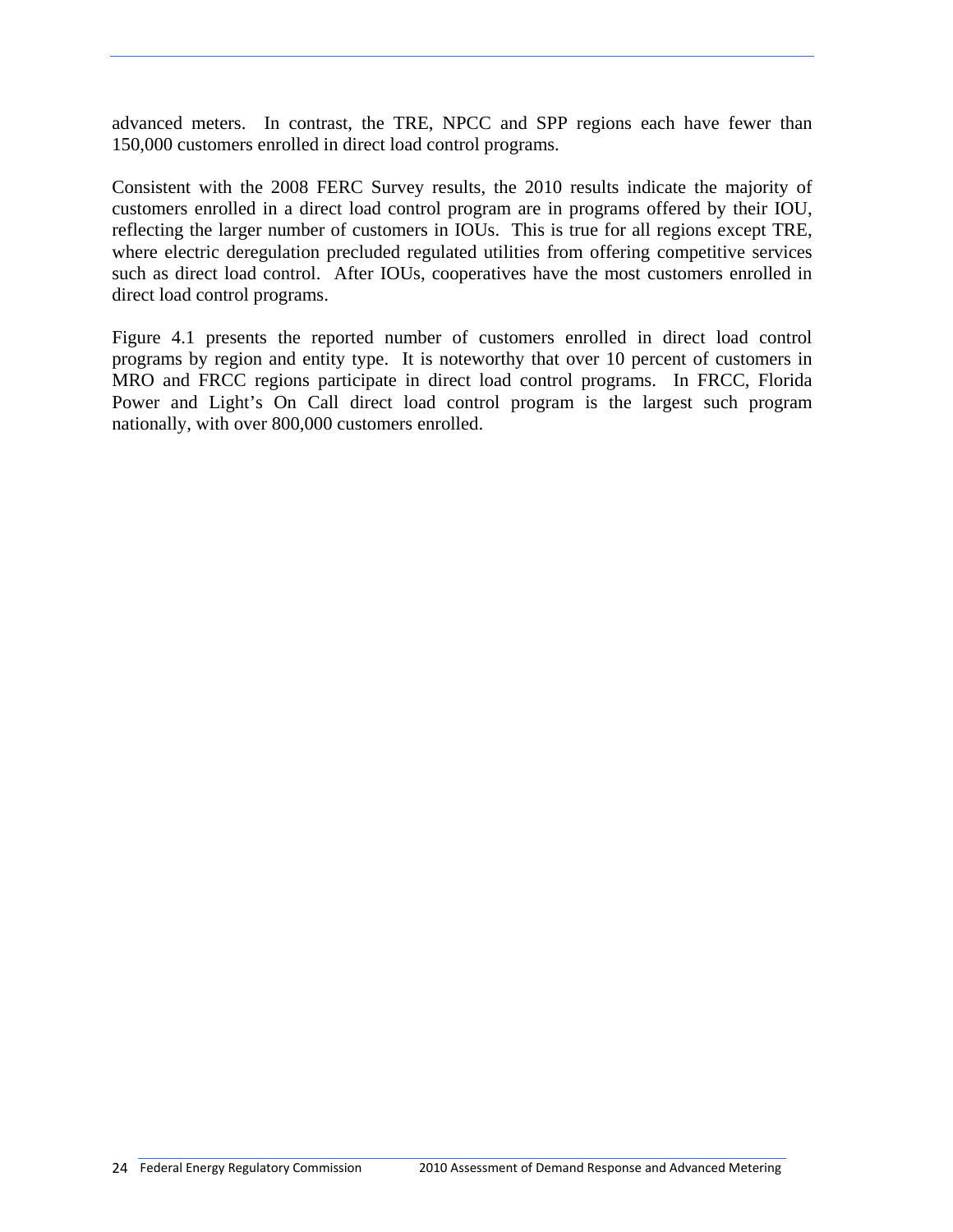#### *Figure 4.1. Reported number of customers enrolled in direct load control programs by region and type of entity[27](#page-31-1)*

<span id="page-31-0"></span>

■ Cooperative Entities ■ Federal and State Utility □ Investor Owned Utility ■ Municipal Entities ■ Other

Figure 4.2 presents the number of entities reporting interruptible/curtailable rates by region and entity type. Like direct load control, interruptible/curtailable rates offer rate or tariff incentives. They differ from direct load control in that the customer, rather than the sponsor, curtails the load during peak times when directed. Nonresidential customers are typical participants in this type of program (residential customers are often ineligible to participate.)

<span id="page-31-1"></span> $27$  In this chapter, figures that report information for each entity type use the category "Cooperative Entities" for cooperatives, generation and transmission cooperatives, and political subdivisions. Similarly, municipal utilities and municipal marketing authorities are combined into "Municipal Entities." Federal entities, such as Southwestern Power Administration, and state utilities, such as the Arizona Power Authority, are combined into "Federal and State." Curtailment service providers, retail power marketers, regional transmission organizations and independent system operators are combined into "Other."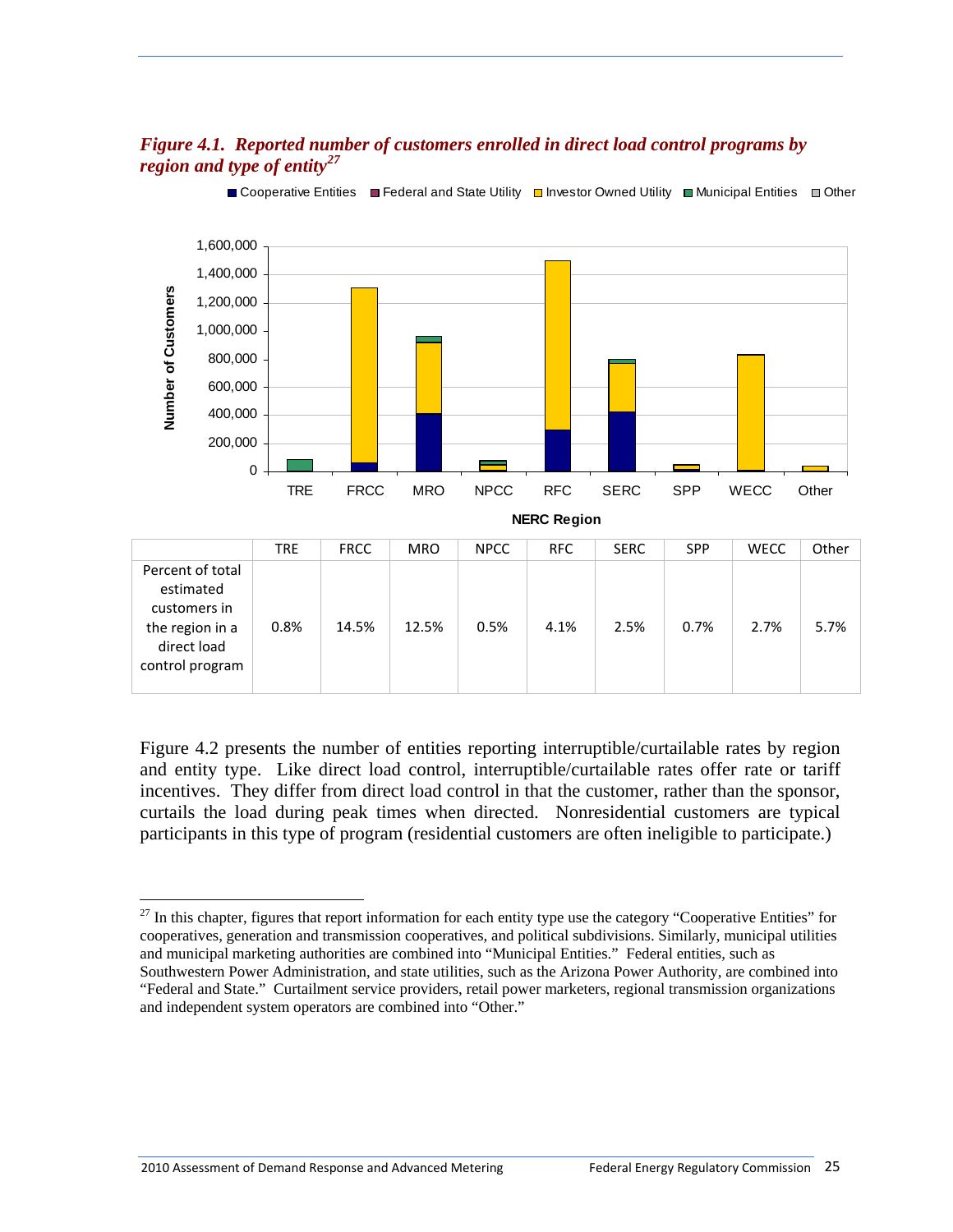#### <span id="page-32-0"></span>*Figure 4.2. Number of entities reporting interruptible/curtailable rates by region and type of entity*



■ Cooperative Entities ■ Federal and State ■ Investor Owned Utilities ■ Municipal Entities ■ Other

The number of entities offering interruptible/curtailable rates rose from 248 in the 2008 FERC Survey to 265 in 2010 FERC Survey. More than 85 percent of the reporting entities are IOUs and Cooperatives. These programs are primarily in the MRO, RFC, and SERC regions. The SERC region has the highest number of entities reporting interruptible/curtailable rates: 72 entities, compared to 50 in 2008. MRO had the largest number of programs in 2008 (63) and has remained essentially unchanged in 2010. There is an increase in the number of interruptible/curtailment rates from 2008 to 2010 in all regions except NPCC. NPCC dropped from 30 in the 2008 FERC Survey to 7 in 2010.

Figure 4.3 presents the number of entities reporting time-of-use rates for residential customers by region and entity type. Time-of-use rates have prices that vary by time period, and the time periods are typically longer than one hour within a 24-hour day. The prices are known ahead of time and usually reflect the average cost of generating and delivering power during those time periods. Time-of-use rates are offered in every region by cooperatives, municipal and investor-owned utilities. MRO has the largest number of entities (46, the majority being municipals) reporting time-of-use rates. Sixty-nine fewer IOUs reported offering residential time-of-use rates in the 2010 FERC Survey than in the previous survey, contributing to an overall decline from 241 entities in the 2008 FERC Survey to 169 entities in the  $2010$  FERC Survey.<sup>[28](#page-32-1)</sup>

<span id="page-32-1"></span><sup>28</sup> A methodology change in the 2010 Survey may have contributed to these declines. *See* discussion in the "Analysis Approach" section.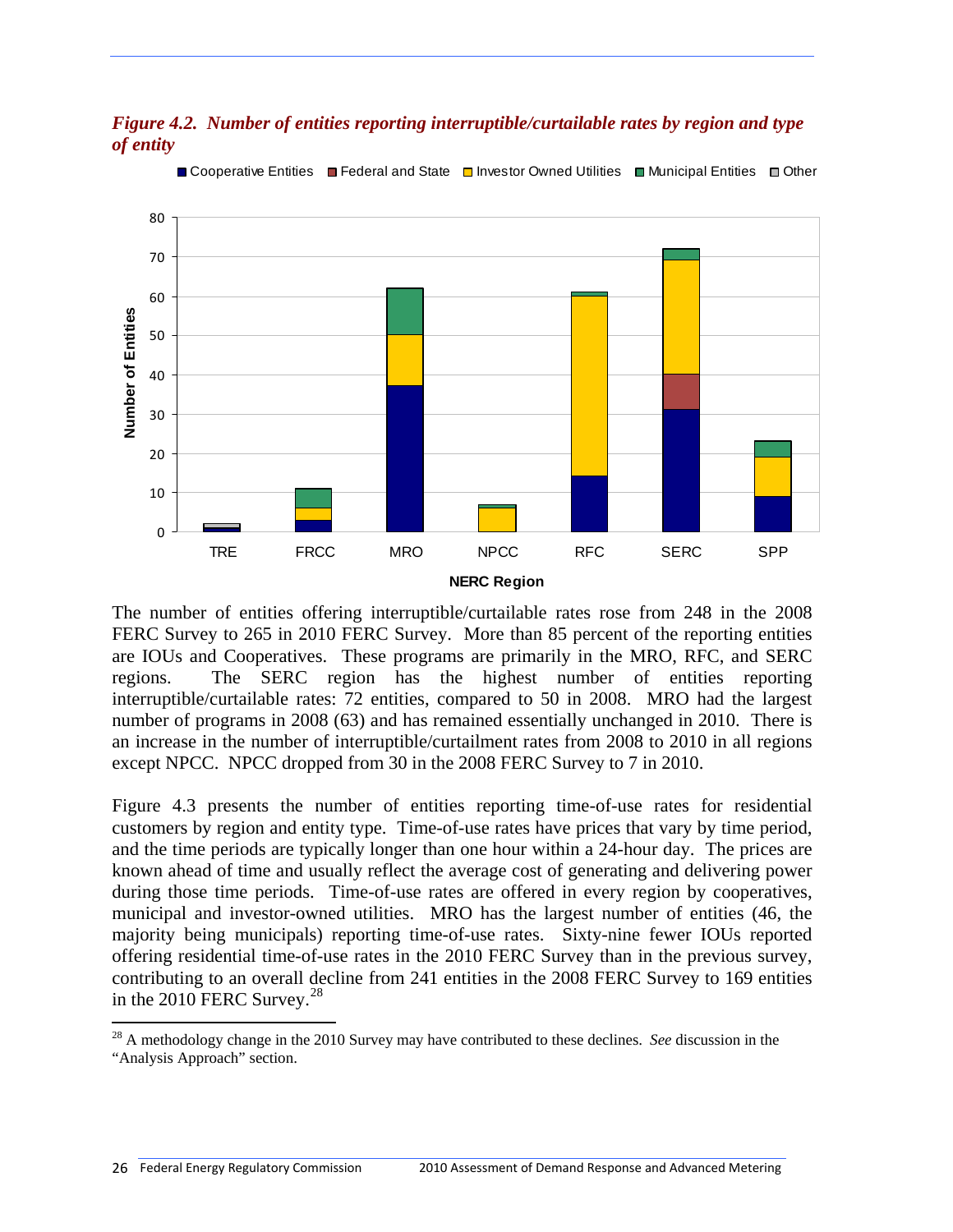<span id="page-33-0"></span>

*Figure 4.3. Number of entities reporting residential Time-of-Use rates by region and type of entity* 

Figure 4.4 presents the reported number of residential customers enrolled in time-of-use rates by region and entity type. A reported 1.1 million U.S. residential customers are enrolled in time-of-use rates in the U.S. The number of residential customers reported on time-of-use rates declined from 1.28 million in the 2008 FERC Survey. IOUs have 77 percent of the reported time-of-use-enrolled customers. Cooperatives have the second highest percentage, about 22 percent of those enrolled. Despite time-of-use offerings by dozens of entities across the U.S., and particularly in MRO, most residential customers with time-of-use rates are in WECC.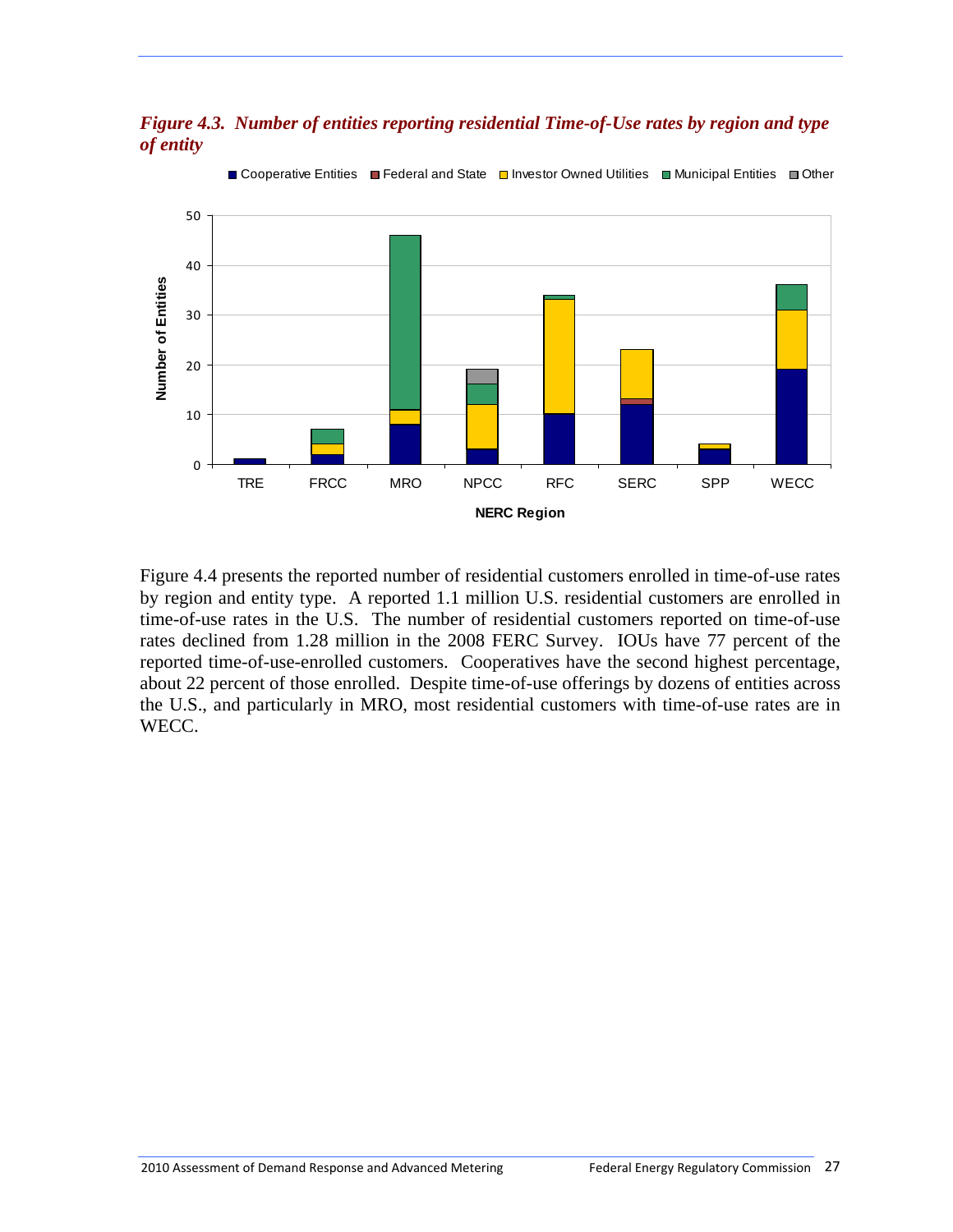#### <span id="page-34-0"></span>*Figure 4.4. Reported number of residential customers enrolled in Time-of-Use rates by region and entity type*



Gooperative Entities Federal and State  $\Box$  Investor Owned Utilities  $\Box$  Municipal Entities  $\Box$  Other

Figure 4.5 presents the number of entities reporting having a retail real-time pricing program by region and type of entity. Under real-time pricing, electricity prices vary hourly or more often to reflect changes in the wholesale price of electricity on a day-ahead or hour-ahead basis.

A total of 19 entities reported retail real-time pricing programs from all but two regions. This is down from the 85 entities reporting at least one real-time pricing program for retail customers in the 2008 FERC Survey. No municipal entities reported retail real-time pricing in the 2010 FERC Survey, although fifteen reported it in the 2008 FERC Survey. The number of cooperative entities with real-time pricing programs declined from 20 to two; IOUs with real-time pricing programs fell from 47 to fifteen.<sup>[29](#page-34-1)</sup>

<span id="page-34-1"></span><sup>&</sup>lt;sup>29</sup> A methodology change in the 2010 Survey may have contributed to these apparent declines. *See* discussion in the section "Analysis Approach". The IOU real-time pricing numbers reported in the 2008 Survey may have been inflated by the previous methodology: in February 2006, Barbose et al reported eleven IOUs had default real-time pricing rates and another fifteen were considering them (Killing Two Birds with One Stone: Can Real-Time Pricing Support Retail Competition and Demand Response?, LBNL-59739, August 2006).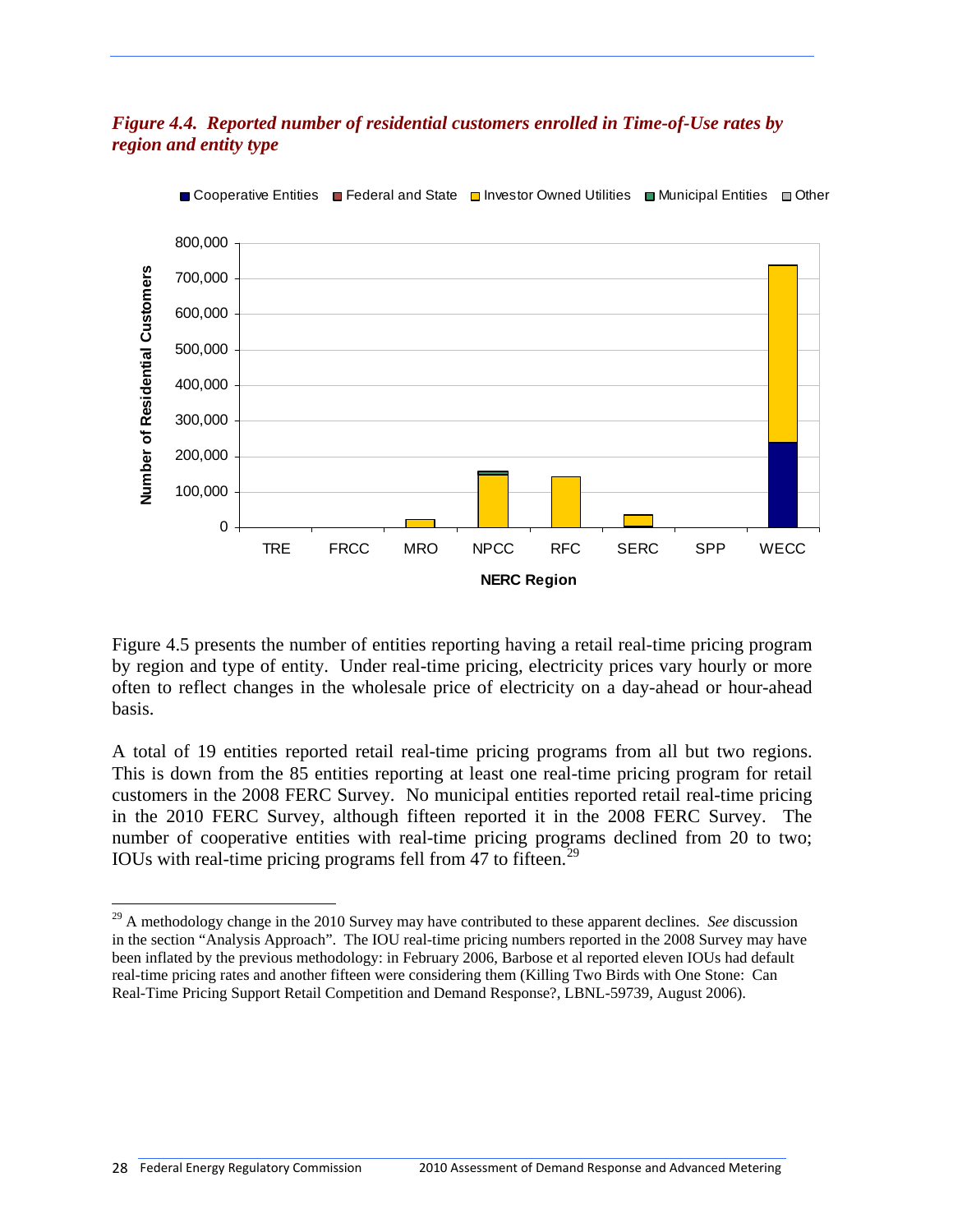*Figure 4.5. Number of entities reporting retail real-time pricing by region and entity type* 

<span id="page-35-0"></span>

**Reported potential peak load reduction.**The total potential peak load reduction from demand response programs reported in the 2010 FERC Survey is 53,063 MW. This is up 42 percent from the 37,335 MW reported in the 2008 FERC Survey and 79 percent increase from the 29,653 MW reported in 2006. Figure 4.6 compares reported potential peak load reductions in the three FERC surveys.

#### <span id="page-35-1"></span>*Figure 4.6. Total reported potential peak load reduction in 2006, 2008 and 2010 FERC Surveys*

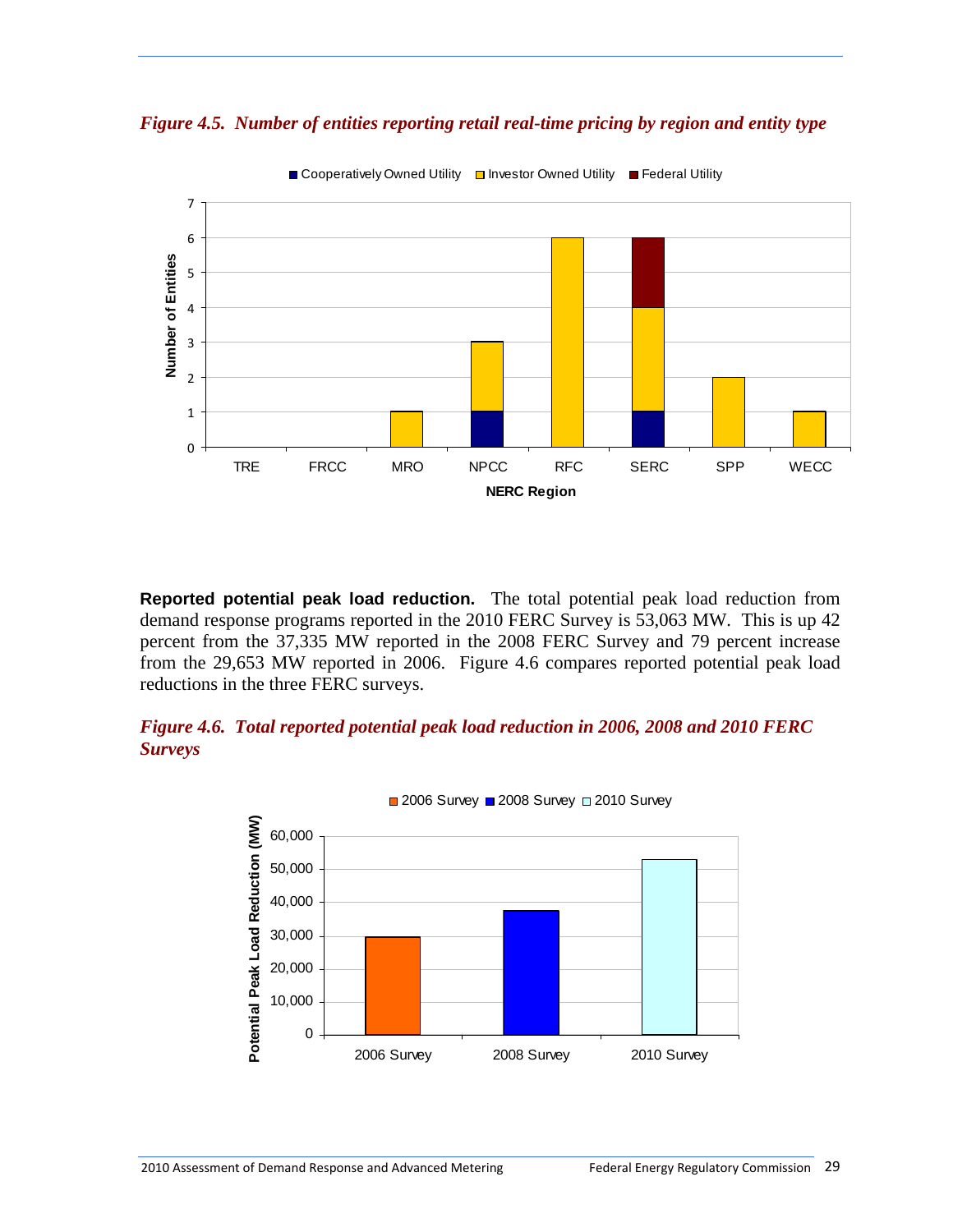Figure 4.7 presents the reported potential peak load reduction by customer class across the three survey years. Wholesale market participants<sup>[30](#page-36-0)</sup> and commercial and industrial customers together represent over 80 percent of the total potential peak reductions in the 2010 FERC Survey, as they did in the previous survey.

Wholesale market participants also had the largest increase in potential reductions: from 12,656 MW in the 2008 FERC Survey to 22,884 MW in the 2010 FERC Survey. Much of the increase in the wholesale class is due to the growth of demand response in RTOs, from a reported 9,060 MW in the 2008 FERC Survey to 20,533 MW in this survey (see Figure 4.13 below). Since 2007, ISO New England and PJM Interconnection have commenced longterm forward capacity markets that have attracted significant amounts of demand response.

Commercial and industrial customers' potential load reduction increased by 23 percent from the 2008 to 2010 FERC Surveys. Potential peak load reductions from residential customers remained relatively constant across all three survey periods.

<span id="page-36-0"></span> $\overline{a}$ <sup>30</sup> In this report, "wholesale market participants" refers to capacity reported in RTO demand response programs, less the demand response capacity reported by a retail utility and identified as also participating in an RTO demand response program. It also includes demand response capacity of wholesale entities such as generation and transmission cooperatives, municipal power agencies, and curtailment service providers.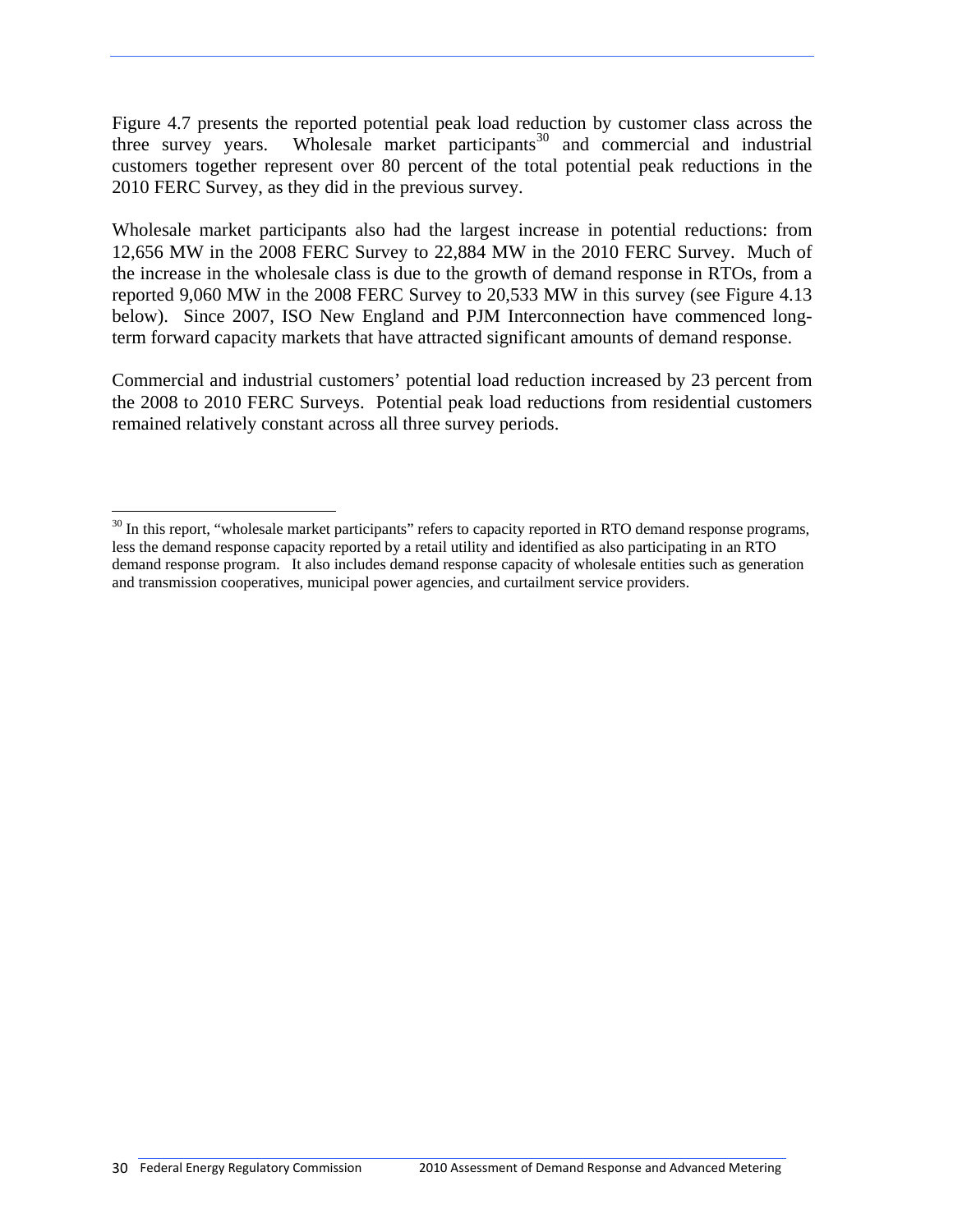



■ 2006 Survey ■ 2008 Survey ■ 2010 Survey

Figure 4.8 presents the 2010 FERC Survey results for reported potential peak load reductions by region and customer class. Potential peak load reductions in the RFC, MRO, and NPCC regions reflect the substantial wholesale demand response capacity of the RTOs in those regions. Commercial and industrial customers, though fewer in number than residential customers, provide a higher total level of load reduction potential than residential customers. Commercial and industrial customers are more likely to have systems and technology in place to facilitate demand response program participation. In addition, many demand response programs are available only to customers above a certain size cut-off.

**Customer Class**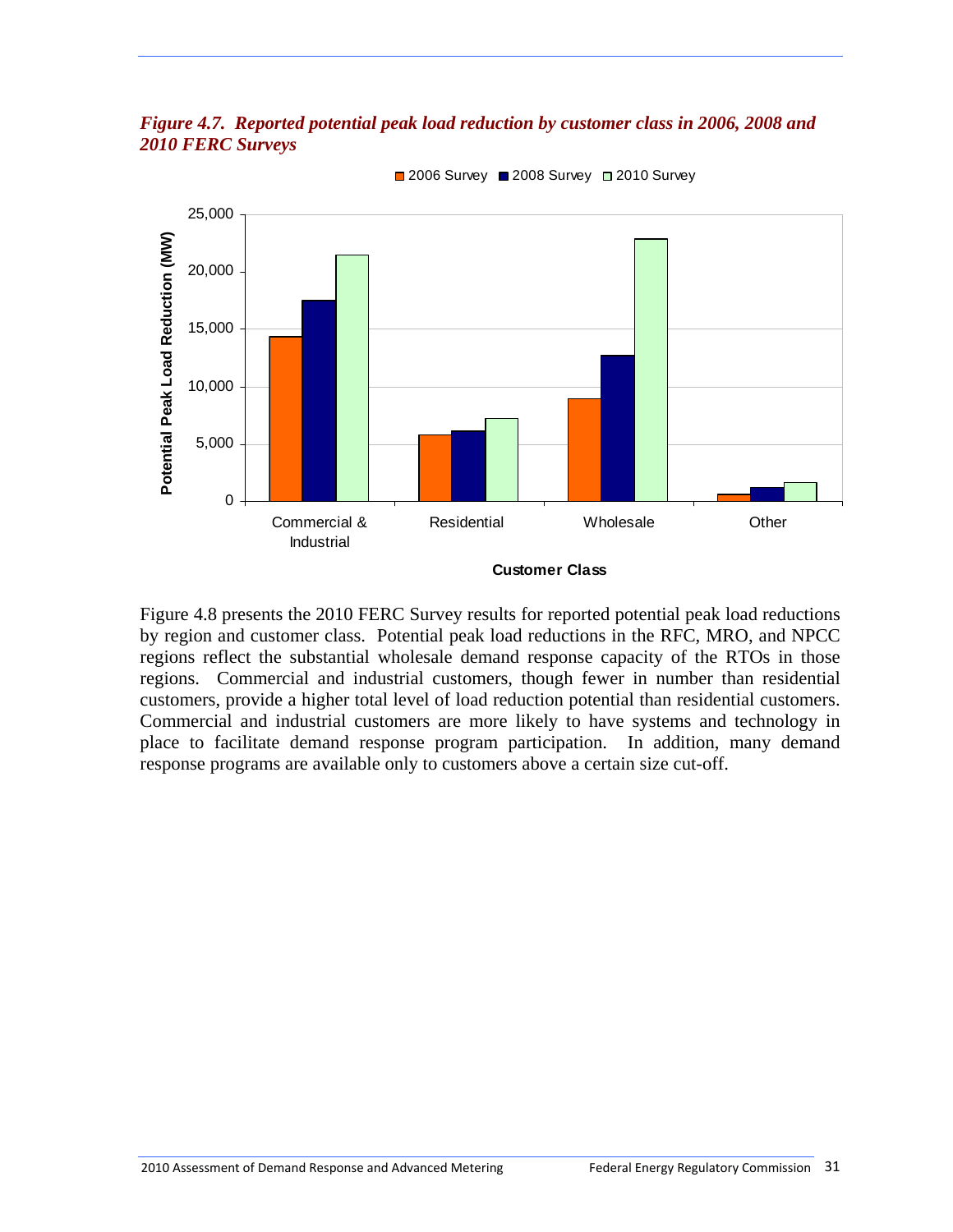

*Figure 4.8. Reported potential peak load reduction by region and customer class* 

Figure 4.9 presents the reported potential peak load reduction by type of program and customer class. The top four demand response programs, Emergency Response, Interruptible Load, Direct Load Control, and Load as Capacity Resource account for 79 percent of the total U.S. peak load reduction potential. Except for direct load control, these programs predominantly enroll wholesale and commercial and industrial customers that bring high perparticipant peak load reductions. Direct load control programs are typically targeted to residential and small nonresidential customers; the controllable technologies are relatively homogeneous across these customers. Radio or other communication signals sent by the program sponsor are necessary for effective control of the large numbers of small loads.

Emergency demand response programs (primarily wholesale) account for 24 percent of the peak load reductions, Interruptible Load (primarily commercial and industrial) account for 21 percent of total peak load reductions, and Capacity programs (wholesale and commercial and industrial) account for 15 percent of the peak load reductions. In the 2008 FERC Survey, direct load control ranked first in total peak load reduction potential, and interruptible programs were second. The growth in emergency demand response among wholesale customers is particularly strong: it rises from 3,438 MW in the 2008 FERC Survey to 11,493 in the 2010 FERC Survey, reflecting the growth of RTO demand response resources, as discussed at Figure 4.7. RTO and ISO areas reported growth in peak load reduction capability, which is reflected in the strong increase in Load as a Capacity Resource among wholesale customers; commercial and industrial customers also reported growth in that category. The 2010 FERC Survey received few responses from curtailment service providers (who consider much of their data proprietary), but recent public statements by large curtailment service providers suggest that they manage approximately 10,000 MW of primarily demand response resources (some of which may be among resources submitted by survey respondents).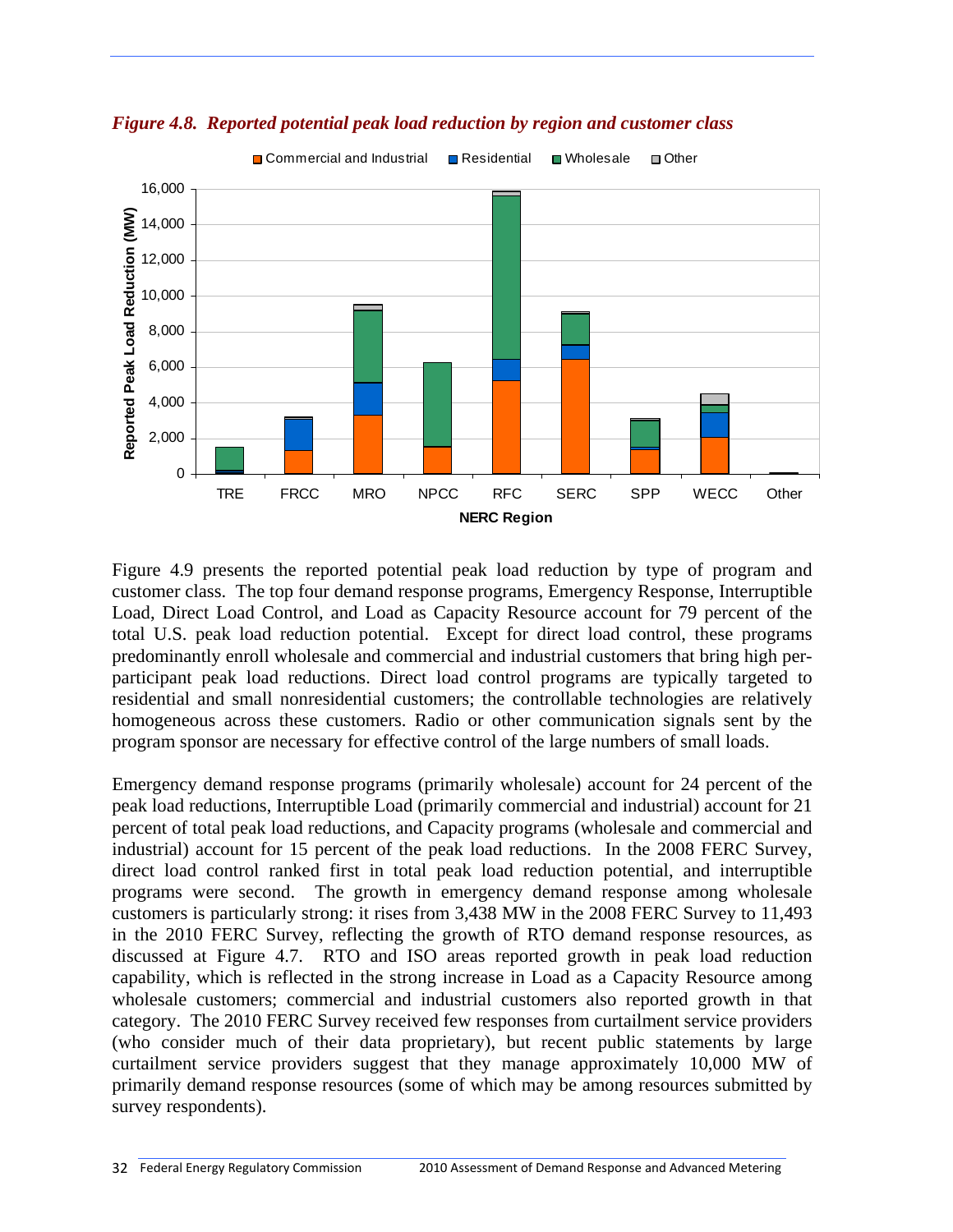

*Figure 4.9. Reported potential peak load reduction by type of program and by customer class* 

**Actual peak load reductions.**Respondents were asked to provide information on actual load reductions from demand response during 2009. A number of factors may influence realized reductions. For example, customer electric power consumption when demand response is needed affects the amount of load available to be reduced. Program incentives, penalties, and price signals may also influence participant response. In the U.S., peak demand is strongly influenced by summer heat, and the summer of 2009 had significantly fewer cooling degree-days than the summer of  $2007$ .<sup>[31](#page-39-0)</sup> Finally, net generation in the U.S. during 2009 fell to its lowest level since 2003, the largest such drop in 60 years, accompanying a decline in Gross Domestic Product of 2.6 percent.<sup>[32](#page-39-1)</sup> It is likely that lower electric power consumption, as displayed in Figure 4.10, meant that existing resources were

<span id="page-39-0"></span><sup>&</sup>lt;sup>31</sup> Cooling degree-days (CDD) are a temperature-derived measure used to forecast electrical demand. In the summer of 2007 there were 912 CDDs nationally (weighted by population); in summer 2009 there were 813. (Source: NOAA, Historical Climatology Series 5-2, May 2008 and April 2010).

<sup>32</sup> U.S. Energy Information Administration, Electric Power Annual 2009

<span id="page-39-1"></span><sup>(</sup>http://eia.gov/cneaf/electricity/epa/epa\_sum.html).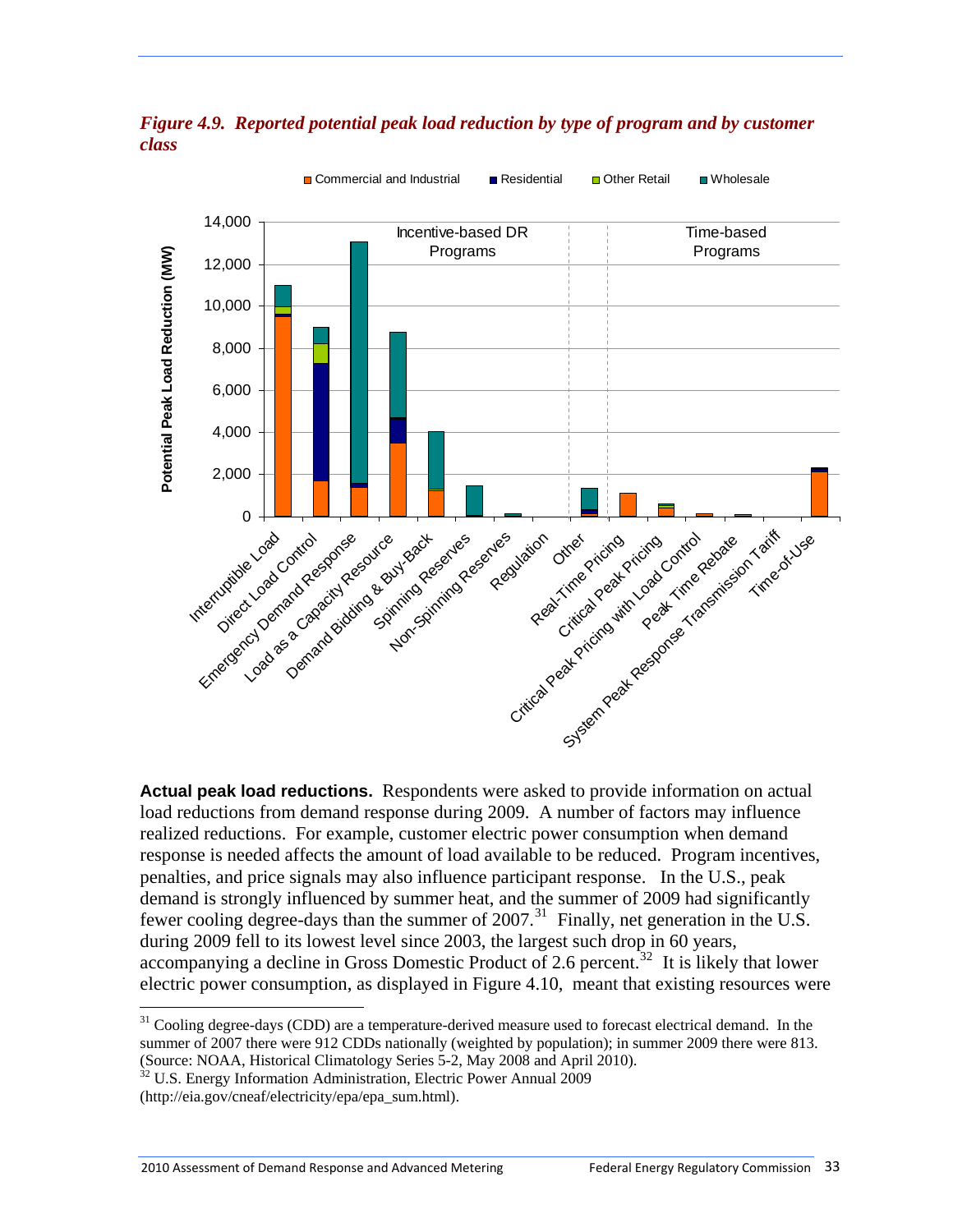adequate to meet load at most times and places, so there were fewer occasions to call on generation, which likely contributed to smaller actual load reductions by demand response resources.



*Figure 4.10. Net Annual U.S. Electrical Generation, 2005 through 2009* 

In total, respondents report 15,980 MW of actual demand response during 2009, equal to 30 percent of the potential peak reduction. In the 2008 FERC Survey 13,398 MW of actual demand response was reported, equal to 36 percent of the potential reduction. Figure 4.11 presents the reported potential and actual 2010 peak load reduction from demand response resources by region. RFC, with the highest potential peak load reduction, called on only 13 percent of its potential. SERC called on about 34 percent of its potential peak load reduction in 2010, while MRO called on 27 percent of its potential load reduction. On the other hand, WECC called on nearly 70 percent of its available peak reduction resources, according to the 2010 FERC Survey.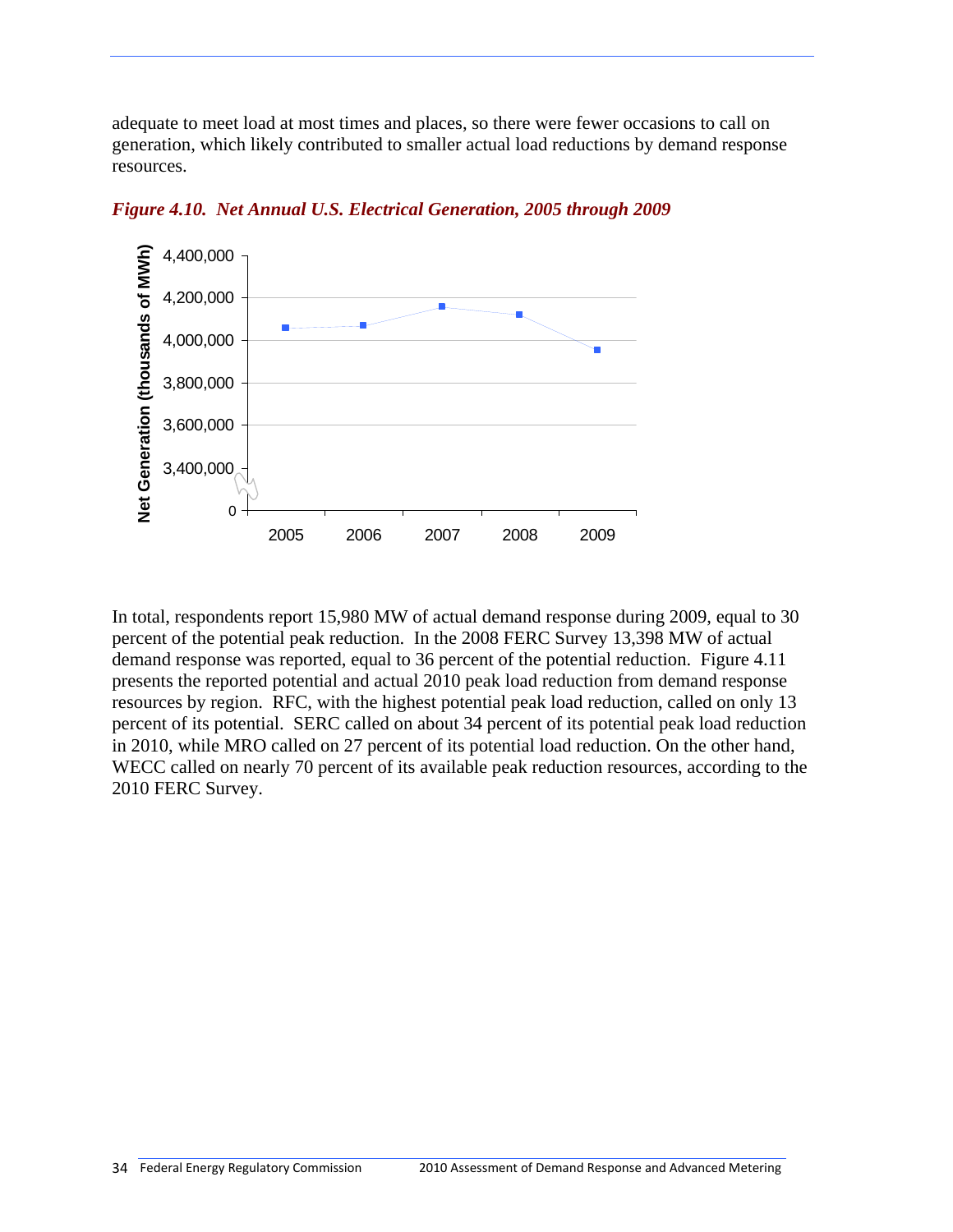*Figure 4.11. Reported potential and actual 2010 peak load reductions by demand response resources by region*



**Estimated potential peak load reductions.** Commission staff estimated the potential peak reduction of nonresponding entities using FERC Survey data and other sources of information, such as EIA Form  $861$ .<sup>[33](#page-41-0)</sup> The estimates were combined with respondent data to create an estimated potential peak load reduction, by region and customer type, for the entire U.S., as displayed in Figure 4.12.

The estimated potential peak load reduction from demand response resources in the 2010 FERC Survey is 58,339 MW; this is up from the estimated 40,943 MW in the 2008 FERC Survey and the estimated 37,522 MW in 2006 FERC Survey. The rank order of regions with the highest to lowest demand response resources is similar across the three surveys, with RFC region accounting for the majority of demand response resources. Wholesale, commercial and industrial customers combined comprise the highest potential peak load reductions in all regions except FRCC, which has large residential direct load control programs.

<span id="page-41-0"></span> $33$  The estimation methodology is described in Appendices D and H.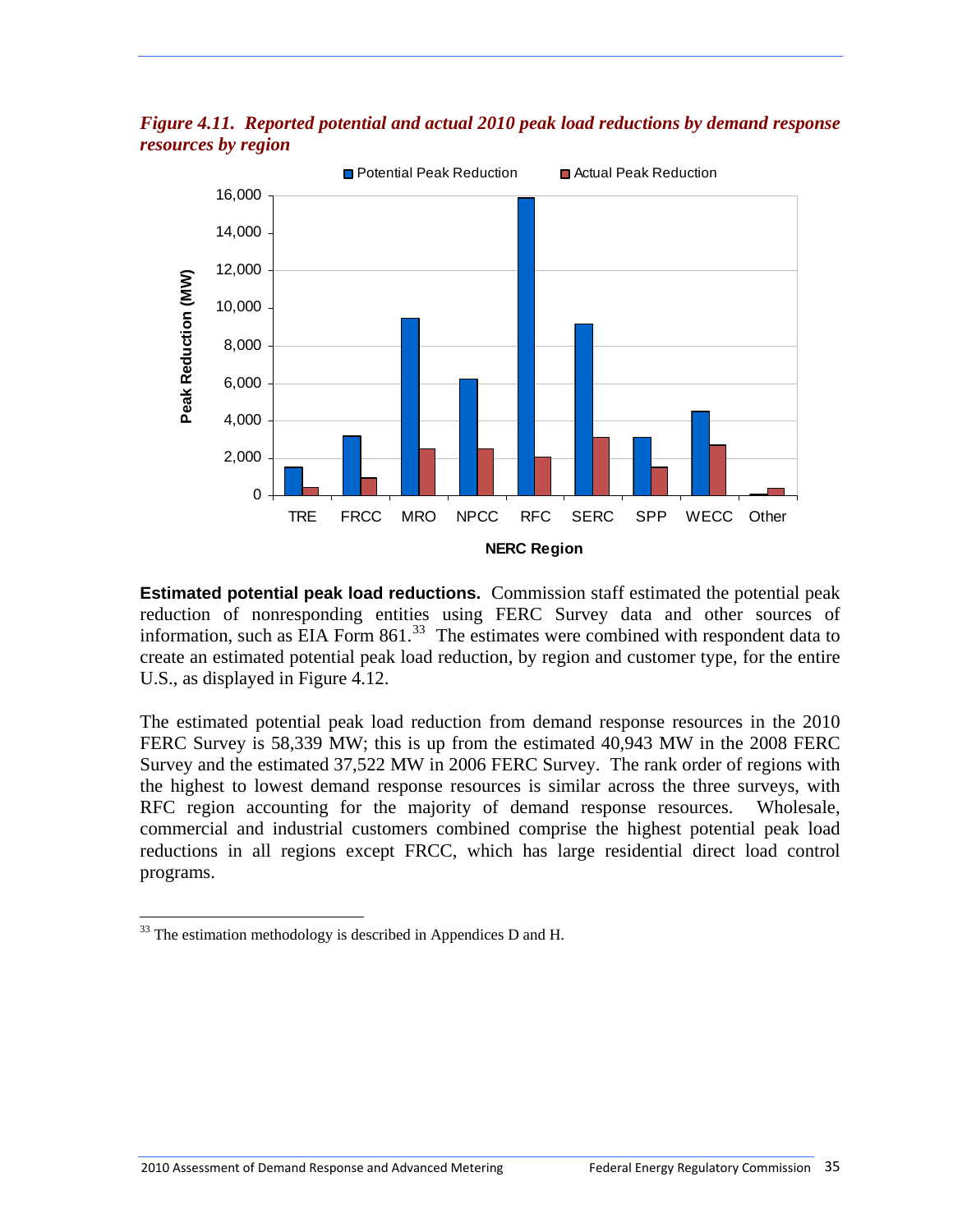

*Figure 4.12. Estimated potential peak load reduction by demand response resources by region and customer class* 

Figure 4.13 presents the estimated potential peak reduction by demand response resources by type of entity and customer class. Investor owned utilities provide the greatest potential, through participation of commercial and industrial load.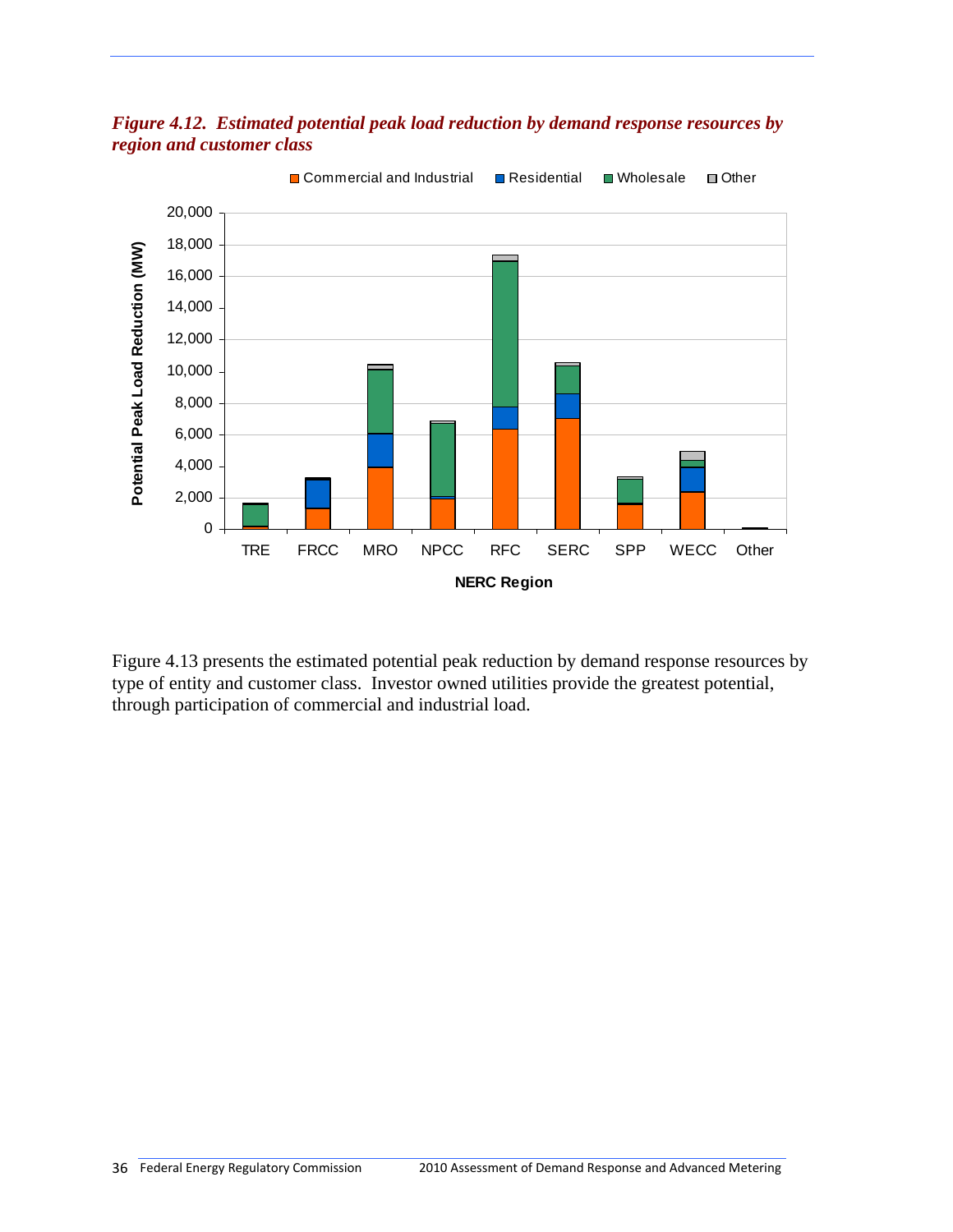## *Figure 4.13. Estimated potential peak load reduction by demand response resources by type of entity and customer class*



Table 4.2 presents the reported potential peak load reduction by program category and state. According to reported results, all states except for Alaska and Montana have some type of demand response or time-based rate program.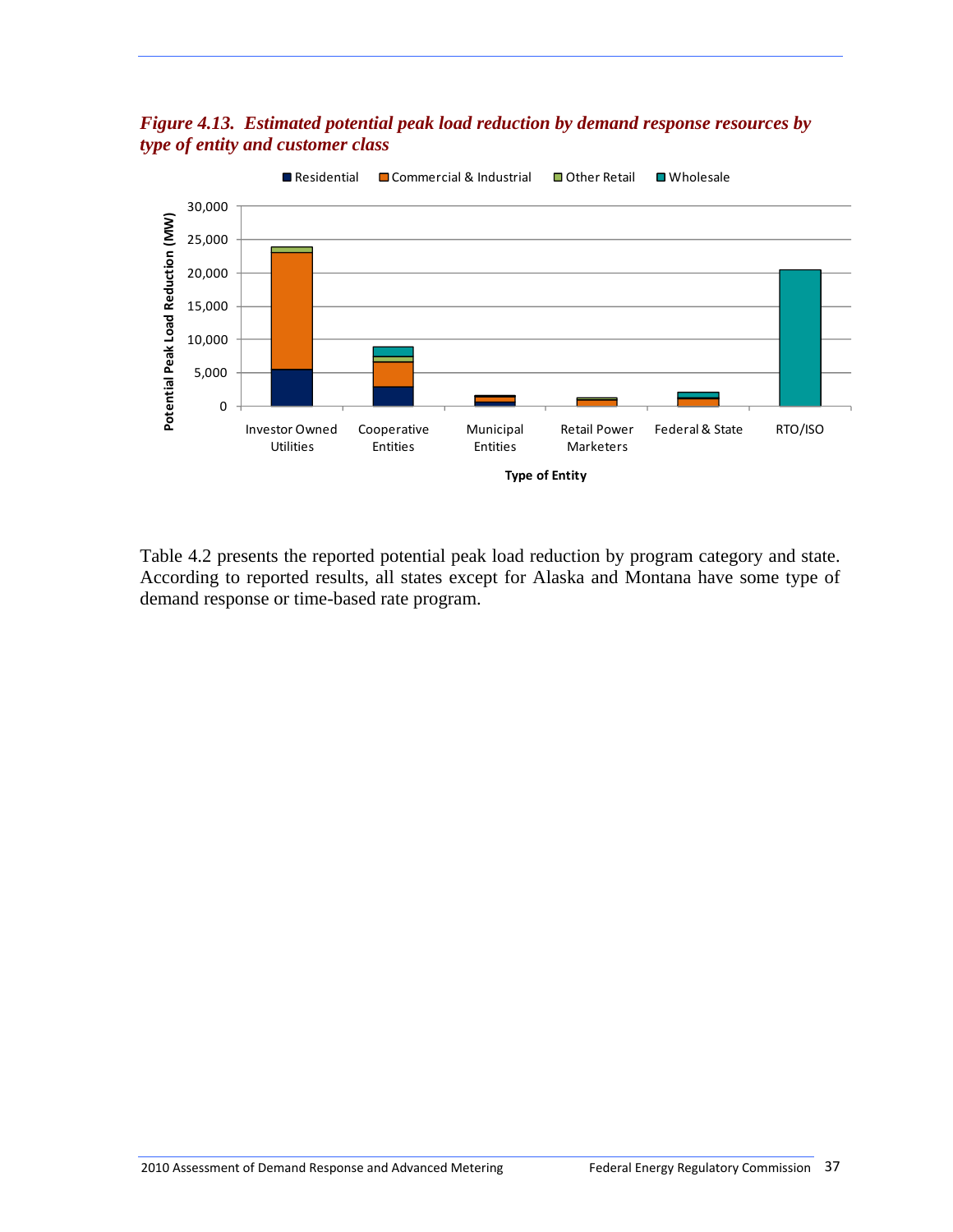*Table 4.2. Reported potential peak load reduction in megawatts by program category and state*

|                        | Time-                              | <b>Direct Load</b> | Other           | <b>Emergency Demand</b> | Interruptible  |                | <b>State</b> |
|------------------------|------------------------------------|--------------------|-----------------|-------------------------|----------------|----------------|--------------|
| <b>State</b>           | <b>Based</b>                       | Control            | Incentive-Based | Response                | Load           | Other          | Total        |
| AK                     |                                    |                    |                 |                         |                |                | $\mathbf 0$  |
| AL                     | 11                                 | 10                 |                 |                         | 1,148          | 62             | 1,231        |
| ${\sf AR}$             | 206                                | 198                |                 |                         | 1,269          |                | 1,673        |
| $\mathsf{A}\mathsf{Z}$ |                                    | 30                 |                 |                         | 144            | $\blacksquare$ | 174          |
| CA                     | 534                                | 785                | 593             | 425                     | 457            | 1              | 2,795        |
| CO                     | 104                                | 176                |                 |                         | 191            |                | 471          |
| CT                     |                                    |                    | 5               | 752                     |                |                | 757          |
| $DC$                   |                                    |                    | 44              | 40                      |                |                | 84           |
| DE                     |                                    |                    | 160             | 128                     |                |                | 288          |
| FL                     | 90                                 | 2,586              | 38              | 25                      | 429            | 56             | 3,224        |
| GA                     | 559                                | 230                | 1               |                         | 293            | ÷,             | 1,083        |
| H1                     |                                    | 20                 |                 |                         | 29             |                | 49           |
| IA                     | 5                                  | 315                | 512             | 23                      | 311            |                | 1,166        |
| ID                     | $\boldsymbol{0}$<br>$\overline{7}$ | 343                | $\pmb{0}$       |                         |                |                | 343          |
| $\sf IL$               |                                    | 60                 | 1,160           | 1,353                   | 39<br>83       |                | 2,619        |
| $\sf IN$<br>KS         | 46<br>9                            | 86<br>26           | 1,304<br>1      | 372<br>34               | 125            | 3              | 1,891<br>198 |
| KY                     | 67                                 | 147                | 28              | $\mathbf{1}$            | $\overline{2}$ |                | 245          |
| LA                     | 1                                  | $\boldsymbol{0}$   |                 |                         | 535            |                | 536          |
| MA                     | $\boldsymbol{0}$                   |                    | 61              | 601                     |                |                | 662          |
| <b>MD</b>              | 70                                 | 14                 | 752             | 817                     | 11             |                | 1,664        |
| ME                     |                                    |                    | $\mathbf{1}$    | 483                     |                |                | 484          |
| MI                     | $\mathbf{3}$                       | 264                | 934             | 44                      | 503            |                | 1,748        |
| MN                     | 563                                | 1,453              | 1,139           | 229                     | 891            | 135            | 4,410        |
| <b>MO</b>              | 122                                | 73                 | ÷,              | 5                       | 217            | 1              | 418          |
| <b>MS</b>              | 100                                |                    |                 |                         | 119            |                | 219          |
| MT                     |                                    | $\boldsymbol{0}$   |                 |                         |                |                | $\mathbf 0$  |
| NC                     | 198                                | 317                | 40              | 111                     | 1,210          | 46             | 1,922        |
| <b>ND</b>              | 31                                 | 22                 | 37              | $\mathbf{1}$            | 68             | $\mathbf{1}$   | 160          |
| <b>NE</b>              | $\sqrt{2}$                         | 324                |                 | 135                     | 170            | 1,000          | 1,631        |
| <b>NH</b>              |                                    | 9                  | 7               | 90                      |                |                | 106          |
| $\mathsf{NJ}$          | 0                                  | 2                  | 247             | 525                     | 8              |                | 782          |
| <b>NM</b>              | 14                                 | 58                 |                 |                         | 4              | ä,             | 76           |
| <b>NV</b>              | 78                                 | 143                |                 |                         | 40             |                | 261          |
| <b>NY</b>              | 53                                 | 42                 | 2,618           | 972                     | 249            |                | 3,934        |
| OH                     | 5                                  | 52                 | 610             | 1,137                   | 287            |                | 2,091        |
| OK                     | 823                                | 12                 | 4               | 420                     | 213            |                | 1,472        |
| ${\sf OR}$             |                                    | 20                 |                 |                         |                |                | 20           |
| PA                     | 18                                 | 29                 | 988             | 1,760                   | 266            |                | 3,061        |
| R <sub>l</sub>         |                                    |                    | 15              | 110                     |                |                | 125          |
| <b>SC</b>              | 238                                | 43                 |                 |                         | 800            | 21             | 1,102        |
| SD                     | 13                                 | 418                | 63              | $\mathbf{3}$            | 55             |                | 552          |
| TN                     |                                    |                    | 37              | 15                      |                |                | 52           |
| TX                     | 25                                 | 135                | 1,074           | 1,138                   | 202            | 5              | 2,579        |
| UT                     |                                    | 113                |                 |                         |                |                | 113          |
| VA                     | 14                                 | 144                | 418             | 623                     | 18             | 10             | 1,227        |
| VT                     | 45                                 | $\overline{5}$     | $\overline{3}$  | 83                      | 24             |                | 160          |
| <b>WA</b>              | 37                                 | $\boldsymbol{6}$   |                 |                         |                | $\blacksquare$ | 43           |
| WI                     | 178                                | 288                | 1,265           | 98                      | 527            | 0              | 2,356        |
| WV                     |                                    |                    | 270             | 487                     |                |                | 757          |
| <b>WY</b>              | 0                                  | 8                  |                 |                         | 41             |                | 49           |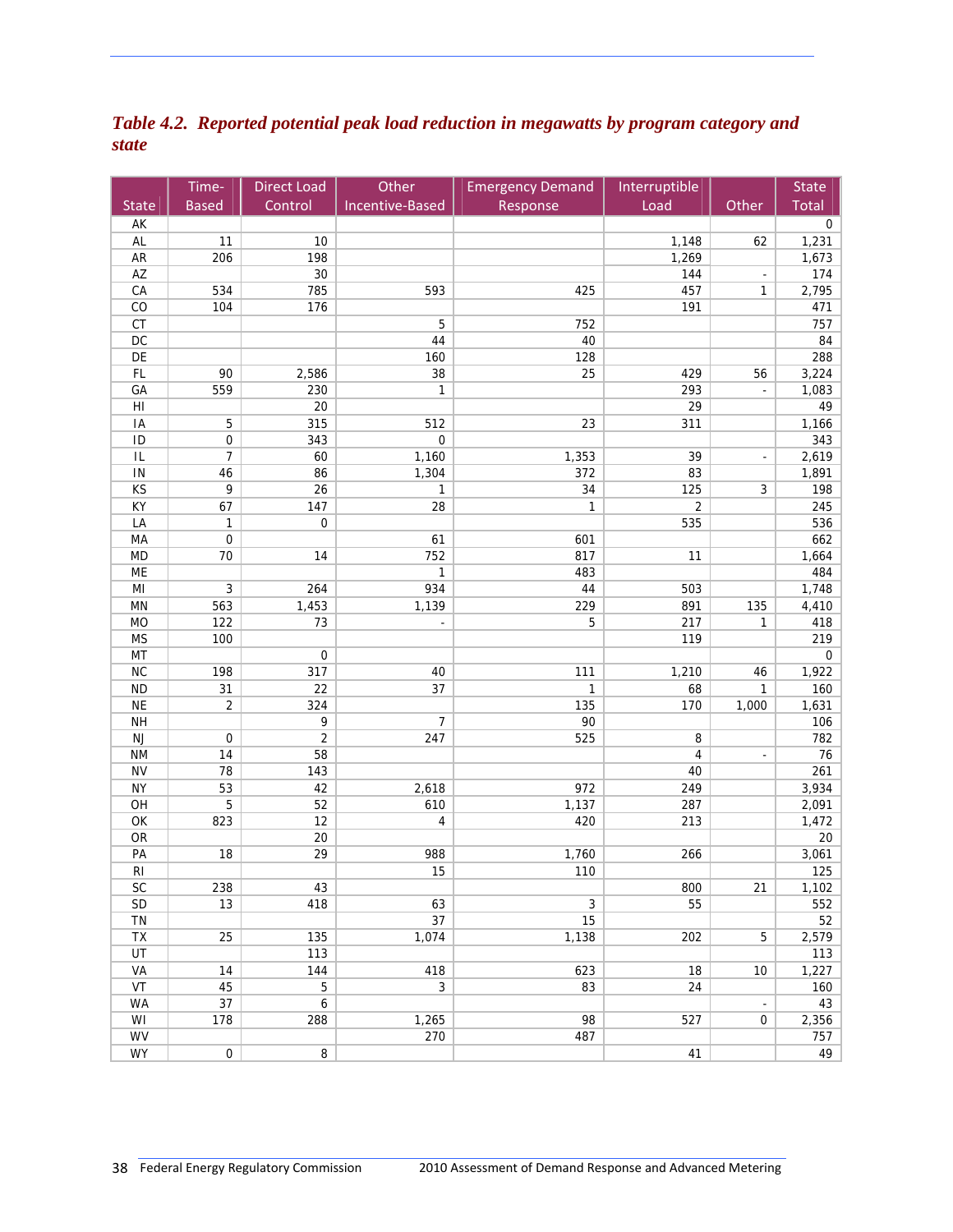**Plans for new demand response programs.** Respondents were asked to "Provide your entity's near- and long-term plans for new demand response programs and time-based rates/tariffs." Table 4.3 summarizes the responses. Direct load control and critical peak pricing programs (of both types) are prominent among planned new programs, and the expected growth in the number of direct load control programs between 2010 and 2015 is notable. New programs that make use of advanced metering, including critical peak pricing, real-time pricing, and peak-time rebate, increase in number over time, while some of the more traditional load management strategies grow more slowly. Respondents expect the most new potential peak reduction to come from interruptible programs.

|                                                              | <b>During Calendar Year</b><br>2010 |                                        | <b>During Calendar Years</b><br>2011 and 2012 |                                        | <b>During Calendar Years</b><br>2013 through 2015 |                                        |
|--------------------------------------------------------------|-------------------------------------|----------------------------------------|-----------------------------------------------|----------------------------------------|---------------------------------------------------|----------------------------------------|
| Program Type                                                 | Number of<br>Programs               | Potential<br>Peak<br>Reduction<br>(MW) | <b>Number</b><br><sub>of</sub><br>Programs    | Potential<br>Peak<br>Reduction<br>(MW) | <b>Number</b><br>of<br>Programs                   | Potential<br>Peak<br>Reduction<br>(MW) |
| <b>Direct Load Control</b>                                   | 253                                 | 3497                                   | 324                                           | 4980                                   | 563                                               | 6301                                   |
| Interruptible Load                                           | 122                                 | 7557                                   | 119                                           | 7771                                   | 121                                               | 8328                                   |
| Critical Peak Pricing with Controls                          | 13                                  | 234                                    | 19                                            | 395                                    | 22                                                | 813                                    |
| Load as Capacity Resource                                    | 36                                  | 1393                                   | 22                                            | 1386                                   | 22                                                | 915                                    |
| <b>Spinning Reserves</b>                                     | 10                                  | 1639                                   | 11                                            | 1419                                   | 10                                                | 1390                                   |
| Non-Spinning Reserves                                        | 5                                   | 316                                    | 8                                             | 92                                     | 11                                                | 232                                    |
| <b>Emergency Demand Response</b>                             | 53                                  | 2027                                   | 46                                            | 1968                                   | 33                                                | 3196                                   |
| <b>Regulation Service</b>                                    | 3                                   | 105                                    | 5                                             | 85                                     | 6                                                 | 155                                    |
| Demand Bidding and Buyback                                   | 4                                   | 240                                    | 6                                             | 227                                    | 5                                                 | 425                                    |
| Time-of-Use Pricing                                          | 219                                 | 1283                                   | 205                                           | 1388                                   | 193                                               | 1489                                   |
| Critical Peak Pricing                                        | 42                                  | 354                                    | 62                                            | 624                                    | 66                                                | 910                                    |
| Real-Time Pricing                                            | 24                                  | 1259                                   | 30                                            | 1269                                   | 29                                                | 1271                                   |
| Peak Time Rebate<br><b>System Peak Response Transmission</b> | 13                                  | 9                                      | 27                                            | 643                                    | 27                                                | 1165                                   |
| Tariff                                                       | 3                                   | 36                                     | 4                                             | 111                                    | 3                                                 | 311                                    |
| Other                                                        | 35                                  | 2444                                   | 27                                            | 2436                                   | 25                                                | 2722                                   |

#### *Table 4.3. Reported plans for new demand response programs and time-based rates/tariffs*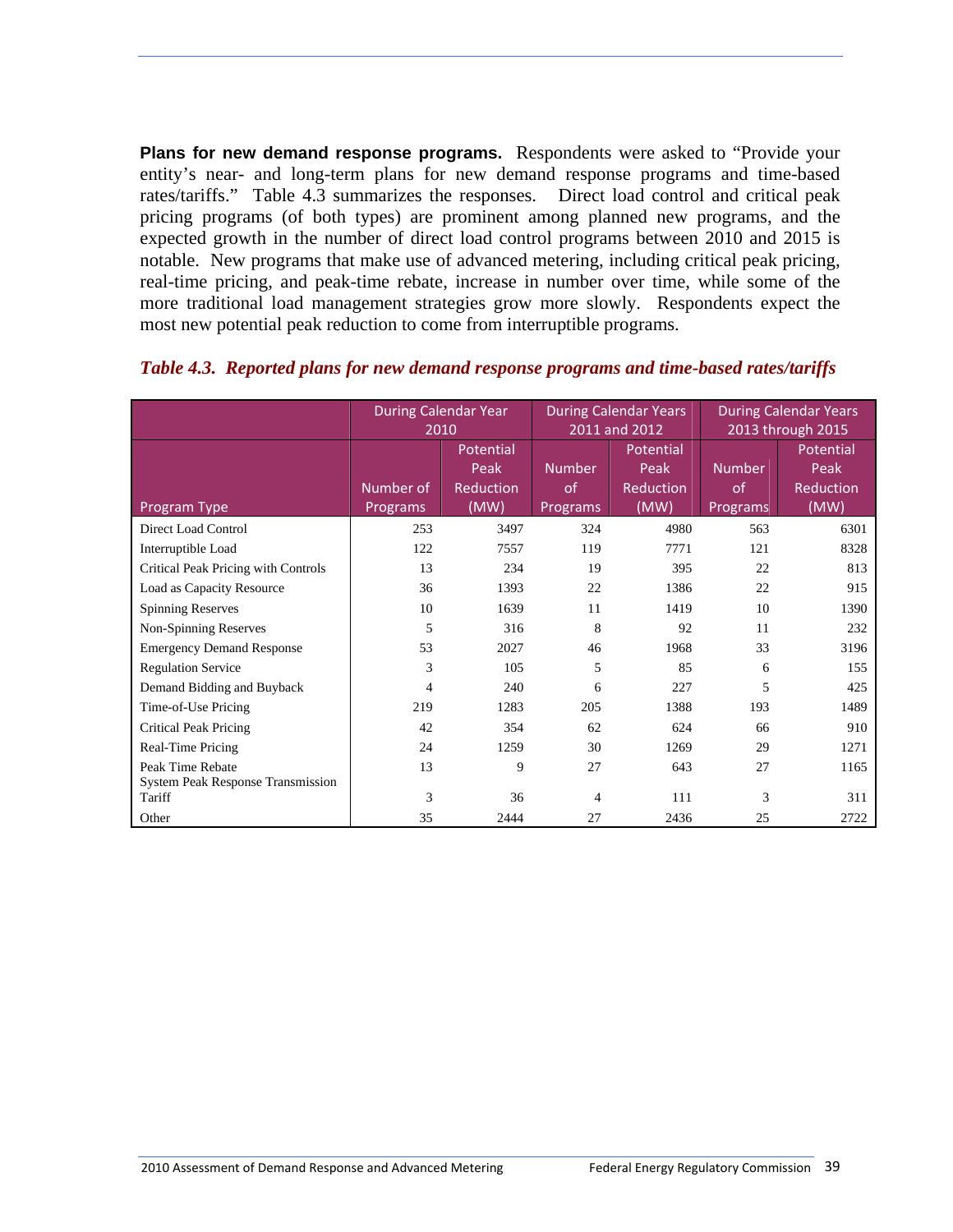# **Demand Response Activities at the FERC, Barriers to Demand Response, and Staff Recommendations**

Since the publication of the September 2009 *Assessment of Demand Response and Advanced Metering*, the Commission has continued to further the goal of comparable treatment of demand response resources in wholesale markets, as well as to carry out a legislative directive to develop a plan to realize the national potential for demand response.

This chapter summarizes the key demand response developments and actions undertaken by the Commission since the prior report, including issuance of the National Action Plan on Demand Response, several rulemakings, and key demand-response-related RTO orders. It also describes remaining barriers to demand response identified by both the FERC and industry. It concludes with Commission staff recommendations for further action.

# *National Action Plan on Demand Response*

On June 17, 2010, the FERC issued the *National Action Plan on Demand Response* (National Action Plan),  $34$  a plan for the nation to achieve its potential for cost-effective demand resources through improved coordination of the efforts of utilities, consumers, demand response providers, and federal, state and local officials. As directed by section 529 of the 2007 Energy Independence and Security Act  $(EISA)$ ,  $35$  the National Action Plan is the product of extensive consultation over two and a half years with a broad range of industry stakeholders including local, state, and federal government officials, utilities, consumers, and nongovernmental groups. The National Action Plan consists of strategies and activities to achieve three objectives: technical assistance to states, a national communications program, and the identification or development of tools and materials for use by customers, states, and demand response providers.

Specific activities identified in the National Action Plan for implementation include the creation of a broad coalition to coordinate and combine the demand response efforts of public and private organizations; the development of technical assistance related to demand response to support state and local decision-making; the development and implementation of

<span id="page-46-0"></span><sup>34</sup> *National Action Plan on Demand Response*, Federal Energy Regulatory Commission, June 17, 2010; [http://www.ferc.gov/industries/electric/indus-act/demand-response/dr-potential.asp.](http://www.ferc.gov/industries/electric/indus-act/demand-response/dr-potential.asp)<br><sup>[35](http://www.ferc.gov/industries/electric/indus-act/demand-response/dr-potential.asp)</sup> 42 U.S.C. § 8279. Section 529 of EISA directed FERC to complete a "National Action Plan on Demand

<span id="page-46-1"></span>Response" that would:

<sup>(</sup>i) identify the requirements for technical assistance to states to allow them to maximize the amount of demand resources that can be developed and deployed;

<sup>(</sup>ii) design and identify the requirements for a national communications program that includes broadbased customer education and support; and

<sup>(</sup>iii) develop or identify analytical tools, model regulatory provisions, and model contracts for use by customers, states, utilities, and demand response providers.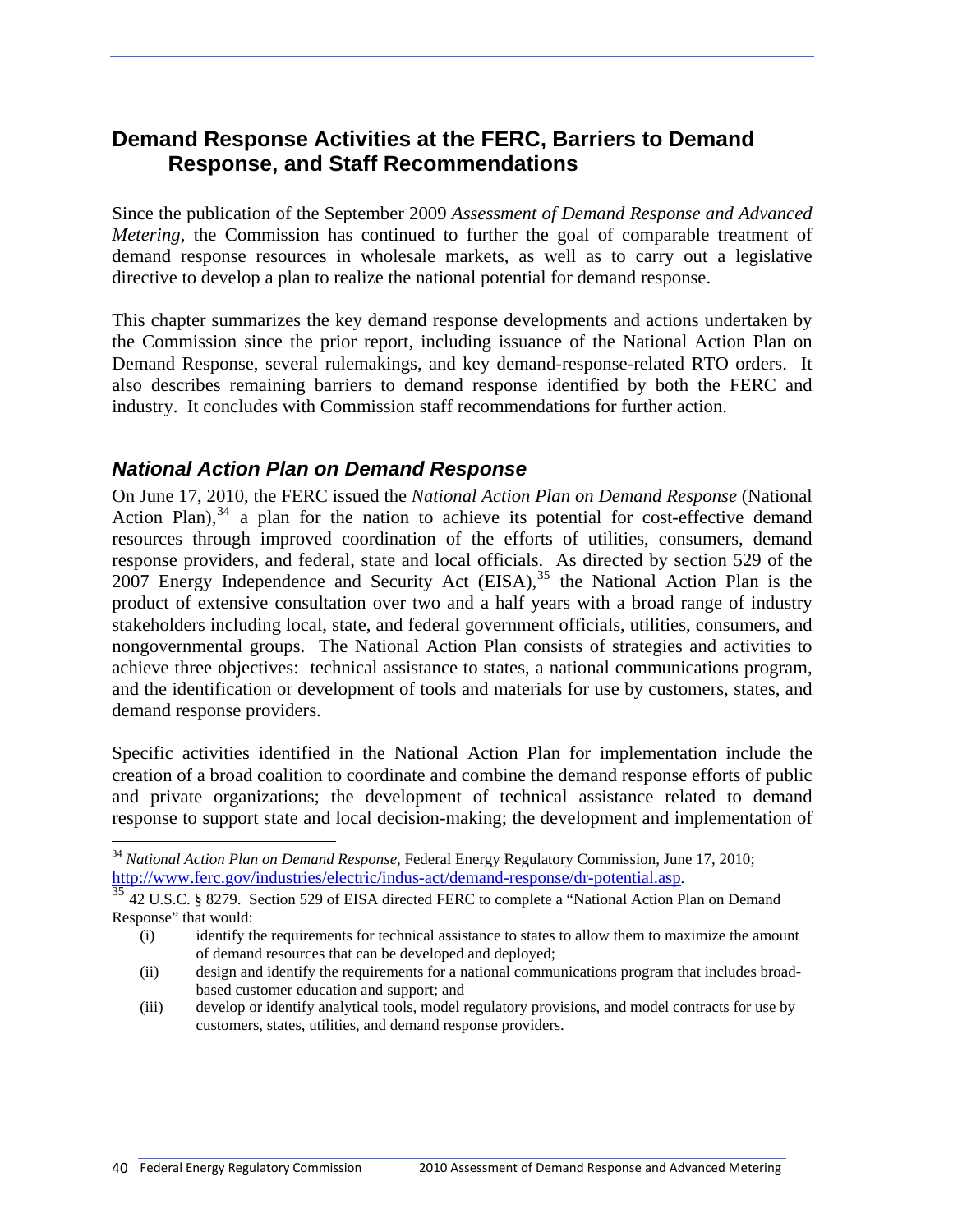a national communications plan for demand response; $36$  and support for expanded and new analytical tools and materials for demand response analysis and assistance.

Pursuant to section 529 of EISA, the FERC, together with the Secretary of Energy, is to develop of a proposal to implement the National Action Plan and submit the proposal to Congress. The Commission and the U.S. Department of Energy are currently developing this proposal and expect to deliver it to Congress in the near-term.

# *Commission Rulemakings on Demand Response Issues*

Since the previous report in this series issued, the FERC has initiated one new rulemaking related to demand response.

### **Demand Response Compensation in Organized Wholesale Energy Markets – Notice of Proposed Rulemaking (NOPR)**

On March 18, 2010, the Commission issued a proposed rule regarding compensation for demand response providers in organized energy markets.<sup>[37](#page-47-1)</sup> Noting that the levels of compensation for demand response vary significantly among RTOs and ISOs, the Commission questioned whether existing compensation structures are inadequate, and thus may be hindering the development and use of demand response, as demand response providers collectively continue to play a small role in wholesale markets. The NOPR proposed to require RTOs and ISOs to compensate demand response providers for their reductions in usage at the full market price in all hours.

Based on extensive feedback from the initial comments submitted on the proposed rule, the FERC held a staff technical conference on September 13, 2010. There panelists discussed two issues:

- if the Commission were to adopt a net benefits test for determining when to compensate demand response providers, what if any requirements should apply to the methods for determining net benefits; and
- how costs associated with payment for demand response should be allocated within an ISO or RTO.

The FERC invited all stakeholders to submit additional comment on these two issues.

<span id="page-47-0"></span><sup>&</sup>lt;sup>36</sup> The negative customer reaction to smart meters in Texas and in California, partially due to lack of customer understanding about smart meters, is an example of the importance of proactively informing customers of the benefits and costs of new technology. *See* San Francisco Chronicle, "PG&E probe of SmartMeters to start soon," page DC-1, Available: http://www.sfgate.com/cgi-

bin/article.cgi?f=/c/a/2010/03/09/BU3V1CCQSI.DTL&tsp=1 (November 1, 2010).; Public Utility Commission of Texas, "Smart meters superior to traditional ones - Independent study ordered by PUC provides details," August 2, 2010 New Release, Available: http://www.puc.state.tx.us/nrelease/2010/080210.pdf (November 1, 2010).

<span id="page-47-1"></span> $\frac{37}{37}$  130 FERC ¶ 61,213 (March 18, 2010).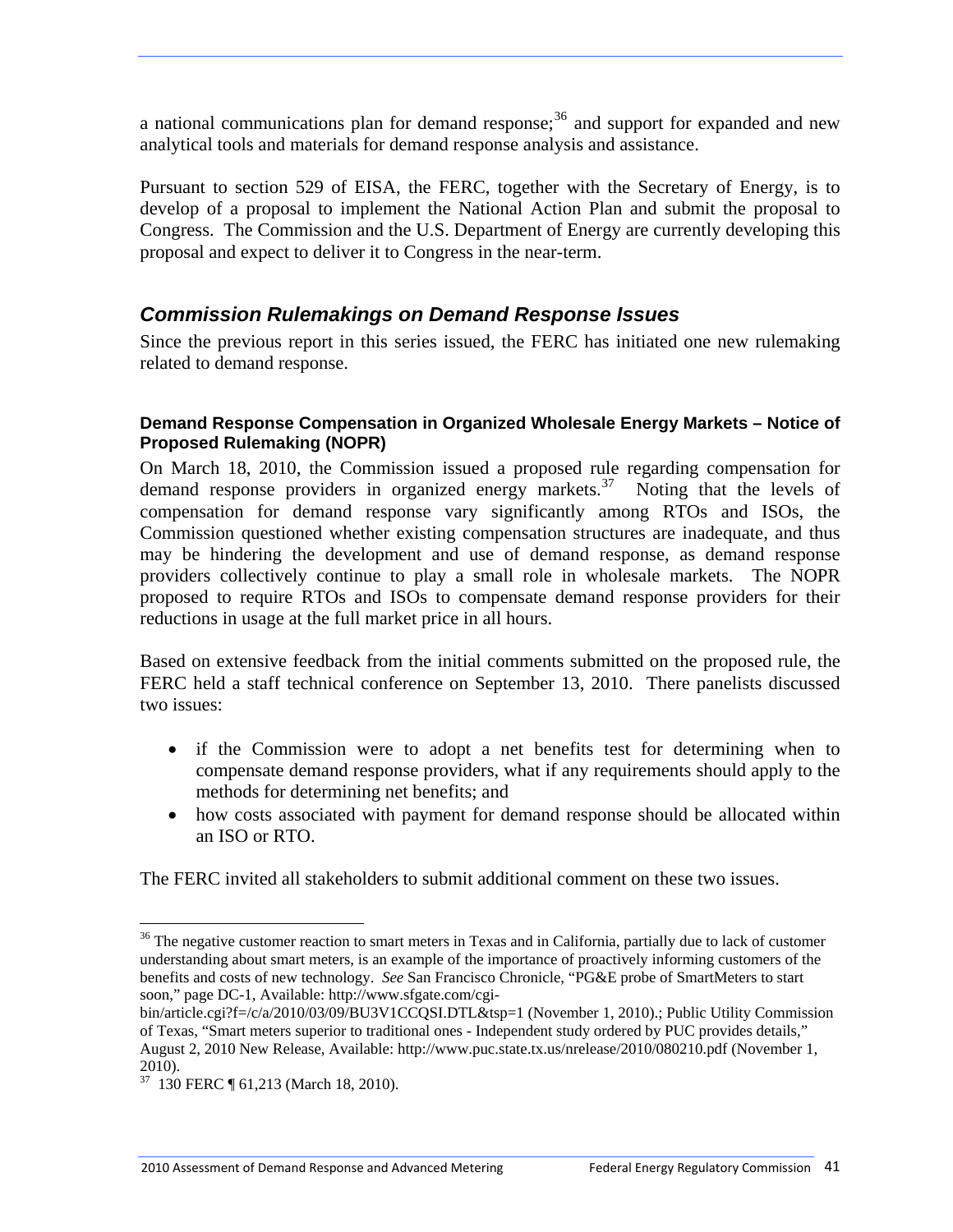# *Demand Response and Smart Grid Developments*

In the past year, many demand response activities—such as using smart meters to control electric loads—have come to overlap considerably with the nation's smart grid initiatives. The FERC has been engaged in two smart grid activities that in part support demand response.

## **Standards Development for Smart Grid Demand Response Applications**

Congress addressed the need for open and interoperable standards in the development of a modern electricity system in EISA. EISA directed NIST to coordinate the development of a framework that includes standards for smart grid devices, many of which will support both advanced metering systems and demand response resources. Section 1305 of the EISA directs the Commission, once it is satisfied that the Institute's work has led to "sufficient consensus" on interoperability standards, to "institute a rulemaking proceeding to adopt such standards and protocols as may be necessary to insure smart-grid functionality and interoperability in interstate transmission of electric power, and regional and wholesale electricity markets."[38](#page-48-0)

NIST initiated seventeen Priority Action Plans to facilitate the development of smart grid interoperability standards and has worked closely with other Standards Development Organizations to expedite the development of new standards or the refinement of existing standards.<sup>[39](#page-48-1)</sup> Several of the priority action plans will generate standards that support demand response.<sup>[40](#page-48-2)</sup> On October 6, 2010, NIST notified the FERC that the first set of consensus standards had been posted for review by regulators. The Commission opened a proceeding on these standards on October 7, 2010 with a Notice of Docketed Designation for Smart Grid Interoperability Standards.<sup>[41](#page-48-3)</sup> It also held a technical conference on the posted standards on November 14, 2010, in conjunction with the National Association of Regulatory Utility Commissioners (NARUC)-FERC Collaborative on Smart Response in Atlanta, Georgia.

## **Coordination of Federal-State Policies**

Given the close linkage of federal and state demand response policies, NARUC and the FERC continue to collaborate on demand-side and smart grid issues. In the past year, two NARUC-FERC collaboratives (the Demand Response Collaborative and the Smart Grid Collaborative) were merged into a single NARUC-FERC Collaborative on Smart Response. The mission of the new Collaborative is to provide a forum for federal and state regulators to discuss smart grid and demand response policies, share best practices and technologies, and address issues that benefit from state and federal collaboration. The two collaboratives merged because of the significant overlap of issues and policies.

<sup>38 42</sup> U.S.C. § 17385 (2006).

<span id="page-48-1"></span><span id="page-48-0"></span> $39$  Information on the NIST smart grid effort can be found at  $\frac{http://collaborate.nist.gov/twiki-1}{http://collaborate.nist.gov/twiki-1}$ [sggrid/bin/view/SmartGrid/WebHome](http://collaborate.nist.gov/twiki-sggrid/bin/view/SmartGrid/WebHome).

<span id="page-48-2"></span> $40$  In particular, priority action plans 3, 4, 9, 10 and 17.

<span id="page-48-3"></span><sup>41</sup> *See* Docket No. RM11-2 for more information.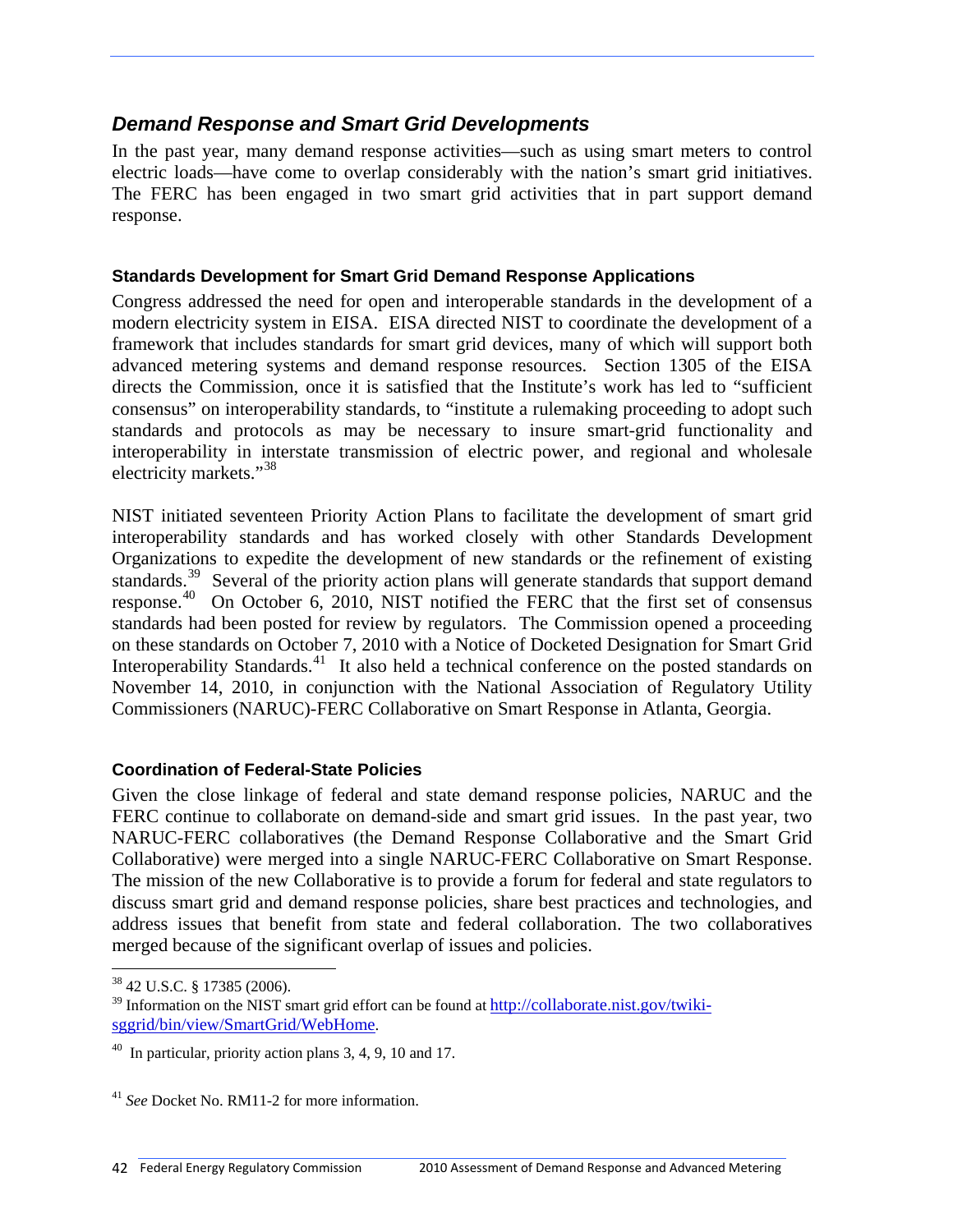# *Other Demand Response Orders and Activities*

The Commission continues to assess and monitor the wholesale electric power markets under its jurisdiction to ensure that demand response resources that are technically capable of providing a service are treated comparably to supply resources. In addition to a set of orders approving various changes to RTO and ISO demand response programs, the FERC issued a series of orders on compliance with the demand response provisions of the Commission's Wholesale Competition Final Rule (Order No. 719). This section summarizes these activities.

As described in the previous two editions of this Report, Order No. 719, issued in October 2008, recognized and reaffirmed the importance of demand response in ensuring just and reasonable wholesale prices and reliable grid operations in organized Regional Transmission Operator (RTO) and Independent System Operator (ISO) markets. Order No. 719 directed the following changes to RTO and ISO market rules:

- accept bids from demand response resources in their markets for certain ancillary services, on a basis comparable to other resources;
- eliminate during a system emergency a charge to a buyer in the energy market for taking less electricity in the real-time market than purchased in the day-ahead market;
- permit aggregators of retail customers to bid demand response on behalf of retail customers directly into the organized energy market in certain circumstances; and
- modify their market rules, as necessary, to allow the market-clearing price during periods of operating-reserve shortage to reach a level that rebalances supply and demand so as to maintain reliability while providing sufficient provisions for mitigating market power.

In Order Nos. 719-A and 719-B, issued in July and December 2009 respectively,  $42$  the Commission addressed several additional issues, including demand response participation in organized markets and the role of the relevant electric retail regulatory authority. The Commission directed that RTOs and ISOs (1) must accept bids from aggregators of demand response from retail customers of utilities that distributed more than 4 million MWh in the previous fiscal year, except where prohibited by the relevant electric retail regulatory authority, and (2) must not accept bids from aggregators of demand response from retail customers of utilities that distributed 4 million MWh or less during in the previous fiscal year, unless permitted by the relevant electric retail regulatory authority.

Order No. 719 required each of the six RTOs and ISOs to submit filings either proposing tariff amendments to comply with the rule's requirements or to demonstrate that its existing

1

<span id="page-49-0"></span><sup>42</sup> *Wholesale Competition in Regions with Organized Electric Markets,* Order No 719-A, 128 FERC ¶ 61,059 (July 16, 2009) (Order No. 719-A), *reh'g den*, Order No. 719-B, 129 FERC ¶ 61,252 (December 17, 2009).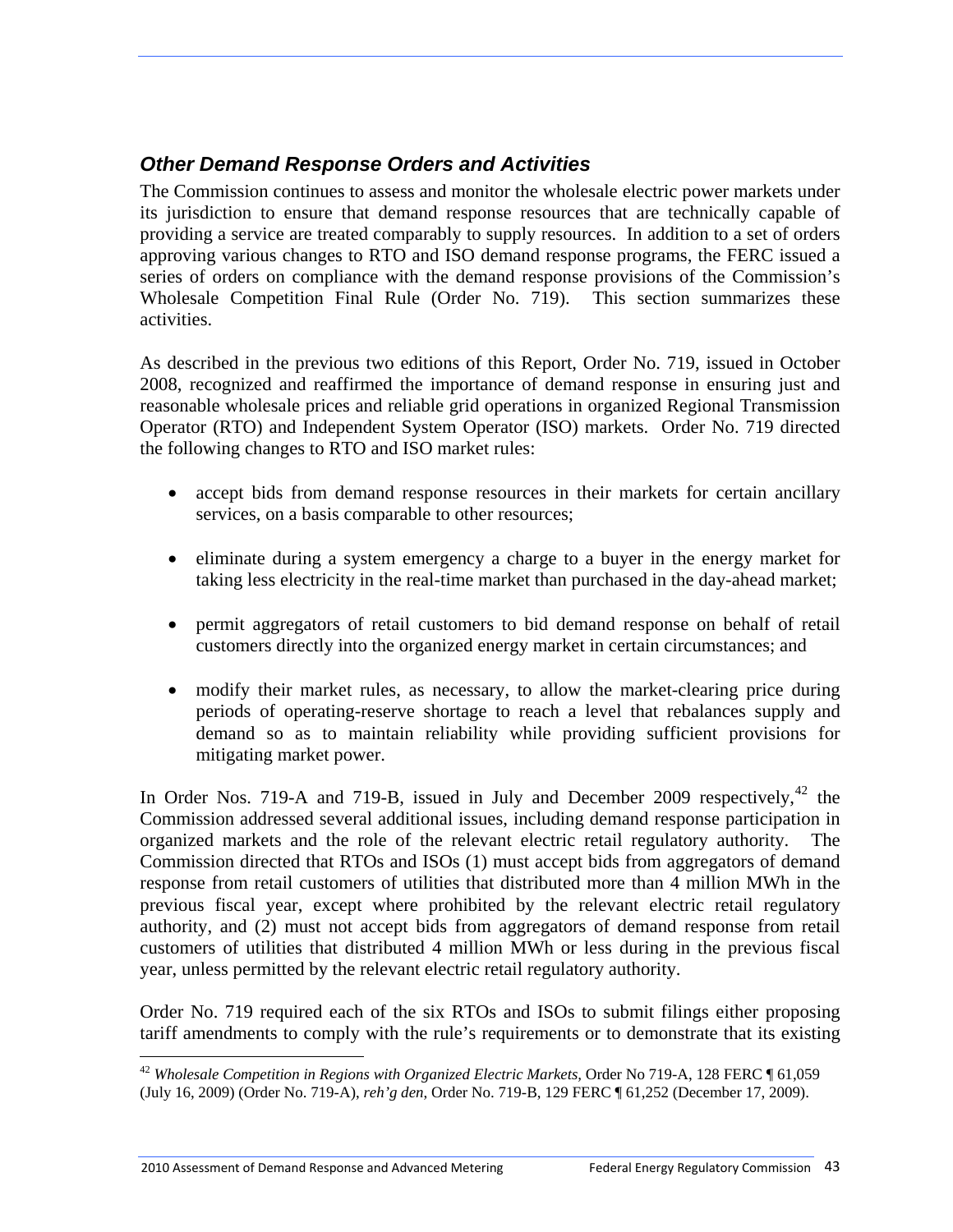tariff and market design already are in compliance. The six RTOs and ISOs submitted their filings in individual dockets in April and May of 2009. In general, the RTOs and ISOs asserted in their compliance filings that they either already were in compliance with the Order No. 719 demand response requirements, or were working toward compliance. After substantial comment by stakeholders, the FERC issued initial orders finding that the RTOs and ISOs already had taken steps to eliminate some of the barriers to demand response participation within their markets, and directing the RTOs and ISOs to make additional filings to address remaining areas of noncompliance.

## **California ISO**

The FERC accepted several Order No. 719 compliance filings related to demand response from the California ISO (CAISO). In June 2010, it conditionally accepted CAISO's filing to implement a Scarcity Pricing Mechanism, for pricing of energy and ancillary services during periods of operating reserve shortages, to meet Order No. 719's requirements for operating reserve shortage pricing.[43](#page-50-0) The Scarcity Pricing Mechanism applies when a shortage condition is triggered: when supply is insufficient to meet one or more of the CAISO's ancillary services requirements within an ancillary service region or subregion. The price of the affected ancillary service(s) is set by administratively-determined demand curves, and will apply to the region or subregion in which the shortage occurs. In July 2010, the FERC conditionally accepted CAISO's proposal to permit a demand response provider to bid demand response on behalf of retail customers directly into the CAISO's organized markets, as required by Order No.  $719<sup>44</sup>$  $719<sup>44</sup>$  $719<sup>44</sup>$  The proposal introduced a new demand response product to the CAISO markets, the proxy demand resource, defined as a load or an aggregation of loads capable of measurably and verifiably reducing electric demand in response to CAISO dispatch instructions. In September 2010, the Commission conditionally accepted CAISO's proposed tariff revisions to facilitate the provision of ancillary services by demand resources,<sup>[45](#page-50-2)</sup> finding them to be an incremental step toward removing barriers to comparable treatment of nongenerator resources to provide ancillary service products.

#### **ISO New England**

 $\overline{a}$ 

In a series of orders, the FERC accepted changes to ISO-NE's market rules related to demand response that comply with Order No. 719. In a January 2010 order on ISO-NE's compliance filing,[46](#page-50-3) the Commission stated that ISO-NE must demonstrate how "dispatchable-assetrelated demand" (DARD) resources or any revised mechanism complies with the comparability requirements of Order No. 719 as they pertain to the provision of ancillary

As part of this proposal, the California Public Utilities Commission held hearings. *See* Cal. Pub. Utils. Comm'n, *Assigned Commissioner And Administrative Law Judges' Ruling Amending Scoping Memo, Establishing A Direct Participation Phase Of This Proceeding, And Requesting Comment On Direct Participation Of Retail Demand Response In CAISO Electricity Markets*, 07-01-41 (Nov. 9, 2009), *available at*  http://docs.cpuc.ca.gov/efile/RULINGS/109611.pdf); *see also* Cal. Pub. Utils. Comm'n, *Decision on Phase Four Direct Participation Issues*, 07-01-041 (June 4, 2010), *available at*

<span id="page-50-0"></span><sup>&</sup>lt;sup>43</sup> California Independent System Operator Corporation, 131 FERC  $\P$  61,280 (June 29, 2010), reh'g pending.<br><sup>44</sup> California Independent System Operator Corporation, 132 FERC  $\P$  61,045 (July 15, 2010), reh'g pending.

<span id="page-50-1"></span>

http://docs.cpuc.ca.gov/word\_pdf/FINAL\_DECISION/118962.pdf.<br><sup>45</sup> California Independent System Operator Corporation, 132 FERC ¶ 61,211 (September 10, 2010).

<span id="page-50-3"></span><span id="page-50-2"></span><sup>&</sup>lt;sup>46</sup> *ISO New England Inc. and New England Power Pool*, 130 FERC ¶ 61,054 (January 21, 2010).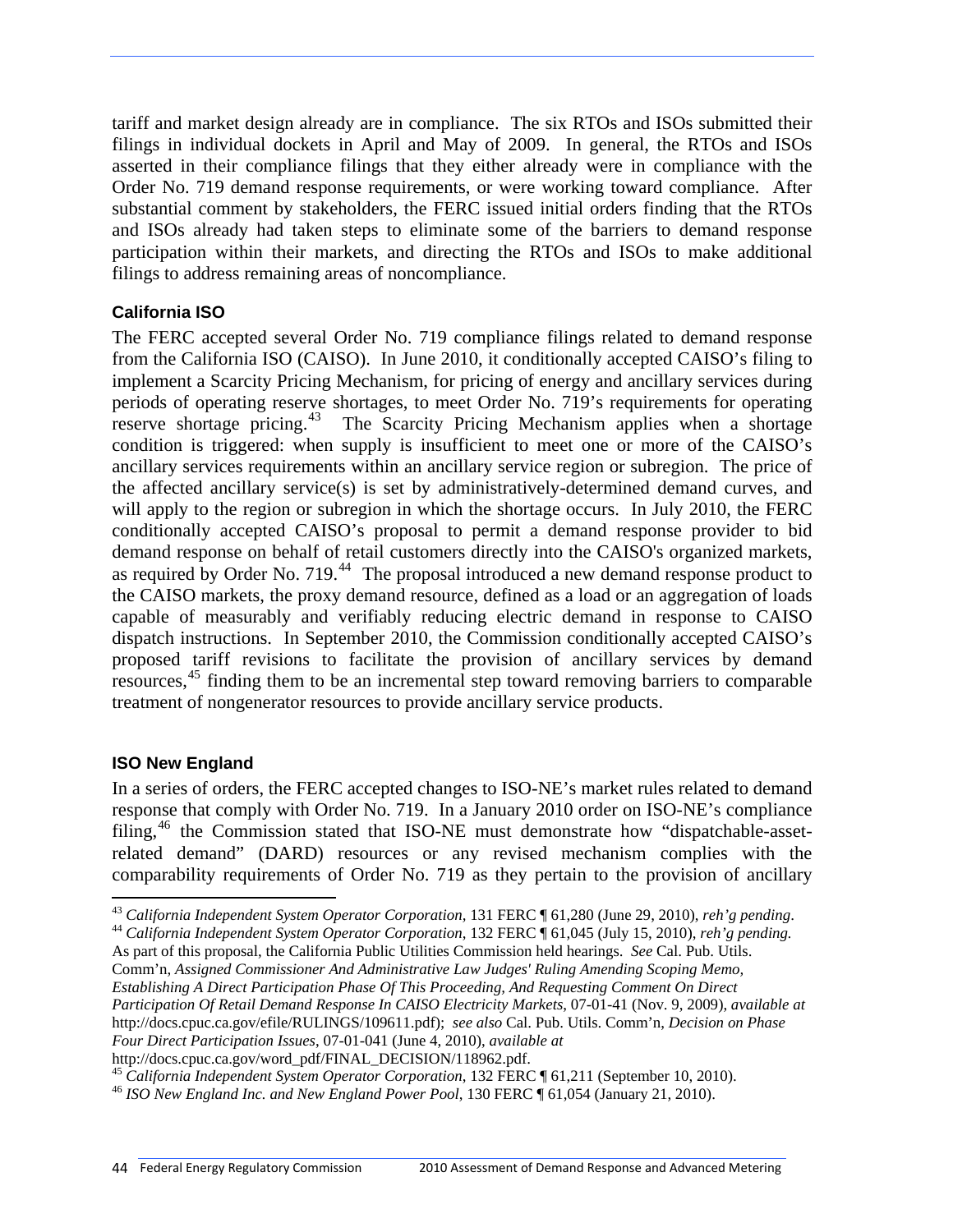services. In response, ISO-NE filed and the Commission accepted revisions to its market rules to reduce the minimum size requirement for DARD from 5 MW to 1 MW, and to allow aggregation of retail customers receiving electrical service from the same point of supply. The Commission also accepted tariff revisions to eliminate differences in the treatment of third-party aggregators of retail customers and host utilities with respect to their ability to aggregate customers for purposes of providing demand response resources.<sup>[47](#page-51-0)</sup>

The FERC also accepted a change to ISO-NE's Forward Capacity Market (FCM) rules to prevent most demand resources from being subject to performance penalty charges that exceed their FCM revenues in a month. The changes also closely tie the penalty and incentive rates for demand resources to their FCM payment rates.<sup>[48](#page-51-1)</sup>

#### **New York ISO**

In its April 2009 Order No. 719 compliance filing, the New York ISO (NYISO) stated that it either already is in compliance, or soon would be, with the requirements of the order regarding demand response bidding flexibility, scarcity pricing, and operating reserve. In its order conditionally accepting NYISO's filing, the Commission directed NYISO to explain the reasonableness of its requirement that demand response resources use the same telemetry and communications equipment used by generators, and to provide a timeline for demand response resource integration into its energy market. It also directed NYISO to file its market rules governing the ability of aggregators to bid directly into the ancillary services market.<sup>[49](#page-51-2)</sup> In a follow-up filing, NYISO estimated that demand response resource integration would be unlikely to occur prior to the middle of 2012, and agreed to submit semiannual updates on progress on evaluating possible communication alternatives for demand response and its plan of action for the real-time energy market demand response resource integration. $50$ 

## **PJM Interconnection, L.L.C.**

Commission clarified that, while it would not require PJM to disclose customer-specific On February 9, 2009, PJM filed proposed tariff changes to clarify the right of a retail regulatory authority to prohibit participation of a retail customer in PJM's demand response programs. In a series of orders, the Commission accepted tariff changes that (i) recognize a retail regulatory authority's ability to condition the eligibility of its retail customers to participate in PJM's demand response programs, (ii) address how retail regulatory prohibitions would affect existing registrations and commitments made by PJM market participants, and (iii) obligate PJM to post on its website a list of retail regulatory authorities that prohibit retail participation in PJM's Demand Response Programs.<sup>[51](#page-51-3)</sup> In addition, the

<span id="page-51-0"></span> $\overline{a}$ <sup>47</sup> *ISO New England Inc. and New England Power Pool*, Docket No. ER09-1051-003 (July 23, 2010); *ISO New*  England Inc. and New England Power Pool, Docket No. ER09-1051-004 (Sept. 29, 2010) (letter orders).

<span id="page-51-2"></span><span id="page-51-1"></span><sup>&</sup>lt;sup>48</sup> *ISO New England Inc. and New England Power Pool*, Docket No. ER10-2232 (October 1, 2010).<br><sup>49</sup> New York Independent System Operator, 129 FERC ¶ 61,164 (2009), reh'g, 131 FERC ¶ 61,114 (2010).

<span id="page-51-3"></span><sup>61,069 (</sup>April 23, 2010). The April 23 order is now pending before the US Court of Appeals for the  $7<sup>th</sup>$  Circuit, on a petition for review filed by the Indiana Utility Regulatory Commission. <sup>50</sup> New York Independent System Operator, Docket No. ER09-1142-006 (April 23, 2010) (letter order).<br><sup>51</sup> See PJM Interconnection, L.L.C., 128 FERC ¶ 61,238 (2009) and *PJM Interconnection, L.L.C.*, 131 FERC ¶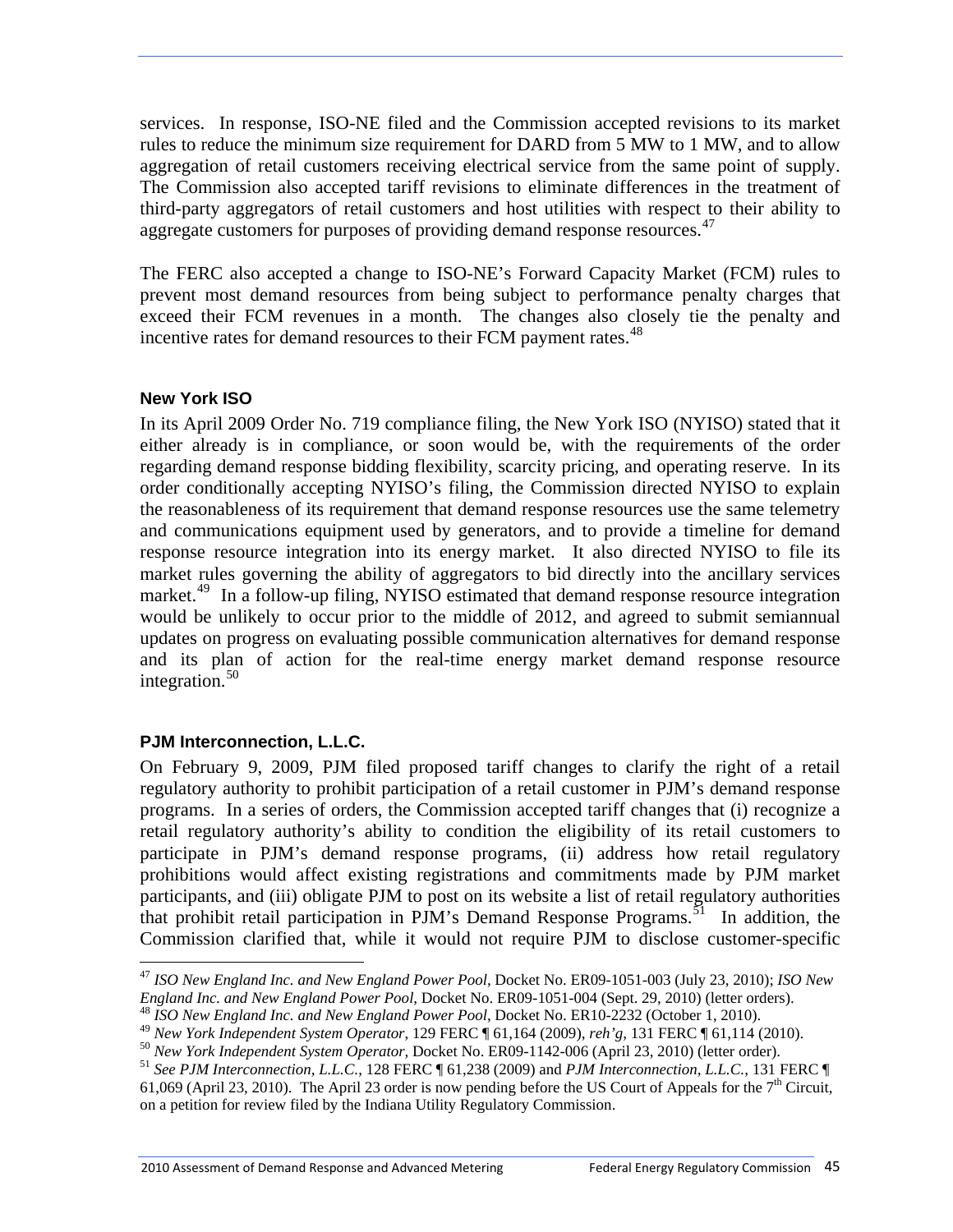confidential or proprietary information regarding demand response participation, this would not affect any rights of a state commission to obtain such information.

## **Southwest Power Pool**

In its order on the Southwest Power Pool's (SPP) Order No. 719 compliance filing,  $52$  the Commission directed SPP to submit a revised filing to address comparability in a way that enables demand response resources to participate on terms that both address the characteristics of demand response resources and ensure reliable operations. Specifically, it directed SPP to revise its tariff to allow demand response resources, including bids from aggregators, to participate in SPP's energy markets on a basis comparable to other resources. The Commission stated that SPP did not justify why technical requirements, policies, and procedures tailored for generation resources are reasonable and appropriate for accommodating the characteristics of technically capable demand response resources. It also rejected SPP's proposed method for determining a customer's baseline electric consumption, and found that SPP had not proposed a measurement and verification standard as required by Order No. 719. SPP was directed to address these deficiencies in a compliance filing. SPP filed a further compliance on demand response on May 19, 2010.

# *Further Barriers to Demand Response*

This section summarizes the barriers to demand response in organized markets identified by the RTOs and ISO in the Order No. 719 process, and also other barriers identified outside that process.

## **Barriers to Demand Participation in Organized Wholesale Markets**

In response to the direction in Order No. 719, each of the RTOs and ISOs studied the need for further reforms to remove barriers to comparable treatment of demand response resources.[53](#page-52-1) A review of the filed RTO and ISO barriers filings, including comments on the filings, identified several remaining barriers. Several of the identified barriers are the subject of additional compliance filings and orders that are discussed in section IV. Such barriers include:

- **Use of generator-specific models and offer parameters.** Commenters contended that the ISOs and RTOs continue to impose offer parameter requirements that do not adequately recognize the different characteristics of demand response and traditional generation resources and, therefore, do not provide for comparable treatment of demand response resources as required by Order No. 719.
- **Shortage pricing.** As identified in Order No. 719 and by several commenters, many of the RTOs and ISOs' shortage pricing mechanisms may not accurately reflect shortages because they are triggered only after emergency provisions are initiated. Market rule changes to implement shortage pricing were included in several of the RTO compliance filings.

<span id="page-52-0"></span> $\overline{a}$ <sup>52</sup> *Southwest Power Pool, Inc*., 129 FERC ¶ 61,163 (Nov. 20, 2009), *reh'g pending.* 53 Order No. 719, P 274.

<span id="page-52-1"></span>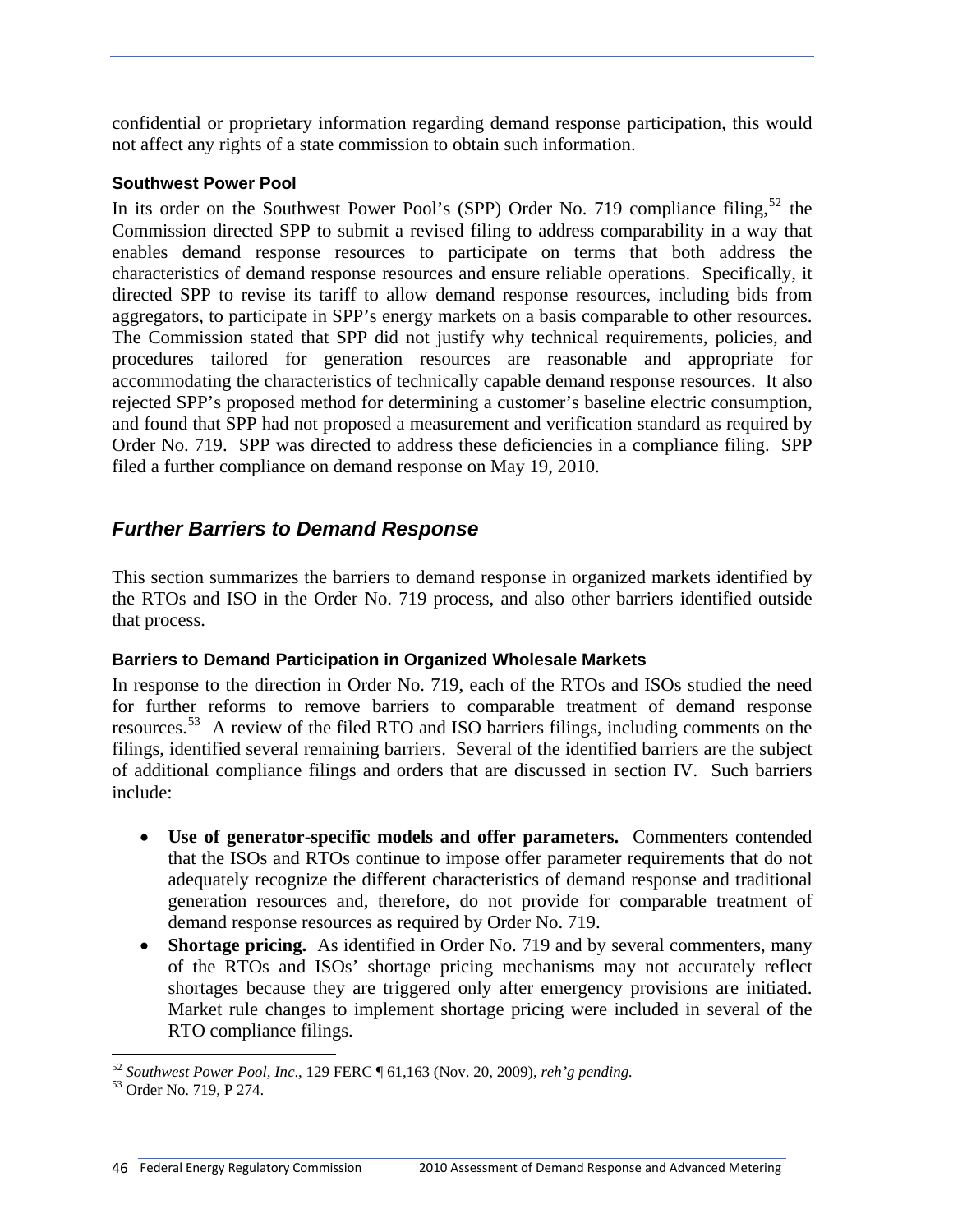**Reliability standards on ancillary services**. Regional reliability standards imposed on RTOs and ISOs may restrict or prevent the participation of demand response resources in ancillary services markets.<sup>[54](#page-53-0)</sup>

During the Order No. 719 proceeding, several additional barriers to demand response participation were identified by commenters, and were not directly addressed in the Rule. These include:

- **Telemetry requirements.** Unnecessary or onerous telemetry requirements for demand response resources have been cited as a barrier to greater demand response participation. Telemetry refers to near instantaneous metering and transfer of electricity consumption data to system operators. Commenters in the Order No. 719 proceeding argued that in certain wholesale markets demand-side resources should not be subject to the same telemetry requirements as supply-side resources.
- **Price Transparency in Bilateral Capacity Markets.** Commenters identified the lack of price transparency for the capacity value of demand response resources as a barrier in RTO and ISO regions that lack a centralized forward capacity market. Lacking a centralized forward capacity market, commenters argued, demand response resources must rely on bilateral contracts that may not provide the price transparency necessary to ensure that these resources are fairly compensated and to encourage additional provision of capacity by new demand response resources.
- Market Monitoring and Mitigation. Commenters noted that a relatively new issue is whether demand response providers can exercise market power and thus should be subject to mitigation and scrutiny from market monitors. Because this issue has not been thoroughly addressed, demand response providers may be reluctant to bid in during periods of high prices due to concerns regarding exercising market power, especially if their bids are eligible to set the market clearing price.

## **Other Barriers to Demand Response**

In addition to the barriers identified and addressed in FERC proceedings, federal, state, and local policy makers over the past several years have identified several additional key regulatory barriers to greater demand response, at both the federal and the state levels.

#### *Financial and Pricing Impacts Associated with Offering Demand Response*

Disincentives to investment in demand-side resources (which include both energy efficiency and reliability-based demand response resources) are imbedded in rate structures and regulation. Utilities generally earn revenue based on the amount of electricity they sell. If electricity consumption decreases during peak periods due to demand response initiatives and is not shifted to off-peak hours, utilities could lose revenue.

<span id="page-53-0"></span> $\overline{a}$ <sup>54</sup> For example, the Western Electricity Coordinating Council (WECC) currently does not allow loads to provide spinning reserve. *See* NERC, *Special Report: Potential Reliability Impacts of Emerging Flexible Resources*, August 2010.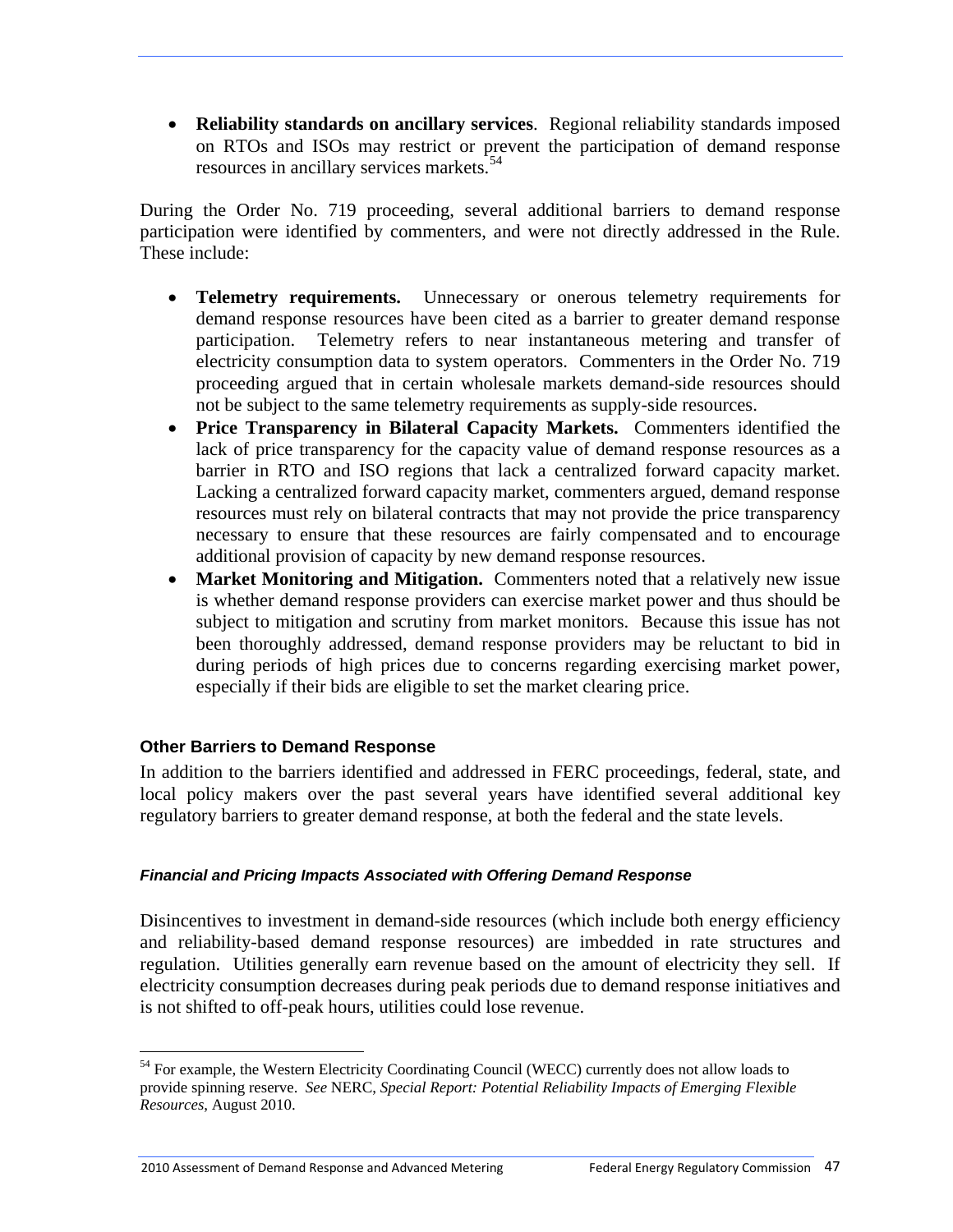As reported in prior FERC annual demand response reports and the National Assessment, many states and the FERC are exploring and implementing new policies to reduce disincentives to investment in demand-side resources.<sup>[55](#page-54-0)</sup>

#### *Limited Number of Retail Customers on Time-Based Rates*

The National Assessment of Demand Response Potential identified significant demand reduction potential if retail customers were on time-based rates.<sup>[56](#page-54-1)</sup> Heightened interest in the topic is evidenced by more than fifteen smart grid and demand response pilots that have been conducted since the mid-1990s.<sup>[57](#page-54-2)</sup> There have been only limited implementation of timebased rates and tariffs, both for optional programs that customers can voluntarily join and for programs in which this is the default rate (which in some cases the customer may "opt-out" of). California is one of the few states that have adopted a critical peak pricing tariff as its default rate for commercial and industrial customers. In the few states where time-based rates have been approved, the focus has been on peak time rebates (i.e., where customers can earn a rebate by reducing energy use from a baseline during a specified number of hours on critical peak days), limiting experience with other time-based rates. For example, in its approval of Baltimore Gas & Electric's smart grid plans, the Maryland PSC rejected the proposed critical peak pricing rates and approved only peak time rebates.<sup>[58](#page-54-3)</sup>

#### *Measurement and Cost-Effectiveness of Reductions*

How to effectively estimate a customer's baseline electricity use is a primary issue in the measurement and verification of demand response. In RTO and ISO markets, participants in demand response programs measure their reductions by comparing actual meter readings against an estimate of what metered load would have been without the reduction in demand—the customer baseline. The RTOs and ISOs use various baseline methods to estimate consumption without demand response.<sup>[59](#page-54-4)</sup> Efforts to improve and standardize baseline estimates are underway at the state and industry levels.  $60\degree$  Since 2008, the North [American Energy Standards Board \(NAESB\) has been developing business practice](#page-54-5)  [standards for measurement and verification of demand reductions by demand response](#page-54-5) 

<span id="page-54-0"></span><sup>55</sup> *See*, for example, the Institute of Energy Efficiency's July 2010 summary of State Electric Efficiency Regulatory Framework for a summary of state activity:

[http://www.edisonfoundation.net/iee/issueBriefs/IEE\\_StateRegulatoryFrame\\_0710.pdf,](http://www.edisonfoundation.net/iee/issueBriefs/IEE_StateRegulatoryFrame_0710.pdf) and discussion of Wholesale Competition in Regions with Organized Markets – Order No. 719, supra.

<span id="page-54-1"></span><sup>&</sup>lt;sup>56</sup> The National Assessment projects that peak demand reductions close to 20 percent of peak load in 2019 could achieved if all customers were on mandatory dynamic pricing.

<span id="page-54-2"></span><sup>&</sup>lt;sup>57</sup> Faruqui, Ahmad and Sergici, Sanem, "Household Response to Dynamic Pricing of Electricity - A Survey of the Empirical Evidence," *Journal of Regulatory Economics*, 38:193-225. 58 Supra note 29.

<span id="page-54-4"></span><span id="page-54-3"></span><sup>59</sup> The *North American Wholesale Electricity Demand Response 2010 Comparison* developed by the ISO/RTO Council documents the various baseline methodologies in use. *See*

[http://www.isorto.org/site/apps/nlnet/content2.aspx?c=jhKQIZPBImE&b=2613997&ct=8400541.](http://www.isorto.org/site/apps/nlnet/content2.aspx?c=jhKQIZPBImE&b=2613997&ct=8400541)<br><sup>[60](http://www.isorto.org/site/apps/nlnet/content2.aspx?c=jhKQIZPBImE&b=2613997&ct=8400541)</sup> For example, California continues to examine demand response impact and cost-effectiveness in one of its

<span id="page-54-5"></span>proceedings. *See* <http://docs.cpuc.ca.gov/published/proceedings/R0701041.htm>for more information.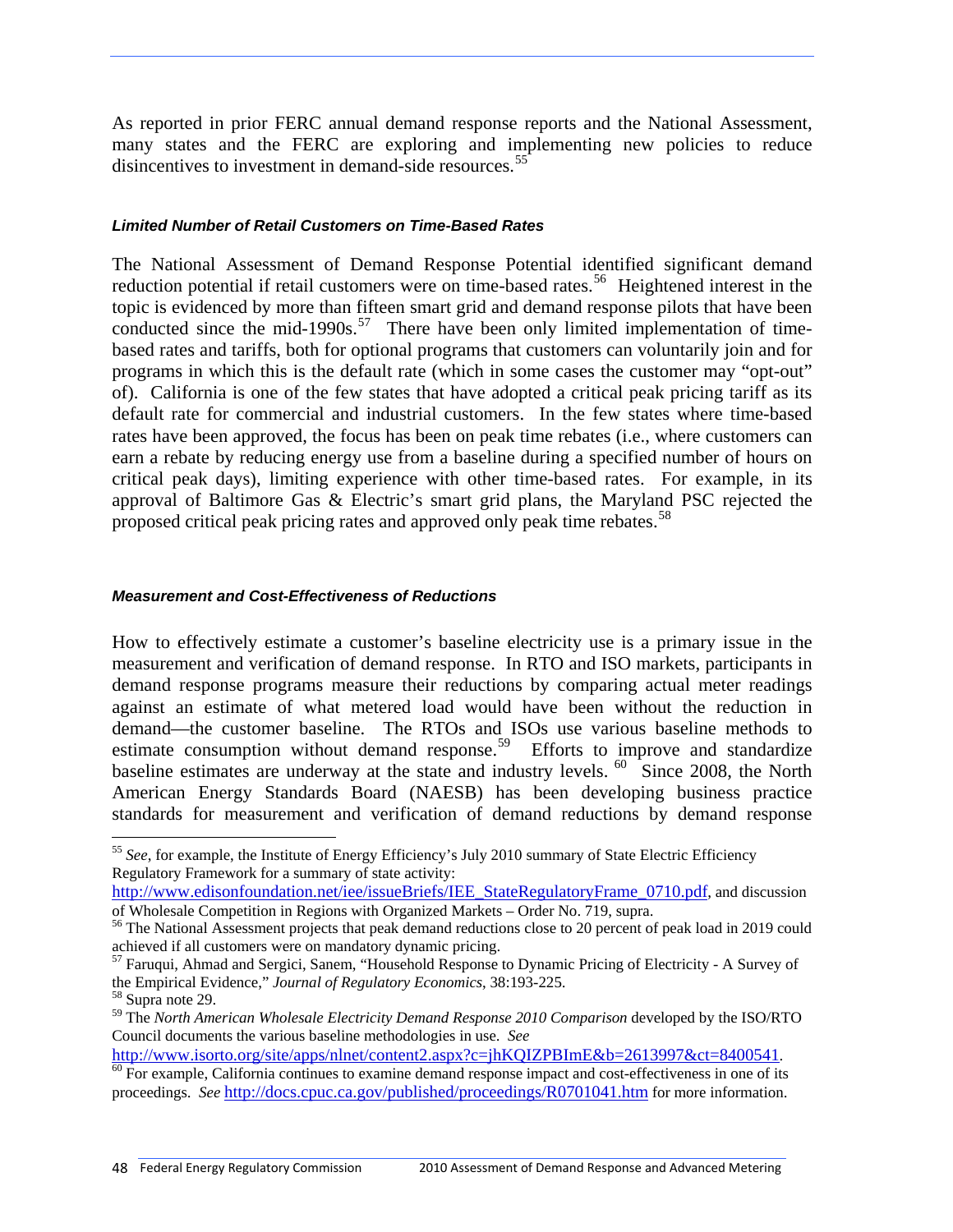[resources at both the wholesale and retail levels.](#page-54-5) $61$  The FERC approved Phase I of the [wholesale standards in April 2010.](#page-55-0)<sup>62</sup> Work continues at NAESB on Phase II of these [standards. As the Commission stated in its April order, "we expect Phase II will address](#page-55-1)  [issues related to baseline deployment."](#page-55-1)<sup>63</sup>

Efforts continue to develop cost-effectiveness methods to assess demand response and smart grid investments, with a particular focus on estimating benefits. Business cases filed with state regulators typically include in their benefit estimates both improved operational efficiencies and projected lowered energy and capacity costs. The size and certainty of these energy and capacity cost savings have been questioned during state deliberations.<sup>[64](#page-55-3)</sup> In addition, questions of the scope of the cost-effectiveness calculations have been raised, e.g., whether in-home displays and other tools for customers should be included in the costs of a program.

#### *Cost Recovery and Incentives for Enabling Technologies*

The investments in devices, controls and software to implement demand response remain one of the greatest barriers to increased penetration. Regulatory approaches to cost recovery for these devices, controls and software are being addressed in state rate cases and proceedings*.* [65](#page-55-4) The federal government through the American Recovery and Reinvestment Act funded \$4.5 billion in smart grid and demand response. Additional attention to best practices in cost recovery is needed, particularly to resolve the issue of who should bear the initial cost of smart grid investments installation and implementation.

#### *New Environmental Rule Covering the Operation of Emergency Generators*

In March 2010, the U.S. Environmental Protection Agency (EPA) issued a final rule setting national emission standards for hazardous air pollutants for existing stationary compression ignition reciprocating internal combustion engines (i.e., diesel generators). <sup>[66](#page-55-5)</sup> Diesel emergency generators covered in the final rule may operate up to 15 hours as part of RTO emergency demand response programs. This 15 hour cap is less than the minimum number

<span id="page-55-1"></span><span id="page-55-0"></span><sup>&</sup>lt;sup>61</sup> North American Energy Standards Board,  $\frac{http://www.naesb.org/dsm-ee.asp.}{$ <sup>62</sup> Standards for Business Practices and Communication Protocols for Public Utilities, Final Rule, Order No. 676-F, 75 FR 20901 (April 15, 2010).

<span id="page-55-2"></span><sup>63</sup> Ibid, P 37.

<span id="page-55-3"></span> $64$  For example, in Maryland PSC's conditional approval of Baltimore Gas & Electric's smart grid plans in Order No. 83531, the PSC raises questions about the speculative nature of these benefits –

[http://webapp.psc.state.md.us/Intranet/sitesearch/CN9208.pdf.](http://webapp.psc.state.md.us/Intranet/sitesearch/CN9208.pdf) California PUC's 07-01-041 proceedings is also addressing these issues, *see supra note* 5.

<span id="page-55-4"></span><sup>&</sup>lt;sup>65</sup> For example, the Maryland PSC initially rejected Baltimore Gas & Electric's proposed rate surcharge to recover the costs of their smart grid plans. The final order approved BG&E's proposal but deferred decisions on recovery. Recently, the Appellate Court of Illinois ruled that a special surcharge created to pay for a smart grid pilot did not meet the criteria to warrant single-issue ratemaking and put into doubt the future of the pilot**,** *see* <http://www.state.il.us/court/Opinions/AppellateCourt/2010/2ndDistrict/September/2080959.pdf>. 66 *National Emission Standards for Hazardous Air Pollutants for Reciprocating Internal Combustion Engines*,

<span id="page-55-5"></span>Final Rule, 75 FR 9648 (March 3, 2010).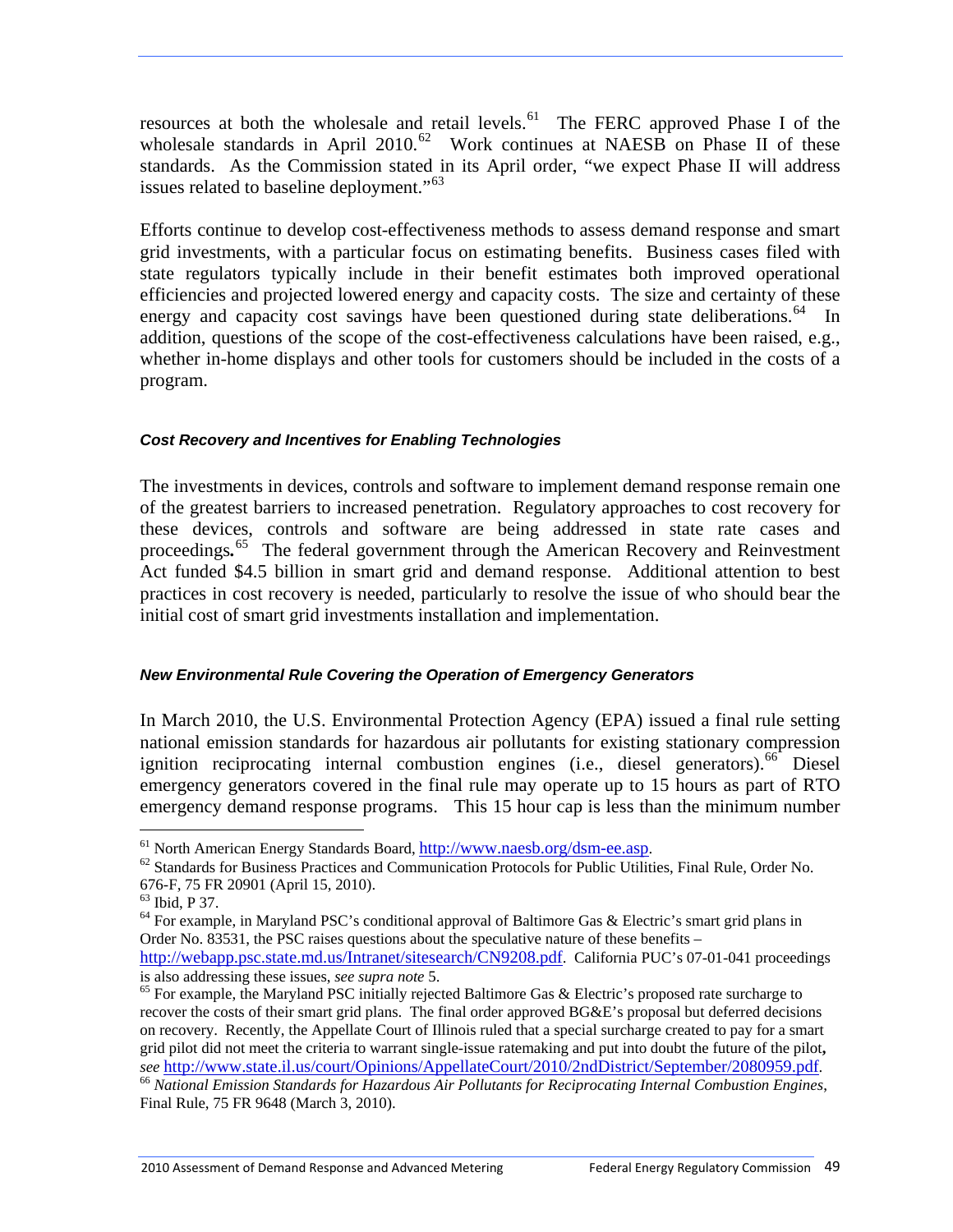of hours (typically 60) that are required for participation in RTO emergency demand response programs. Several curtailment service providers petitioned EPA to reconsider the final rule, arguing that the rule would not allow customers with covered diesel generators to participate in RTO programs (emergency generators are used by many customers "behindthe-meter" to create load reductions); thereby reducing the level of the demand response available. The EPA recently requested comments on whether the 15 hour limitation should be changed.<sup>[67](#page-56-0)</sup>

# *Staff Recommendations*

 $\overline{a}$ 

As directed by EISA, FERC staff prepared a detailed set of recommended activities that should be undertaken by federal, state and local policymakers to achieve the potential identified in the 2009 *National Assessment of Demand Response Potential*. These activities are set out in detail in the National Action Plan and are designed to address many of the challenges and barriers to the deployment of demand response resources discussed above.

<span id="page-56-0"></span><sup>67</sup> *National Emission Standards for Hazardous Air Pollutants for Reciprocating Internal Combustion Engines*, Notice of reconsideration of final rule; request for public comment; notice of public meeting, 75 FR 75937 (December 7, 2010).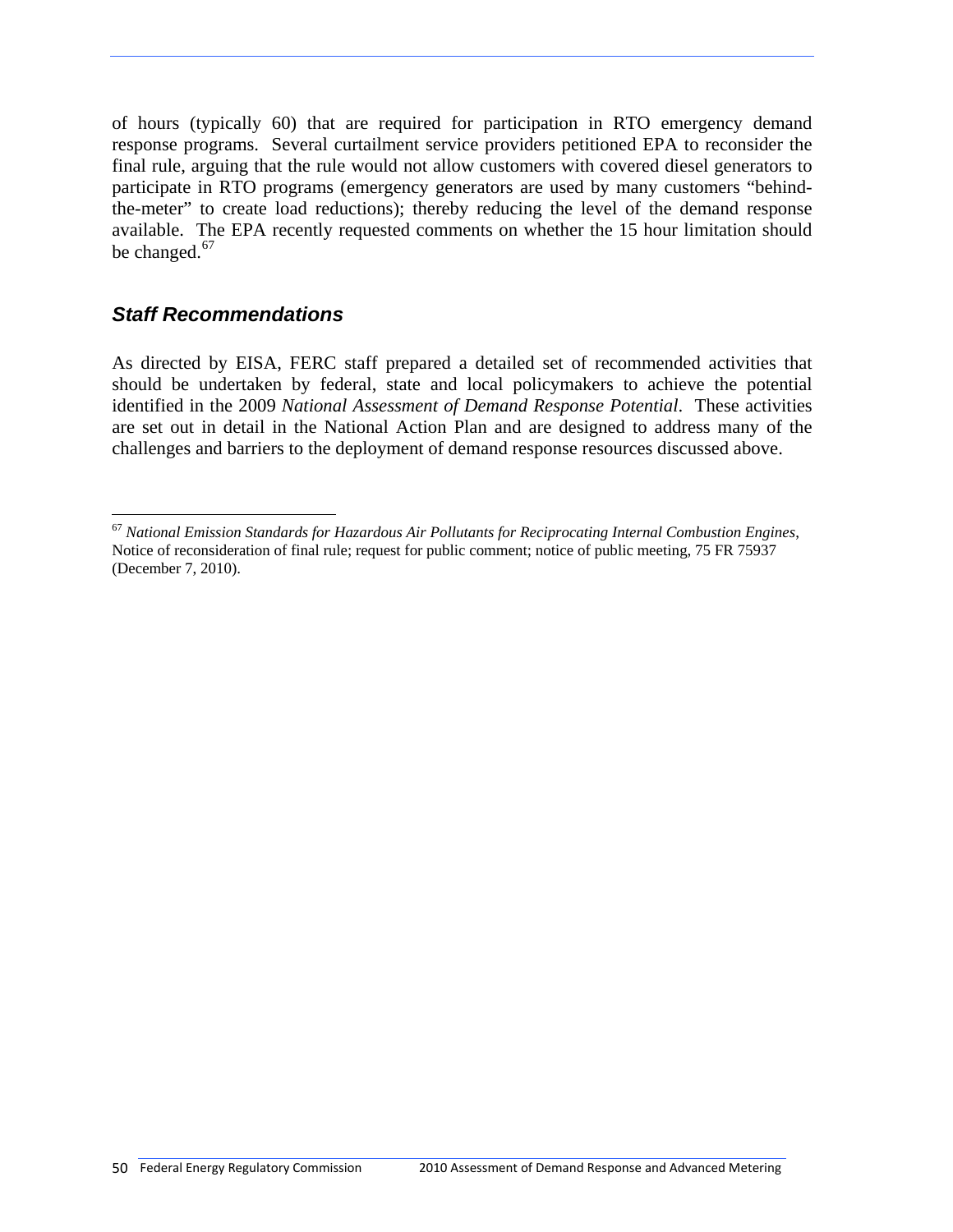# **APPENDIX A: SECTION 1252 OF THE ENERGY POLICY ACT OF 2005**

SEC. 1252. SMART METERING.

(a) IN GENERAL.—Section 111(d) of the Public Utility Regulatory Policies Act of 1978 (16 U.S.C.  $2621(d)$ ) is amended by adding at the end the following:

#### ''(14) TIME-BASED METERING AND COMMUNICATIONS.—

(A) Not later than 18 months after the date of enactment of this paragraph, each electric utility shall offer each of its customer H. R. 6—371 classes, and provide individual customers upon customer request, a time-based rate schedule under which the rate charged by the electric utility varies during different time periods and reflects the variance, if any, in the utility's costs of generating and purchasing electricity at the wholesale level. The time-based rate schedule shall enable the electric consumer to manage energy use and cost through advanced metering and communications technology.

''(B) The types of time-based rate schedules that may be offered under the schedule referred to in subparagraph (A) include, among others—

''(i) time-of-use pricing whereby electricity prices are set for a specific time period on an advance or forward basis, typically not changing more often than twice a year, based on the utility's cost of generating and/or purchasing such electricity at the wholesale level for the benefit of the consumer. Prices paid for energy consumed during these periods shall be pre-established and known to consumers in advance of such consumption, allowing them to vary their demand and usage in response to such prices and manage their energy costs by shifting usage to a lower cost period or reducing their consumption overall;

''(ii) critical peak pricing whereby time-of-use prices are in effect except for certain peak days, when prices may reflect the costs of generating and/or purchasing electricity at the wholesale level and when consumers may receive additional discounts for reducing peak period energy consumption;

''(iii) real-time pricing whereby electricity prices are set for a specific time period on an advanced or forward basis, reflecting the utility's cost of generating and/or purchasing electricity at the wholesale level, and may change as often as hourly; and ''(iv) credits for consumers with large loads who enter into pre-established peak load

reduction agreements that reduce a utility's planned capacity obligations.

''(C) Each electric utility subject to subparagraph (A) shall provide each customer requesting a time-based rate with a time-based meter capable of enabling the utility and customer to offer and receive such rate, respectively.

''(D) For purposes of implementing this paragraph, any reference contained in this section to the date of enactment of the Public Utility Regulatory Policies Act of 1978 shall be deemed to be a reference to the date of enactment of this paragraph.

''(E) In a State that permits third-party marketers to sell electric energy to retail electric consumers, such consumers shall be entitled to receive the same time-based metering and communications device and service as a retail electric consumer of the electric utility.

''(F) Notwithstanding subsections (b) and (c) of section 112, each State regulatory authority shall, not later than 18 months after the date of enactment of this paragraph conduct an investigation in accordance with section 115(i) and issue a decision whether it is appropriate to implement the standards set out in subparagraphs  $(A)$  and  $(C)$ .". H. R. 6—372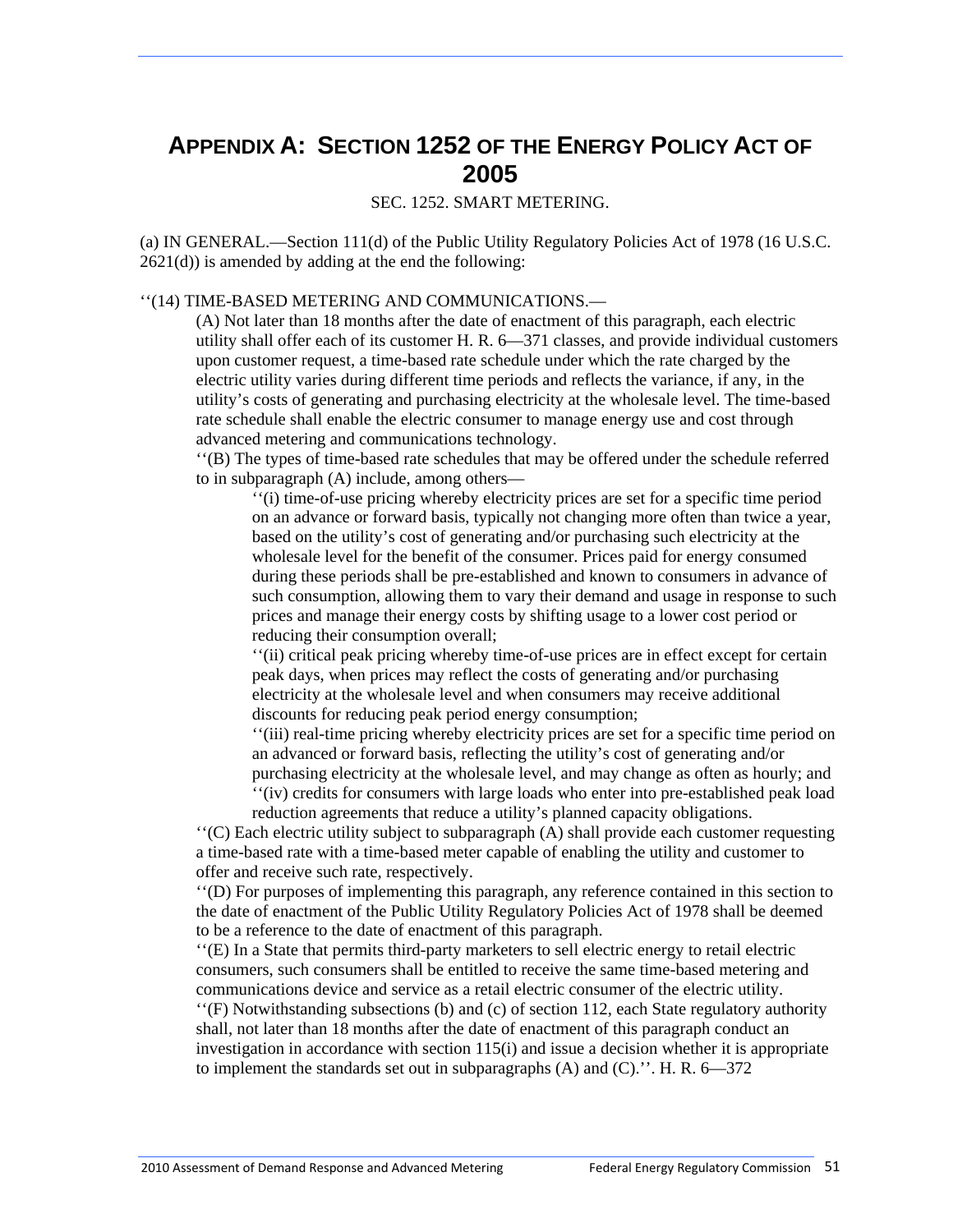(b) STATE INVESTIGATION OF DEMAND RESPONSE AND TIMEBASED METERING.— **Section** 

115 of the Public Utility Regulatory Policies Act of 1978 (16 U.S.C. 2625) is amended as follows: (1) By inserting in subsection (b) after the phrase ''the standard for time-of-day rates established by section  $111(d)(3)$ <sup>"</sup> the following: "and the standard for time-based metering and communications established by section  $111(d)(14)$ .

(2) By inserting in subsection (b) after the phrase ''are likely to exceed the metering'' the following: ''and communications''.

(3) By adding at the end the following:

''(i) TIME-BASED METERING AND COMMUNICATIONS.—In making a determination with respect to the standard established by section  $111(d)(14)$ , the investigation requirement of section 111(d)(14)(F) shall be as follows: Each State regulatory authority shall conduct an investigation and issue a decision whether or not it is appropriate for electric utilities to provide and install time-based meters and communications devices for each of their customers which enable such customers to participate in time-based pricing rate schedules and other demand response programs.''.

(c) FEDERAL ASSISTANCE ON DEMAND RESPONSE.—Section 132(a) of the Public Utility Regulatory Policies Act of 1978 (16 U.S.C. 2642(a)) is amended by striking "and" at the end of paragraph (3), striking the period at the end of paragraph (4) and inserting ''; and'', and by adding the following at the end thereof: ''(5) technologies, techniques, and rate-making methods related to advanced metering and communications and the use of these technologies, techniques and methods in demand response programs.''.

(d) FEDERAL GUIDANCE.—Section 132 of the Public Utility Regulatory Policies Act of 1978 (16 U.S.C. 2642) is amended by adding the following at the end thereof:

''(d) DEMAND RESPONSE.—The Secretary shall be responsible for—

''(1) educating consumers on the availability, advantages, and benefits of advanced metering and communications technologies, including the funding of demonstration or pilot projects;

''(2) working with States, utilities, other energy providers and advanced metering and communications experts to identify and address barriers to the adoption of demand response programs; and

''(3) not later than 180 days after the date of enactment of the Energy Policy Act of 2005, providing Congress with a report that identifies and quantifies the national benefits of demand response and makes a recommendation on achieving specific levels of such benefits by January 1, 2007.''.

#### (e) DEMAND RESPONSE AND REGIONAL COORDINATION.—

(1) IN GENERAL.—It is the policy of the United States to encourage States to coordinate, on a regional basis, State energy policies to provide reliable and affordable demand response services to the public.

(2) TECHNICAL ASSISTANCE.—The Secretary shall provide technical assistance to States and regional organizations formed by two or more States to assist them in—

(A) identifying the areas with the greatest demand response potential; H. R. 6—373

(B) identifying and resolving problems in transmission and distribution networks, including through the use of demand response;

(C) developing plans and programs to use demand response to respond to peak demand or emergency needs; and

(D) identifying specific measures consumers can take to participate in these demand response programs.

(3) REPORT.—Not later than 1 year after the date of enactment of the Energy Policy Act of 2005, the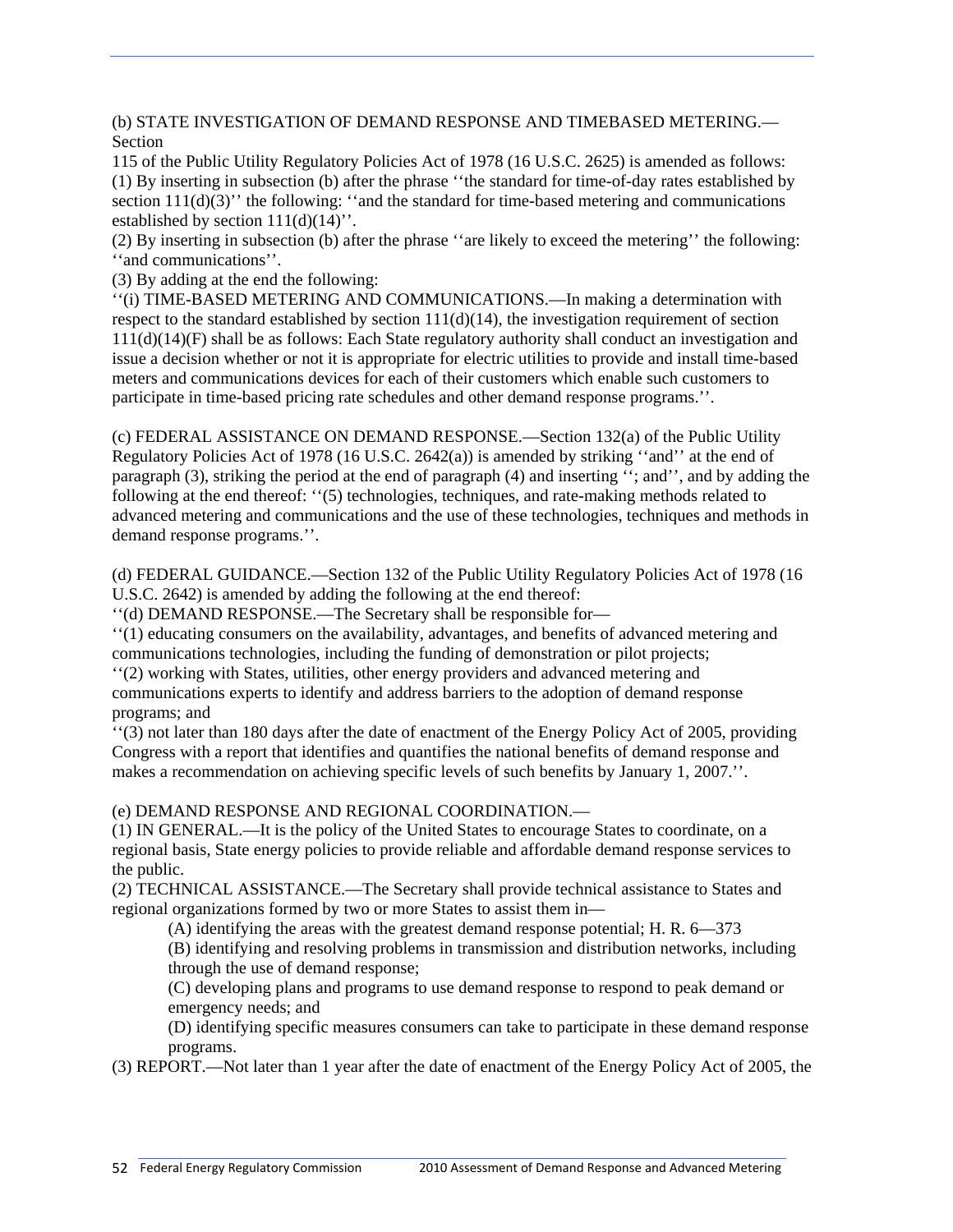Commission shall prepare and publish an annual report, by appropriate region, that assesses demand response resources, including those available from all consumer classes, and which identifies and reviews—

(A) saturation and penetration rate of advanced meters and communications technologies, devices and systems;

(B) existing demand response programs and time-based rate programs;

(C) the annual resource contribution of demand resources;

(D) the potential for demand response as a quantifiable, reliable resource for regional planning

purposes

(E) steps taken to ensure that, in regional transmission planning and operations, demand resources are provided equitable treatment as a quantifiable, reliable resource relative to the resource obligations of any load-serving entity, transmission provider, or transmitting party; and

(F) regulatory barriers to improve customer participation in demand response, peak reduction and critical period pricing programs.

(f) FEDERAL ENCOURAGEMENT OF DEMAND RESPONSE DEVICES.—It is the policy of the United States that time-based pricing and other forms of demand response, whereby electricity customers are provided with electricity price signals and the ability to benefit by responding to them, shall be encouraged, the deployment of such technology and devices that enable electricity customers to participate in such pricing and demand response systems shall be facilitated, and unnecessary barriers to demand response participation in energy, capacity and ancillary service markets shall be eliminated. It is further the policy of the United States that the benefits of such demand response that accrue to those not deploying such technology and devices, but who are part of the same regional electricity entity, shall be recognized.

(g) TIME LIMITATIONS.—Section 112(b) of the Public Utility Regulatory Policies Act of 1978 (16 U.S.C. 2622(b)) is amended by adding at the end the following:

''(4)(A) Not later than 1 year after the enactment of this paragraph, each State regulatory authority (with respect to teach electric utility for which it has ratemaking authority) and each nonregulated electric utility shall commence the consideration referred to in section 111, or set a hearing date for such consideration, with respect to the standard established by paragraph  $(14)$  of section  $111(d)$ .

''(B) Not later than 2 years after the date of the enactment of this paragraph, each State regulatory authority (with respect to each electric utility for which it has ratemaking authority), and each nonregulated electric utility, shall complete the consideration, and shall make the determination, referred to in section 111 with respect to the standard established by paragraph (14) of section 111(d).'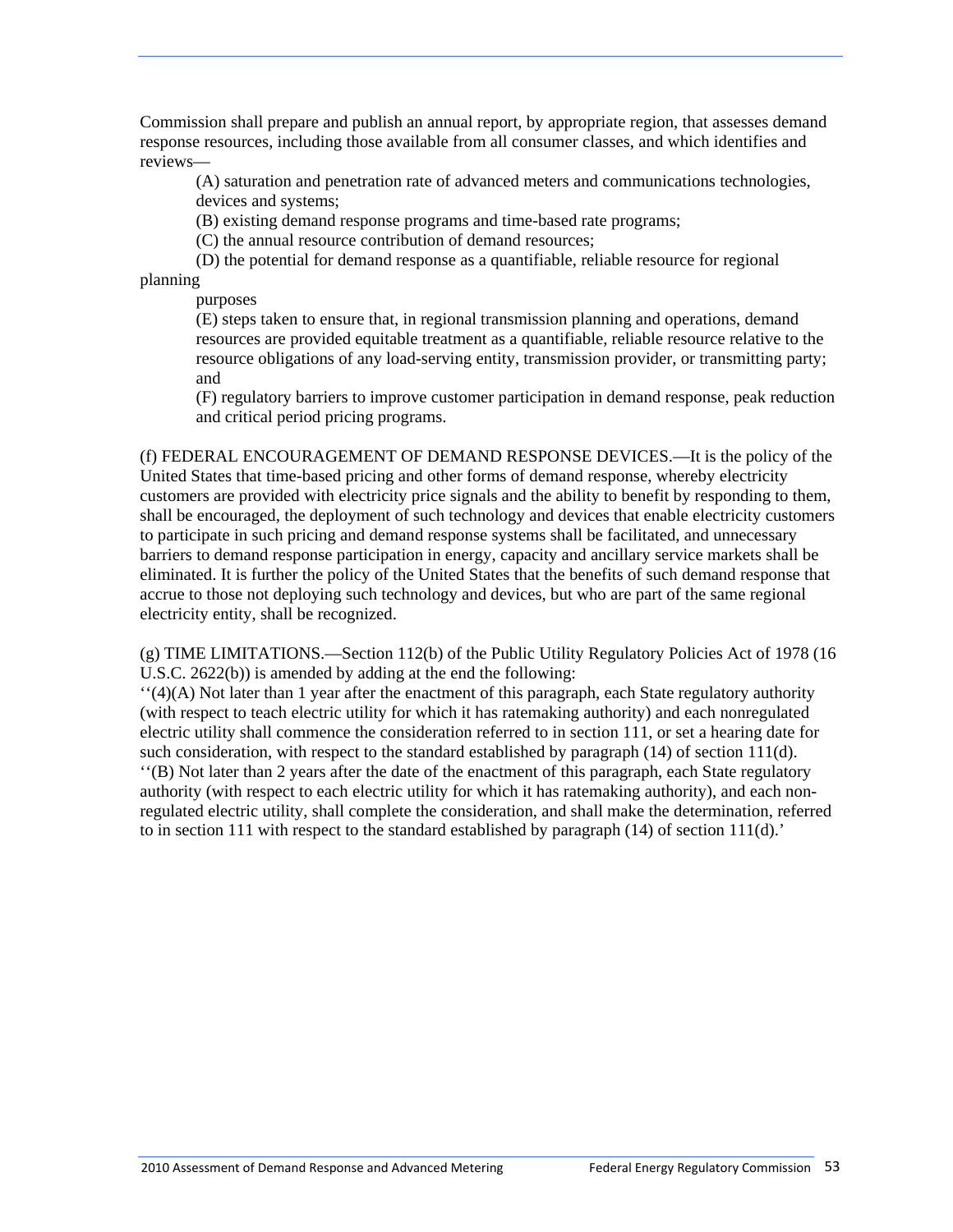# **APPENDIX B: ABBREVIATED NAMES AND ACRONYMS USED IN THIS REPORT**

| AMI               | <b>Advanced Metering Infrastructure</b>            |
|-------------------|----------------------------------------------------|
| <b>AMR</b>        | Automated Meter Reading OR Automatic Meter Reading |
| <b>ANSI</b>       | <b>American National Standards Institute</b>       |
| <b>ASCC</b>       | <b>Alaska Systems Coordinating Council</b>         |
| <b>CAISO</b>      | California Independent System Operator             |
| <b>EIA</b>        | <b>Energy Information Administration</b>           |
| <b>EISA 2007</b>  | Energy Independence and Security Act of 2007       |
| <b>EPAct 2005</b> | Energy Policy Act of 2005                          |
| <b>ERCOT</b>      | Electric Reliability Council of Texas, Inc.        |
| <b>FERC</b>       | Federal Energy Regulatory Commission               |
| <b>FRCC</b>       | Florida Reliability Coordinating Council           |
| G&T               | Generation and Transmission                        |
| <b>HEFPA</b>      | Home Energy Fair Practices Act                     |
| kW                | Kilowatt                                           |
| kWh               | Kilowatt-hour                                      |
| <b>ISO</b>        | <b>Independent System Operator</b>                 |
| <b>ISO-NE</b>     | Independent System Operator of New England         |
| LaaR              | Load acting as a resource (ERCOT category)         |
| <b>MADRI</b>      | Mid-Atlantic Distributed Resources Initiative      |
| <b>MISO</b>       | Midwest Independent System Operator                |
| <b>MRO</b>        | Midwest Reliability Organization                   |
| <b>MRTU</b>       | Market redesign and technology update              |
| <b>MWDRI</b>      | Midwest Demand Response Initiative                 |
| <b>MW</b>         | Megawatt                                           |
| <b>MWh</b>        | Megawatt-hour                                      |
| <b>NAESB</b>      | North American Energy Standards Board              |
| <b>NERC</b>       | North American Electric Reliability Corporation    |
| <b>NPCC</b>       | Northeast Power Coordinating Council               |
| <b>NYISO</b>      | New York Independent System Operator               |
| <b>OATT</b>       | Open Access Transmission Tariff                    |
| <b>PJM</b>        | PJM Interconnection, L.L.C                         |
| <b>RFC</b>        | Reliability First Corporation                      |
| <b>RPM</b>        | <b>Reliability Pricing Model</b>                   |
| <b>RTO</b>        | <b>Regional Transmission Organization</b>          |
| <b>SERC</b>       | <b>SERC Reliability Corporation</b>                |
| <b>SPP</b>        | Southwest Power Pool, Inc.                         |
| <b>SPPR</b>       | Southwest Power Pool Regional Entity               |
| <b>TRE</b>        | <b>Texas Reliability Entity</b>                    |
| <b>WECC</b>       | <b>Western Electricity Coordinating Council</b>    |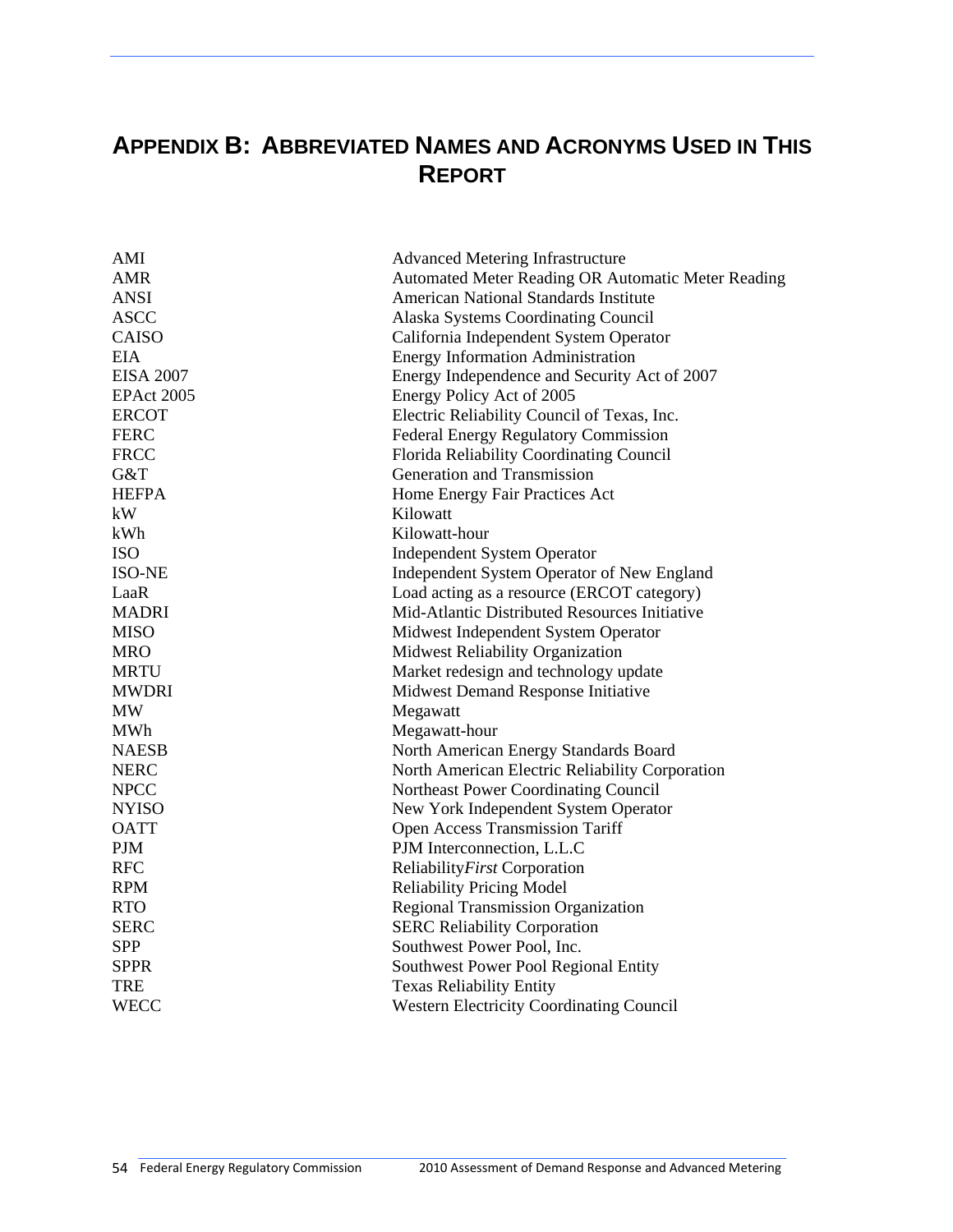# **APPENDIX C: SURVEY GLOSSARY**

#### **The terms and definitions in this glossary were provided to survey respondents and are for the limited purpose of the survey.**

**Actual MWh Change**: The total change in energy consumption (measured in MWh) that resulted from the deployment of demand response programs during the year.

**Advanced Meters**: Meters that measure and record usage data at hourly intervals or more frequently, and provide usage data to both consumers and energy companies at least once daily. Data are used for billing and other purposes. Advanced meters include basic hourly interval meters, meters with oneway communication, and real-time meters with built-in two-way communication capable of recording and transmitting instantaneous data.

#### **Aggregator:** See "**Curtailment Service Provider**"

**Ancillary Services**: Services that ensure reliability and support the transmission of electricity to customer loads. Such services may include: energy imbalance, operating reserves, contingency reserves, spinning (also known as synchronized, ten-minute spinning, responsive) reserves, supplemental (also known as non-spinning, non-synchronized, ten-minute non-synchronous, thirtyminute operating) reserves, reactive supply and voltage control, and regulation and frequency response (also known as regulation reserves, regulation service, up-regulation and down-regulation).

**Bid Limit**: The maximum bid, in \$/MWh, that can be submitted by a demand response program participant. If there is no bid limit, leave blank.

**Capacity** (program type): Displacement or augmentation of generation for planning and/or operating resource adequacy; penalties are assessed for nonperformance.

**Capacity Market Programs**: Arrangements in which customers offer load reductions as system capacity to replace conventional generation or delivery resources. Participating customers typically receive notice of events requiring a load reduction and face penalties when failing to curtail load. Incentives usually consist of up-front reservation payments.

**Capacity Service**: A type of demand response service in which **demand resources** are obligated over a defined period of time to be an available resource for the system operator.

**Commercial and Industrial**: Belonging to either of the energy-consuming sectors that consist of (a) a broad range of facility types including office buildings, retail establishments, hospitals, universities, the facilities of federal, state, and local governments and nonprofit organizations, institutional living quarters, master-metered apartment buildings, and homes on military bases; and (b) manufacturing facilities and equipment used for producing, processing, or assembling goods and encompassing the following types of activities: manufacturing; processing; agriculture, forestry and fisheries; mining; and construction. Also, a business labeled as "industrial" by the North American Industry Classification System or by the energy provider on the basis of energy demand or annual usage exceeding some specified limit set by the energy provider.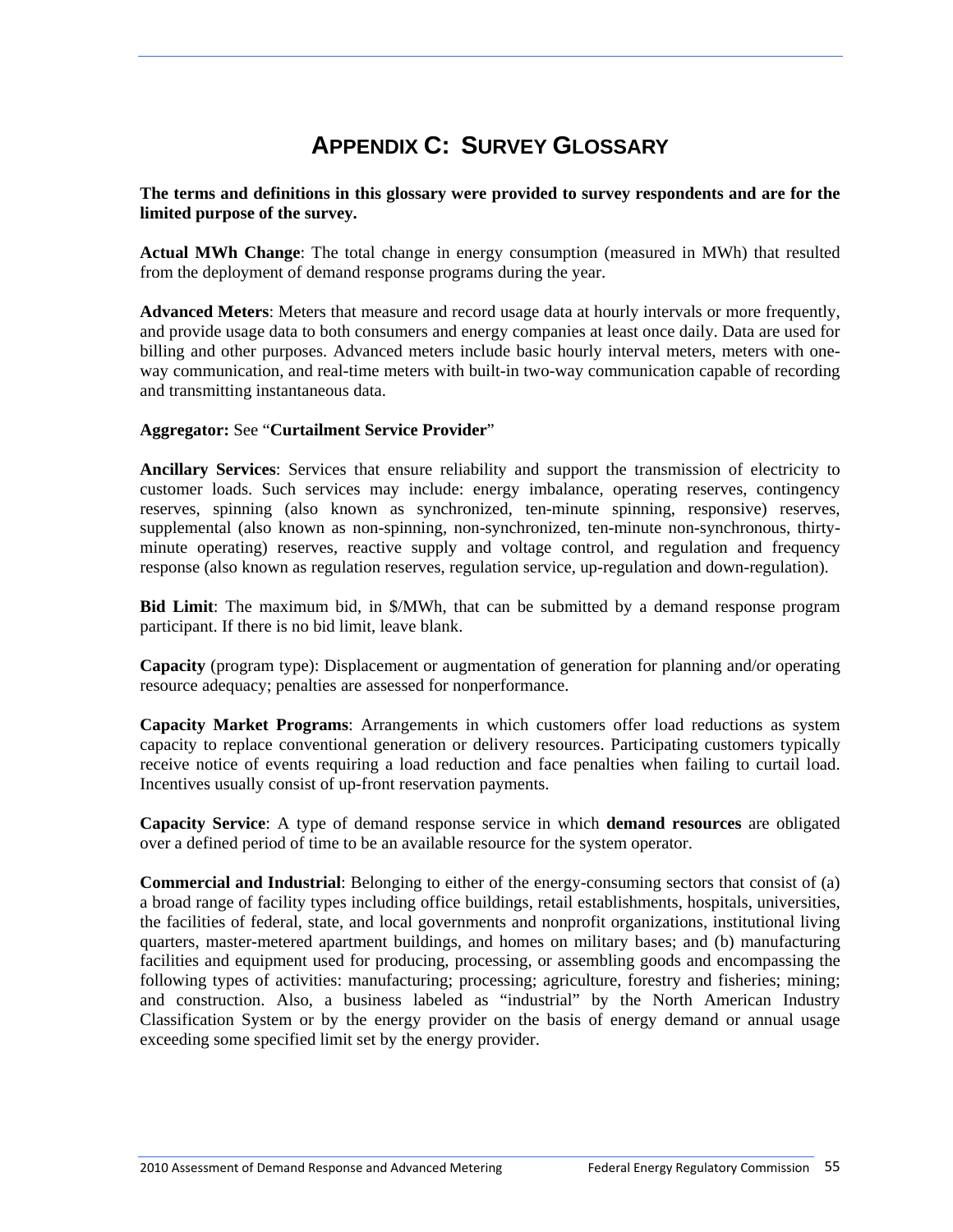**Coincident Reduction Capability**: The amount of demand response curtailments that would be realized if all demand response products were called simultaneously and all responded by curtailing load at prearranged levels or at their enrolled quantity.

**Critical Peak Pricing with Load Control**: Demand-side management that combines direct load control with a pre-specified high price for use during designated critical peak periods, triggered by system contingencies or high wholesale market prices.

**Critical Peak Pricing**: Rate and/or price structure designed to encourage reduced consumption during periods of high wholesale market prices or system contingencies by imposing a pre-specified high rate or price for a limited number of days or hours.

**Curtailment Service Provider**: Businesses that sponsor demand response programs that recruit and contract with end users, and sell the aggregated demand response to utilities, RTOs and ISOs. A Curtailment Service Provider is sometimes called an Aggregator and is not necessarily a load-serving entity.

**Customer Sector**: A group of customers: **residential, commercial and industrial**, and **other** (for example, **transportation**, **agricultural**).

**Demand Bidding & Buy-Back:** A program which allows a demand resource in retail and wholesale markets to offer load reductions at a price, or to identify how much load it is willing to curtail at a specific price.

**Demand Resource or Demand-Side Resource**: An electricity consumer that can decrease its power consumption in response to a price signal or direction from a system operator.

**Demand Response**: Changes in electric use by demand-side resources from their normal consumption patterns in response to changes in the price of electricity, or to incentive payments designed to induce lower electricity use at times of high wholesale market prices or when system reliability is jeopardized.

**Demand Response Program**: A company's service/program/tariff related to demand response, or the change in customer electric usage from normal consumption patterns in response to changes in the price of electricity over time or in response to incentive payments designed to induce lower electricity use at times of high wholesale market prices, or a change in electric usage by end-use customers at the direction of a system operator or an automated preprogrammed control system when system reliability is jeopardized. Includes both time-based rate programs and incentive-based programs.

**Demand Response Program/Tariff and Program/Tariff Types**: A company or utility's service/product/compilation of all effective rate schedules, general terms and conditions and standard forms related to demand response and/or AMI services and classification thereof.

**Direct Load Control**: A demand response activity by which the program sponsor remotely shuts down or cycles a customer's electrical equipment (e.g. air conditioner, water heater) on short notice. Direct load control programs are primarily offered to residential or small commercial customers. Also known as direct control load management.

**Display Unit/In-home Display:** Customer on-site device that receives (from a service provider or from a smart meter) and displays for the customer information such as usage and pricing data, messages, and alerts.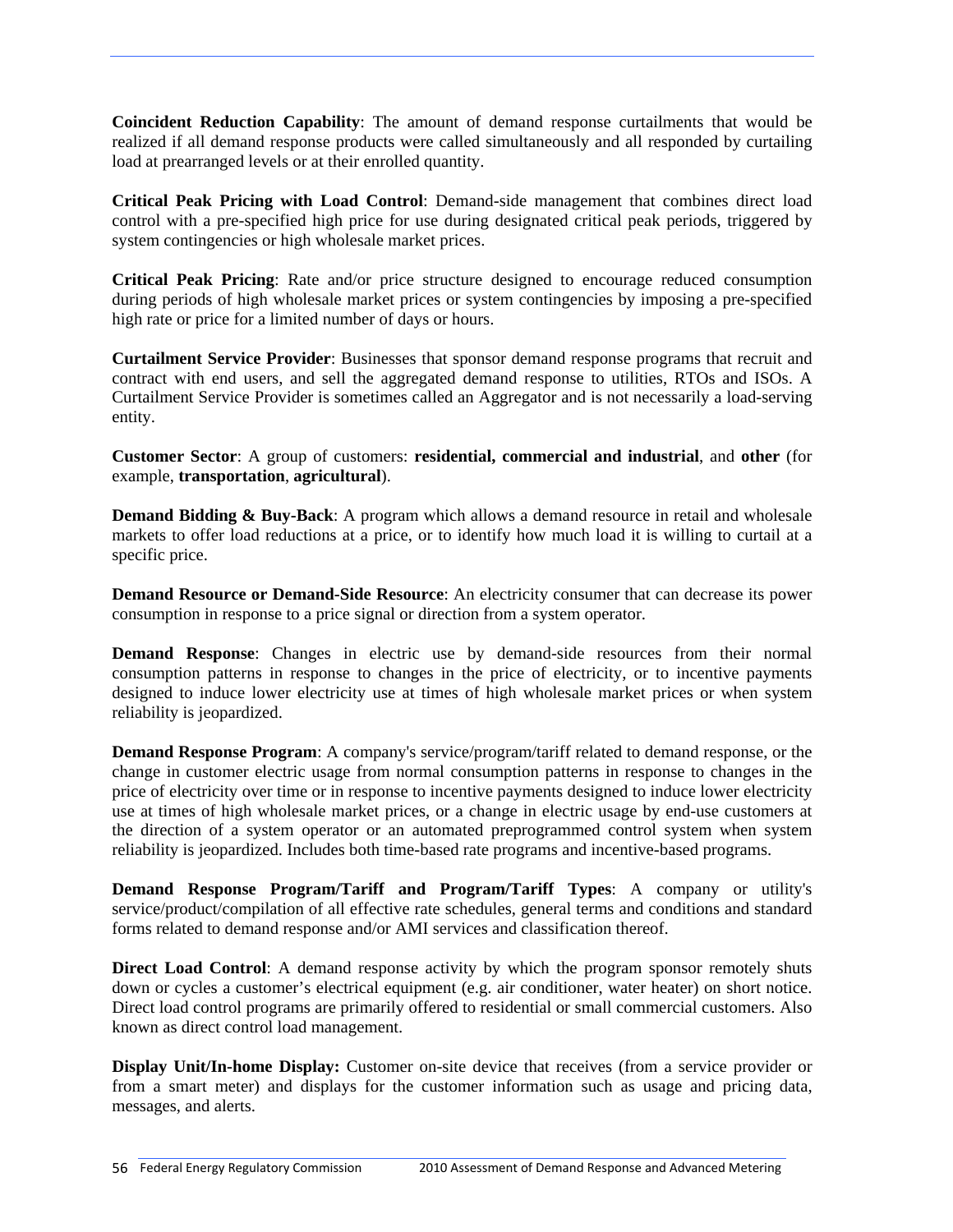**Duration of Event**: The length of an Emergency or Economic Demand Response Event, in hours.

**Economic Demand Response Event**: An event in which the demand response program sponsor directs response to an economic market opportunity, rather than for reliability or because of an emergency in the energy delivery system.

**Electric Utility**: A corporation, person, agency, authority, or other legal entity or instrumentality producing, transmitting, or distributing electricity for use primarily by the public. This includes: investor-owned electric utilities, municipal and state utilities, federal electric utilities, and rural electric cooperatives. A few entities that are tariff based and affiliated with companies owning distribution facilities are also included in this definition.

**Emergency Event**: An abnormal system condition (for example, system constraints and local capacity constraints) that requires automatic or immediate manual action to prevent or limit the failure of transmission facilities or generation supply that could adversely affect the reliability of the Bulk Electric System.

**Emergency Demand Response Event**: The period of time during which participants in a Demand Response Program must reduce load. The Emergency Demand Response Event is announced by the program sponsor in response to an Emergency Event declared by it or by another entity such as a utility or RTO/ISO. Demand Response Program sponsors, utilities and RTO/ISOs typically declare these emergency events.

**Emergency Demand Response Program**: A demand response program that provides incentive payments to customers for load reductions achieved during an Emergency Demand Response Event.

**End-Use Customer**: A firm or individual that purchases electricity for its own consumption and not for resale; an ultimate consumer of electricity.

**Energy Payment for MWh Curtailed (\$/MWh)**: Compensation paid or received for reductions in electric energy consumption.

**Energy Service Providers**: See **Power Marketers**.

**Entity**: The organization that is (1) responding to the survey, (2) offering demand response programs, time-based rates and/or tariffs, or (3) using advanced or smart meters.

**Entity ID Number**: The respondent should enter the ID number which appears on the survey transmittal e-mail, or the ID number used for the entity's response to Form EIA-861.

**Event Limits**: The maximum number of times a demand response resource may be called during a specified period of time (typically one year or one season).

**Federal Electric Utility**: A utility that is either owned or financed by the Federal Government.

**Generation and Transmission Company (G&T Company):** A company that provides both energy production and facilities for transmitting energy to wholesale customers. G&T companies are usually formed by rural electric cooperatives and electric utilities to pool the costs and risks of constructing and managing the generation facilities and high-voltage transmission infrastructure which are needed to deliver energy to their customers.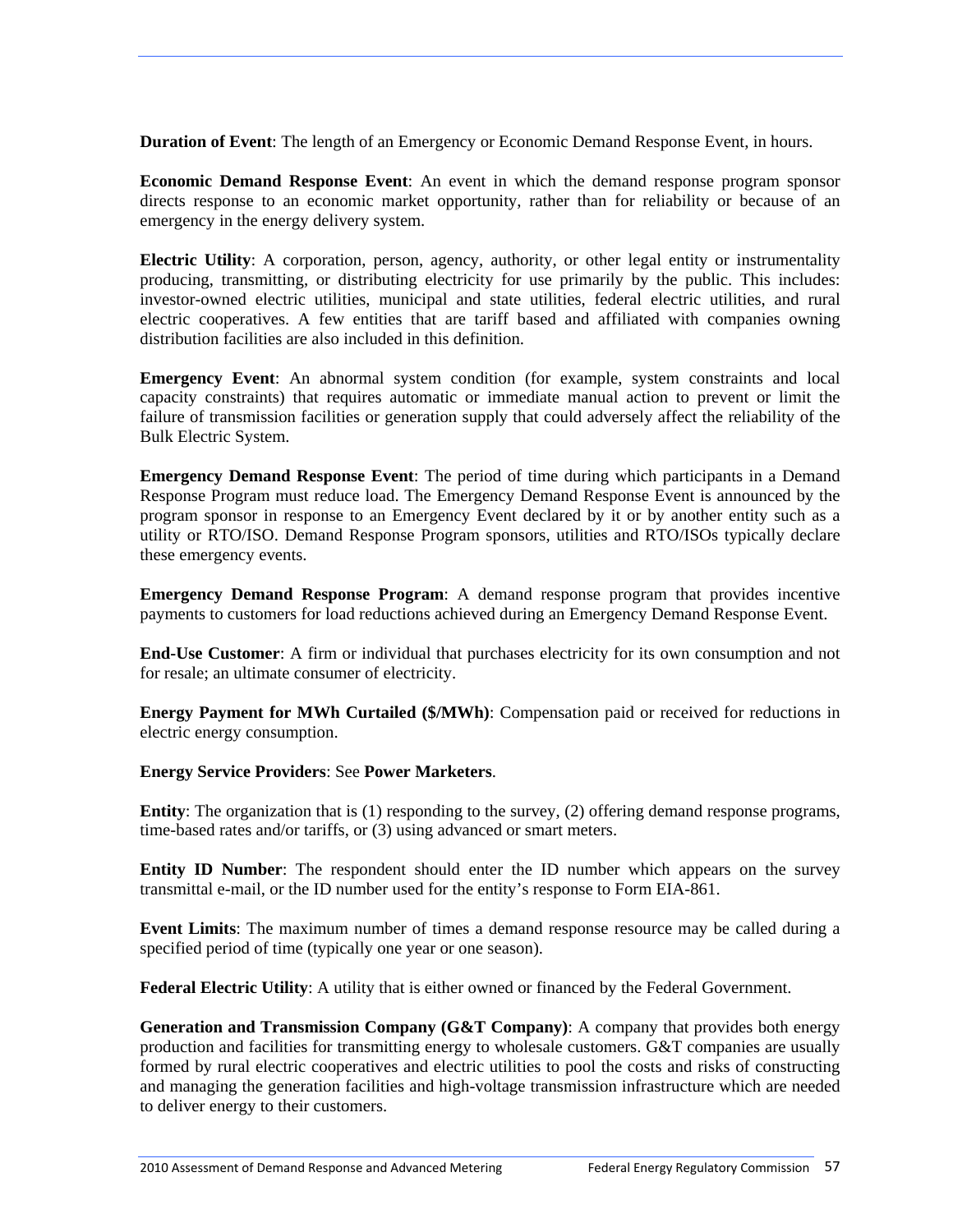**Hourly Pricing:** A pricing plan in which energy prices vary by the hour, usually based in part on a wholesale market price for energy.

#### **In-home Display:** See **Display Unit/In-home Display**.

**Industrial Sector**: The energy-consuming sector that consists of manufacturing facilities and equipment used for producing, processing, or assembling goods. The Industrial Sector encompasses the following types of activities: manufacturing; processing; agriculture, forestry and fisheries; mining; and construction. The term Industrial Sector may also designate a business labeled as "industrial" by the North American Industry Classification System or by the energy provider on the basis of energy demand or annual usage exceeding some specified limit set by the energy provider. See **Commercial and Industrial** sector.

**Internet**: The worldwide, publicly accessible series of interconnected computer networks that transmit data by packet switching using the standard Internet Protocol.

**Interruptible Load:** Electric consumption subject to curtailment or interruption under tariffs or contracts that provide a rate discount or bill credit for agreeing to reduce load during system contingencies. In some instances, the demand reduction may be effected by action of the System Operator (remote tripping) after notice to the customer in accordance with contractual provisions.

**Interval**: The period of time for which advanced meters measure energy usage (and possibly other data). Increments are typically in minutes, and may consist of five-minute intervals, 15-minute intervals, or hourly intervals.

**Interval Meter:** An electric meter that measures energy use in increments of one hour or less.

**Interval Usage**: The amount of energy, measured in kWh, consumed during a period of time, typically five minutes, 15 minutes, or an hour.

**Investor-Owned Electric Utility**: A privately-owned electric utility whose stock is publicly traded. It is rate regulated and authorized to achieve an allowed rate of return.

**Joint Action Agency:** A body consisting of utility companies, municipalities who own public utilities, and/or municipalities who purchase energy from private utilities, which acts as a committee for making decisions regarding the acquisition and delivery of energy resources or related services.

**Load as a Capacity Resource**: Demand-side resources that commit to make pre-specified load reductions when system contingencies arise.

**Load Serving Entity**: Entities that provide electric service to end-users, wholesale customers, or both.

**Mandatory Participation**: Participation in the demand response program is required based on the customer's size or rate class. Customers are not offered the option of refusing to respond to requests for load reduction.

**Maximum Demand**: The highest level of demand in MWs as tracked by an entity, such as an hourly demand, 30-minute demand, 15-minute demand or 5-minute demand.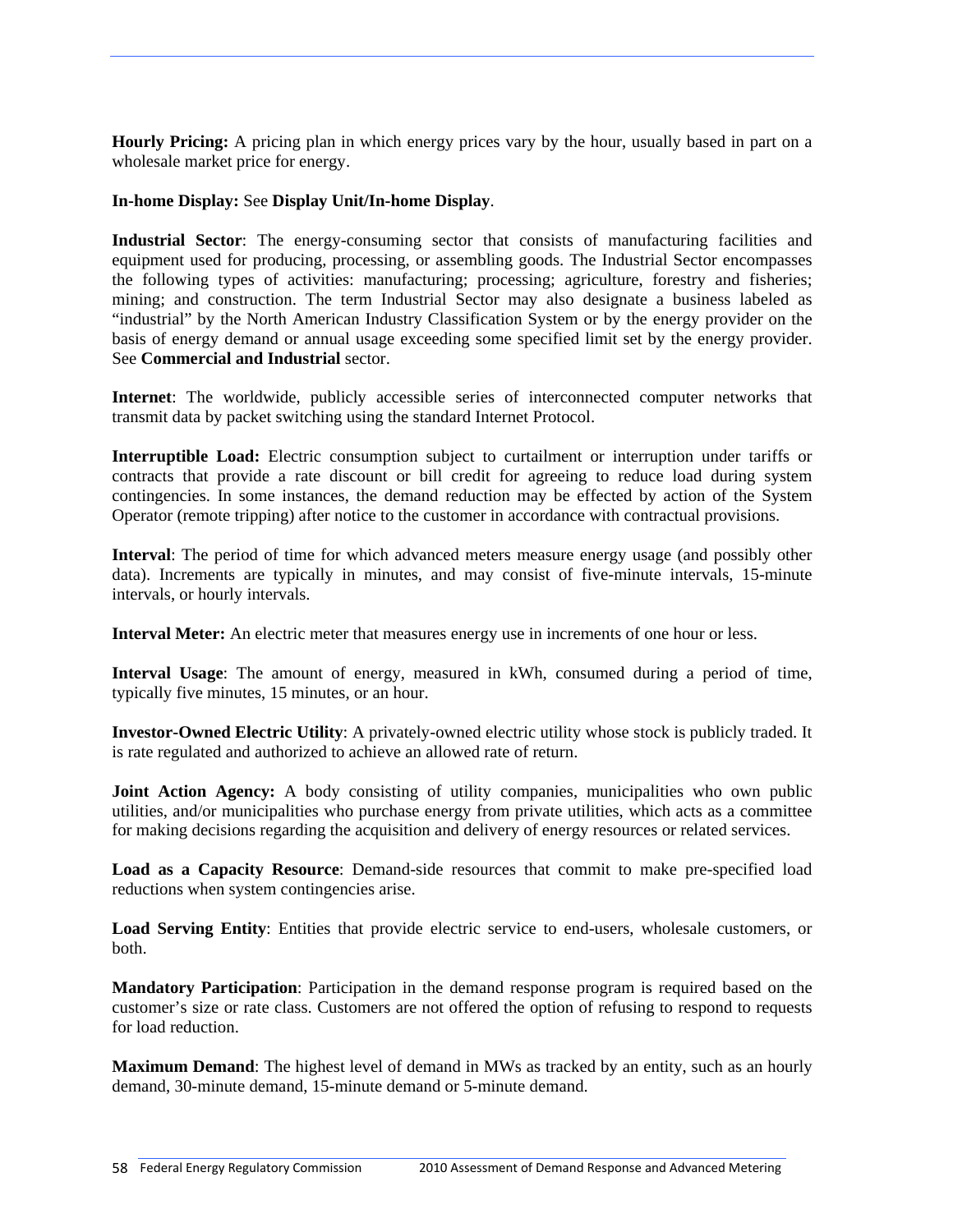**Maximum Demand of Customers**: The highest level of total demand, in MWs, for customers participating in a demand response program, excluding any demand reduction that results from the program. The maximum noncoincident demand of the participating customers that would occur without the program.

**Maximum Duration of Event**: A specified maximum length of time a particular demand response event will continue, usually defined by 30-minute or hourly increments.

**Megawatt (MW)**: One thousand kilowatts or one million watts of electric power.

**Megawatt-hour (MWh)**: One thousand kilowatt-hours or one million watt-hours of electric energy.

**Member Company**: Member of a joint action agency or generation and transmission company that supplies wholesale electricity and energy services.

**Minimum Payment Rate**: The smallest amount of money, in dollars per megawatt-hour, that a program sponsor will pay a demand response program participant for reduced energy consumption.

**Minimum Reduction**: A level established by the demand response program sponsor as the least amount of demand reduction, in megawatts, a participant must achieve during a demand response event to be considered as participating in that event or to qualify for the demand response program.

**Minimum Term**: The shortest period of time that customers are obligated to participate in a demand response program.

**Municipality**: A village, town, city, county, or other political subdivision of a state.

**NERC Regional Entity**: One of the eight groups listed below (formerly known as Reliability Councils) organized within the major interconnections in the North American bulk power system. They work with the North American Electric Reliability Corporation to improve the reliability of the bulk power system. Florida Reliability Coordinating Council (FRCC), Midwest Reliability Organization (MRO), Northeast Power Coordinating Council (NPCC), Reliability*First* Corporation (RFC), SERC Reliability Corporation (SERC), Southwest Power Pool RE (SPP), Texas Reliability Entity (TRE), Western Electricity Coordinating Council (WECC). The states of Alaska and Hawaii are not within a NERC Regional Entity, but for purposes of this survey appear as a choice in NERC Regional Entity fields.

**Non-Spinning Reserves**: Demand-side resource that may not be immediately available, but may provide solutions for energy supply and demand imbalance after a delay of ten minutes or more.

**Opt-In:** A Time-Based Rate/Tariff or demand response program in which a customer will be enrolled only if the customer chooses to enroll.

**Opt-Out:** A Time-Based Rate/Tariff or demand response program in which a customer will be enrolled unless the customer chooses not to enroll; a program that is the default for a class of customers but that allows individual customers to choose an alternative rate/tariff or program.

**Other (as shown in Q3, Q5 & Q6)**: Customers who are in a customer class that is not listed.

**Other Demand Response Program/Tariff**: A company or utility's service/product/compilation of all effective rate schedules, general terms and conditions and standard forms related to demand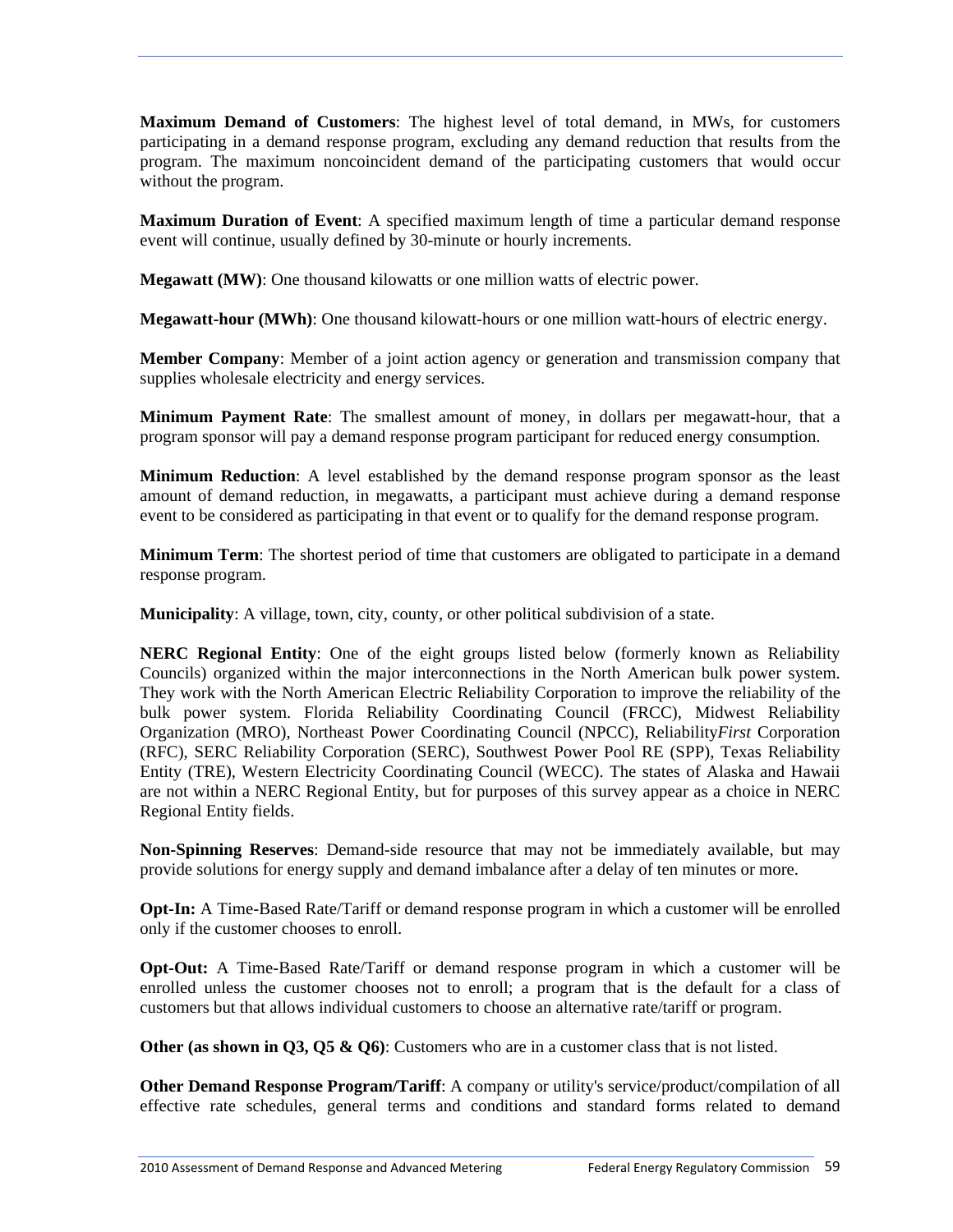response/AMI services for customers that are not **Residential, Commercial and Industrial,** or **Other**.

**Peak Time Rebate**: Peak time rebates allow customers to earn a rebate by reducing energy use from a baseline during a specified number of hours on critical peak days. Like Critical Peak Pricing, the number of critical peak days is usually capped for a calendar year and is linked to conditions such as system reliability concerns or very high supply prices.

**Penalties**: Fines or reductions in payments that result when a demand response program participant fails to meet targeted reductions in power demand or chooses to not reduce consumption during a demand response event.

**Potential Peak Reduction**: The sum of the load reduction capabilities (measured in megawatts) of the demand response program participants, within the specified customer sector, whether reductions are made through the direct control of the utility system operator or by the participant in response to price signals or a utility request to curtail load. It reflects the demand reduction capability, as opposed to the actual peak reduction achieved by participants.

**Power Marketers**: Business entities, including energy service providers, which are engaged in buying and selling electricity, but which do not necessarily own generating or transmission facilities. Power marketers and energy service providers take ownership (title) of the electricity, unlike power brokers, who do not take title to electricity. Power marketers are involved in interstate commerce and must file with the FERC for authority to make wholesale sales. Energy service providers will not file with FERC but may file with the states if they undertake only retail transactions.

**Program Type**: The category of demand response arrangements between retail or wholesale entities and their retail or wholesale customers. Examples of these arrangements include*:* critical peak pricing*,* critical peak pricing with load control, direct load control*,* interruptible load, load as a capacity resource, regulation, non-spinning reserves, spinning reserves, demand bidding and buyback, time of use pricing, real-time pricing, system peak response transmission tariff, peak time rebate, and emergency demand response*,* all of which are defined in this glossary.

**Program End Date:** A date specified when the demand response and/or time-based rate program is no longer in effect.

**Program Start Date**: A date specified when a demand response and/or time-based rate program began.

**Public Utility District**: Municipal corporations organized to provide electric service to both incorporated cities and towns and unincorporated rural areas.

**Publicly Owned Electric Utility**: Utilities operated by municipalities, political subdivisions, and state and federal power agencies (such as the Bonneville Power Administration and the Tennessee Valley Authority).

**Realized Demand Reduction**: The largest hourly demand reduction (in megawatts) that occurred when the demand response program was called, or that was attributable to the demand response program, during the 2009 calendar year.

**Real Time Meters:** Meters that measure energy as used, with built-in two-way communication capable of recording and transmitting instantaneous data.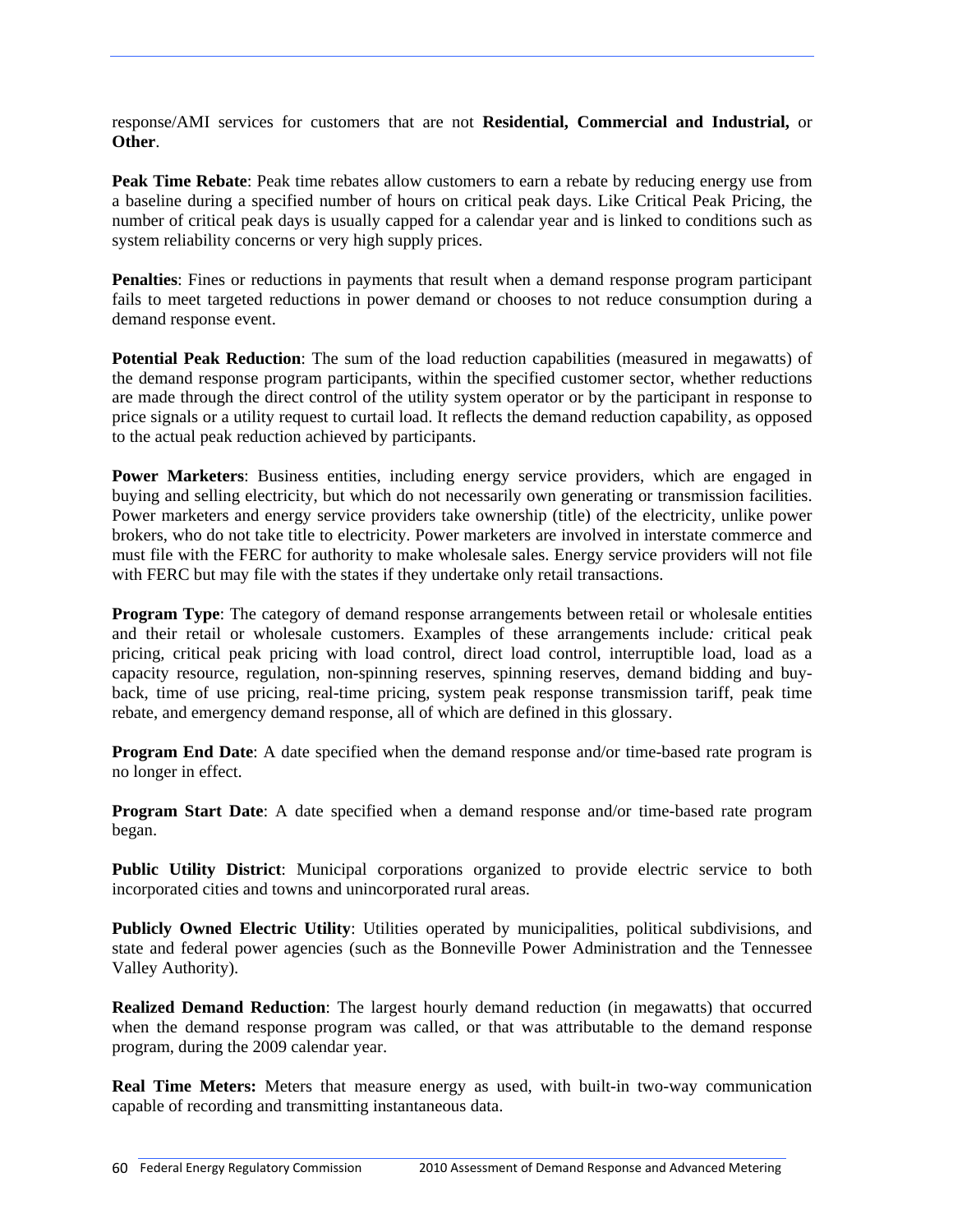**Real Time Pricing**: Rate and price structure in which the retail price for electricity typically fluctuates hourly or more often, to reflect changes in the wholesale price of electricity on either a dayahead or hour-ahead basis.

**Regulation Service**: A type of Demand Response service in which a Demand Resource increases and decreases load in response to real-time signals from the system operator. Demand Resources providing Regulation Service are subject to dispatch continuously during a commitment period. This service is usually responsive to Automatic Generation Control (AGC) to provide normal regulating margin. Also known as regulation or regulating reserves, up-regulation and down-regulation.

**Reliability:** A measure of the ability of the electric system to withstand sudden disturbances such as electric short circuits or unanticipated loss of system components.

**Reliability Event**: An event, such as the loss of a line or generator, or imbalance between supply and demand, which threatens the safe operation of the grid.

**Reserve:** A service in which demand resources are obligated to be available to provide demand reduction upon deployment by the system operator, based on reserve capacity requirements that are established to meet reliability standards.

**Residential**: The energy-consuming sector consisting of private households. Common uses of energy associated with this sector include space heating, water heating, air conditioning, lighting, refrigeration, cooking, and running a variety of other electric-powered devices. The residential sector excludes institutional living quarters. This sector excludes deliveries or sales to master-metered apartment buildings or homes on military bases (these buildings or homes are included in the commercial sector).

**Response Time**: The maximum time allowed in a demand response program for a program participant to react to the program sponsor's notification, in hours.

**Retail**: Sales covering electrical energy supplied for residential, commercial, industrial, and other (e.g., agricultural) end-use purposes. Electricity supplied at retail cannot be offered for resale.

**Retail Customer**: A purchaser of energy that consumes electricity for residential, commercial, or industrial use, or a variety of other end-uses.

**Retail Electric Customer**: See Retail Customer.

**Rural Electric Cooperative**: A member-owned electric utility company serving retail electricity customers. Electric cooperatives may be engaged in the generation, wholesale purchasing, transmission, and/or distribution of electric power to serve the demands of their members on a notfor-profit basis.

**Specific Event Limits**: The maximum number of times that a participant in a demand response program may be called to reduce energy consumption during a year.

**Spinning/Responsive Reserves**: Demand-side resource that is synchronized and ready to provide solutions for energy supply and demand imbalance within the first few minutes of an Emergency Event.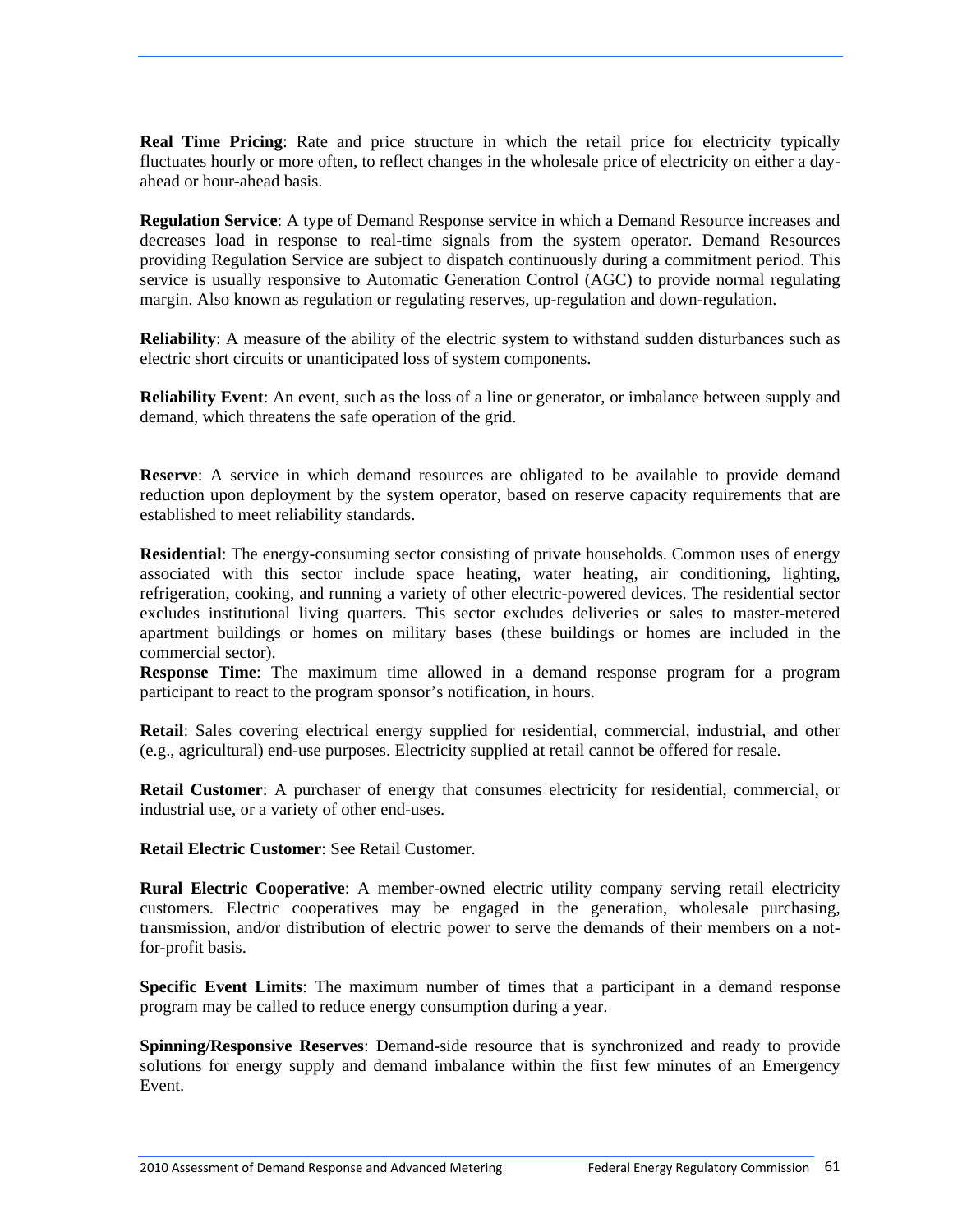**System Peak Response Transmission Tariff**: The terms, conditions, and rates and/or prices for customers with interval meters who reduce load during peaks as a way of reducing transmission charges.

**Tariff**: A published volume of all effective rate schedules, terms and conditions under which a product or service will be supplied to customers.

**Time-Based Rate/Tariff**: A retail rate or Tariff in which customers are charged different prices for using electricity at different times during the day. Examples are time-of-use rates, real time pricing, hourly pricing, and critical peak pricing. Time-based rates do not include seasonal rates, inverted block, or declining block rates.

**Time-of-Use**: A rate where usage unit prices vary by time period, and where the time periods are typically longer than one hour within a 24-hour day. Time-of-use rates reflect the average cost of generating and delivering power during those time periods.

**Transportation**: An energy consuming sector that consists of electricity supplied and services rendered to railroads and inter-urban and street railways, for general railroad use including the propulsion of cars or locomotives, where such electricity is supplied under separate and distinct rate schedules. In this survey, transportation customers should be counted in the **Other** category.

**Transportation Program/Tariff**: A company or utility's service/product/compilation of all effective rate schedules, general terms and conditions and standard forms related to demand response/AMI services for transportation customers.

**Type of Entity**: The category of organization that best represents the energy market participant. The available options include: investor-owned utility, municipal utility, cooperative utility, state-owned utility, federally-owned utility, independent system operator, retail power marketer, wholesale power marketer, regional transmission operator, curtailment service provider, transmission, or other.

**Voluntary**: Customers have the option of participating or not participating. This would include optout programs where customers are automatically enrolled but are allowed to discontinue their participation.

**Wholesale**: Pertaining to a sale of electric energy for resale.

**Wholesale Customer**: An entity that purchases electric energy for resale.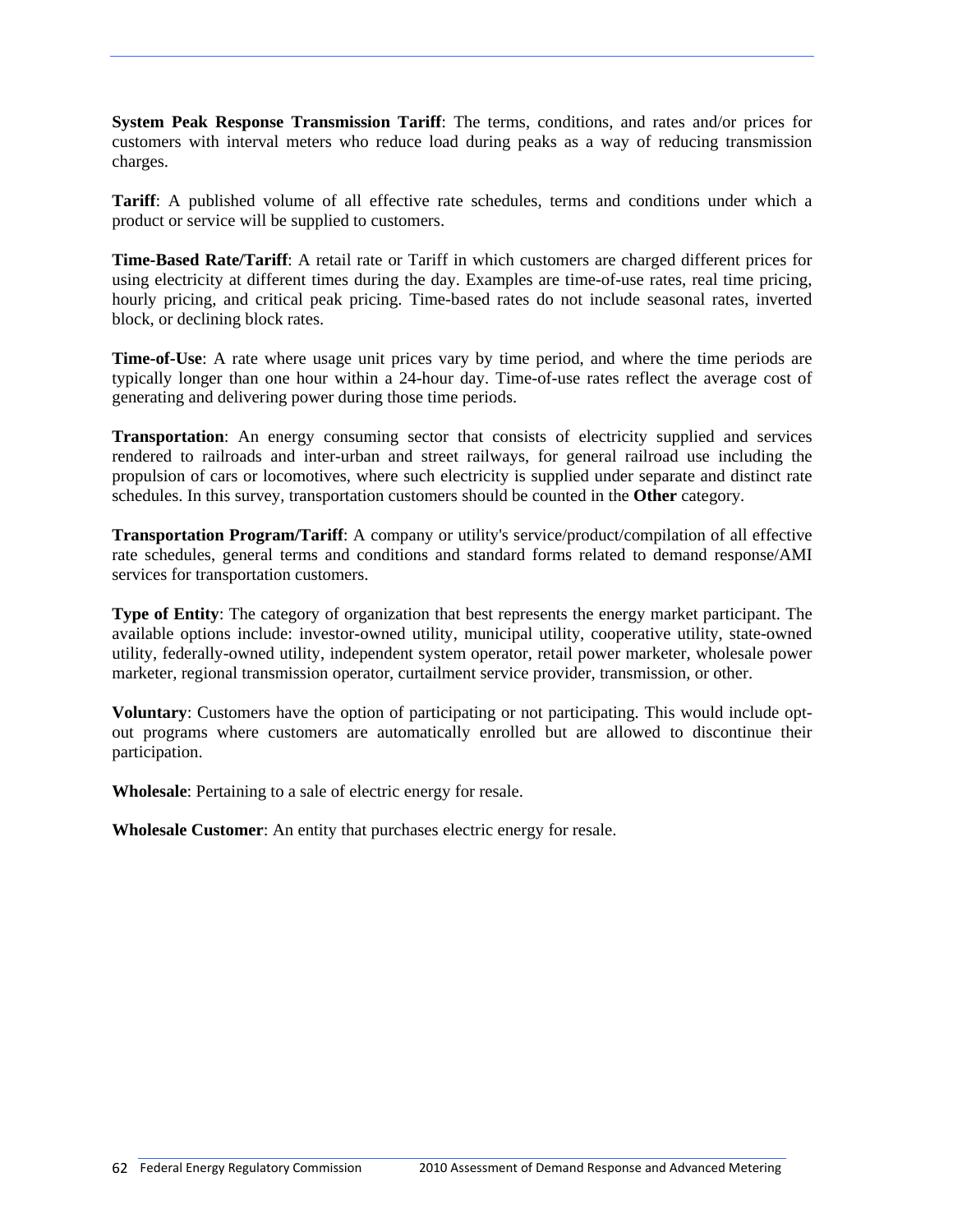# **APPENDIX D: 2010 FERC SURVEY METHOD**

### **Background**

The Energy Policy Act of 2005 (EPAct 2005) requires that the Federal Energy Regulatory Commission prepare and publish an annual report, by appropriate region, that assesses electricity demand response resources. Commission staff determined that a survey of a full set of private and public entities that provide electric power and demand response to customers would help fulfill the requirement.

In the first half of 2010 Commission Staff:

- Identified potential survey respondents ("the survey population"); and
- Developed a voluntary survey by revising previous demand response and advanced metering surveys, and developed an electronic survey form in Adobe® Reader® PDF format.

Beginning in May of 2010 Z, INC. and their subcontractor KEMA:

- Developed a sampling design based on the 2006 and 2008 FERC Demand Response and Advanced Metering Surveys;
- Implemented a custom survey processing system in MicroSoft Access, which linked to the FERC-provided PDF Survey;
- Reviewed the survey population and inactivated out of scope companies;
- Fielded the 2010 FERC Survey, collected the data, and followed-up with respondents where necessary; and
- Conducted data analysis of the survey responses.

Responses to the survey were requested from all 3,454 entities from all 50 states representing all aspects of the electricity delivery industry: investor owned utilities, municipally owned utilities, wholesale and retail power marketers, state and federal agencies, and (rural electric) cooperatives. The survey population was based on the universe of respondents identified by the Energy Information Administration (EIA) for their Form EIA-861. The FERC staff added three categories of respondents to the base set of EIA contacts – Regional Transmission Organizations (RTOs)/Independent System Operators (ISOs), curtailment service providers and transmission companies.

During the survey processing period it was determined that 96 entities were outside the scope of the survey or no longer in operation. These entities were inactivated in the survey database resulting in an active frame of 3,358. Out of this active group, 1,755 entities responded to the 2010 FERC Survey (a response rate of over 52 percent), a decrease from the 2008 response rates of 60 percent (for the advanced metering survey) and 55 percent (for the demand response survey).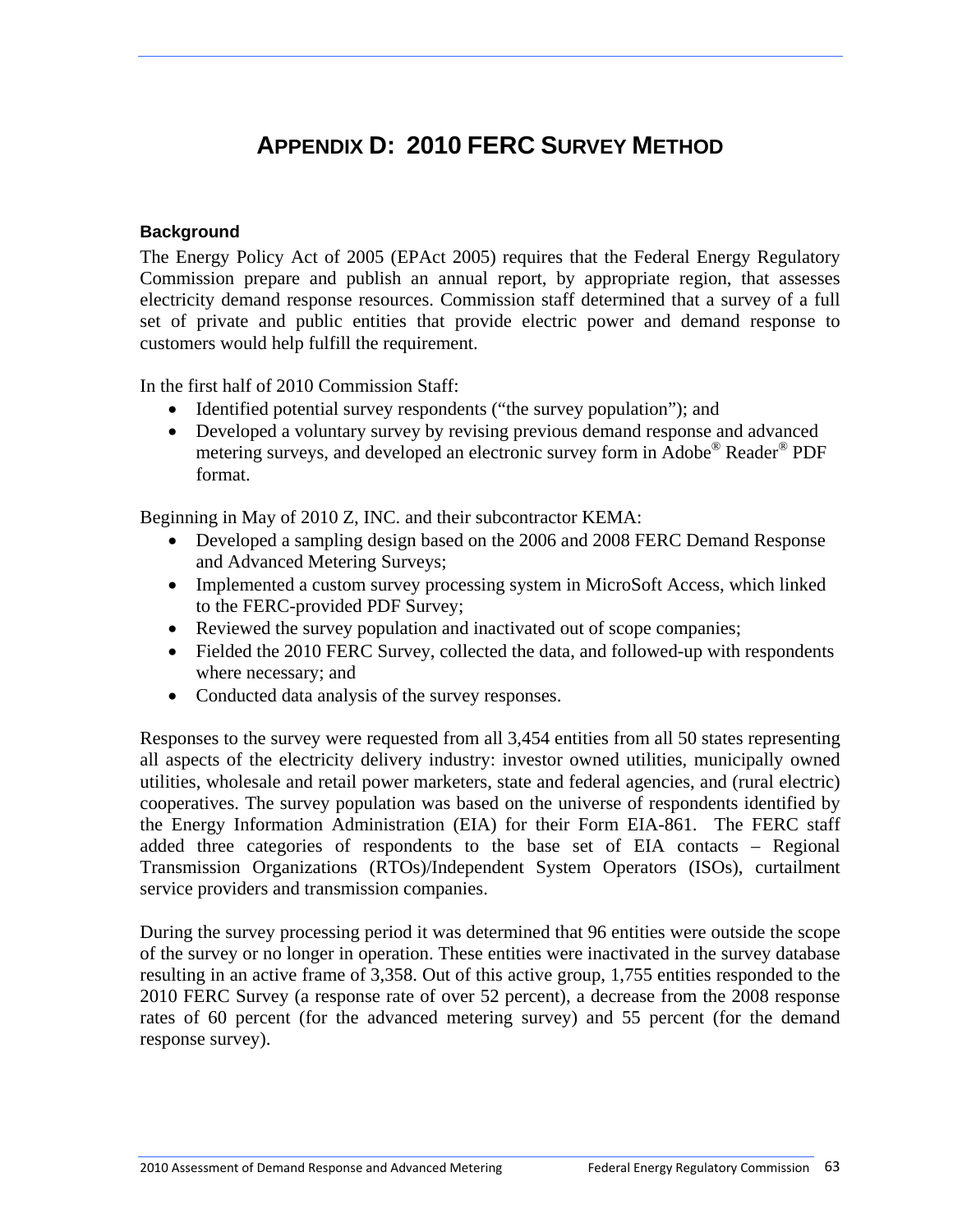## **Development of the FERC Survey and Sampling Design**

The 2010 FERC Survey was conducted subject to Office of Management and Budget (OMB) authorization issued March 3, 2010 (OMB control number 1902-0251). As with past surveys, Commission staff fielded the survey on a voluntary rather than a mandatory basis. Commission staff designed the survey to collect the needed information using nine questions organized in three sections. One parent section contained questions one through seven, and two child sections covered retail and wholesale demand response programs, as described below:

Parent record (only one record per respondent)

| Question 1: | Entity name, ID number, company name and<br>ownership type. Primary and supervisory contact information.                                                                                                                                |
|-------------|-----------------------------------------------------------------------------------------------------------------------------------------------------------------------------------------------------------------------------------------|
| Question 2: | Advanced meter and total meter counts by State and customer class.                                                                                                                                                                      |
| Question 3: | Number of retail customers and meters, by NERC region and customer class.<br>(Respondents with demand response or time-based rates/tariffs skipped this<br>question; those without such programs finished the survey at this question.) |
| Question 4: | Number of retail customers that can access the amount and frequency of their<br>electricity use measured at least hourly, by display type and by customer class.                                                                        |
| Question 5: | Plans for demand response programs and time-based rates/tariffs over the next<br>five years, by number of programs, type of program, and potential peak<br>reduction.                                                                   |
| Question 6: | NERC regions and States in which the respondent operates.                                                                                                                                                                               |
| Question 7: | For each NERC and State combination in Question 6, the number of retail<br>customers, by customer class.                                                                                                                                |
|             | Child 1 Record (repeated as needed)                                                                                                                                                                                                     |
| Question 8: | Detailed retail demand response program information by NERC region, State,<br>customer class and Program type.                                                                                                                          |
|             | Child 2 Record (repeated as needed)                                                                                                                                                                                                     |

Question 9: Detailed wholesale demand response program information by NERC region, State, and program type.

By shifting the detailed Demand Response Program information to the end of the survey, the burden on small utilities without demand response programs was lessened because they were asked to complete only Questions 1 through 3. Also, by having all the information relative to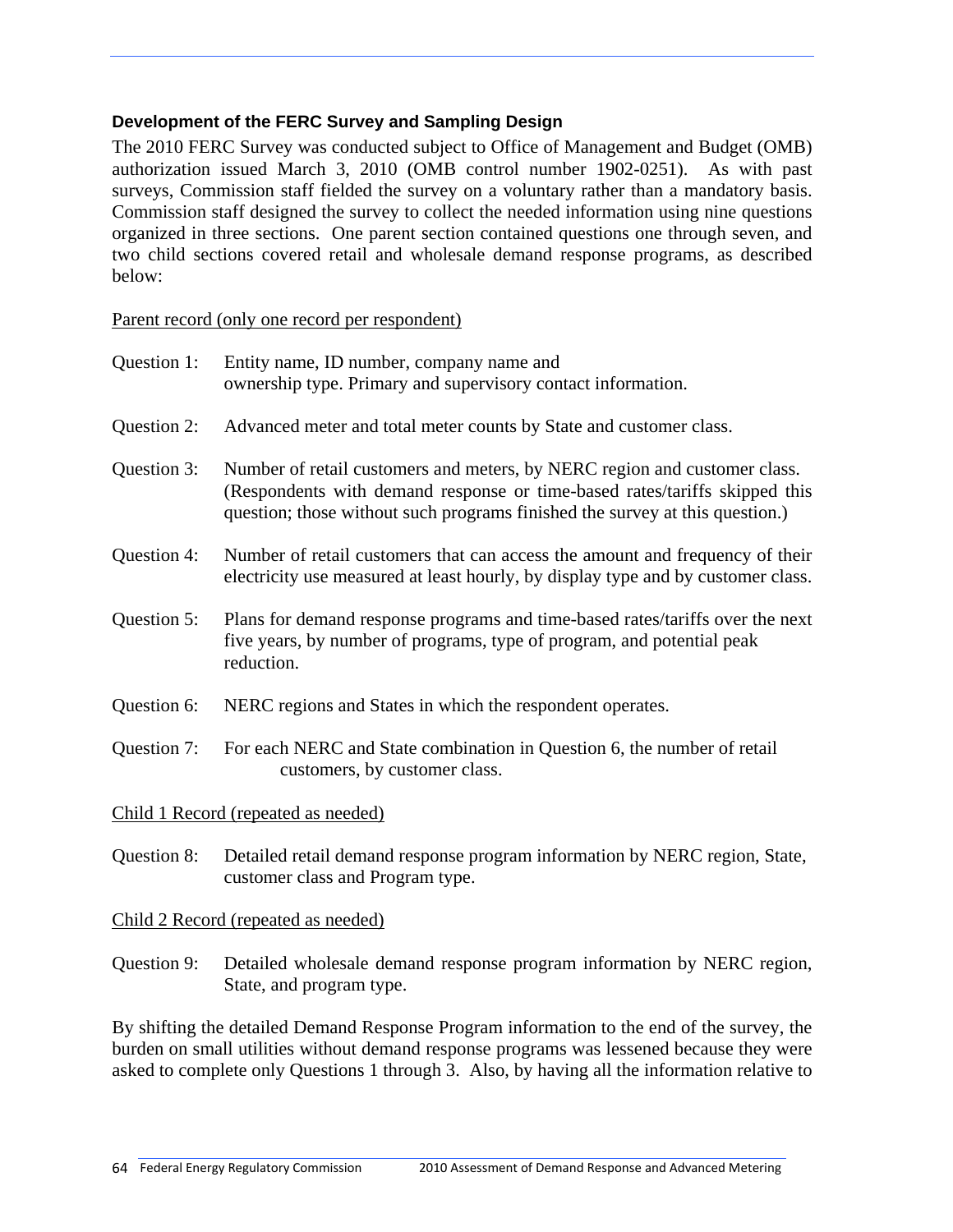one demand response Program on one page (Child record), respondents could copy as many pages as required to cover all of their programs.

The content of the 2010 FERC Survey was similar to the content of the 2008 FERC Survey. The structure of the survey, however, was altered by combining two formerly separate surveys (FERC-727 and FERC-728) into a single survey, FERC-731, with both advanced metering and demand response topics. This was intended to simplify the respondent's task and increase the probability of response.

## **The Survey Population**

To analyze the survey data and calculate statistics for this report, Commission staff reviewed the composition of the survey population and found that there were 3,454 organizations, as listed in Table D1.

The region definition used in the 2010 FERC Survey is that used by the North American Electric Reliability Corporation's eight regional entities.

# *Table D1. Survey population of the 2010 and 2008 FERC Surveys*

|                               | 2010   |                                | 2008   |
|-------------------------------|--------|--------------------------------|--------|
| 2010 Group Name               | number | 2008 Group Name                | number |
| Municipally Owned Utility     | 1,840  | Municipal                      | 1,845  |
| Cooperatively Owned Utility   | 878    | Cooperative                    | 884    |
| <b>Investor Owned Utility</b> | 207    | <b>Investor Owned</b>          | 223    |
| <b>Retail Power Marketer</b>  | 128    | Retail                         | 107    |
| Wholesale Power Marketer      | 46     | <b>Power Marketer</b>          | 162    |
| <b>Political Subdivision</b>  | 127    | <b>Public Utility District</b> | 126    |
| <b>Municipal Power Agency</b> | 21     | <b>Municipal Authority</b>     | 21     |
|                               |        | State                          | 21     |
| <b>Federal and State</b>      | 29     | Federal                        | 10     |
| <b>Regional Transmission</b>  |        | Independent System             |        |
| Organization/Independent      | 7      | Operator                       | 8      |
| <b>System Operator</b>        |        |                                |        |
| Curtailment Service Provider  | 11     | N/A                            |        |
| Transmission                  | 7      | N/A                            |        |
| <b>Total Classified</b>       | 3,301  |                                |        |
| Unclassified                  | 57     | N/A                            |        |
| <b>Active Total</b>           | 3,358  |                                |        |
| Inactive                      | 96     |                                |        |
| Grand Total                   | 3,454  |                                | 3,407  |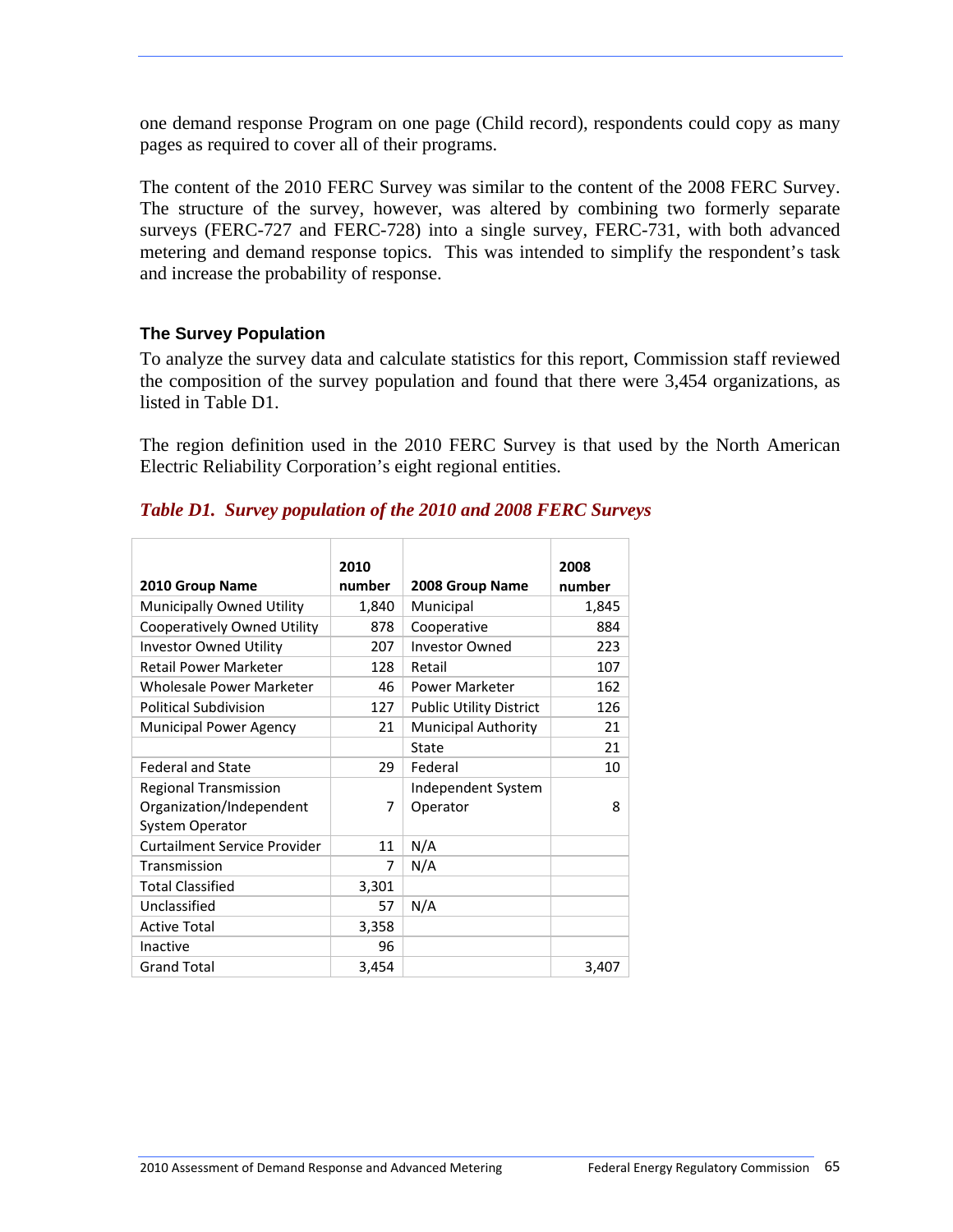#### **FERC Survey Methodology**

On June 1, 2010, the survey was distributed through a mass e-mailing. The email message included an introduction to the survey, directions and the glossary. The survey itself was attached to the e-mail, a departure from the on-line version used for the 2008 FERC Survey. The PDF document was programmed such that the respondents could respond directly on the PDF form. They then would e-mail the survey form to an e-mail account set up specifically for the collection of the surveys; another account was used for inquiries from respondents (DRSurvey@ferc.gov and DRSurvey-Help@ferc.gov).

Z, INC., in collaboration with the FERC staff, strove to maximize the response rate. A phone hotline was open daily between 9 am and 6 pm to assist respondents. The FERC staff also disseminated the survey through postal mail, to capture any respondents that might not have internet access or a functional e-mail account. Z, INC. sent out a reminder e-mail to all those who had not responded as of July 13, 2010, and made follow-up calls to all companies that were statistically significant (i.e. large companies and those selected for the sample), as well as all medium-sized companies, reaching more than 1,200 companies individually. Finally, FERC Chairman Jon Wellinghoff sent out a letter to all cooperating organizations, including members or representatives of the National Association of Regulatory Commissioners, American Public Power Association, Edison Electric Institute, and the National Rural Electric Cooperative Association, asking them to reach out to members and the industry to encourage submission of the survey.

As surveys came in, Z, INC. employed a rigorous system of verification and due diligence. Beyond the software used to collect the submissions to the e-mail account, Z, INC. also searched through the account looking for attachments that had not been included in the upload or other related problems. Anomalies and seemingly incorrect information received a flag, indicating the necessity for personal follow-up.

Efforts were made to ensure the optimal structure and processing of the incoming data. Z, INC. created a specialized database for the 2010 FERC Survey. This database included all available information for each firm selected as a potential respondent, an amalgamation of EIA-861 data and FERC's own records. A linked but separate portion of the database was then created to collect and track the incoming data from the survey participants. This allowed quick rectification of any updates or aberrations from past surveys or past information that might have been outdated or incorrect. This maintenance of the data allowed for a more efficient process overall, reducing the labor involved with cleaning data.

#### **Working with the data**

As discussed in Chapters 2 and 3, Commission staff used the 2010 FERC Survey to estimate advanced metering penetration rate and potential peak load reduction. The following discussion describes the analysis undertaken by Commission staff and Z Inc.'s subcontractor KEMA Inc., who was responsible for the analysis.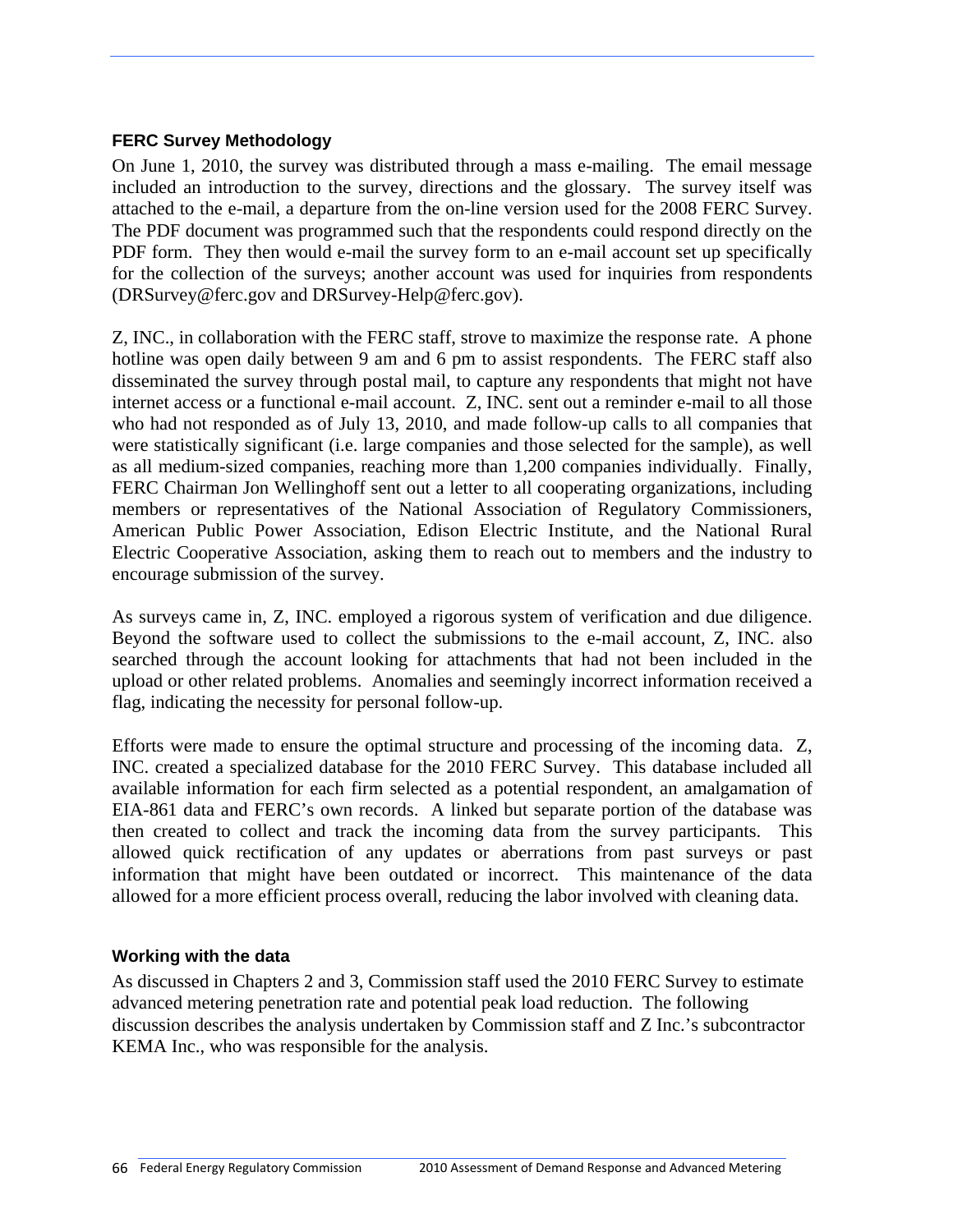#### **Advanced Metering**

Commission staff developed estimates of the penetration rate of national and regional advanced metering, as required by EPAct 2005, at the national, regional, and state levels, as well as by load serving entity type. These estimates were to reflect all of the entities in the United States that own electricity meters for retail. The FERC survey population encompasses all such entities. As such, the primary data source of the estimates produced is the set of respondent data from the 2010 FERC Survey. Some entities did not respond to the 2010 FERC Survey, requiring statistical estimation of advanced metering penetration in their retail service territories so that the estimates account for the whole survey population.

The approach taken by KEMA was to make statistically informed imputations of the number of advanced and total meters for nonresponding entities using published information from the 2008 EIA-861 and 2008 FERC Survey. The EIA-861 file 2 contains customer counts at the entity level by customer class. These are highly correlated with total meter counts, a FERC Survey item. Other FERC Survey items – customer counts and advanced meters – have direct counterparts in the EIA-861. For the "Other" customer class (i.e., retail customers not classified as residential, commercial, or industrial), there is no comparable field in the EIA-861 to link to the 2010 FERC Survey. For this customer class, the 2008 FERC Survey was used as a source for the comparison survey field.

Trends in survey fields between survey years often reflect general growth or decline. For example, increases or decreases in total meter count tend to reflect population dynamics. Advanced meter count changes may reflect population dynamics as well, but also programmatic initiatives by the electricity retailer and other drivers. Simple imputation of 2008 EIA-861 or 2008 FERC Survey field values for missing values in the 2010 FERC Survey would not reflect the general trends. For example, suppose a utility did not respond to the 2010 FERC Survey but provided total advanced meters by sector in the 2008 EIA-861. An imputation procedure that simply substitutes that entity's 2008 EIA-861 advanced meter count into the 2010 FERC Survey would not reflect general growth trends.

To account for these trends, statistical models were used to create trend factors to apply to the 2008 data. The models were built using entities that had responded to both the 2010 FERC Survey and to either the 2008 FERC Survey or the EIA-861. The factors produced by these models could then be applied to the value for the 2008 comparison survey field for the 2010 FERC Survey nonrespondent. Separate models were fit for small, medium, and large entities for each survey field to reflect different growth among size classes of load-serving entities. Continuing the example above, instead of a straight substitution of the 2008 EIA-861 advanced meter count into the 2010 FERC Survey, the 2008 FERC Survey count would be multiplied by the modeled growth rate between 2008 EIA-861 and the 2010 FERC Survey. If the entity reported 8,000 advanced meters in 2008 and the modeled growth rate was twenty percent for other entities in its size class, the 2010 imputed value would be 8,000 x  $1.2 =$ 9,600 advanced meters.

To restrict the effect of the modeled growth rates on the analysis, the sets of entities used in the statistical models were restricted to those whose 2010 counts were between half and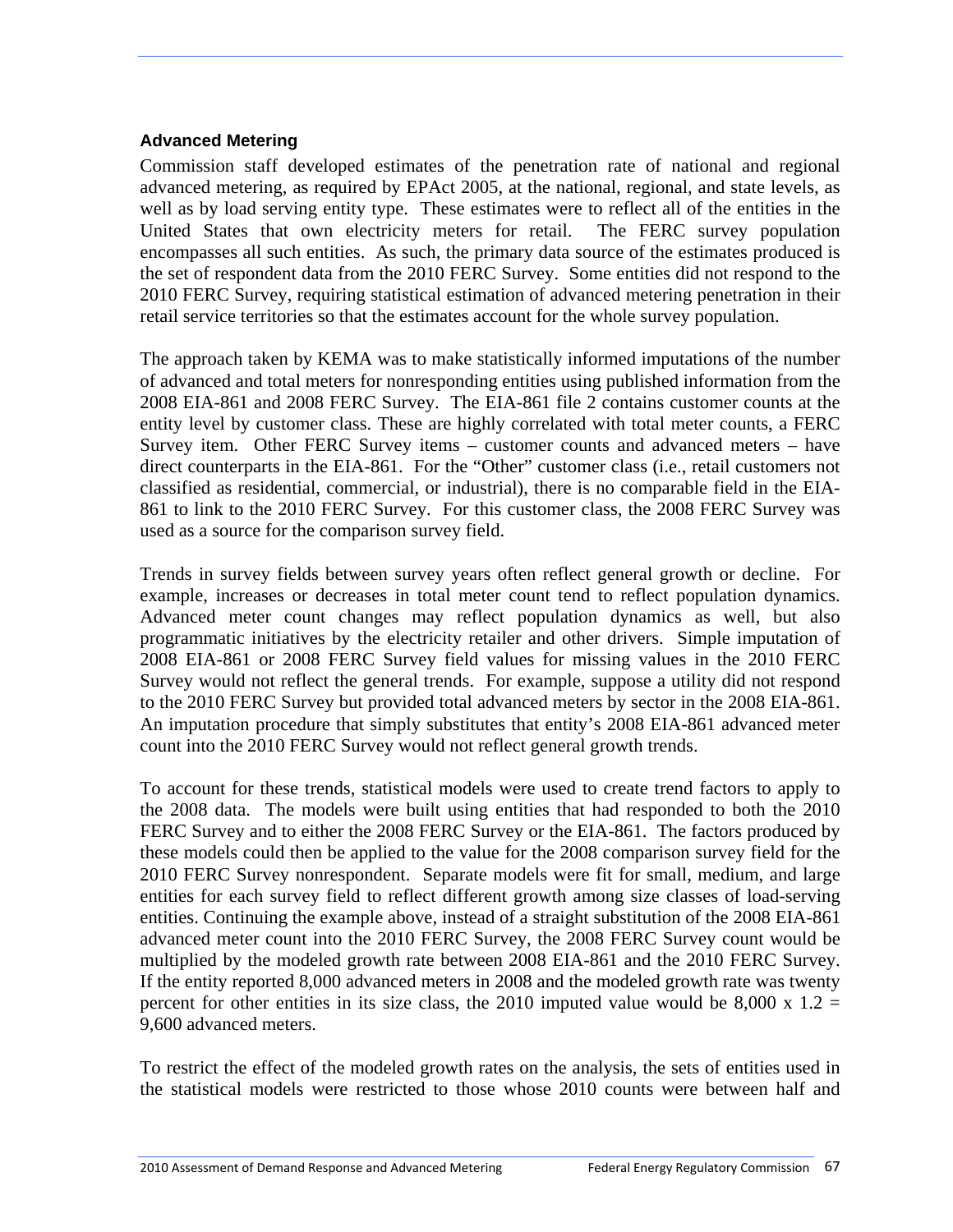double their 2008 counts – so if several entities had ten times the advanced meters in the 2010 FERC Survey as the 2008 FERC Survey, the modeled growth rates were not overly influenced by these massive individual increases. Additionally, the modeled growth factor was capped at a 10 percent change for meter and customer counts, which are not expected to vary significantly between comparison survey years. In most cases the modeled growth in meters and customers for the size classes between 2008 and 2010 FERC surveys was between one and five percent.

Tables and figures in this report labeled as having *estimated* count totals are comprised of the responding entity counts plus the imputed counts for the nonrespondents according to the method described above. No imputation was done for nonresponding entities with missing values in the comparison fields in the 2008 FERC Survey.

Alternative approaches were considered, such as applying weights to the meter and customer data submitted by 2010 FERC Survey respondents to account for nonrespondents. While applying nonresponse weights is common in survey estimation, they can lead to volatile estimates for subgroups of the survey population with high levels of nonresponse. For example, if fifty municipal utilities in a state were asked to complete the FERC Survey and only fifteen responded, the weighted estimate assumes that the number of residential advanced meters with respect to a size variable, which may be total customers (as reported in the 2008 EIA-861), is the same for the 15 respondents as the 35 nonrespondents. Commission staff believes that entities who respond to the FERC Survey may have higher advanced metering penetration than those who do not respond, which would violate the key assumption of nonresponse weighting. If all of the meters the fifteen municipal utilities own are advanced, assuming the same of the 35 nonresponding municipal utilities in the state may not be appropriate.

The statistical regression model-adjusted imputation approach controls against self-selection bias by having past entity-level values—adjusted for growth trends—account for the meters and customers of nonresponding entities. Since many of the past entity-level values come from the mandatory EIA-861 survey, they are less subject to self-selection bias than the responses to the voluntary FERC Survey. Further, the response rates of the random samples are similar to the general response rates, as shown in Table H2, suggesting that self-selection is not significant.

There is, however, the chance that the regression coefficient is biased towards the entities used in the regression, so the coefficients by design are limited to change the meter and customer counts from their respective 2008 FERC Survey counts by no more than 10 percent.

#### **Demand Response**

The general extrapolation approach for the demand response section of the 2010 FERC Survey was consistent with the approach used for the meter and customer counts in the advanced metering section, as described above. The entity-level comparison survey field values come from either the 2008 FERC Survey or EIA-861. The 2008 EIA-861 contains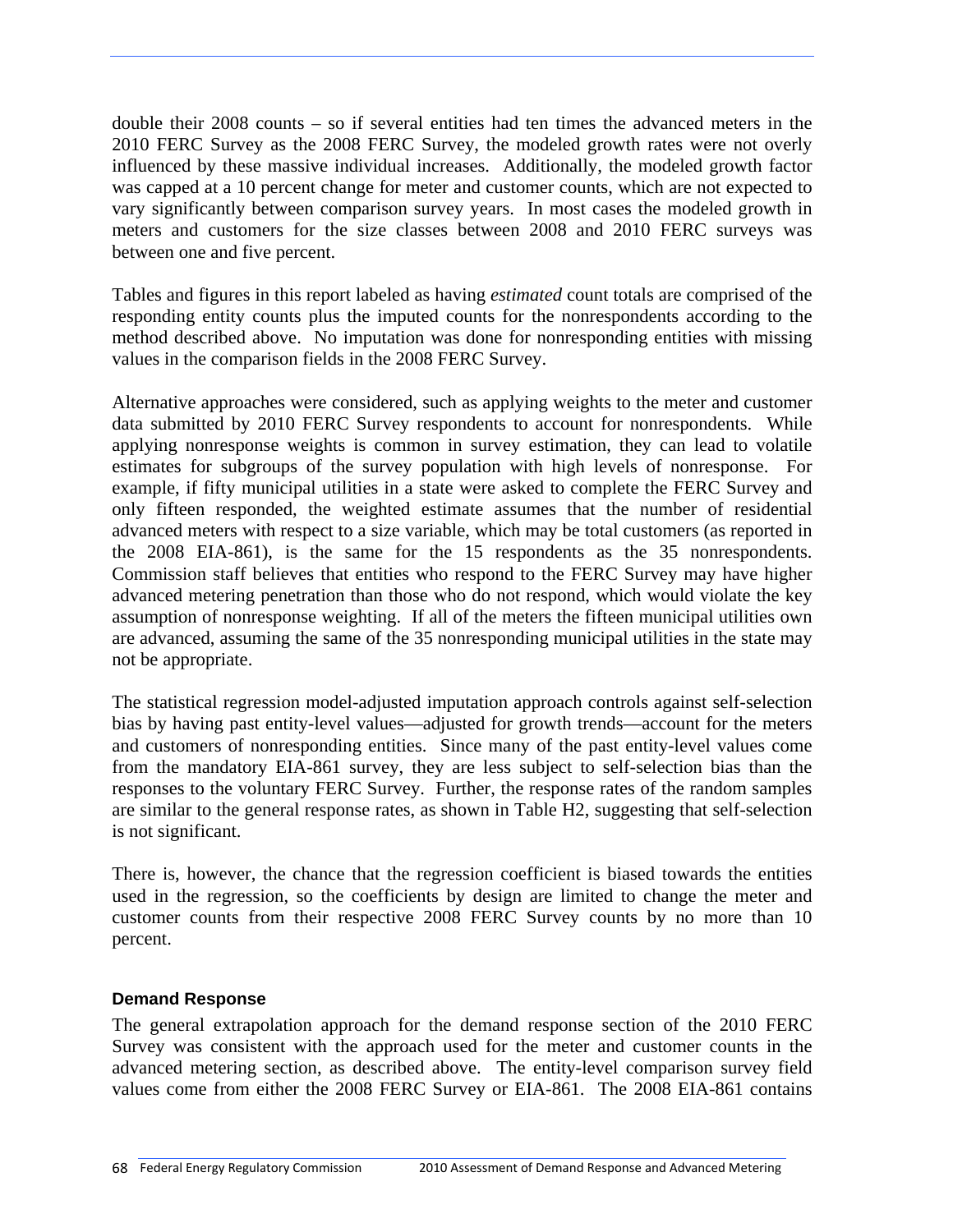customer class-level potential and actual peak load reduction from both time-based and incentive-based programs. The 2008 FERC Survey was used, as in the advanced metering section, for the "other" customer class balance group, and for customer counts and peak load reduction by specific program type.

As with the meter and customer counts, the demand response survey item regressions were fit on 2008-2010 paired entity-level survey data, and resulted in factors yielding between half and double the 2008 values. Unlike the regression results for the total number of meters and total number of customers, the factors for demand response fields were not restricted to a maximum 10 percent statistical model-based adjustment over the 2008 values. The cap was not applied to demand response fields because, based on research, it is reasonable for the potential for peak load reduction to have increased by more than 10 percent between survey years.

More details on the imputation procedure used to account for nonresponding entities can be found in Appendix H.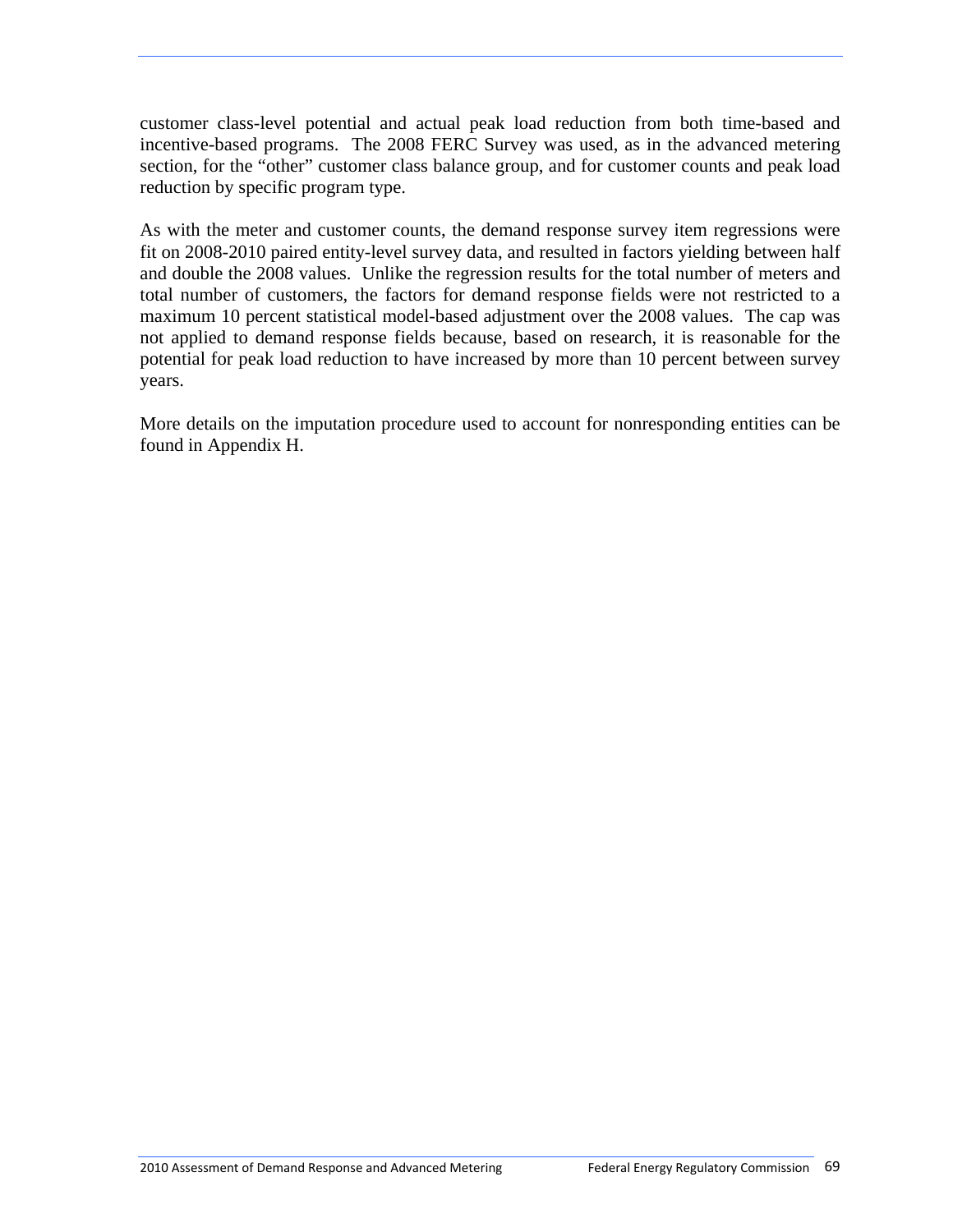| RTO/ISO       | Program Acronym  | Program Name                                                                                             | <b>Service Type</b> | <b>FERC Staff-assigned</b><br>Program Type |
|---------------|------------------|----------------------------------------------------------------------------------------------------------|---------------------|--------------------------------------------|
| CAISO         | <b>PLP</b>       | Participating Load Program                                                                               | Energy              | Demand Bidding and<br>Buyback              |
| CAISO         | <b>PLP</b>       | Participating Load Program                                                                               | Reserve             | Demand Bidding and<br>Buyback              |
| <b>ERCOT</b>  | <b>EILS</b>      | Emergency Interruptible Load Service                                                                     | Capacity            | <b>Emergency Demand</b><br>Response        |
| ERCOT         | LaaR / RRS / UFR | Loads Acting as a Resource providing<br>Responsive Reserve Service -- Under<br>Frequency Relay Type      | Reserve             | <b>Spinning Reserves</b>                   |
| <b>ERCOT</b>  | LaaR / RRS / CLR | Loads Acting as a Resource providing<br>Responsive Reserve Service -- Controllable<br>Load Resource Type | Reserve             | Spinning Reserves                          |
| <b>ERCOT</b>  | LaaR / NSRS /    | Loads Acting as a Resource providing Non-<br>Spinning Reserve Service                                    | Reserve             | Non-spinning Reserves                      |
| ERCOT         | <b>CLR</b>       | Controllable Load Resources providing<br><b>Regulation Service</b>                                       | Regulation          | Regulation                                 |
| <b>ISO-NE</b> | <b>RTDRP</b>     | Real Time Demand Response Program<br>[Capacity Component]                                                | Capacity            | <b>Emergency Demand</b><br>Response        |
| ISO-NE        | <b>RTDRP</b>     | Real Time Demand Response Program [Energy<br>Component]                                                  | Energy              | <b>Emergency Demand</b><br>Response        |
| <b>ISO-NE</b> | DALRP-RTDR       | Day-Ahead Load Response Program for RTDRP                                                                | Energy              | Demand Bidding and<br>Buyback              |
| <b>ISO-NE</b> | DALRP-RTPR       | Day-Ahead Load Response Program for RTPR                                                                 | Energy              | Demand Bidding and<br>Buyback              |
| ISO-NE        | <b>DRR</b>       | Demand Response Reserves Pilot                                                                           | Reserve             | Non-spinning Reserves                      |
| ISO-NE        | <b>RTPR</b>      | Real Time Price Response Program                                                                         | Energy              | Demand Bidding and<br>Buyback              |
| <b>ISO-NE</b> | <b>RTDR</b>      | Real Time Demand Response Resource                                                                       | Capacity            | <b>Emergency Demand</b><br>Response        |
| ISO-NE        | OP and SP        | FCM: On-Peak, Seasonal Peak Resources                                                                    | Capacity            | Load as a Capacity<br>Resource             |
| <b>ISO-NE</b> | <b>RTEG</b>      | Real Time Emergency Generation Resource                                                                  | Capacity            | <b>Emergency Demand</b><br>Response        |
| <b>MISO</b>   | <b>EDR</b>       | <b>Emergency Demand Response</b>                                                                         | Energy              | <b>Emergency Demand</b><br>Response        |
| <b>MISO</b>   | DRR-I            | Demand Response Resource Type I                                                                          | Energy              | <b>Spinning Reserves</b>                   |
| <b>MISO</b>   | DRR-I            | Demand Response Resource Type-I                                                                          | Reserve             | Spinning Reserves                          |
| <b>MISO</b>   | DRR-II           | Demand Response Resource Type II                                                                         | Energy              | Regulation                                 |
| <b>MISO</b>   | DRR-II           | Demand Response Resource Type-II                                                                         | Reserve             | Regulation                                 |
| <b>MISO</b>   | DRR-II           | Demand Response Resource Type-II                                                                         | Regulation          | Regulation                                 |
| <b>MISO</b>   | LMR              | Load Modifying Resource                                                                                  | Capacity            | Load as a Capacity<br>Resource             |
| <b>NYISO</b>  | DADRP            | Day-Ahead Demand Response Program                                                                        | Energy              | Demand Bidding and<br>Buyback              |
| <b>NYISO</b>  | <b>DSASP</b>     | Demand Side Ancillary Services Program                                                                   | Reserve             | Spinning Reserves                          |
| <b>NYISO</b>  | <b>DSASP</b>     | Demand Side Ancillary Services Program                                                                   | Reserve             | Non-spinning Reserves                      |
| <b>NYISO</b>  | <b>DSASP</b>     | Demand Side Ancillary Services Program                                                                   | Regulation          | Regulation                                 |
| <b>NYISO</b>  | EDRP             | Emergency Demand Response Program                                                                        | Energy              | <b>Emergency Demand</b><br>Response        |

### *Table D2. Assigned demand response program types for RTO/ISO programs*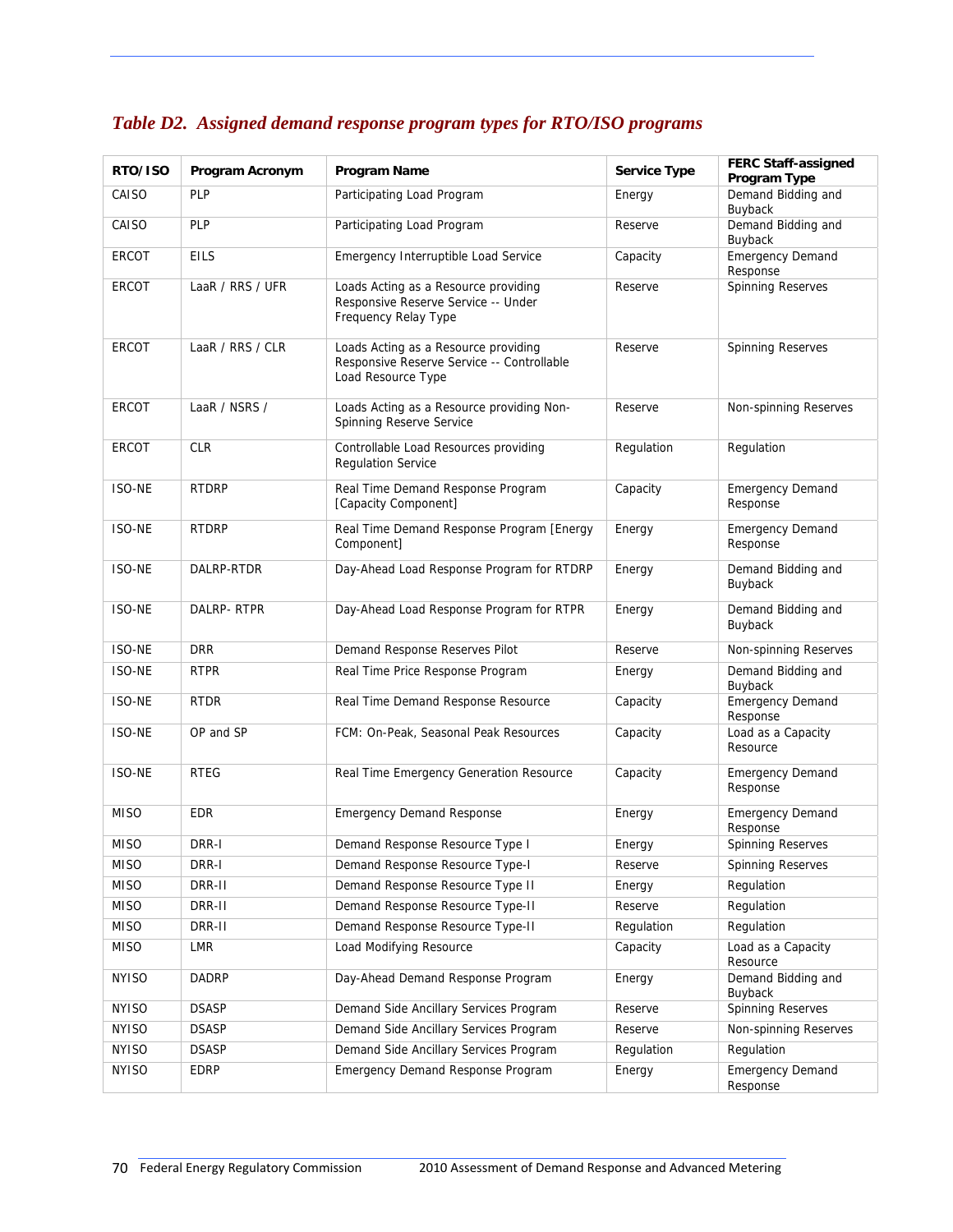| RTO/ISO      | Program Acronym                   | <b>Program Name</b>                                                      | <b>Service Type</b> | <b>FERC Staff-assigned</b><br>Program Type |
|--------------|-----------------------------------|--------------------------------------------------------------------------|---------------------|--------------------------------------------|
| <b>NYISO</b> | <b>SCR</b>                        | <b>Installed Capacity Special Case Resources</b><br>(Energy Component)   | Energy              | Load as a Capacity<br>Resource             |
| <b>NYISO</b> | <b>SCR</b>                        | <b>Installed Capacity Special Case Resources</b><br>(Capacity Component) | Capacity            | Load as a Capacity<br>Resource             |
| <b>P.JM</b>  | <b>Economic</b>                   | Economic Load Response                                                   | Energy              | Demand Bidding and<br>Buyback              |
| <b>PJM</b>   | Economic                          | Economic Load Response                                                   | Reserve             | <b>Spinning Reserves</b>                   |
| <b>PJM</b>   | Economic                          | Economic Load Response                                                   | Reserve             | Non-spinning Reserves                      |
| <b>PJM</b>   | Economic                          | Economic Load Response                                                   | Regulation          | Regulation                                 |
| <b>PJM</b>   | <b>Emergency (Energy</b><br>Only) | Emergency Load Response - Energy Only                                    | Energy              | <b>Emergency Demand</b><br>Response        |
| <b>PJM</b>   | Emergency                         | Full Emergency Load Response (Capacity<br>Component)                     | Capacity            | Load as a Capacity<br>Resource             |
| <b>PJM</b>   | Emergency                         | Full Emergency Load Response (Energy<br>Component)                       | Energy              | Load as a Capacity<br>Resource             |
| <b>SPP</b>   | <b>VDDR</b>                       | Variable Dispatch Demand Response                                        | Energy              | <b>Emergency Demand</b><br>Response        |

Sources: ISO/RTO Council, *North American Wholesale Electricity Demand Response 2009 Comparison (http://www.isorto.org/atf/cf/%7B5B4E85C6-7EAC-40A0-8DC3- 003829518EBD%7D/IRC%20DR%20M&V%20Standards%20Implementation%20Comparison%20(2009-04- 28).xls);* FERC staff.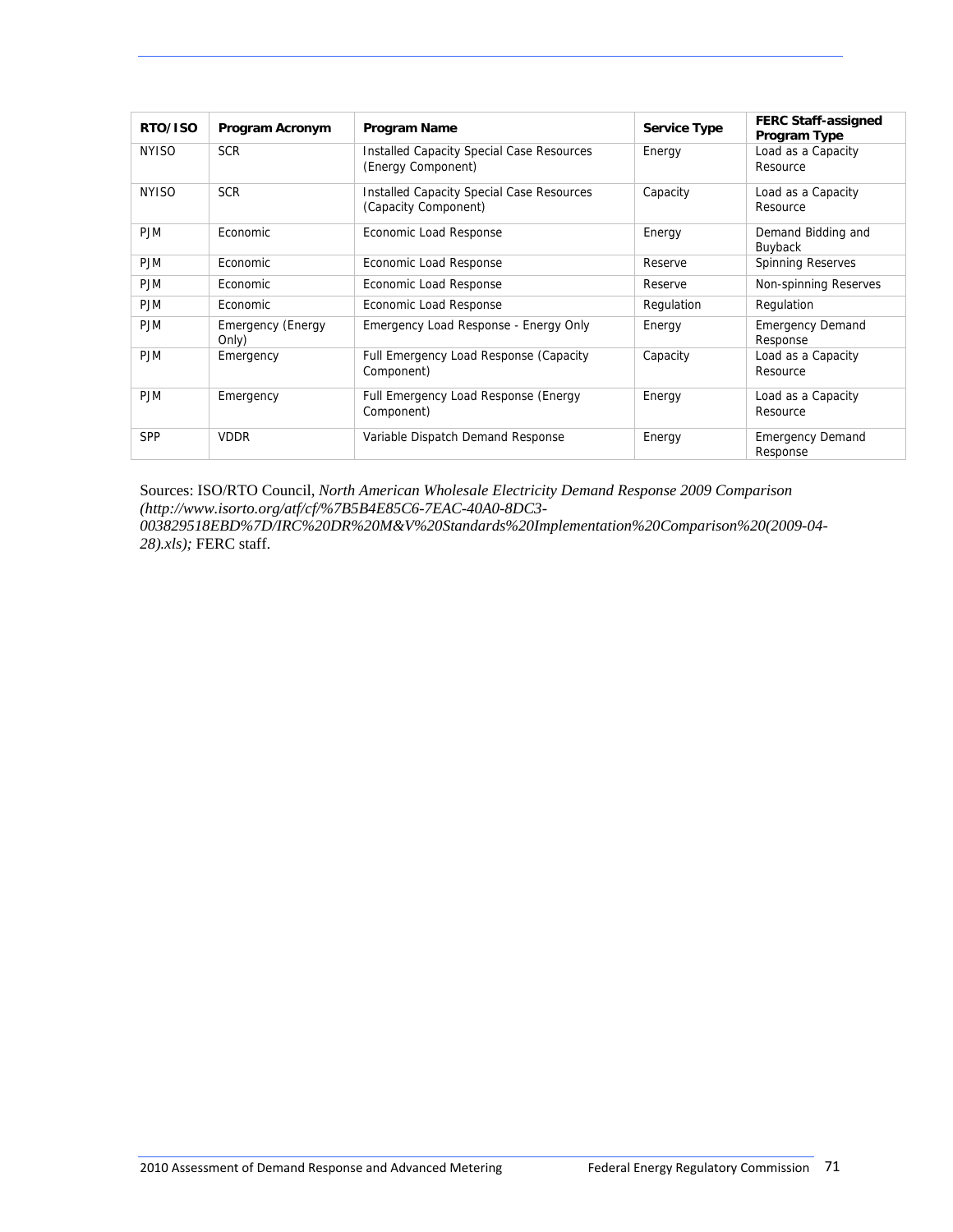# **APPENDIX E: FERC SURVEY RESPONDENTS**

Appendix E lists the entities that responded to the 2010 FERC Survey, organized by entity type.

### **Cooperatively Owned Utilities**

| A & N Electric Cooperative                              | MD, VA    |
|---------------------------------------------------------|-----------|
| <b>Adams Electric Cooperative</b>                       | IL        |
| Adams Electric Cooperative, Inc.                        | PA        |
| Adams Rural Electric Cooperative, Inc.                  | OН        |
| Adams-Columbia Electric Cooperative                     | W١        |
| <b>Agralite Electric Cooperative</b>                    | ΜN        |
| Aiken Electric Cooperative, Inc.                        | SC        |
| Albemarle Electric Member Corp.                         | ΝC        |
| Alder Mutual Light Co., Inc.                            | WA        |
| Alfalfa Electric Cooperative, Inc.                      | KS,OK     |
| Alger-Delta Cooperative Electric Association            | MI        |
| Allegheny Electric Cooperative, Inc.                    | PА        |
| Amicalola Electric Membership Corp                      | GA        |
| Anza Electric Cooperative, Inc.                         | CA        |
| Appalachian Electric Cooperative                        | ΤN        |
| Arizona Electric Power Cooperative, Inc.                | AZ        |
| Arkansas Electric Cooperative Corporation               | AR        |
| Arkansas Valley Electric Cooperative Corporation AR, OK |           |
| Arrowhead Electric Cooperative, Inc.                    | ΜN        |
| Ashley-Chicot Electric Cooperative, Incorporated AR     |           |
| Atchison-Holt Electric Cooperative                      | IA,MO     |
| <b>Bailey County Electric Cooperative Association</b>   | ТX        |
| Bandera Electric Cooperative, Inc.                      | ТX        |
| <b>BARC Electric Cooperative</b>                        | VA        |
| Barrow Utilities & Electric Coop., Inc.                 | AK        |
| <b>Barry Electric Cooperative</b>                       | МO        |
| <b>Bartlett Electric Cooperative</b>                    | ТX        |
| <b>Basin Electric Power Cooperative</b>                 | ND,SD     |
| <b>Bayfield Electric Cooperative</b>                    | MI,WI     |
| Beartooth Electric Cooperative, Inc.                    | MT, WY    |
| Beauregard Electric Coop., Inc.                         | LA        |
| Bedford Rural Electric Cooperative, Inc.                | PA        |
| Beltrami Electric Cooperative, Inc.                     | ΜN        |
| <b>Benton Rural Electric Association</b>                | <b>WA</b> |
| Big Country Electric Cooperative, Inc.                  | ТX        |
| Big Flat Electric Co-op, Inc.                           | МT        |
| Big Horn Rural Electric MT,                             | WY        |
| Big Sandy Rural Electric Cooperative Corporation KY     |           |
| Black Hills Electric Cooperative, Inc                   | SD        |
| <b>Black River Electric Cooperative</b>                 | МO        |
| Black River Electric Cooperative, Inc.                  | SC        |
| <b>Black Warrior Electric Membership Corporation</b>    | AL        |
| <b>Blue Grass Energy Cooperative Corporation</b>        | ΚY        |
| Blue Ridge Electric Membership Corporation              | ΝC        |
| Bluebonnet Electric Cooperative, Inc.                   | TХ        |
| Bluestem Electric Cooperative Inc.                      | κs        |
| <b>Boone County Rural EMC</b>                           | IN        |
| <b>Boone Electric Cooperative</b>                       | МO        |
| Brazos Electric Power Cooperative, Inc.                 | TХ        |
| Broad River Electric Cooperative, Inc.                  | NC, SC    |
|                                                         |           |
| Brown County Rural Electrical Assn.                     | ΜN        |

| <b>Brown-Atchison Electric Cooperative</b>                                          |           |
|-------------------------------------------------------------------------------------|-----------|
| Association, Inc.                                                                   | KS.       |
| <b>Brunswick Electric Membership Corporation</b>                                    | NC        |
| Buckeye Power, Inc.                                                                 | OН        |
| <b>Buckeye Rural Electric Cooperative</b>                                           | OН        |
| <b>Burt County Public Power District</b>                                            | ΝE        |
| <b>Butler County Rural Electric Cooperative</b>                                     | IA        |
| Butte Electric Cooperative, Inc.                                                    | SD        |
| C & L Electric Cooperative Corporation                                              | AR        |
| Calhoun County Electric Cooperative Association                                     | IA        |
| Callaway Electric Cooperative                                                       | МO        |
| Cam Wal Electric Cooperative, Inc                                                   | SD        |
| Canadian Valley Electric Cooperative                                                | ОΚ        |
| Caney Fork Electric Cooperative, Inc.                                               | TN        |
| Capital Electric Cooperative, Inc.                                                  | ND        |
| Carbon Power & Light Inc                                                            | <b>WY</b> |
| <b>Carroll County REMC</b>                                                          | IN        |
| Carroll Electric Cooperative Corporation                                            | AR,MO     |
| Carroll Electric Cooperative, Inc                                                   | OН        |
| Carteret-Craven Electric Membership Corporation                                     | NС        |
| Cass County Electric Cooperative                                                    | <b>ND</b> |
| Cavalier Rural Electric Coop., Inc.                                                 | <b>ND</b> |
| Cedar-Knox Public Power District                                                    | ΝE        |
| Central Alabama Electric Cooperative                                                | AL        |
| Central Electric Co-Op                                                              | OR        |
| Central Electric Cooperative                                                        | <b>SD</b> |
| Central Electric Cooperative, Inc.                                                  | PA        |
| Central Electric Membership Corporation                                             | ΝC        |
| <b>Central Electric Power Association</b>                                           | MS        |
| <b>Central Electric Power Cooperative</b>                                           | <b>MO</b> |
| Central Electric Power Cooperative, Inc.                                            | SC        |
| Central Florida Electric Cooperative, Inc.                                          | FL.       |
| Central Georgia Electric Membership Corp                                            | GA<br>IA  |
| Central Iowa Power Cooperative                                                      | VA        |
| Central Virginia Electric Cooperative<br>Chariton Valley Electric Cooperative, Inc. | IA        |
| Chickasaw Electric Cooperative                                                      | TN        |
| Choptank Electric Cooperative, Inc.                                                 | MD        |
| Chugach Electric Association, Inc.                                                  | АK        |
| Cimarron Electric Cooperative                                                       | ОΚ        |
| <b>Citizens Electric Corporation</b>                                                | MO        |
| Claiborne Electric Cooperative, Inc.                                                | LA        |
| Clark County Rural E M C                                                            | IN        |
| Clarke Electric Cooperative, Inc.                                                   | IA        |
| Claverack Rural Electric Cooperative, Inc.                                          | PA        |
| Clay County Electric Cooperative Corporation                                        | AR        |
| Clay Electric Cooperative, Inc.                                                     | FL.       |
| Clay-Union Electric Corporation                                                     | SD        |
| Clearwater-Polk Electric Cooperative, Inc.                                          | ΜN        |
| CMS Electric Cooperative, Inc.                                                      | ΚS        |
| Coahoma Electric Power Association                                                  | MS        |
| <b>Coast Electric Power Association</b>                                             | <b>MS</b> |
| Coastal Electric Membership Corporation                                             | GA        |
| Codington-Clark Electric Cooperative, Inc                                           | SD        |
| Colquitt Electric Membership Corporation                                            | GA        |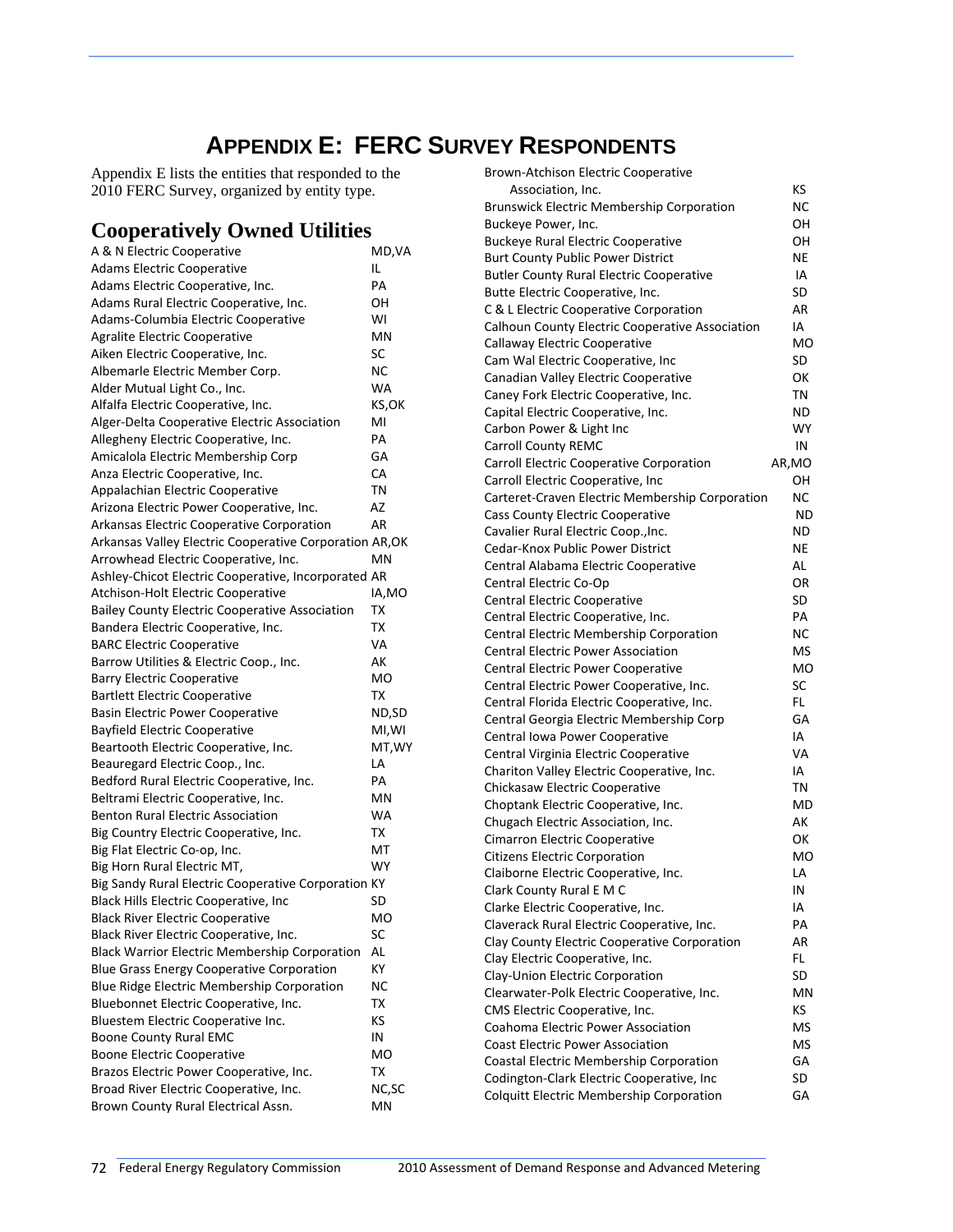| Columbia Basin Electric Cooperative, Inc.                                             | OR            |
|---------------------------------------------------------------------------------------|---------------|
| Columbus Electric Cooperative, Inc.                                                   | AR,NM         |
| Comanche Co Electric Cooperative Assn Inc                                             | ТΧ            |
| <b>Community Electric Cooperative</b>                                                 | VA            |
| Co-Mo Electric Cooperative, Inc.                                                      | мo            |
| Concordia Electric Cooperative, Inc.                                                  | LA            |
| <b>Connexus Energy</b>                                                                | ΜN            |
| Consolidated Electric Cooperative                                                     | МO            |
| <b>Consumers Energy Cooperative</b>                                                   | IA            |
| Consumers Power Inc.                                                                  | OR            |
| Continental Divide Electric Cooperative, Inc.                                         | ΝM            |
| Cookson Hills Electric Cooperative, Inc.                                              | οк            |
| Cooperative Light and Power Association                                               | MN            |
| Coos-Curry Electric Cooperative, Inc.                                                 | ΟR            |
| Copper Valley Electric Association, Inc.                                              | АK            |
| Corn Belt Energy Corporation                                                          | IL            |
| Covington Electric Cooperative, Inc.                                                  | AL            |
| Coweta-Fayette EMC                                                                    | GA            |
| Craig-Botetourt Electric Cooperative                                                  | VA,WV         |
| Craighead Electric Cooperative Corporation                                            | AR            |
| Crawford Electric Cooperative, Inc                                                    | МO            |
| Crow Wing Cooperative Power & Light Company MN                                        |               |
| Cuivre River Electric Cooperative, Inc                                                | МO            |
| <b>Cullman Electric Cooperative</b>                                                   | AL            |
| <b>Cumberland Electric Membership Corporation</b>                                     | ΤN            |
| Dairyland Power Cooperative                                                           | IA,MN,WI      |
| Dakota Electric Association                                                           | ΜN            |
| Daviess-Martin County                                                                 | <b>REMCIN</b> |
| Deep East Texas Electric Cooperative, Inc.                                            | тх            |
| Delaware Electric Cooperative, Inc.                                                   | DE            |
| Delta Electric Power Association                                                      | MS            |
| Denton County Electric Cooperative, Inc.                                              | ТX            |
| Deseret Generation & Transmission                                                     |               |
| Co-operative<br>AZ,CO,NV,UT,WY                                                        |               |
| Diverse Power Incorporated                                                            | AL,GA         |
| Dixie Electric Cooperative                                                            | AL            |
| Dixie Electric Membership Corporation                                                 | LA            |
| Dixie Electric Power Association                                                      | MS            |
| Dixie Escalante Rural Electric Association, Inc.                                      | AZ,UT         |
| Doniphan Electric Cooperative Assn, Inc.                                              | κs            |
| Douglas Electric Cooperative, Inc                                                     | SD            |
| Douglas Electric Cooperative, Inc.                                                    | OR            |
| Dubois Rural Electric Cooperative, Inc.                                               | IN            |
| Duck River Electric Membership Corporation                                            | ΤN            |
| Duncan Valley Electric Cooperative                                                    | AZ,NM         |
| Dunn County Electric Cooperative                                                      | WI            |
| East central Oklahoma Electric Cooperative, Inc.                                      | ОΚ            |
| East Mississippi Electric Power Association                                           | MS            |
| East River Electric Power Cooperative, Inc.                                           | MN,SD         |
| East-Central Iowa Rural Electric Cooperative                                          | ΙA            |
| Eastern Maine Electric Cooperative, Inc.                                              | ME            |
| Eastside Power Authority                                                              | CA            |
| Edgecombe-Martin County Electric                                                      |               |
| Membership Corp.                                                                      | ΝC            |
| Edisto Electric Cooperative, Inc.<br><b>Egyptian Electric Cooperative Association</b> | SC<br>IL      |
|                                                                                       |               |

| Elmhurst Mutual Power & Light                                                   | WA         |
|---------------------------------------------------------------------------------|------------|
| EnergyUnited Electric Membership Corporation                                    | NC         |
| Escambia River Electric Cooperative                                             | FL         |
| <b>Excelsior Electric Membership Corporation (EMC)</b>                          |            |
|                                                                                 | GA         |
| Fairfield Electric Cooperative, Inc.                                            | SC         |
| Fall River Rural Electric Cooperative, INC                                      | ID, MT, WY |
| Fannin County Electric Cooperative, Inc.                                        | ТΧ<br>ID   |
| Farmers Electric Company, Ltd<br>Farmers' Electric Coop, Inc of New Mexico      | ΝM         |
| <b>Farmers Electric Cooperative</b>                                             | ΤХ         |
| <b>Farmers Electric Cooperative Corporation</b>                                 | AR         |
| Farmers Electric Cooperative, Inc.                                              | IA         |
| Farmers' Electric Cooperative, Inc.                                             | МO         |
| <b>Farmers Mutual Electric Company</b>                                          | IL         |
| Farmers Rural Electric Cooperative Corporation                                  | КY         |
| <b>Federated Rural Electric Association</b>                                     | ΜN         |
| FEM Electric Association, Inc                                                   | SD         |
| Fergus Electric Cooperative, Inc.                                               | МT         |
| <b>First Electric Cooperative Corporation</b>                                   | AR         |
| Flathead Electric Cooperative, Inc.                                             | МT         |
| Flint Electric Membership Corporation                                           | GА         |
| Flint Hills Rural ECA, Inc                                                      | КS         |
| Florida Keys Electric Cooperative Association, Inc.                             |            |
|                                                                                 | FL         |
| <b>Forked Deer Electric Cooperative</b>                                         | ΤN         |
| Four County Electric Membership Corporation                                     | NC         |
| Franklin Electric Cooperative                                                   | AL         |
| Franklin Rural Electric Cooperative                                             | IA         |
| <b>Fulton County Rural Electric</b>                                             |            |
| <b>Membership Corporation</b>                                                   | IN         |
| Garkane Energy Cooperative, Inc                                                 | AZ,UT      |
| Garland Light and Power Co.                                                     | WY         |
| Gascosage Electric Cooperative                                                  | МO         |
| Georgia Transmission Corporation                                                | GA         |
| Gibson Electric Membership Corporation                                          | ΤN         |
| Glacier Electric Cooperative, Inc.                                              | МT<br>ТX   |
| Golden Spread Electric Cooperative, Inc.<br>Goodhue County Cooperative Electric |            |
| Association                                                                     | MN         |
| Graham County Electric Cooperative, Inc.                                        | AZ         |
| Grand Valley Rural Power Lines, Inc.                                            | CO         |
| Grayson-Collin Electric Cooperative, Inc.                                       | ТX         |
| <b>Great River Energy</b>                                                       | ΜN         |
| Greenbelt Electric Cooperative, Inc.                                            | ТX         |
| Grundy Electric Cooperative, Inc.                                               | MO         |
| Guadalupe Valley Electric Cooperative, Inc.                                     | ТX         |
| Guernsey-Muskingum Electric Cooperative, Inc.                                   | OН         |
| Gulf Coast Electric Cooperative, Inc.                                           | FL.        |
| Gunnison County Electric Association, Inc.                                      | CO         |
| <b>Guthrie County Rural Electric Cooperative</b>                                | IA         |
| Habersham Electric Membership Corporation                                       | GА         |
| Hancock County Rural Electric Membership Corp.IN                                |            |
| Hancock Wood Electric Cooperative, Inc                                          | OH         |
| Harrison Rural Electrification Association, Inc.                                | WV         |
| Hart Electric Membership Corporation                                            | GА         |
|                                                                                 |            |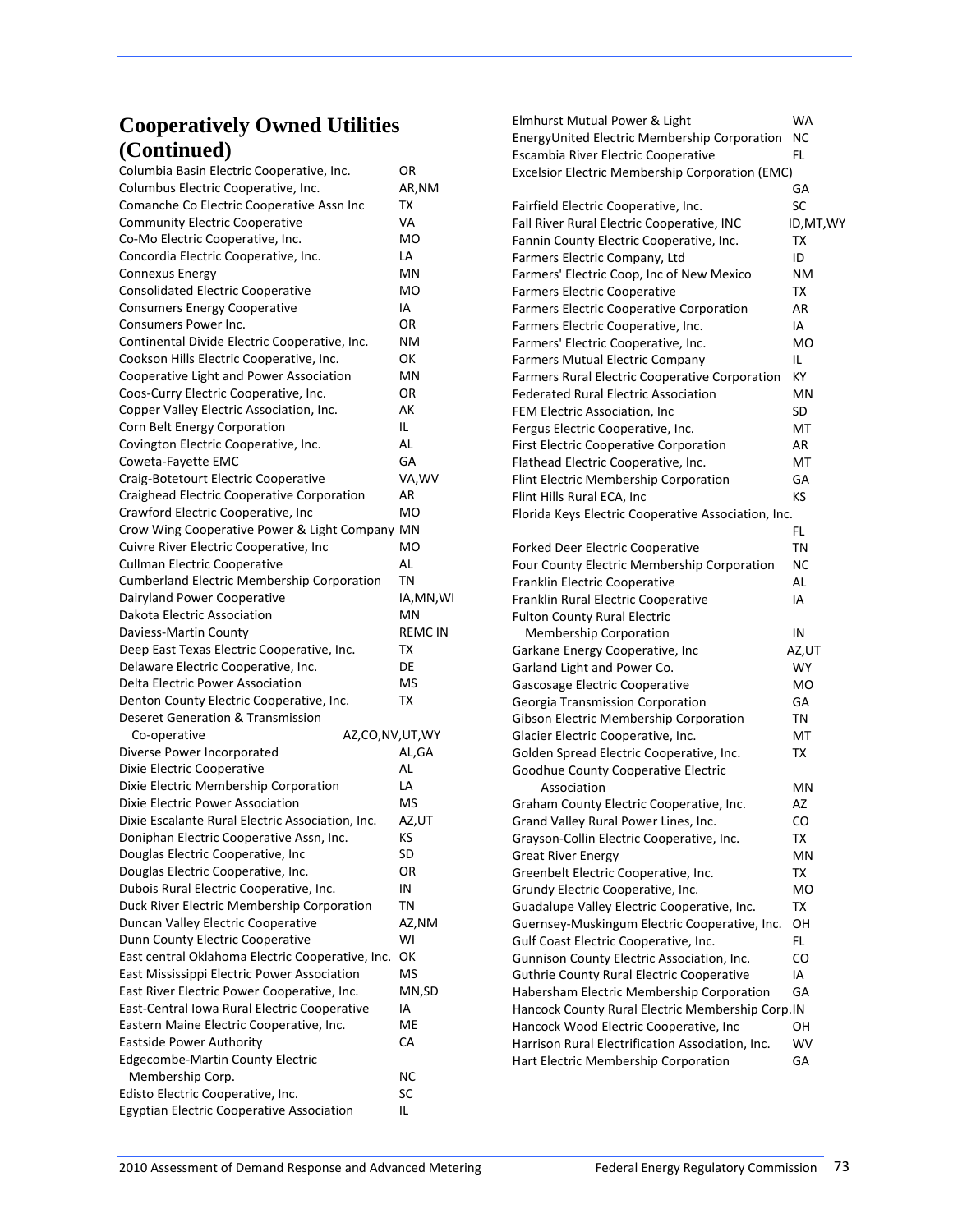| Haywood Electric Membership Corporation<br>H-D Electric Cooperative, Inc | GA, NC, SC<br>MN,SD |
|--------------------------------------------------------------------------|---------------------|
| Heart of Texas Electric Cooperative                                      | ТΧ                  |
| Heartland Rural Electric Cooperative, Inc.                               | КS                  |
| <b>Hendricks County Rural Electric</b>                                   |                     |
| Membership Coop                                                          | IN                  |
| Henry County Rural Electric                                              |                     |
| <b>Membership Corporation</b>                                            | IN                  |
| Hickman-Fulton Co. Rural Electric                                        |                     |
| Cooperative Corp.                                                        | КY                  |
| High Plains Power Inc.                                                   | WY                  |
| <b>Highline Electric Association</b>                                     | CO,NE               |
| HILCO Electric Cooperative, Inc.                                         | ТX                  |
| Hill County Electric Cooperative, Inc.                                   | МT                  |
| Holmes-Wayne Electric Cooperative, Inc.                                  | OН                  |
| <b>Holston Electric Cooperative</b>                                      | ΤN                  |
| <b>Holy Cross Energy</b>                                                 | CO                  |
| Horry Electric Cooperative, Inc.                                         | SC                  |
| Houston County Electric Cooperative, Inc.                                | ТΧ                  |
| Howell-Oregon Electric Cooperative                                       | <b>MO</b>           |
| Humboldt County Rural Electric Cooperative                               | ΙA                  |
| Idaho Cnty L&P Coop Assn, Inc.                                           | ID                  |
| Illinois Rural Electric Cooperative                                      | IL.                 |
| Indian Electric Cooperative                                              | OK                  |
| Inside Passage Electric Coop                                             | АΚ                  |
| <b>Intercounty Electric Cooperative Association</b>                      | МO                  |
| Inter-county Energy Cooperative Cooperation                              | ΚY                  |
| Irwin Electric Membership Corporation                                    | GА                  |
| Itasca-Mantrap Cooperative                                               |                     |
| <b>Electrical Association</b>                                            | ΜN                  |
| J-A-C Electric Cooperative Inc.                                          | тх                  |
| Jackson Electric Cooperative                                             | WI                  |
| Jackson Electric Cooperative, Inc                                        | TХ                  |
| Jackson Electric Membership Corporation                                  | GА                  |
| Jackson Energy Coop Corp                                                 | ΚY                  |
| Jackson Purchase Energy Corporation                                      | ΚY                  |
| Jasper County Rural Electric                                             |                     |
| <b>Membership Corporation</b>                                            | IN                  |
| Jasper Newton Electric Cooperative, Inc.                                 | тх                  |
| Jemez Mountains Electric Cooperative, Inc.                               | ΝM                  |
| Jo-Carroll Energy, Inc.(NFP)                                             | IL.                 |
| Joe Wheeler Electric Membership Corporation                              | AL                  |
| Johnson County REMC                                                      | IN                  |
| Jones-Onslow Electric Membership Corporation                             | NC                  |
| Jump River Electric Cooperative, Inc.                                    | WI                  |
| KAMO Electric Cooperative, Inc                                           | MO,OK               |
| Kandiyohi Power Cooperative                                              | MN                  |
| Kankakee Valley Rural Electric                                           |                     |
| <b>Membership Corporation</b>                                            | IN                  |
| Kansas Electric Power Cooperative, Inc.                                  | ΚS                  |
| Karnes Electric Cooperative Inc.                                         | ТX                  |
| Kauai Island Utility Cooperative                                         | HI                  |
| Kay Electric Cooperative                                                 | ОΚ                  |
| KC Electric Association, Inc.                                            | CO                  |
| KEM Electric Cooperative, Inc.                                           | ΝD                  |
| Kiamichi Electric Cooperative, Inc                                       | ОΚ                  |
|                                                                          |                     |

| Kingsbury Electric Cooperative, Inc.               | SD         |
|----------------------------------------------------|------------|
| Kodiak Electric Association, Inc.                  | АK         |
| Kootenai Electric Cooperative, Inc                 | ID         |
| Kosciusko REMC                                     | IN         |
| Kotzebue Electric Assoc.                           | AK         |
| Kwethluk Inc.                                      | AK         |
| La Plata Electric Association, Inc.                | CO         |
| Laclede Electric Cooperative                       | МO         |
| Lacreek Electric Association, Inc.                 | NE,SD      |
| LaGrange County Rural Electric Membership Corp.IN  |            |
| Lake Region Electric Cooperative                   | ΜN         |
| Lakeview Light & Power                             | WA         |
| Lamar County Electric Cooperative Association      | ΤХ         |
| Lamb County Electric Cooperative                   | ТX         |
| Lane-Scott Electric Cooperative, Inc               | KS         |
| Lea County Electric Cooperative Inc.               | NM,TX      |
| Lee County Electric Cooperative, Incorporated      | FL         |
| Licking Valley RECC                                | КY         |
| Lighthouse Electric Cooperative, Inc.              | ТX         |
| Linn County Rural Electric Cooperative Assoc.      | IA         |
| Little Ocmulgee El Member Corp                     | GА         |
| Logan County Cooperative Power & Light             |            |
| Assoc Inc                                          | OН         |
| Lumbee River Electric Membership Corporation       | NC         |
| Lynches River Electric Cooperative, Inc            | SC         |
| Lyntegar Electric Cooperative, Inc.                | ТX         |
| Lyon Rural Electric Cooperative                    | IA         |
| Lyon-Lincoln Electric Cooperative, Inc.            | ΜN         |
| M & A Electric Power Cooperative                   | MO         |
| Macon Electric Cooperative                         | МO         |
| Magic Valley Electric Cooperative, Inc.            | ТX         |
| Magnolia Electric Power Association                | MS         |
| Maquoketa Valley REC                               | IA         |
| Marshall County Rural Electric Membership Corp. IN |            |
| Marshall-DeKalb Electric Cooperative               | AL         |
| McCone Electric Co-op., Inc.                       | МT         |
| McDonough Power Coop                               | IL         |
| McKenzie Electric Cooperative, Inc.                | <b>ND</b>  |
| McLean Electric Cooperative, INC                   | ND         |
| <b>McLeod Cooperative Power Association</b>        | ΜN         |
| <b>Meade County RECC</b>                           | КY         |
| Mecklenburg Electric Cooperative                   | NC, VA     |
| Medina Electric Cooperative, Inc.                  | TХ         |
| Meeker Cooperative Light & Power Association       | ΜN         |
| <b>Menard Electric Cooperative</b>                 | IL         |
| Mid South Synergy                                  | TХ         |
| Middle Kuskokwim Electric Cooperative, Inc.        | AK         |
| Mid-Ohio Energy Cooperative, Inc.                  | OН         |
| Midwest Electric Inc                               | OН         |
| <b>Midwest Energy Cooperative</b>                  | IN, MI, OH |
| Midwest Energy, Inc.                               | КS         |
| Mid-Yellowstone Electric Cooperative, Inc.         | МT         |
| Mille Lacs Energy Cooperative                      | ΜN         |
| Minnesota Valley Electric Cooperative              | ΜN         |
| Minnkota Power Cooperative, Inc.                   | ND         |
| Mississippi County Electric Cooperative, Inc.      | AR         |
| Missouri Rural Electric Cooperative                | МO         |
| MJM Electric Cooperative, Inc.                     | IL         |
|                                                    |            |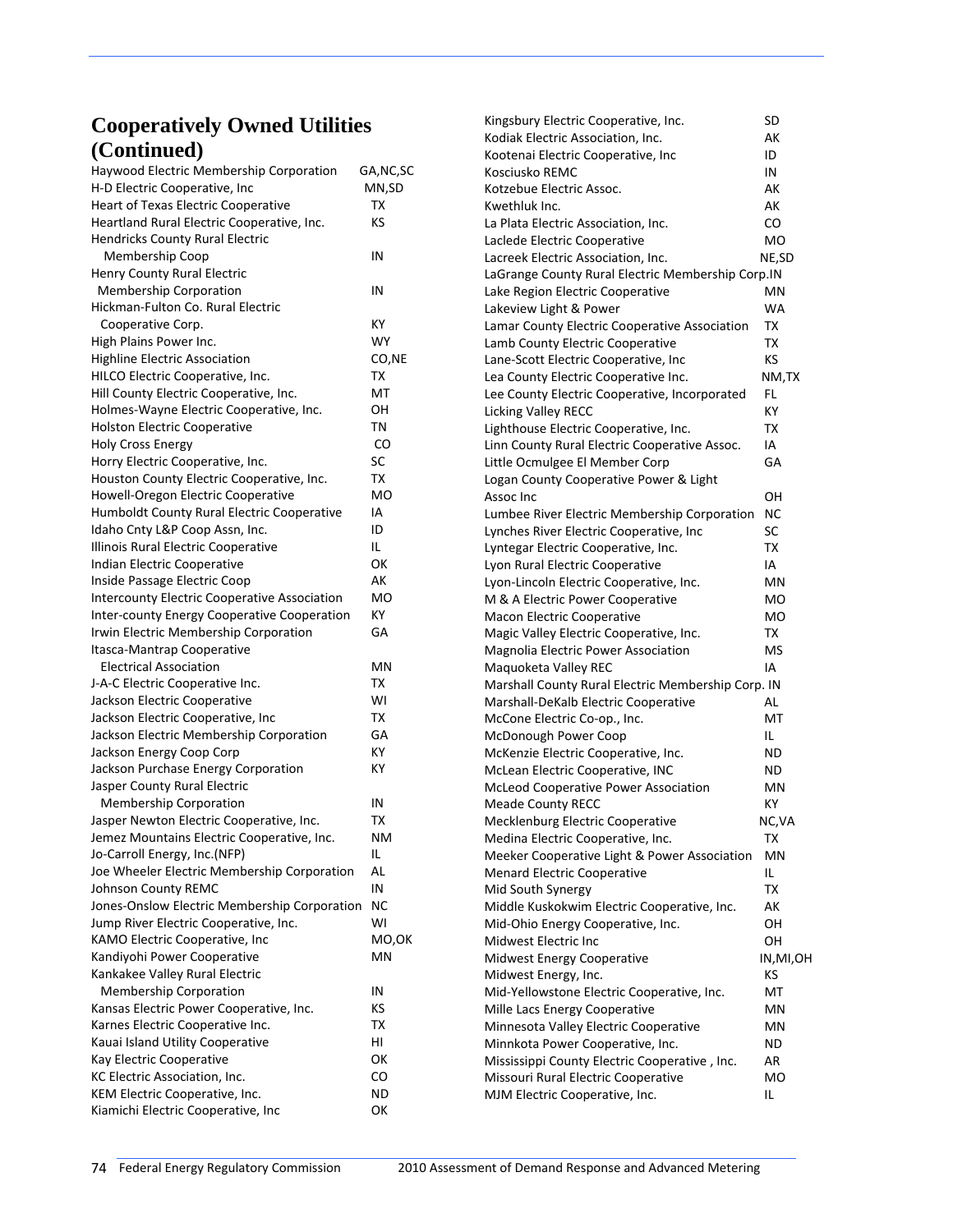| Modern Electric Water Company                   | WA         |
|-------------------------------------------------|------------|
| Monroe County Electric Co-Operative, Inc.       | IL         |
| Moon Lake Electric Assn. Inc.                   | CO,UT      |
| Mora San Miguel Electric Cooperative Inc.       | ΝM         |
| Moreau-Grand Electric Cooperative, Inc.         | SD         |
| Mor-Gran-Sou Electric Cooperative, Inc.         | ND         |
| Mountain Electric Cooperative, Inc.             | ΤN         |
| Mountain Parks Electric, Inc.                   | CO         |
| Mountain View Electric Association, Inc.        | CO         |
| Natchez Trace Electric Power Association        | <b>MS</b>  |
| Navarro County Electric Cooperative, Inc.       | ТX         |
| Navopache Electric Cooperative, Inc.            | AZ,NM      |
| NC Electric Membership Corp                     | NC         |
| Nemaha-Marshall Electric                        | KS         |
|                                                 |            |
| Nespelem Valley Electric Cooperative, Inc.      | WA         |
| New Enterprise Rural Electric Cooperative, Inc. | PA         |
| New Hampshire Electric Cooperative, Inc         | NΗ         |
| Newberry Electric Cooperative, Inc.             | SC         |
| New-Mac Electric Cooperative, Inc.              | МO         |
| Newton County Rural Electric                    |            |
| <b>Membership Corporation</b>                   | IN         |
| Niobrara Electric Association                   | NE, SD, WY |
| Nishnabotina Valley Rural Electric Cooperative  | IA         |
| <b>Noble County REMC</b>                        | IN         |
| <b>Nobles Cooperative Electric</b>              | IA,MN      |
| North Alabama Electric Cooperative              | AL         |
| North Arkansas Electric                         |            |
| Cooperative, Incorporated                       | AR         |
| North Central Mo. Electric Coop                 | МO         |
| North Georgia Electric Membership               |            |
| Corporation                                     | GA         |
| North Itasca Electric Cooperative Inc.          | ΜN         |
| North Plains Electric Cooperative, Inc.         | тх         |
| North Star Electric Cooperative, Inc.           | ΜN         |
| North Western Electric Cooperative, Inc.        | OН         |
| Northeast Missouri Electric Power Cooperative   | MD         |
| Northeast Oklahoma Electric Cooperative         | ОΚ         |
| Northeastern REMC                               | IN         |
| Northern Lights, Inc.                           | ID, MT, WA |
| Northern Neck Electric Cooperative              | VA         |
| Northern Rio Arriba Electric Coop., Inc         | NΜ         |
| Northern Virginia Electric Cooperative          | VA         |
| Northwestern Rural Electric Coop                |            |
| Association, Inc.                               | PА         |
|                                                 |            |
| NorVal Electric Cooperative                     | МT         |
| Nueces Electric Cooperative, Inc.               | ΤХ         |
| Oahe Electric Coop Inc.                         | SD         |
| Ocmulgee Electric Membership Corporation        | GА         |
| Oglethorpe Power Corporation                    | GА         |
| Okanogan County Electric Cooperative Inc        | WA         |
| Okefenoke Rural El Member Corp                  | FL,GA      |
| Oklahoma Electric Cooperative                   | ОΚ         |
| Old Dominion Electric Cooperative               | VA         |
| Oneida-Madison Electric Cooperative Inc         | NΥ         |
| Ontonagon County Rural Electrification Assoc.   | MI         |
| Orcas Power and Light Cooperative               | WA         |

| Oregon Trail Electric Consumers                   |           |
|---------------------------------------------------|-----------|
| Cooperative, Inc.                                 | OR        |
| Osage Valley Electric Cooperative Ass'n           | мo        |
| Osceola Electric Cooperative, Inc.                | IA        |
| Otero County Electric Cooperative, Inc.           | ΝM        |
| Otsego Electric Cooperative, Inc.                 | NΥ        |
| <b>Ouachita Electric Cooperative</b>              | AR        |
| Ozark Border Electric Cooperative                 | MO        |
| Ozark Electric Cooperative, Inc.                  | мo        |
| <b>Ozarks Electric Cooperative Corporation</b>    | AR,OK     |
| Pacific Northwest Generating Cooperative          | OR        |
| Palmetto Electric Cooperative, Inc.               | SC        |
| Panhandle Rural Electric Membership Association   | ΝE        |
| Parke County Rural Electric Membership            |           |
| Corporation                                       | IN        |
| Paulding Putnam Electric Cooperative, Inc.        | IN,OH     |
| Pea River Electric Coop                           | AL        |
| Peace River Electric Cooperative, Inc.            | FL        |
| Pedernales Electric Cooperative, Inc.             | ТX        |
| Pee Dee Electric Cooperative, Inc.                | SC        |
| Pee Dee Electric Membership Corp.                 | NC        |
| Pemiscot-Dunklin Electric Cooperative, Inc.       | МO        |
| Peninsula Light Company                           | WA        |
| Pickwick Electric Cooperative                     | ΤN        |
| Piedmont Electric Membership Corporation          | NC        |
| Pioneer Rural Electric Cooperative                | OН        |
| Pitt and Greene Electric Membership Corporation   | NC        |
| Planters Electric Membership Corporation          | GA        |
| Platte-Clay Electric Cooperative, Inc.            | МO        |
| Plumas-Sierra Rural Electric Cooperative          | CA, NV    |
| Pointe Coupee Electric Membership Corporation     | LA        |
| <b>Pontotoc Electric Power Association</b>        | MS        |
| Poudre Valley Rural Electric Association          | CO        |
| Powder River Energy Corporation                   | MT,WY     |
| Powell Valley Electric Cooperative                | <b>TN</b> |
| <b>Power Resources Cooperative</b>                | OR        |
| Prairie Land Electric Cooperative, Inc.           | ΚS        |
| <b>Prentiss County Electric Power Association</b> | MS        |
| Price Electric Cooperative                        | WI        |
| Prince George Electric Cooperative                | VA        |
| Radiant Electric Cooperative, Inc.                | KS        |
| Raft River Rural Electric Cooperative, Inc.       | ID, NV,   |
| UT                                                |           |
| Ralls County Electric Cooperative                 | МO        |
| Randolph Electric Membership Corporation          | ΝC        |
| Rappahannock Electric Cooperative                 | VA        |
| Ravalli County Electric Co-op                     | МT        |
| Rayburn Country Electric Cooperative, Inc.        | ТX        |
| REA Energy Cooperative, Inc.                      | PA        |
| Red Lake Electric Cooperative, Inc.               | ΜN        |
| Red River Valley Cooperative Power Association    | ΜN        |
| Red River Valley Rural Electric Association       | οк        |
| Renville-Sibley Cooperative Power Association     | ΜN        |
| Rich Mountain Electric Cooperative, Inc.          | AR        |
| Rita Blanca Electric Coop, Inc.                   | ТX        |
| Rolling Hills Electric Cooperative, Inc.          | κs        |
| Rosebud Electric Coop Inc.                        | SD        |
| Roughrider Electric Cooperative, Inc.             | ND        |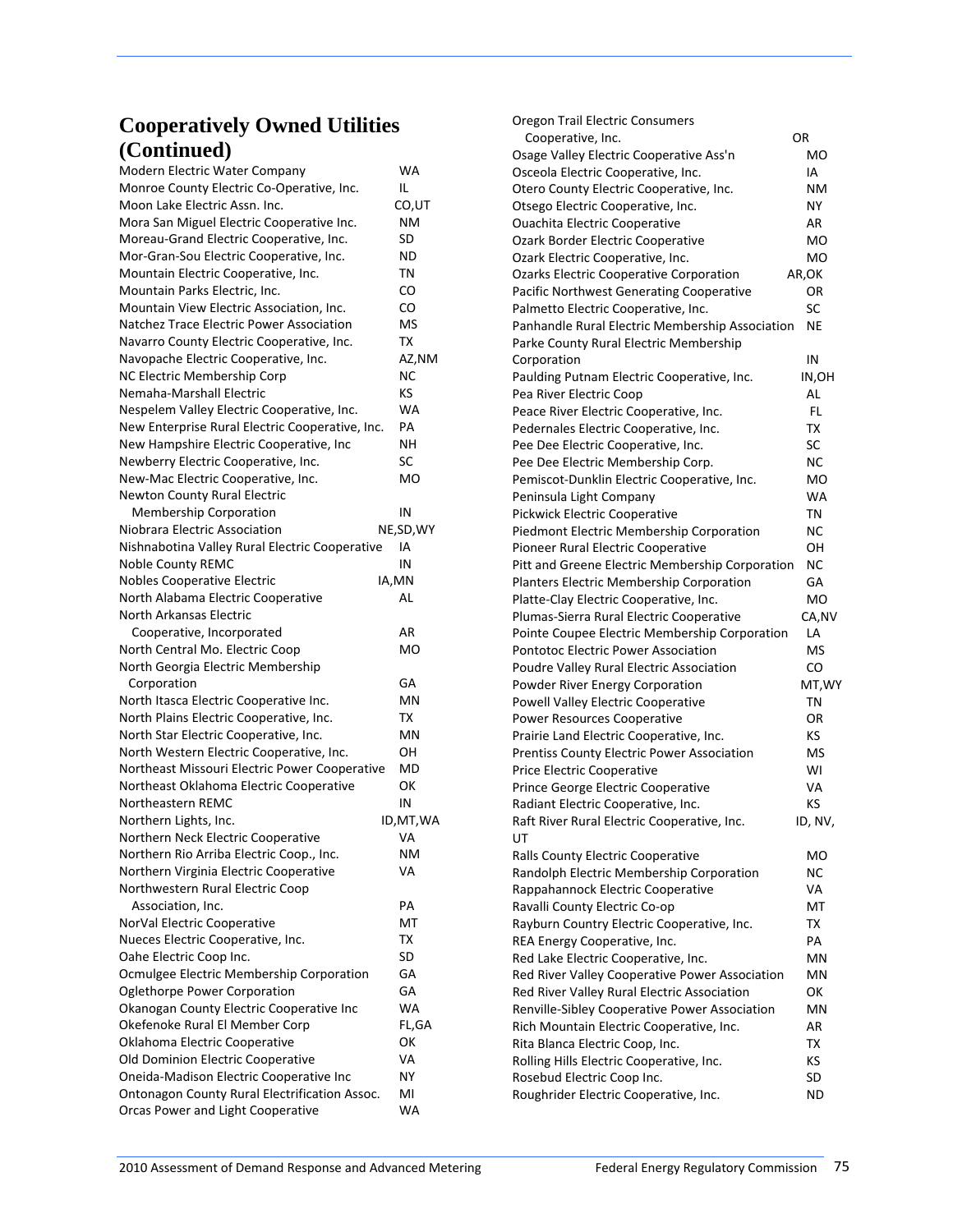| Rural Electric Cooperative, Inc.                       | οк          |
|--------------------------------------------------------|-------------|
| Rusk County Electric Cooperative, Inc.                 | ТX          |
| Rutherford Electric Membership Corporation             | NC          |
| Sac Osage Electric Coop, Inc.                          | мo          |
| Salem Electric                                         | OR          |
| Salmon River Electric Cooperative Inc.                 | ID          |
| Salt River Electric Coop Corp                          | ΚY          |
| Sam Houston Electric Cooperative, Inc                  | ΤХ          |
| San Bernard Electric Cooperative, Inc.                 | ТX          |
| San Luis Valley REC                                    | CO          |
| San Miguel Electric Cooperative, Inc.                  | ТX          |
| San Miguel Power Association Inc.                      | CO          |
| San Patricio Electric Cooperative, Inc.                | ТX          |
| Sangre De Cristo Electric Association, Inc             | CO          |
| Santee Electric Cooperative Inc.                       | SC          |
| Satilla Rural Electric Membership Corporation          | GА          |
| Sawnee Electric Membership Corporation                 | GA          |
| Se-Ma-No Electric Cooperative                          | МO          |
| Seminole Electric Cooperative, Inc.                    | FL          |
| <b>SEMO Electric Cooperative</b>                       | мo          |
| <b>Shelby Electric Cooperative</b>                     | IL.         |
| Shelby Energy Cooperative Inc.                         | ΚY          |
| Shenandoah Valley Electric Cooperative                 | VA, WV      |
| Sheridan Electric Co-op., Inc.                         | МT          |
| Sho-Me Power Electric Cooperative                      | МO          |
| Sierra Electric Cooperative, Inc.                      | NΜ          |
| Singing River Electric Power Association               | AL,MS       |
|                                                        |             |
| Sioux Valley Southwestern Electric                     |             |
| Cooperative, In                                        | MN,SD<br>GА |
| Slash Pine Electric Membership Corporation             |             |
| Slope Electric Cooperative, Inc                        | ND          |
| <b>Smarr EMC</b>                                       | GА          |
| Snapping Shoals Electric Membership Corporation        | GА          |
| Somerset Rural Electric Cooperative, Inc.              | PА          |
| South Central Arkansas Electric Cooperative, Inc.      | AR          |
| South Central Indiana REMC                             | ΙN          |
| South Central Power Company                            | OН          |
| South Kentucky Rural Electric Cooperative Corp         | KY,TN       |
| South Louisiana Electric Cooperative Association       | LA          |
| South Mississippi Electric Power Association           | MS          |
| South Plains Electric Cooperative                      | ТX          |
| South Side Electric, Inc.                              | ID          |
| Southeast Colorado Power Association                   | CO          |
| Southeastern Electric Cooperative, Inc.                | ОΚ          |
| SouthEastern Illinois Electric Cooperative, Inc.       | IL.         |
| Southern Indiana REC, Inc.                             | IN          |
| Southern Iowa Electric Cooperative, Inc.               | IA          |
| Southern Maryland Electric Cooperative, Inc.           | MD          |
| Southern Pine Electric Power Association               | MS          |
| Southside Electric Cooperative, Crewe, Virginia        | VA          |
| Southwest Arkansas Electric Cooperative Corporation AR |             |
| Southwest Electric Cooperative                         | МO          |
| Southwest Louisiana Electric Membership Corp           | LA          |
| Southwest Rural Electric Association                   | ок,тх       |
| Southwest Tennessee Electric                           |             |
| Membership Corporation                                 | ΤN          |

| Southwest Texas Electric Cooperative, Inc                   | ТX             |
|-------------------------------------------------------------|----------------|
| Southwestern Electric Cooperative, Inc.                     | CO, NM, OK, TX |
| Square Butte Electric Cooperative                           | <b>ND</b>      |
| Steele-Waseca Cooperative Electric                          | ΜN             |
| Steuben Rural Electric Cooperative, Inc.                    | NY.            |
| Sullivan County Rural Electric Cooperative, Inc.            | PA             |
| Sumner-Cowley Electric Cooperative, Inc.                    | KS.            |
| Sumter Electric Cooperative, Inc.                           | FL             |
| Sumter Electric Membership Corporation                      | GA             |
|                                                             |                |
| Sun River Electric Cooperative, Inc.                        | МT             |
| Surprise Valley Electrification Corp.                       | CA, NV, OR     |
| Sussex Rural Electric Cooperative, Inc.                     | NJ             |
| Suwannee Valley Electric Cooperative, Inc.                  | FL.            |
| Swisher Electric Cooperative, Inc                           | ТX             |
| Tallahatchie Valley Electric Power Association              | MS             |
| Tallpoosa River Electric Cooperative, Inc.                  | AL             |
| Talquin Electric Cooperative, Inc,                          | FL             |
| Taylor County Rural Electric Cooperative Corporation        | KY             |
| <b>Taylor Electric Cooperative</b>                          | WI             |
| Taylor Electric Cooperative, Inc.                           | TX             |
| The Caney Valley Electric Cooperative Assn., Inc.           | КS             |
| The Delaware County Electric Cooperative, Inc.              | NΥ             |
| The Frontier Power Company                                  | ΟН             |
| The Midwest Electric Cooperative Corporation                | <b>NE</b>      |
| Three Notch Electric Membership Corporation                 | GА             |
| Tipmont Rural Electric Member Corp                          | IN             |
| Traverse Electric Cooperative, Inc.                         | MN, ND, SD     |
| Tri County Electric Cooperative Association                 | МO             |
|                                                             | ТΧ             |
| Tri-County Electric Cooperative, Inc                        |                |
| Tri-County Electric Cooperative, Inc.<br>CO, KS, NM, OK, TX |                |
| Tri-County Electric Membership Corporation                  | <b>NC</b>      |
| Tri-County Rural Electric Cooperative, Inc.                 | PA             |
| Trinity Valley Electric Cooperative, Inc.                   | TX             |
| Tuntutuliak Community Services Association                  | АK             |
| Twin County Electric Power Association                      | MS             |
| Twin Valley Electric Cooperative                            | <b>KS</b>      |
| Unalakleet Valley Electric Cooperative                      | АΚ             |
| Union County Electric Cooperative, Inc.                     | SD             |
| Union Electric Membership Corporation                       | NС             |
| <b>United Electric Coop</b>                                 | ID             |
| <b>United Electric Coop Services</b>                        | тх             |
| United Electric Cooperative, Inc.                           | IA,MO          |
| United Power, Inc                                           | CO             |
| Upper Cumberland Electric Membership Corporation            | <b>TN</b>      |
| Upshur Rural Electric Cooperative Corp                      | ТX             |
| <b>Valley Electric Association</b>                          | CA,NV          |
| Valley Electric Membership Corporation                      | LA             |
| Valley Rural Electric Cooperative, Inc.                     | PA             |
| Verdigris Valley Electric Cooperative, Inc                  | ОΚ             |
| Verendrye Electric Cooperative, Inc.                        | ND             |
| Vermont Electric Cooperative, Inc.                          | VT             |
| Vigilante Electric Cooperative, Inc.                        | ID,MT          |
| Wabash County REMC                                          | IN             |
| Wabash Valley Power Assn, Inc.                              | IL, IN, MI, MO |
| Walton Electric Membership Corporation                      | GА             |
| Warren Electric Cooperative, Inc.                           | PA             |
| Wasco Electric Cooperative, Inc.                            | OR             |
| Washington Electric Cooperative Inc                         | VT             |
|                                                             |                |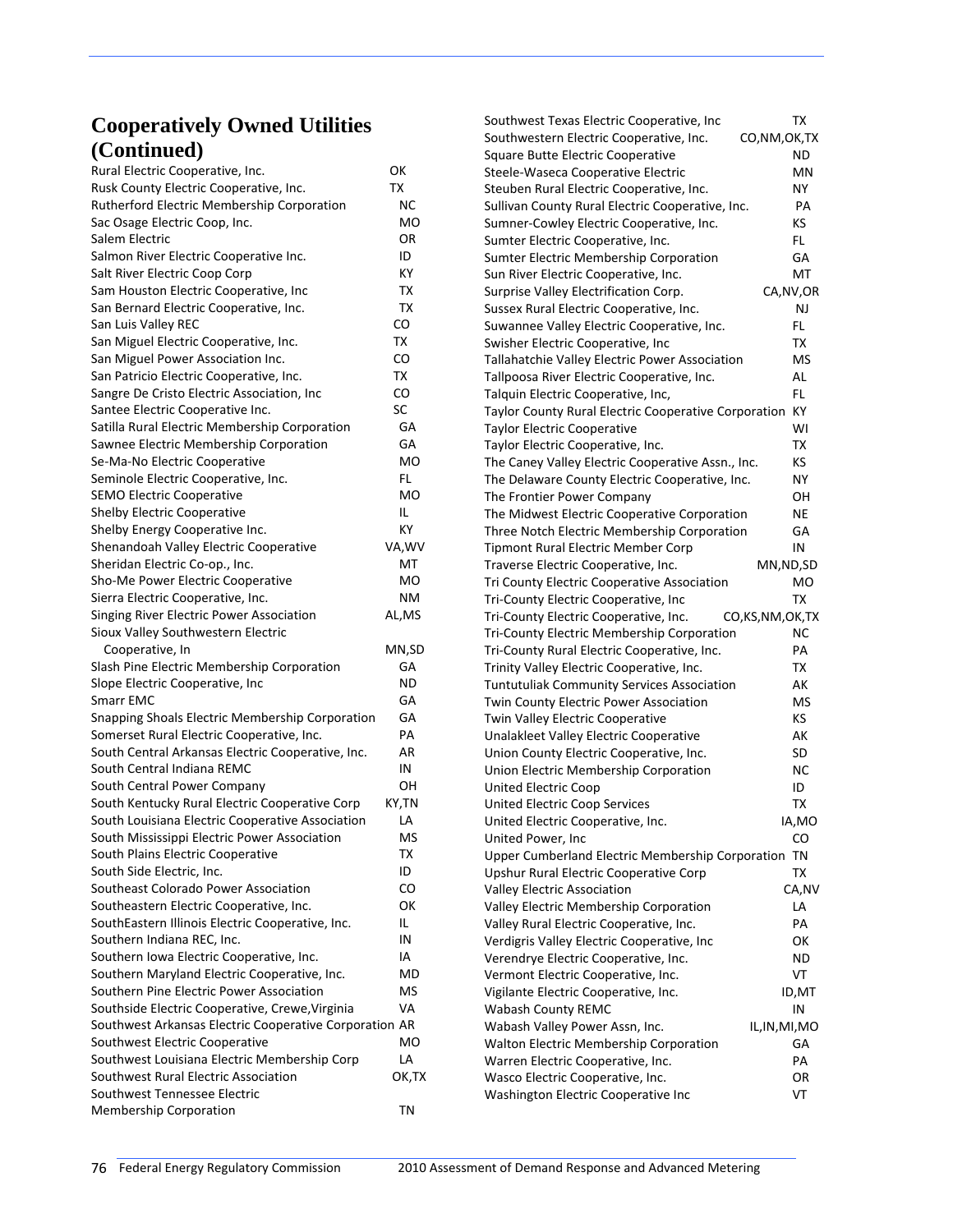| Washington Electric Cooperative, Inc.            | OH        |
|--------------------------------------------------|-----------|
| Washington Electric Membership Corporation       | GA        |
| Washington-St.Tammany Electric                   |           |
| Cooperative, Inc.                                | LA,MS     |
| Wayne-White Counties Electric Cooperative        | IL        |
| <b>Webster Electric Cooperative</b>              | <b>MO</b> |
| West Central Electric Cooperative, Inc           | <b>MO</b> |
| West River Electric Association, Inc.            | SD        |
| Western Cooperative Electric Association, Inc.   | KS        |
| Western Farmers Electric Cooperative             | OK        |
| Western Illinois Electric Coop                   | IL.       |
| Western Indiana Energy REMC                      | IN        |
| Western Iowa Power Cooperative                   | IA        |
| Wheatland Electric Cooperative, Inc.             | CO,KS     |
| <b>White County REMC</b>                         | IN        |
| White River Valley Electric Cooperative          | <b>MO</b> |
| <b>Whitewater Valley REMC</b>                    | IN        |
| Willwood Light & Power Co.                       | <b>WY</b> |
| Wiregrass Electric Cooperative, Inc.             | AL        |
| Wise Electric Coop Inc.                          | ТX        |
| Withlacoochee River Electric Cooperative, Inc.   | FL.       |
| <b>Woodruff Electric Cooperative Corporation</b> | AR        |
| Wright-Hennepin Cooperative Electric Association | MN        |
| <b>Wyrulec Company</b>                           | NE, WY    |
| Yampa Valley Electric Association, Inc.          | CO, WY    |
| Yazoo Valley Electric Power Association          | <b>MS</b> |
| York Electric Cooperative, Inc.                  | SC        |

### **Curtailment Service Providers**

| Comperio Energy LLC, d/b/a ClearChoice Energy IL, PA |                        |
|------------------------------------------------------|------------------------|
| EnerNOC, Inc.                                        | AL,AZ,CA,CO,CT,FL,     |
|                                                      | GA, ID, KY, MA, ME,    |
|                                                      | MS, NC, NH, NM, NY,    |
|                                                      | RI, TN, TX, VA, VT, WA |
| Freedom Energy Logistics LLC                         | CT, MA, ME, NH, RI     |
| <b>Galt Power</b>                                    | PА                     |
| <b>Hess Corporation</b>                              | СT                     |
| <b>Virtual Energy LLC</b>                            | <b>NC</b>              |

### **Federal Utilities**

| Colorado River Indian Irrigation Project             | AZ                         |
|------------------------------------------------------|----------------------------|
| <b>Mission Valley Power</b>                          | MТ                         |
| Southwestern Power Administration                    | AR.MO.OK                   |
| <b>Tennessee Valley Authority</b>                    | AL, GA, KY, MS, NC, TN, VA |
| Western Area Power Administration AZ,CA,CO,IA,KS,MN, |                            |
|                                                      | MT, ND, NE, NJ             |

### **Investor Owned Utilities**

| AEP Texas Central Company    | тх |
|------------------------------|----|
| AEP Texas North Company      | тх |
| Ajo Improvement Company      | AZ |
| Alabama Power Company        | ΑI |
| Alcoa Power Generating, Inc. | ΙN |
|                              |    |

| ALLETE Inc.                                  | ΜN                 |
|----------------------------------------------|--------------------|
| Alpena Power Company                         | MI                 |
| Amana Society Service Co.                    | IA                 |
| Aniak Light & Power Co., Inc.                | AК                 |
| Appalachian Power Company                    | VA, WV             |
| Arizona Public Service Company               | AZ                 |
| <b>Atlantic City Electric Company</b>        | NJ                 |
| Avista Corporation, dba Avista Utilities     | ID, WA             |
| <b>Baltimore Gas and Electric Company</b>    | MD                 |
| Bangor Hydro Electric Company                | МE                 |
| Bear Valley Electric Service                 | CA                 |
| <b>Black Diamond Power Company</b>           | WV.                |
| Black Hills Power, Inc.                      | MT,SD,WY           |
| Black Hills/Colorado Electric Utility Co. LP | CO                 |
| Cap Rock Energy Corporation                  | TX                 |
| CenterPoint Energy Houston Electric, LLC     | ТX                 |
| Central Hudson Gas & Electric Corporation    | ΝY                 |
| Central Illinois Light Co                    | IL.                |
| Central Illinois Pub Serv Co,                | IL                 |
| Central Maine Power Company                  | МE                 |
| Central Vermont Public Service Corporation   | VT                 |
| Cheyenne Light Fuel and Power                | WY                 |
| Chitina Electric, Inc.                       | AК                 |
| Citizens Electric Co                         | PA                 |
| <b>Cleco Power LLC</b>                       | LA                 |
| Cleveland Electric Illuminating Co           | OН                 |
| <b>Columbus Southern Power Company</b>       | OН                 |
| Commonwealth Edison Company                  | IL.                |
|                                              | МE                 |
| Competitive Energy Services, LLC             | СT                 |
| Connecticut Light and Power Co               |                    |
| Consolidated Edison Company of New York      | NΥ                 |
| <b>Consumers Energy Company</b>              | MI                 |
| Dahlberg Light and Power Company             | wı                 |
| Delmarva Power & Light Company               | DE, MD             |
| Duke Energy Carolinas, LLC                   | NC, SC             |
| Duke Energy Corporation                      | IN, KY, NC, OH, SC |
| Duke Energy Indiana Inc                      | IN                 |
| Duke Energy Kentucky, Inc.                   | ΚY                 |
| Duquesne Light Company                       | PA                 |
| El Paso Electric Company                     | NM,TX              |
| <b>Elk Power Company</b>                     | WV                 |
| <b>Empire Direct Electric Company</b>        | AR, KS, MO, OK     |
| Entergy Arkansas, Inc.                       | AR                 |
| Entergy Gulf States Louisiana, LLC           | LA                 |
| Entergy Louisiana, Inc.                      | LA                 |
| Entergy Mississippi, Inc.                    | MS                 |
| Entergy New Orleans, Inc.                    | LA                 |
| Entergy Texas, Inc.                          | ТX                 |
| Farmington River Power Company               | CТ                 |
| Fitchburg Gas and Electric Light Company     | МA                 |
| Florida Power & Light, Co.                   | FL                 |
| <b>Florida Public Utilities</b>              | FL.                |
| Georgia Power                                | GА                 |
| Granite State Electric Company               | NΗ                 |
| Green Mountain Power Corporation             | VT                 |
| <b>Gulf Power Company</b>                    | FL.                |
| <b>Gustavus Electric Company</b>             | АK                 |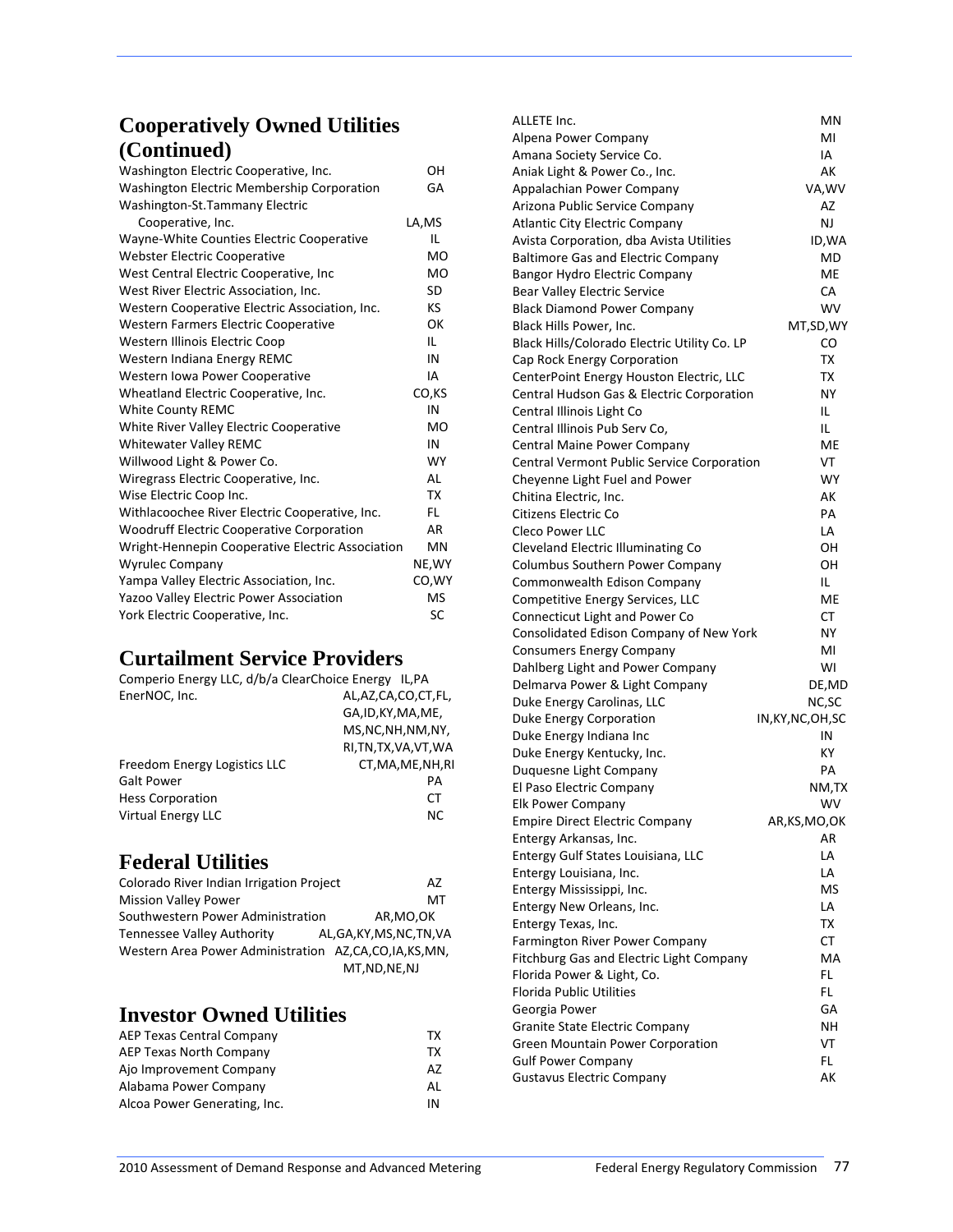### **Investor Owned Utilities (Continued)**

| Hawaiian Electric                        | HI                     |
|------------------------------------------|------------------------|
| Idaho Power Company                      | ID,OR                  |
| Illinois Power Co                        | IL                     |
| Indiana Michigan Power Company           | IN,MI                  |
| Indiana-Kentucky Electric Corporation    | IN                     |
| Indianapolis Power & Light Company       | IN                     |
| Interstate Power and Light Company       | IA,MN                  |
| Jersey Central Power & Light Co          | NJ                     |
| Kansas City Power & Light Company        | KS,MO                  |
| KCP&L Greater Missouri Operation Company | МO                     |
| Kentucky Power Company                   | КY                     |
| Kentucky Utilities                       | КY                     |
| Kingsport Power Company                  | ΤN                     |
| Louisville Gas & Electric Co             | ΚY                     |
| Maine Public Service Company             | МE                     |
| Massachusetts Electric Company           | МA                     |
| Maui Electric Company, Ltd               | HI                     |
| McGrath Light and Power                  | АK                     |
| Metropolitan Edison Co                   | PA                     |
| MidAmerican Energy Company               | IA, IL, SD             |
| Mississippi Power Company                | MS                     |
| Monongahela Power Company                |                        |
| d/b/a Allegheny Power                    | WV                     |
| Mt. Carmel Public Utility Co.            | IL                     |
| Nantucket Electric Company               | МA                     |
| Napakiak Ircinrag Power Company          | AК                     |
| Nevada Power Company                     | NV                     |
| New York Electric & Gas Corporation      | NΥ                     |
| Niagara Mohawk Power Corporation         | NΥ                     |
| North Central Power Co., Inc.            | WI                     |
| Northern Indiana Public Service Co.      | IN                     |
| NorthWestern Energy                      | SD                     |
| <b>Nstar Electric</b>                    | МA                     |
| <b>OGE Energy Corporation</b>            | AR,OK                  |
| Ohio Edison Co.                          | ΟН                     |
| Ohio Power Company                       | OН                     |
| Ohio Valley Electric Corporation         | IN                     |
| Omya Inc.                                | VT                     |
| Oncor Electric Delivery Company LLC      | тх                     |
| Otter Tail Power Co.                     | MN, ND, SD             |
| Pacific Gas and Electric Company         | CA                     |
| PacifiCorp                               | CA, ID, OR, UT, WA, WY |
| PECO Energy                              | PА                     |
| Pennsylvania Electric Co                 | PA                     |
| Pennsylvania Power Co                    | PA                     |
| <b>Portland General Electric Company</b> | OR                     |
| Potomac Edison Company                   |                        |
| d/b/a Allegheny Power                    | MD, VA, WV             |
| Potomac Electric Power Company           | DC,MD                  |
| <b>PPL Electric Utilities</b>            | NY,PA                  |
| Progress Energy Carolinas                | NC, SC                 |
| Progress Energy Florida                  | FL                     |
| Public Service Co of NH                  | NΗ                     |
| Public Service Company of New Mexico     | NΜ                     |
| Public Service Company of Oklahoma       | ок                     |
| Public Service Electric & Gas Company    | NJ                     |

| Puget Sound Energy, Inc.                          | <b>WA</b> |
|---------------------------------------------------|-----------|
| Rochester Gas & Electric Corporation              | NΥ        |
| Safe Harbor Water Power Corporation               | PA        |
| San Diego Gas & Electric Company                  | СA        |
| Sierra Pacific Power Company                      | NV        |
| South Carolina Electric & Gas Company             | <b>SC</b> |
| Southern California Edison                        | CA        |
| Southern Indiana Gas & Electric Co.               | IN        |
| Southwestern Electric Power Company<br>AR, LA, TX |           |
| Superior Water Light and Power                    | WI        |
| <b>Tampa Electric Company</b>                     | FL.       |
| <b>Tanana Power Company</b>                       | АK        |
| The Dayton Power and Light Company                | OН        |
| The Detroit Edison Company                        | MI        |
| The Morenci Water and Electric Company            | AZ        |
| The Narragansett Electric Company                 | RI        |
| The Toledo Edison Co                              | OН        |
| The United Illuminating Company                   | <b>CT</b> |
| Tucson Electric Power Co.                         | AZ        |
| UGI Utilities, Inc                                | PA        |
| <b>Union Electric Company</b>                     | MO        |
| <b>Union Power Company</b>                        | <b>WV</b> |
| Unitil Energy Systems, Inc.                       | NΗ        |
| <b>Upper Peninsula Power Company</b>              | MI        |
| Vermont Marble Power Division of Omya Inc.        | VT        |
| Virginia Electric and Power Company               | NC, VA    |
| West Penn Power Company d/b/a Allegheny Power     | PA        |
| Western Massachusetts Electric Co                 | MA        |
| <b>Wheeling Power Company</b>                     | <b>WV</b> |
| <b>Wisconsin Electric Power Company</b>           | MI, WI    |
| Wisconsin Power and Light Company                 | WI        |
| <b>Wisconsin Public Service Corporation</b>       | MI, WI    |
| <b>Wisconsin River Power Company</b>              | W١        |
| XCEL d/b/a Northern States Power Co-              |           |
| Minnesota                                         | MN,ND,SD  |
| XCEL d/b/a Northern States Power Co - Wisconsin   | MI, WI    |
| XCEL d/b/a Public Service Co of Colorado          | CO        |
| XCEL d/b/a Southwestern Public Service Co         | NM,TX     |

# **Municipal Power Agencies**

| Indiana Municipal Power Agency            | ΙN  |
|-------------------------------------------|-----|
| Long Island Power Authority               | NΥ  |
| Massachusetts Municipal Wholesale         |     |
| <b>Electric Company</b>                   | MA  |
| Minnesota Municipal Power Agency          | ΜN  |
| Municipal Electric Authority of Georgia   | GA  |
| Municipal Energy Agency of Mississippi    | MS  |
| New York Municipal Power Agency           | NY. |
| Northern Municipal Power Agency           | MN  |
| Oklahoma Municipal Power Authority        | OK  |
| Piedmont Municipal Power Agency           | SC  |
| Sacramento Municipal Utility District     | CA  |
| Southern Minnesota Municipal Power Agency | MN  |
| Springville Light & Power                 | UT  |
| <b>Texas Municipal Power Agency</b>       | ТX  |
| Tuolumne Public Power Agency              | CA  |
| Utah Municipal Power Agency               | UT  |
| <b>Walters Public Works Authority</b>     | οк  |
|                                           |     |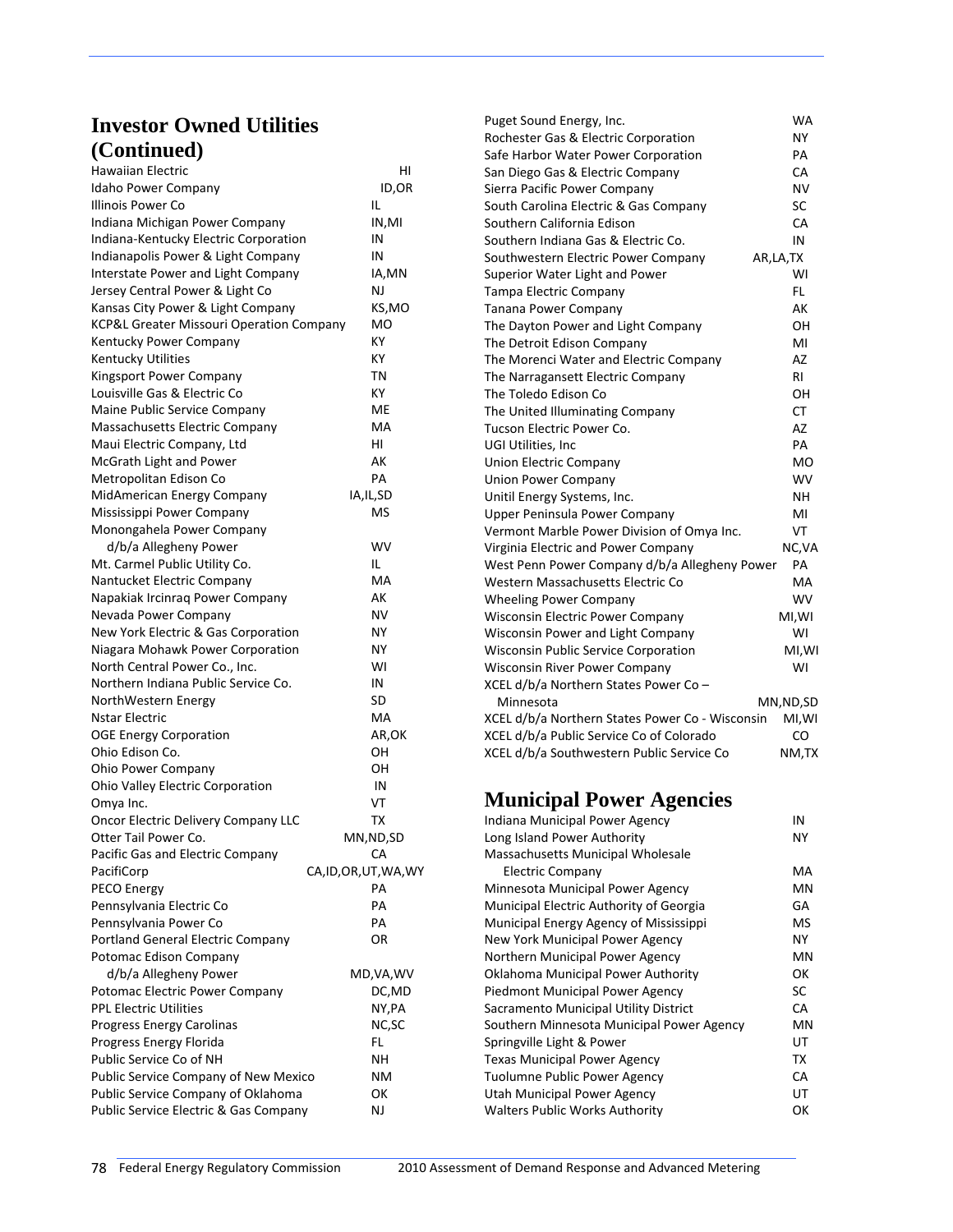| Washington City Power          | UТ |
|--------------------------------|----|
| Wyoming Municipal Power Agency | W٢ |

### **Municipally Owned Utilities**

| <b>Municipally Owned Utilities</b>                |           | <b>Brownsville Utility Department</b> | TN        |
|---------------------------------------------------|-----------|---------------------------------------|-----------|
| <b>Adrian Public Utilities</b>                    | MN        | <b>Bryan Texas Utilities</b>          | TX        |
| Aitkin Public Utilities                           | MN        | <b>Burlington Electric Department</b> | VT        |
| Albany Water, Gas & Light Commission              | GA        | Cairo Public Utility Company          | IL.       |
| Albertville Municipal Utilities Board             | AL.       | <b>Canton Municipal Utilities</b>     | MS        |
| Algoma Utility Commission                         | WI        | Carroll County Electric Department    | TN        |
| <b>Alta Municipal Utilities</b>                   | ΙA        | Carrollton Board of Public Works      | MO        |
| Ames, City of                                     | IA        | Carthage Water & Electric Plant       | <b>MO</b> |
| <b>Anita Municipal Utilities</b>                  | IA        | Cascade Municipal Utilities           | IA        |
| Arcadia Electric Utility                          | WI        | Catawissa Borough                     | PA        |
| Art Bahr                                          | WI        | <b>Cedar Falls Utilities</b>          | IA        |
| <b>Athens Utilities Board</b>                     | TN        | Cedarburg Light & Water Commission    | WI        |
| <b>Atlantic Municipal Utilities</b>               | IA        | Centerville Municipal Power & Light   | IN        |
| Auburn Board of Public Works                      | NE        | Chickamauga Electric System           | GA        |
| <b>Austin Energy</b>                              | TX        | Chicopee Municipal Lighting Plant     | МA        |
| Austin Utilities                                  | ΜN        | City and Borough of Yakutat           |           |
| Badger Power Marketing Authority of WI Inc        | WI        | d/b/a Yakutat Power                   | АK        |
| Bainbridge Municipal Electric Utility             | IN        | City of Abbeville                     | <b>SC</b> |
| Bamberg Board of Public Works                     | SC        | City of Afton                         | IA        |
| <b>Bancroft Municipal Utilities</b>               | IA        | City of Albermarle                    | NC        |
| <b>Baraga Electric Utility</b>                    | MI        | City of Alcoa Electric Department     | TN        |
| <b>Bardwell City Utilities</b>                    | КY        | City of Alexandria                    | LA        |
| <b>Barnesville Municipal Utility</b>              | MN        | City of Alliance                      | NE        |
| Barton Village, Inc.                              | VT        | City Of Alma                          | KS        |
| Bastrop Power & Light                             | TX        | City of Alpha                         | MN        |
| Bath Electric Gas & Water Systems                 | <b>NY</b> | City of Altamont                      | IL.       |
| <b>Beaches Energy Services</b>                    | FL        | City of Anaheim                       | АK        |
| <b>Beaver City Corporation</b>                    | UT        | City of Anoka                         | MN        |
| Belmont Light & Water                             | WI        | City of Ansley                        | ΝE        |
| Benton County Electric System                     | TN        | City of Arapahoe                      | NE        |
| Benton Electric System                            | TN        | City of Arma                          | ΚS        |
| Berlin Town of MD                                 | MD        | City of Attica                        | ΚS        |
| <b>Biwabik Public Utilities</b>                   | ΜN        | City of Augusta                       | KS        |
| Black River Falls Municipal Electric & Water      | WI        | City of Ava                           | <b>MO</b> |
| <b>Blooming Prairie Public Utility Commission</b> | ΜN        | City of Azusa                         | СA        |
| <b>Bluffton Utilities</b>                         | IN        | City of Bandon                        | OR        |
| Board of Public Utilities, City of McPherson      | ΚS        | City of Bartow                        | FL.       |
| Board of Water, Electric & Communications         | IA        | City of Baudette                      | MN        |
| <b>Bolivar Energy Authority</b>                   | <b>TN</b> | City of Bedford                       | VA        |
| Borough of Butler                                 | <b>NJ</b> | City of Belleville                    | KS        |
| Borough of Ellwood City                           | PA        | City of Beloit                        | KS        |
| Borough of Goldsboro                              | PA        | City of Benkelman                     | <b>NE</b> |
| Borough of Hatfield                               | PA        | City of Bentonville                   | AR        |
| Borough of Lavallette                             | NJ        | City of Berea Municipal Utilities     | КY        |
| Borough of Mont Alto                              | PA        | City of Big Stone                     | SD        |
| Borough of New Wilmington                         | PA        | City of Blakely                       | GA        |
| Borough of Park Ridge                             | NJ        | City of Blanding                      | UT        |
| Borough of Royalton                               | PA        | City of Bloomfield                    | IA        |
| Borough of Smethport                              | PA        | City of Blue Hill                     | NE        |
| Borough of Wampum                                 | PA        |                                       |           |
| Borough of Watsontown                             | PA        | City of Boulder City                  | NV        |
| Borough of Weatherly, PA                          | PA        | City of Bountiful<br>City of Bowie    | UT<br>TX  |
| <b>Boscobel Municipal Utilities</b>               | WI        |                                       |           |
| <b>Bowling Green Municipal Utilities</b>          | КY        | City of Brady                         | TX        |
| <b>Brainerd Public Utilities</b>                  | MN        | City of Breda                         | IA        |
|                                                   |           |                                       |           |

Brigham City Corporation **Interpretent Corporation** UT Brodhead Water & Light Commission

Brooklyn Municipal Utilities **Identifiable 19** IA Brownsville Public Utilities Board TX

Brodhead Water & Light Commission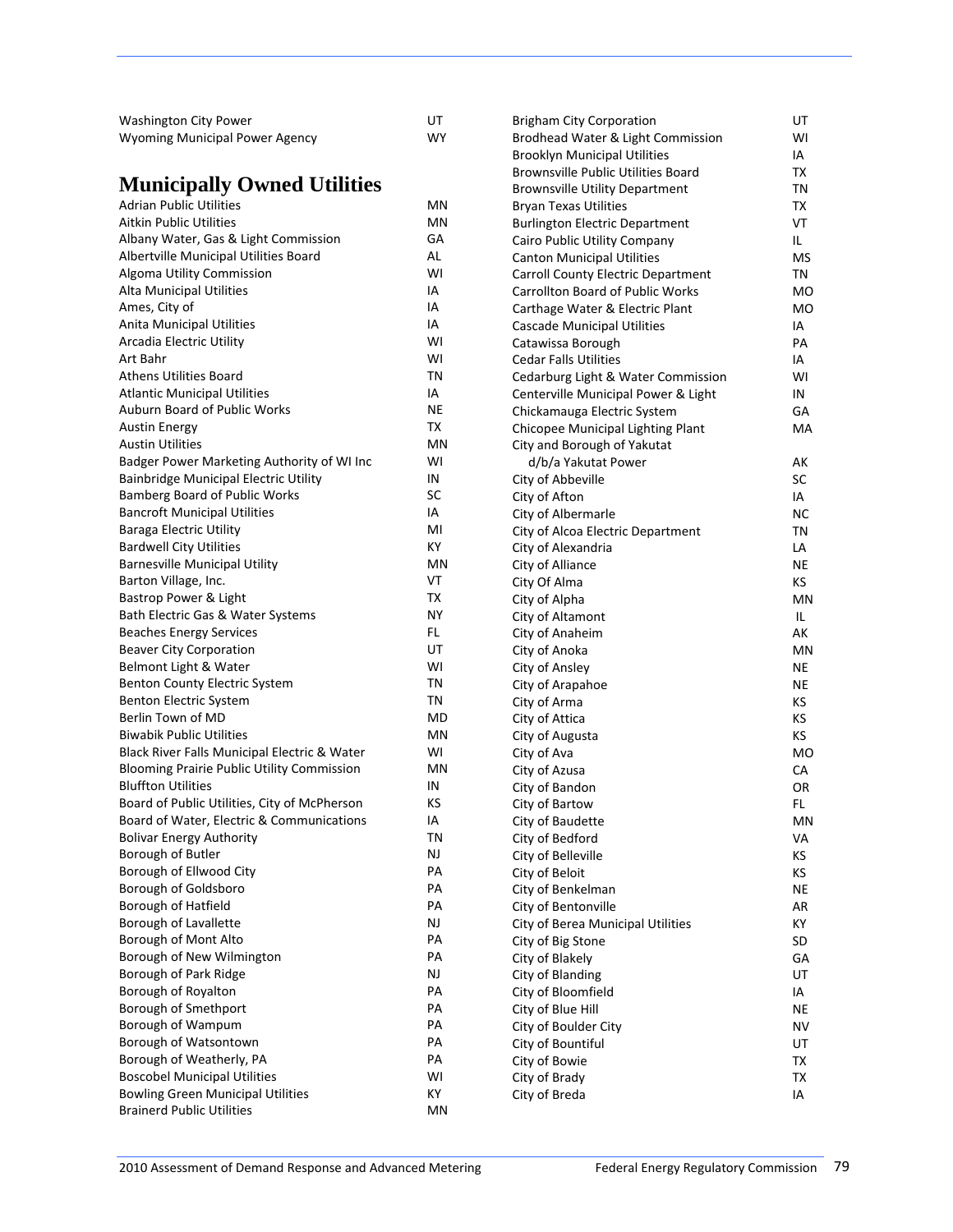# **Municipally Owned Utilities**

| <b>Municipally Owned Utilities</b>            |                  | City of Deshler                                   | NE             |
|-----------------------------------------------|------------------|---------------------------------------------------|----------------|
| (Continued)                                   |                  | City of Detroit                                   | MI             |
|                                               |                  | City of Doerun                                    | GА             |
| City of Breese                                | IL.<br><b>NE</b> | City of Dover                                     | OН             |
| City of Bridgeport                            |                  | City of Dover Public Utilities                    | DE             |
| City of Bronson                               | ΚS               | City of Drain                                     | OR             |
| City of Brookings                             | SD               | City of Duncan                                    | ОК             |
| City of Brownton                              | ΜN<br>AL         | City of Durant, Mississippi                       | MS             |
| City of Brundidge<br>City of Buffalo          | ΜN               | City of Dysart                                    | IA             |
| City of Buford                                | GА               | City of Edmond Electric                           | ОК             |
| City of Burke                                 | SD               | City of El Dorado Springs<br>City of Elba         | M <sub>O</sub> |
| City of Burlington                            | CO               |                                                   | AL.<br>GА      |
| City of Burwell                               | NE               | City of Elberton                                  | ОΚ             |
| City of Bushnell                              | IL.              | City of Eldorado<br>City of Elk Point             | SD             |
| City of Butler                                | MO               | City of Ellaville                                 | GА             |
| City of Cabool                                | MO               | City of Ellensburg                                | WA             |
| City of Cairo                                 | GА               | City of Ellsworth                                 | IA             |
| City of Caledonia                             | ΜN               | City of Ely - Ely Utilities Commission            | MN             |
| City of Caliente                              | NV               | City of Enterprise                                | UT             |
| City of Callender                             | IA               | City of Escondido                                 | СA             |
| City of Camden                                | SC               | City of Estherville                               | IA             |
| City of Campbell                              | MO               | City of Eudora                                    | КS             |
| City of Carlyle                               | IL               | City of Evergreen                                 | AL             |
| City of Carmi                                 | IL.              | City of Fairbury                                  | NE             |
| City of Cascade Locks                         | OR               | City of Faith                                     | SD             |
| City of Castroville                           | ТX               | City of Falls City                                | <b>NE</b>      |
| City of Central City                          | NE               | City of Farmersville                              | TX             |
| City of Centralia                             | MO               | City of Farmington                                | M <sub>O</sub> |
| City of Chanute                               | KS               | City of Fayette                                   | <b>MO</b>      |
| City of Charlevoix                            | MI               | City of Fennimore                                 | WI             |
| City of Chaska                                | MN               | City of Flatonia                                  | TX             |
| City of Chattahoochee                         | FL               | City of Flora                                     | IL.            |
| City of Chetopa                               | KS               | City of Floresville Electric Light & Power System | ТX             |
| City of Chewelah                              | WA               | City of Fonda                                     | IA             |
| City of Chignik                               | AK               | City of Forest Grove Light and Power              | OR             |
| City of Clewiston                             | FL.              | City of Fort Collins                              | CO             |
| City of Clinton, Combined Utility System      | SC               | City of Fort Meade                                | FL.            |
| City of Clintonville                          | WI               | City of Fosston                                   | MN             |
| City of Cody                                  | WY               | City of Fountain                                  | CO             |
| City of Coffeyville                           | KS               | City of Franklin                                  | VA             |
| City of Colby                                 | ΚS               | City of Frederick                                 | OK             |
| City of Coleman                               | <b>TX</b>        | City of Fulton                                    | M <sub>O</sub> |
| City of Collins                               | MS               | City of Galion                                    | OH             |
| City of Collinsville                          | OK               | City of Gallatin                                  | <b>MO</b>      |
| City of Columbia                              | MO               | City of Garden City                               | ΚS             |
| City of Columbiana                            | OH               | City of Garland                                   | TX             |
| City of Columbus, Division of Power and Water | OH               | City of Gas City                                  | IN             |
| City of Comanche                              | OK               | City of Gastonia                                  | NС             |
| City of Commerce                              | GA               | City of Geneseo                                   | IL.            |
| City of Crystal Falls                         | MI               | City of Giddings                                  | TX             |
| City of Cuero                                 | TX               | City of Gillette                                  | WY             |
| City of Curtis                                | <b>NE</b>        | City of Girard                                    | KS             |
| City of Cushing                               | OK               | City of Glasco                                    | КS             |
| City of Cuyahoga Falls Electric Department    | OH               | City of Glendale                                  | CA             |
| City of Danville                              | IA               | City of Goldthwaite                               | TX             |
| City of David City                            | <b>NE</b>        | City of Gothenburg                                | NE             |
| City of Delco                                 | ID               | City of Granbury                                  | TX             |
| City of Denton                                | ТX               |                                                   |                |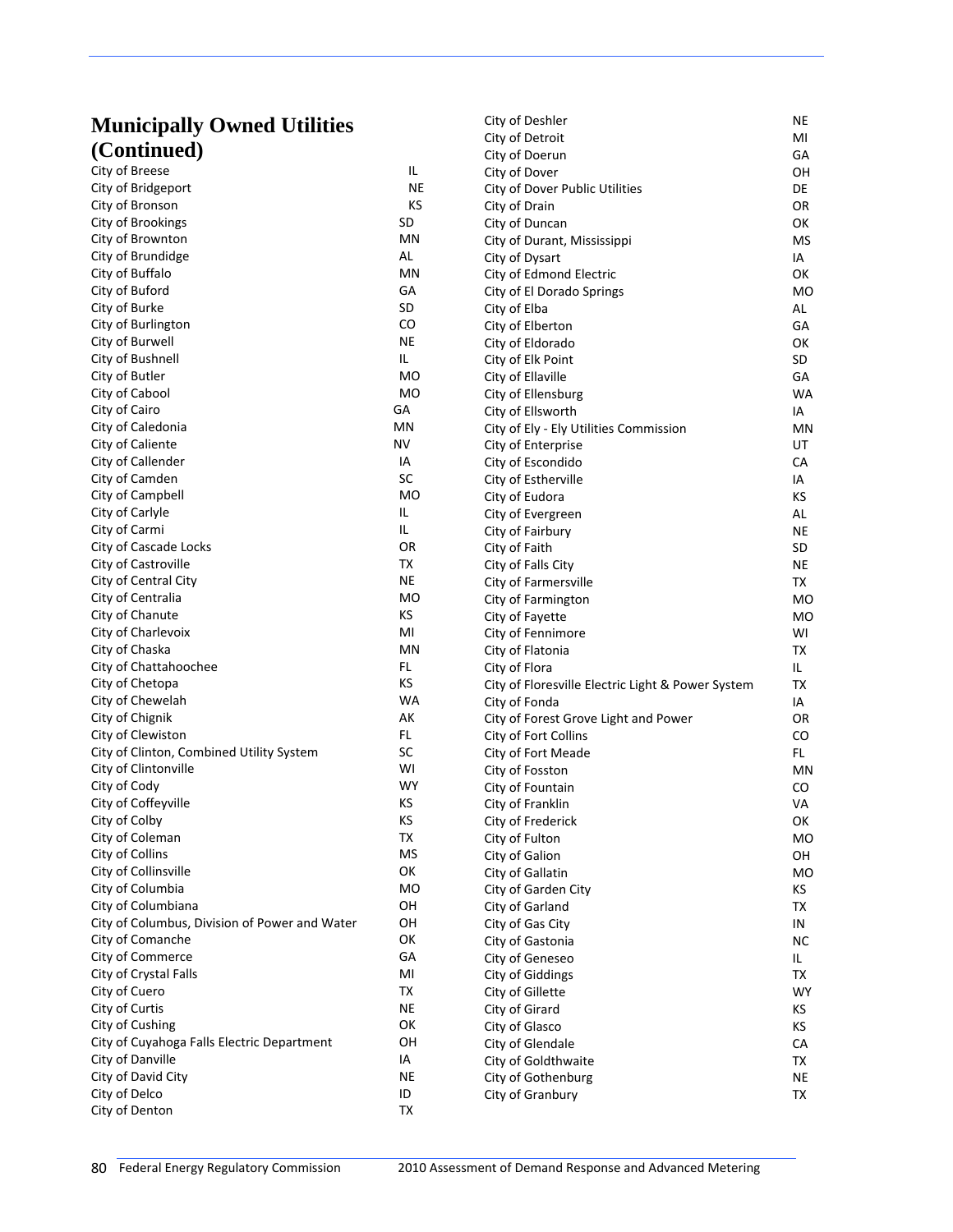| <b>Municipally Owned Utilities</b>          |            | City of Larned                               | КS        |
|---------------------------------------------|------------|----------------------------------------------|-----------|
| (Continued)                                 |            | City of Las Animas Municipal Light and Power | CO        |
|                                             |            | City of Laurens                              | IA        |
| City of Grand Island                        | NE         | City of Laurinburg                           | NС        |
| City of Grand Junction                      | IA         | City of Lawrenceville                        | GА        |
| City of Granite                             | ОΚ         | City of Lebanon                              | OН        |
| City of Green Cove Springs Electric Utility | FL         | City of Lebanon Utilities                    | IN        |
| City Of Greenfield                          | IN         | City of Leesburg                             | FL.       |
| City of Gridley                             | СA         | City of Lehigh                               | IA        |
| City of Groton                              | SD         | City of Lewes Board of Public Works          | DE        |
| City of Groton Dept of Utilities            | СT         | City of Liberal                              | мo        |
| City of Guttenberg                          | ΙA         | City of Liberty                              | TX        |
| City of Hall City                           | KS         | City of Lincoln Center                       | КS        |
| City of Hamilton                            | OН         | City of Lincoln Electric System              | NE.       |
| City of Hannibal                            | MO         | City of Linton                               | IN        |
| City of Hart                                | MI         | City of Livingston                           | TX        |
| City of Haven                               | KS         | City of Lockhart                             | TX        |
| City of Hebron                              | NE         | City of Lockwood                             | MO        |
| City of Helper                              | UT         | City of Lodi                                 | СA        |
| City of Hempstead                           | TX         | City of Lucas                                | КS        |
| City of Hermann                             | MO         | City of Lumberton                            | NC.       |
| City of Hickman                             | NE         | City of Luverne                              | ΜN        |
| City of High Point                          | NC         | City of Mabel                                | ΜN        |
| City of Highland                            | IL         | City of Maddock                              | ND        |
| City of Hill City                           | КS         | City of Mangum                               | ОΚ        |
| City of Hillsboro                           | ND         | City of Mansfield                            | MO        |
| City of Holyrood                            | КS         | City of Marceline                            | <b>MO</b> |
| City of Homestead                           | FL.        | City of Marshall                             | IL.       |
| City of Hominy                              | ОΚ         | City of Marshfield                           | WI        |
| City of Hope                                | ND         | City of Maryville Electric Department        | ΤN        |
| City of Howard                              | SD         | City of McLaughlin                           | SD        |
| City of Hubbard Light Dept.                 | OН         | City of McLeansboro                          | IL.       |
| City of Hudson                              | OН         | City of Medford                              | WI        |
| City of Hugoton                             | КS         | City of Memphis                              | MO        |
| City of Hunnewell                           | MO         | City of Mesa                                 | AZ        |
| City of Independence                        | MO         | City of Metropolis                           | IL.       |
| City Of Iola                                | КS         | City of Minden                               | LA        |
| City of Isabel                              | ΚS         | City of Mitchell                             | ΝE        |
| City of Jackson                             | GА         | City of Monroe                               | GА        |
| City of Janesville                          | ΜN         | City of Monroe City                          | MO        |
| City of Jasper                              | IN         | City of Monroe, NC                           | <b>NC</b> |
| City of Jonesville                          | LA         | City of Monticello                           | GA        |
| City of Kasson                              | ΜN         | City of Moore Haven                          | FL.       |
| City of Kennett                             | MO         | City of Moran                                | KS        |
| City of Kings Mountain                      | <b>NC</b>  | City of Morrill                              | KS        |
| City of Kosciusko                           | MS         | City of Mount Dora                           | FL.       |
| City of La Plata                            | MO         | City of Mount Vernon                         | мo        |
| City of Lafayette                           | GA         | City of Mountain Iron                        | ΜN        |
| City of LaGrange, Georgia                   | GA         | City of Mountain Lake                        | ΜN        |
| City of LaHarpe                             | KS         | City of Mountain View                        | МO        |
| City of Lake City Electric Utility          | MN         | City of Murray                               | UT        |
| City of Lake View                           | IA         | City of Naperville                           | IL.       |
| City of Lake Worth Utilities                | FL.        | City of Neligh                               | NE        |
| City of Lakefield                           | MN         | City of Neodesha                             | KS        |
| City of Lakeland, Lakeland Electric         | FL.        | City of New Lisbon                           | WI        |
| City of Lakin                               | ΚS         | City of New Martinsville                     | <b>WV</b> |
| City of Lakota                              | <b>ND</b>  | City of Newberry                             | FL.       |
| City of Lamar Utilities Board               | ${\rm CO}$ | City of Newburg                              | MO        |
| City of Larchwood                           | IA         |                                              |           |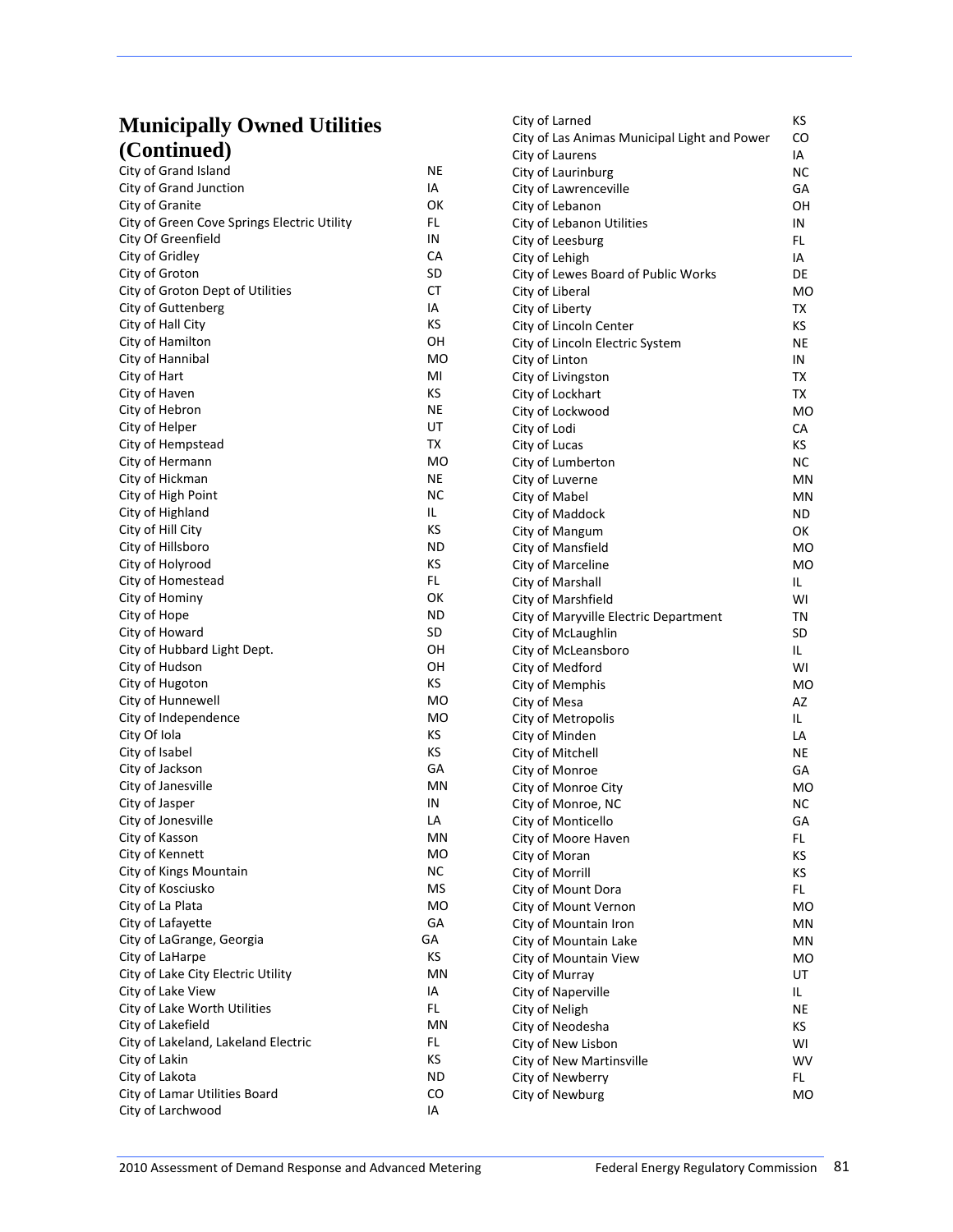| City of Newton                                | IL        | City o |
|-----------------------------------------------|-----------|--------|
| City of Newton Falls                          | OН        | City o |
| City of Niles Light Dept.                     | OН        | City o |
| City of Nixa Utilities                        | MO        | City o |
| City of North Little Rock-Electric Department | AR        | City o |
| City of Northwood Utilities                   | ND        | City o |
| City of Norton                                | КS        | City o |
| City of Norway Dept. of Power & Light         | MI        | City c |
| City of Odessa                                | мo        | City o |
| City of Onida                                 | SD        | City o |
| City of Orangeburg Dept. of Public Utilities  | SC        | City o |
| City of Ord                                   | NE        | City o |
| City of Orient                                | IA        | City o |
| City of Osawatomie                            | КS        | City o |
| City of Osborne                               | КS        | City o |
| City of Osceola                               | МO        | City o |
| City of Oxford                                | κs        | City o |
| City of Painesville Municipal Electric Plant  | OН        | City o |
| City of Palo Alto Utilities                   | СA        | City o |
| City of Perry                                 | <b>MO</b> | City o |
| City of Peru                                  | IL        | City o |
| City of Petoskey                              | MI        | City c |
| City of Pierz                                 | ΜN        | City c |
| City of Plankinton                            | SD        | City c |
| City of Plummer                               | ID        | City o |
| City of Poplar Bluff                          | MO        | City o |
| City of Port Angeles                          | WA        | City o |
| City of Powell                                | WY        | City o |
| City of Prescott                              | AR        | City o |
| City of Providence                            | КY        | City o |
| City of Purcell                               | ОΚ        | City c |
| City of Radford                               | VA        | City c |
| City of Rancho Cucamonga                      | СA        | City o |
| City of Randall                               | ΜN        | City o |
| City of Rayne                                 | LA        | City o |
| City of Redding Electric Utility              | СA        | City o |
| City of Richland                              | MO        | City o |
| City of Richland Energy Services              | <b>WA</b> | City o |
| City of Robertsdale                           | AL        | City o |
| City of Rock Falls                            | IL        | City o |
| City of Rock Hill                             | SC        | City o |
| City of Roodhouse                             | IL        | City c |
| City of Roseau                                | ΜN        | City 0 |
| City of Roseville                             | CA        | City o |
| City of Round Lake                            | ΜN        | City o |
| City of Rupert                                | ID        | City o |
| City of Ruston                                | LA        | City o |
| City of Saint Peter                           | ΜN        | City o |
| City of Salamanca Board of Public Utilities   | NΥ        | City o |
| City of Salem                                 | VA        | City o |
| City of Sanborn                               | ΙA        | City o |
| City of Schulenburg                           | ТX        | City o |
| City of Scottsburg Municipal Electric Utility | ΙN        | City o |
| City of Scranton                              | кs        | City c |
| City of Scribner                              | ΝE        | City c |
| City of Seaford                               | DE        |        |

| City of Seattle Light Department              | WA  |
|-----------------------------------------------|-----|
| City of Seguin                                | ΤХ  |
| City of Seneca                                | SC  |
| City of Sergeant Bluff                        | IA  |
| City of Seward                                | ΝE  |
| City of Sheboygan Falls                       | WI  |
| City of Shelbina                              | мo  |
| City of Shiner                                | ТX  |
| City of Shullsburg                            | WI  |
|                                               |     |
| City of Sikeston Board of Municipal Utilities | МO  |
| City of Sioux Center                          | IA  |
| City of Smithville                            | тх  |
| City of Southport                             | NC  |
| City of Spring Grove                          | ΜN  |
| City of Springfield                           | IL  |
| City of St Marys                              | κs  |
| City of St. Clairsville                       | ΟН  |
| City of St. Francis                           | κs  |
| City of St. George                            | UT  |
| City of St. James                             | MN  |
| City of St. John                              | κs  |
| City of Stanhope                              | IA  |
| City of State Center                          | IA  |
| City of Steelville                            | МO  |
| City of Stephen                               | MN  |
| City of Stephenson                            | MI  |
| City of Stilwell                              | ок  |
| City of Stockton                              | КS  |
| City of Stratford                             | ΙA  |
| City of Strawberry Point                      | IA  |
| City of Sullivan                              | МO  |
| City of Sylvester                             | GА  |
| City of Tallahassee                           | FL  |
| City of Thayer                                | МO  |
| City of Thomasville                           | GА  |
| City of Traer                                 | IA  |
| City of Troy                                  | AL  |
| City of Udall                                 | κs  |
| City of Unalaska                              | AK  |
| City of Union                                 | SC  |
| City of Valley City                           | ND  |
| City of Vandalia                              | МO  |
| City of Vermillion                            | SD  |
| City of Wadena Electric & Water               | ΜN  |
| City of Wadsworth                             | OН  |
| City Of Wakefield                             | MI  |
| City of Warroad                               | MN  |
| City of Washington                            | NС  |
| City of Waterloo                              | IL. |
| City of Watertown                             | ΝY  |
| City of Watonga                               | ОΚ  |
| City of Waynesville                           | МO  |
| City of Waynoka                               | ОΚ  |
| City of Weimar                                | ТX  |
| City of Weiser                                | ID  |
| City of West Liberty                          | IA  |
| City of Westerville                           | OН  |
| City of Westfield                             | МA  |
|                                               |     |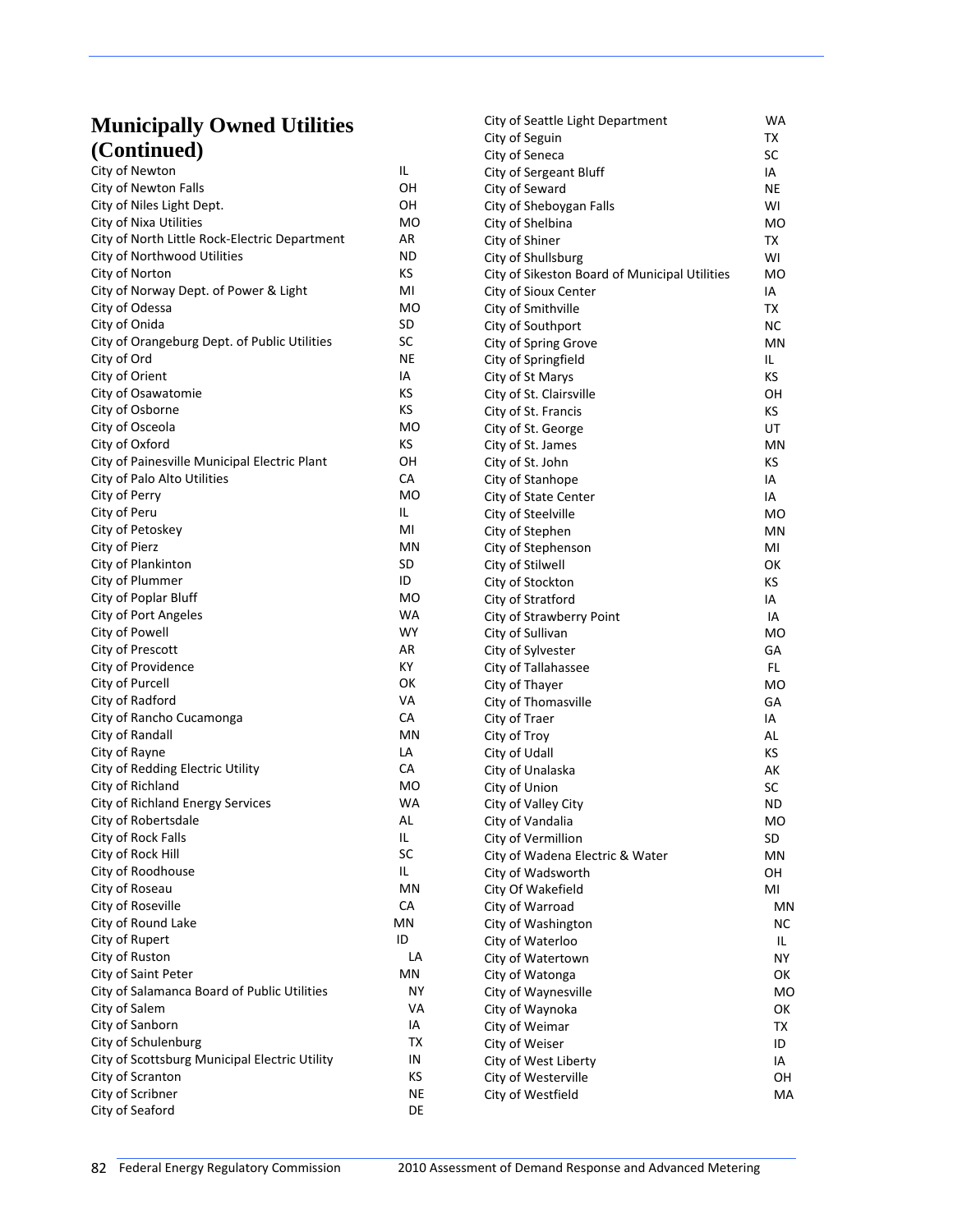| (Conlunca)                                        |           | <b>Grand Rapids Public Utilities Commission</b> | MN  |
|---------------------------------------------------|-----------|-------------------------------------------------|-----|
| City of White Mountain Utilities                  | АK        | Greeneville Light & Power System                | AL  |
| City of Whitesboro                                | ТX        | <b>Greenfield Municipal Utilities</b>           | IA  |
| City of Willow Springs                            | МO        | <b>Greenwood Utilities Commission</b>           | MS  |
| City of Windom                                    | MN        | Groton Electric Light                           | МA  |
| City of Winfield                                  | КS        | <b>Guam Power Authority</b>                     | GU  |
| City of Winnfield                                 | LA        | <b>Guntersville Electric Board</b>              | AL  |
| City of Wray                                      | CO        | Harriman Utility Board                          | ΤN  |
| City of Yoakum                                    | TX        | Harrisonburg Electric Commission                | VA  |
| City Utilities of Springfield                     | МO        | <b>Hartford Utilities</b>                       | WI  |
| City Water & Light Plant of the City of Jonesboro | AR        | <b>Hartley Municipal Utilities</b>              | IA  |
| Clarksville Light & Water Co.                     | AR        | <b>Hartselle Utilities</b>                      | AL  |
| Columbia Power & Water Systems                    | ΤN        | Hastings City of                                | NE  |
| Columbus Water & Light Dept.                      | WI        | Hawarden Municipal Utilities                    | IA  |
| <b>Concord Municipal Utility</b>                  | МA        | Heber Light and Power                           | UT  |
| Conway Corporation                                | AR        | Henderson City Utility Commission               | KY. |
| Corbin City Utilities Commission                  | ΚY        | <b>Hermiston Energy Services</b>                | OR  |
| <b>Corwith Municipal Utilities</b>                | ΙA        | Hillsdale Board of Public Utilities             | MI  |
| <b>Cozad Board of Public Works</b>                | NE        | <b>Holland Board of Public Works</b>            | MI  |
| Crawfordsville Electric Light & Power             | IN        | <b>Holy Springs Utility Department</b>          | MS  |
| Cuba City Electric & Water Utility                | WI        | Hooversville Boro Elec Lgt Co.                  | PА  |
| Cumberland, City of                               | WI        | Hope Water and Light Commission                 | AR  |
| <b>Decatur Utilities</b>                          | AL        | Hopkinsville Electric System                    | ΚY  |
| <b>Delano Municipal Utilities</b>                 | <b>MN</b> | Hudson Municipal Electric Utility               | IA  |
| Delta Municipal Light and Power                   | CO        | <b>Humboldt Utilities</b>                       | ΤN  |
| <b>Denison Municipal Utilities</b>                | IA        | <b>Huntsville Utilities</b>                     | AL  |
| Dickson Electric Department                       | ΤN        | Hurricane City Power                            | UT  |
| Dublin Municipal Electric                         | IN        | <b>Hustisford Utilities</b>                     | WI  |
| Duncannon Borough                                 | PА        | Hyrum City Corp.                                | UT  |
| Dyersburg Electric System                         | ΤN        | Independence Light & Power                      | IA  |
| Eagle River Light & Water Commission              | WI        | Indianola Municipal Utilities                   | IA  |
| <b>Easley Combined Utility System</b>             | SC        | Ipnatchiaq Electric Company                     | AК  |
| East Grand Forks Water and Light                  | MN        | Jackson Energy Authority                        | ΤN  |
| <b>Easton Utilities Commission</b>                | MD        | Jamestown Board of Public Utilities             | ΝY  |
| Electric and Water Plant Board of the             |           | JEA                                             | FL. |
| City of Frankfort                                 | КY        | Jefferson Water & Light Dept.                   | WI  |
| Elk River Municipal Utilities - City of Elk River | ΜN        | Jewett City Dept. of Public Utilities           | CТ  |
| <b>Erwin Utilities</b>                            | ΤN        | Juneau Utility Commission                       | WI  |
| Eugene Water & Electric Board                     | OR        | Kansas City Board of Public Utilities           | KS. |
| Evansville Water & Light                          | W١        | Kaukauna Utilities                              | WI  |
| <b>Fairburn Utilities</b>                         | GА        | Kaysville City Corporation                      | UT  |
| <b>Fillmore City Corporation</b>                  | UT        | Kenyon Municipal Utilities                      | ΜN  |
| Fitzgerald Wtr Lgt & Bond Comm                    | GA        | Kerrville Public Utility Board                  | TX  |
| <b>Florence Utility Commission</b>                | WI        | Ketchikan Public Utilities                      | AК  |
| <b>Forest City Municipal Utilities</b>            | IA        | Kimballton Municipal Utilities                  | IA  |
| Fort Payne Improvement Authority                  | AL        | Kingman City of                                 | КS  |
| Fort Pierce Utilities Authority                   | FL.       | Kissimmee Utility Authority                     | FL. |
| Franklin Electric Plant Board                     | КY        | Knoxville Utilities Board                       | ΤN  |
| Gaffney Board of Public Works                     | SC        | La Farge Municipal Electric Utility             | WI  |
| Gainesville Regional Utilities                    | FL.       | La Junta Municipal Utilities                    | CO  |
| <b>Gallatin Department of Electricity</b>         | TN        | Lafayette Utilities System                      | LA  |
| <b>Garnett Municipal Electric</b>                 | ΚS        | Lafollette Utilities Board                      | ΤN  |
| <b>Geary Utilities Authority</b>                  | OK        | Lake Mills Light & Water Dept.                  | WI  |
| Glasgow Electric Plant Board                      | КY        | Lake Mills Municipal Utilities                  | IA  |
| Glencoe Light and Power Commission                | ΜN        | Lake Placid Village, Inc.                       | ΝY  |
| Glenwood Springs City of                          | CO        | Lampasas City of                                | TX  |
| <b>Grafton Electric</b>                           | IA        |                                                 |     |

Grand Haven Board of Light and Power MI<br>Grand Marais Public Utilities MN

Grand Marais Public Utilities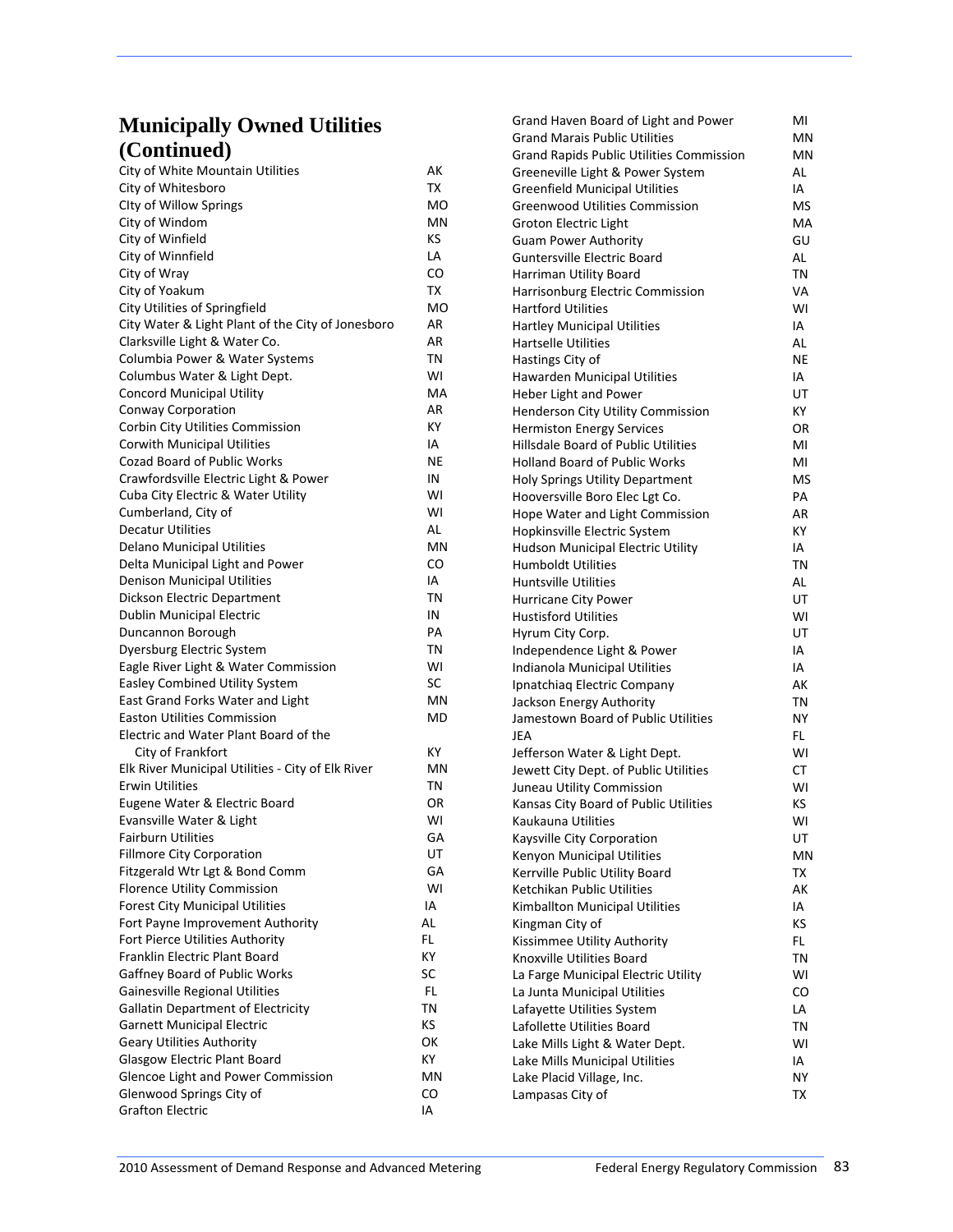| L'anse Electric Utility                                     | MI       |
|-------------------------------------------------------------|----------|
| Laurens Commission of Public Works                          | SC       |
| Lawrenceburg Municipal Utility                              | IN       |
| Lexington Electric System                                   | ΤN       |
| Litchfield Public Utilities                                 | ΜN       |
| Littleton Water and Light Department                        | NΗ       |
| Lodi Municipal Light & Water Utility                        | WI       |
| Lodi Village of                                             | OΗ       |
| Logan City Light and Power                                  | UT       |
| <b>Logansport Municipal Utilities</b>                       | IN       |
| Longmont Power & Communications                             | CO       |
| Los Angeles Department of Water and Power                   | CA       |
| Lowell Light and Power                                      | MI       |
| Lubbock Power & Light                                       | ТX       |
| Madelia Municipal Light & Power                             | MN       |
| <b>Madison Electric</b>                                     | МE       |
| <b>Manilla Municipal Utilities</b>                          | IA       |
| Manti City                                                  | UT       |
| Maquoketa Municipal Electric Utility                        | IA       |
| Marquette Board of Light and Power                          | MI       |
| <b>Marshall Municipal Utilities</b>                         | MO       |
| McMinnville Electric System                                 | ΤN       |
| <b>Melrose Public Utilities</b>                             | ΜN       |
| Memphis Light, Gas & Water Division                         | TN       |
| Menasha Electric & Water Utilities                          | WI       |
| Milton-Freewater City Light & Power                         | OR.      |
| Moorhead Public Service                                     | MN       |
| Morgan City Corporation                                     | UT       |
| <b>Morristown Utilities Commission</b>                      | ΤN       |
| Mount Horeb Electric Utility                                | WI       |
| Mount Pleasant Municipal Utilities                          | IA       |
| Mt. Pleasant City TN                                        | ΤN       |
| Navajo Tribal Utility Authority                             | AZ,NM    |
| Nebraska City Utilities                                     | NE       |
| Negaunee Electric Department                                | MI       |
| New Castle Municipal Services Commission                    | DE       |
| New Glarus Light & Water Works                              | WI       |
| New Hampton Municipal Light Plant                           | IA       |
| New Hampton Village Precinct<br>New Holstein Public Utility | NΗ<br>WI |
| New London Electric & Water Utility                         | WI       |
| New Richmond Municipal Electric Utility                     | WI       |
| Newbern Electric Water & Gas                                | ΤN       |
| Newkirk Municipal Authority                                 | ОΚ       |
| Newport Utilities Board                                     | ΤN       |
| North Branch Water & Light Comm.                            | ΜN       |
| Norwalk Third Taxing District                               | CТ       |
| <b>Ocala Utility Services</b>                               | FL       |
| <b>Oconomowoc Utilities</b>                                 | W١       |
| Oconto Falls Water & Light Commission                       | WI       |
| Orlando Utilities Commission                                | FL.      |
| <b>Orrville Utilities</b>                                   | OН       |
| <b>Osage Municipal Utilities</b>                            | IA       |
| Ottawa, City of                                             | ΚS       |
| <b>Owatonna Public Utilities</b>                            | ΜN       |
| <b>Owensboro Municipal Utilities</b>                        | ΚY       |
|                                                             |          |

| Page Electric Utility                      | AZ        |
|--------------------------------------------|-----------|
| Paragonah Town                             | UT        |
| Paragould Light Water and Cable            | AR        |
| Paris Board of Public Utilities            | ΤN        |
| Pasadena Water & Power                     | CA        |
| Pascoag Utility District                   | RI        |
| Payson City                                | UT        |
| Pella City of                              | IA        |
| Peru Utilities                             | ΙN        |
| PES Energize - Pulaski Electric System     | ΤN        |
| Philadelphia Utilities                     | MS        |
| <b>Pierre Municipal Utilities</b>          | SD        |
| Piggott Light and Water                    | AR        |
| Plattsburgh Municipal Lighting Department  | NΥ        |
| <b>Plymouth Utilities</b>                  | WI        |
| Ponca City Utility Authority               | ОΚ        |
| Prairie du Sac Municipal Electric & Water  | WI        |
| <b>Precinct of Woodsville</b>              | NΗ        |
| Price Municipal Corporation                | UT        |
| Princeton Municipal Light Department       | МA        |
| <b>Princeton Public Utilities</b>          | ΜN        |
| <b>Proctor Public Utilities Commission</b> | ΜN        |
| Provo City Corp                            | UT        |
| Public Service Commission of Yazoo City    | MS        |
| Public Works Commission of the             |           |
| City of Fayetteville                       | <b>NC</b> |
| Reedsburg Utility Commission               | WI        |
| Reedy Creek Improvement Disrtrict          | FL.       |
| Rensselaer Municipal Electric Utility      | IN        |
| Reynolds, Village of                       | ΝE        |
| <b>Rice Lake Utilities</b>                 | W١        |
| <b>Richland Center Electric Utility</b>    | W١        |
| Richmond Power and Light                   | ΙN        |
| <b>Ripley Power and Light</b>              | ΤN        |
| River Falls Municipal Utility              | W١        |
| <b>Riverside Public Utilities</b>          | CA        |
| <b>Rochelle Municipal Utilities</b>        | IL.       |
| <b>Rochester Public Utilities</b>          | ΜN        |
| <b>Rock Port Municipal Utilities</b>       | МO        |
| Rock Rapids Municipal Utility              | IA        |
| Rockford Municipal Light Plan              | ΙA        |
| Russellville Electric Board                | AL.       |
| Russellville Electric Plant Board          | ΚY        |
| Santa Clara City                           | UT        |
| Sebewaing Light & Water                    | MI        |
| Sevier County Electric System              | TN        |
| Shakopee Public Utilities Commission       | MN        |
| Shawano Municipal Utilities                | WI        |
| <b>Sheffield Utilities</b>                 | AL        |
| Shelbyville Power System                   | TN        |
| <b>Silicon Valley Power</b>                | CA        |
| Sioux Falls Municipal Light & Power        | SD        |
| Sitka City & Borough of                    | АΚ        |
| Sleepy Eye Public Utilities                | ΜN        |
| <b>Slinger Utilities</b>                   | W١        |
| Smithville Electric System                 | ΤN        |
| South Norwalk Electric and Water           | СT        |
| South Vienna Corporation                   | OН        |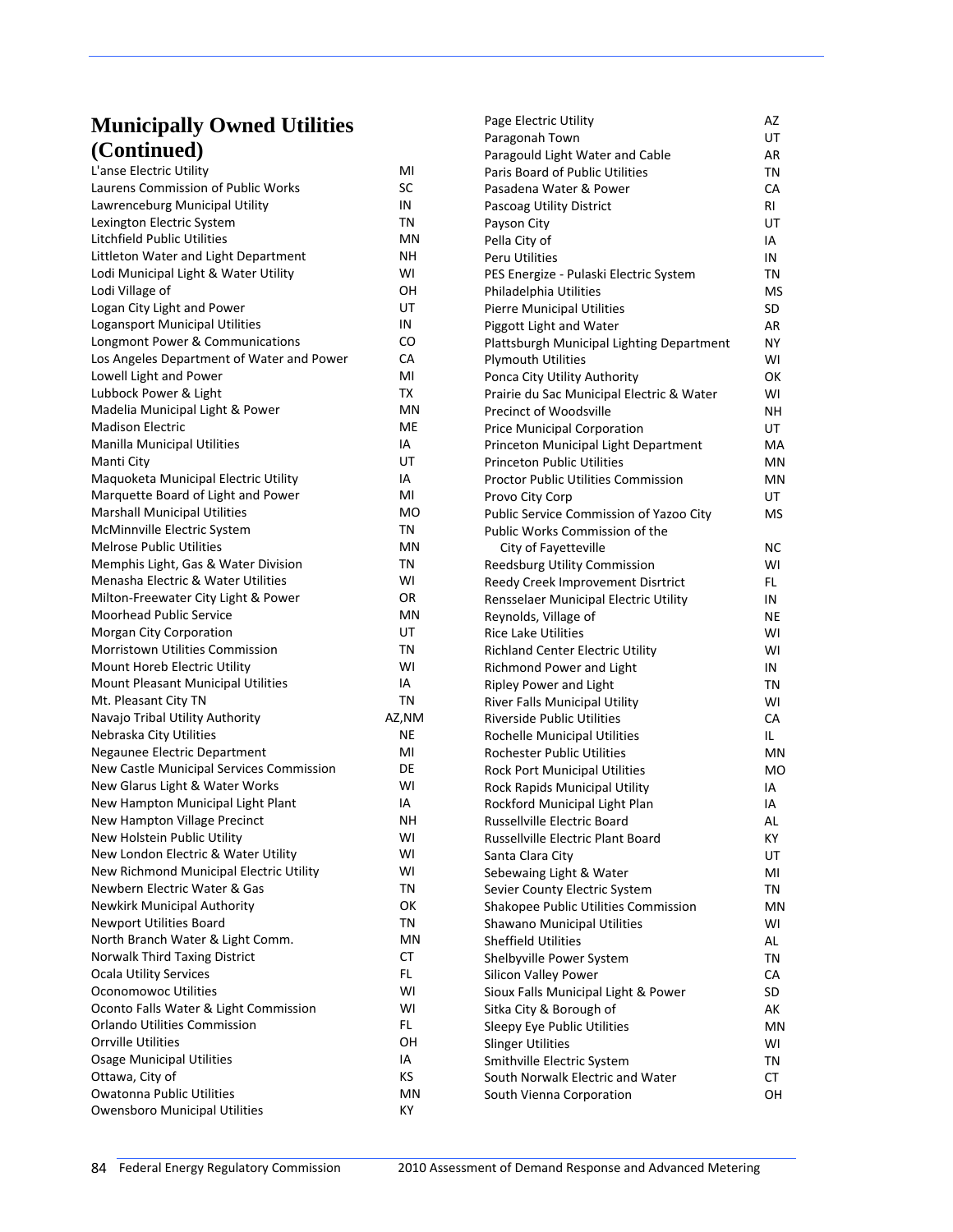| <b>Spencer Municipal Utilities</b>                 | IΑ        |
|----------------------------------------------------|-----------|
| Spooner, City of                                   | WI        |
| Spring City Corp                                   | UT        |
| <b>Spring Valley Public Utilities</b>              | ΜN        |
| Springfield Public Utilities                       | MN        |
| <b>Story City Municipal Electric Utility</b>       | IA        |
| <b>Stoughton Electric Utility</b>                  | W١        |
| Straughn Municipal Electric                        | IN        |
| <b>Sturgeon Bay Utilities</b>                      | WI        |
| Sun Prairie Water & Light Commission               | WI        |
| Superior Utilities, City of Superior Nebraska      | ΝE        |
| <b>Tacoma Public Utilities</b>                     | <b>WA</b> |
| Tatitlek Electric Utilitv                          | АΚ        |
| Tell City Electric Department                      | IN        |
| Tenakee Springs Electric Utility                   | АΚ        |
| Terrebonne Parish Consolidated Government          | LA        |
| The City of Holyoke Gas and Electric Department MA |           |
| The City of Plainview                              | ΝE        |
| The Hagerstown Light Department                    | MD        |
| <b>Thurmont Municipal Light Company</b>            | MD        |
| Tillamook People's Utility District                | ΟR        |
| <b>Tipton Municipal Electric Utility</b>           | IN        |
| <b>Tipton Municipal Utilities</b>                  | IA        |
| Town of Argos                                      | IN        |
| Town of Avilla                                     | IN        |
| Town of Ayden                                      | ΝC        |
| Town of Black Creek                                | ΝC        |
| Town of Bostic                                     | NС        |
| Town of Braintree Electric Light Department        | МA        |
| Town of Brooklyn                                   | IN        |
| Town of Brookston                                  | IN        |
| Town of Center - Municipal Light & Power           | CO        |
| Town of Clayton                                    | ΝC        |
| Town of Coatesville                                | IN        |
| Town of Culpeper                                   | VA        |
| Town of Dallas                                     | ΝC        |
| Town of Deaver                                     | WY        |
| Town of Edenton                                    | <b>NC</b> |
| Town of Forest City                                | ΝC        |
| Town of Frederick                                  | CO        |
| Town of Fredonia                                   | AZ        |
| Town of Front Royal                                | VA        |
| <b>Town of Granite Falls</b>                       | ΝC        |
| <b>Town of Guernsey</b>                            | WY        |
| Town of Gueydan                                    | LA        |
| Town of Hagerstown                                 | IN        |
| Town of Haxtun                                     | CO        |
| Town of Highlands                                  | NC        |
| Town of Holden                                     | UT        |
| Town of Hookerton                                  | NC        |
| Town of Julesburg                                  | CO        |
| Town of Knightstown                                | IN        |
| Town of Ladoga                                     | IN        |
| Town of Landis                                     | NC        |
| <b>Town of Laverne</b>                             | ОΚ        |
| Town of Lucama                                     | NC        |

| Town of Lyons                                  | CO        |
|------------------------------------------------|-----------|
| Town of Manitou                                | ОΚ        |
|                                                | <b>NY</b> |
| Town of Massena                                |           |
| Town of Merrimac Municipal Light Department    | МA        |
| Town of Middletown                             | DE        |
| Town of Montezuma                              | IN        |
| Town Of Oak City                               | UT        |
| Town of Pine Bluffs                            | WY        |
| Town of Pittsboro                              | IN        |
| Town of Prosperity                             | SC        |
| Town of Red Springs                            | ΝC        |
| Town of Robersonville                          | ΝC        |
| Town of Ruston                                 | WA        |
| Town of Ryan                                   | ОΚ        |
| Town of Sharpsburg                             | ΝC        |
| Town of South Hadley                           | МA        |
| Town of South Whitley                          | IN        |
| Town of Spiceland                              | IN        |
| Town of Steilacoom                             | <b>WA</b> |
| Town of Stowe Electric Department              | VT        |
| Town of Wallingford, Department of             |           |
| <b>Public Utilities</b>                        | СT        |
| Town of Williamsport                           | МA        |
| Town of Winamac                                | IN        |
| <b>Trempealeau Municipal Electric Utility</b>  | WI        |
| <b>Trenton Municipal Utilities</b>             | MO        |
| Tullahoma Board of Public Utilities            | ΤN        |
| Two Rivers Water & Light Utility               | WI        |
| Utilities Commission, City of New Smyrna Beach | FL        |
| Van Buren Light & Power District               | ME        |
| Village of Akron                               | NY        |
| Village of Albany                              | IL.       |
| Village of Angelica                            | NΥ        |
| Village of Arcade                              | NΥ        |
| Village of Bergen                              | NΥ        |
| Village of Black Earth                         | WI        |
| Village of Brocton                             | NΥ        |
| Village of Callaway                            | ΝE        |
| Village of Carey Electric                      | ΟН        |
| Village of Cashton                             | WI        |
| Village of Castile                             | NΥ        |
| Village of Clinton                             | MI        |
| Village of Daggett                             | MI        |
| Village of Davenport                           | ΝE        |
| Village of Decatur                             | NE        |
| Village of Deshler                             | ΟН        |
| Village of Endicott                            | ΝE        |
| Village of Endicott Municipal Light            | NΥ        |
| Village of Fairport                            | NΥ        |
| Village of Frankfort                           | NΥ        |
| Village of Freeport                            | NΥ        |
| Village of Genoa                               | ΟН        |
| Village of Glouster                            | ΟН        |
| Village of Grafton                             | ΟН        |
| Village of Greene                              | NΥ        |
| Village of Greenport                           | NΥ        |
| Village of Hamilton                            | NY        |
| Village of Hampton                             | NE        |
|                                                |           |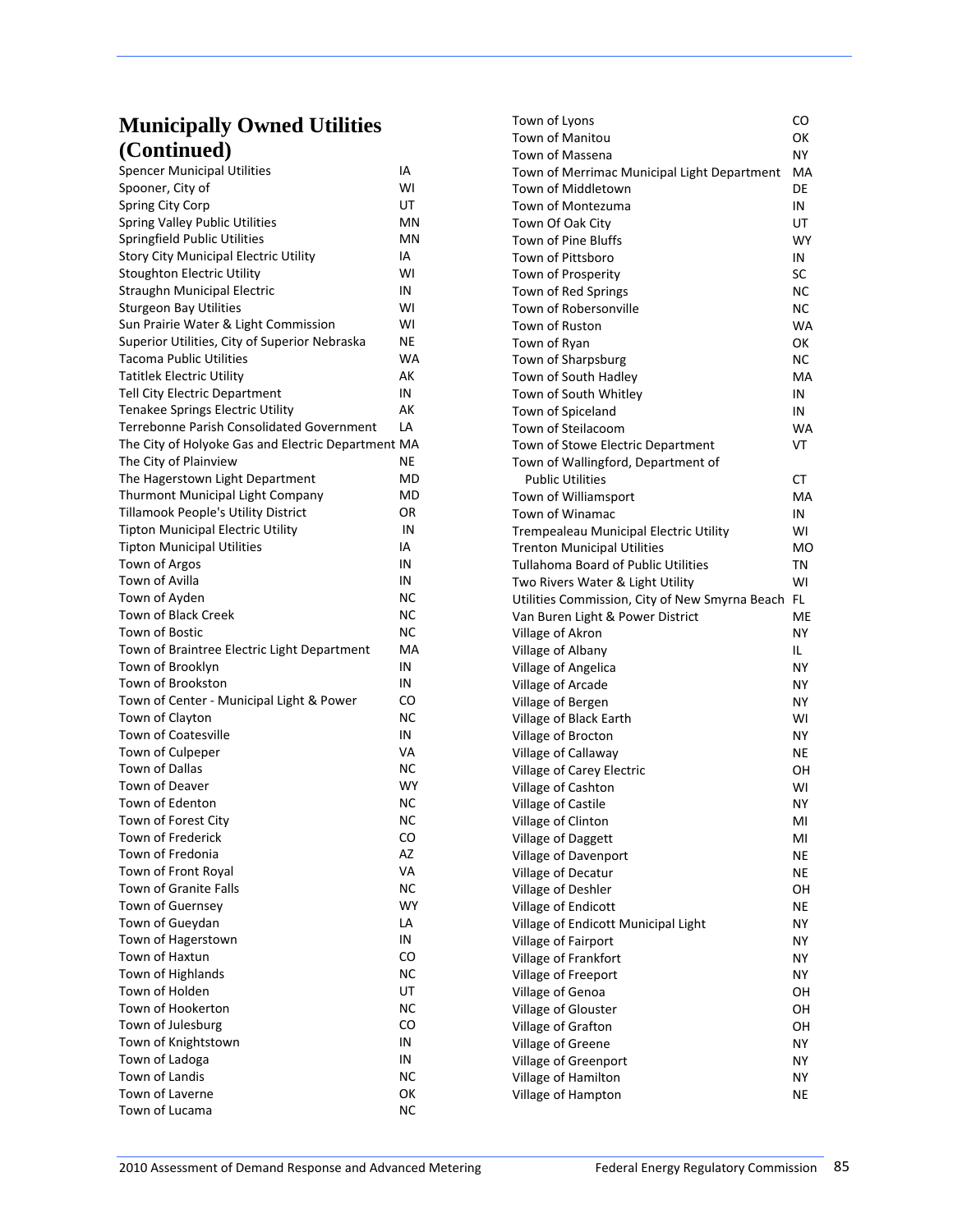| Village of Holbrook                              | ΝE  |
|--------------------------------------------------|-----|
| Village of Hyde Park, Inc.                       | VT  |
| Village of Jackson Center                        | OН  |
| Village of Ladd                                  | IL. |
| Village of Little Valley                         | NΥ  |
| Village of Lucas                                 | ΟH  |
| Village of Lydonville Electric Department        | VT  |
| Village of Marshallville                         | OН  |
| Village of Mayville                              | ΝY  |
| Village of Mendon                                | OН  |
| Village of Merrillan                             | WI  |
| Village of Minster                               | OН  |
| Village of Northfield Electric Department        | VT  |
| Village of Orleans Electric Dept. Inc.           | VT  |
| Village of Oxford                                | ΝE  |
| Village of Paw Paw                               | MI  |
| Village of Pemberville                           | OН  |
| Village of Philadelphia                          | ΝY  |
| Village of Prague                                | NE  |
| Village of Richmondville                         | NΥ  |
| Village of Riverton                              | IL. |
| Village of Rockville Centre                      | NΥ  |
| Village of Sherburne                             | ΝY  |
| Village of Shickley                              | ΝE  |
| Village of Shiloh                                | OН  |
| Village of Silver Springs Municipal Electric     | NΥ  |
| Village of Solvay                                | NΥ  |
| Village of Spalding                              | NE  |
| Village of Stratford                             | W١  |
| Village of Stratton                              | NС  |
| Village of Talmage                               | ΝE  |
| Village of Trenton                               | ΝE  |
| Village of Versailles                            | OН  |
| Village of Waynesfield                           | OН  |
| Village of Westfield                             | NY. |
| Village of Wharton                               | OН  |
| Village of Winnetka, Water & Electric Department | IL. |
| Village of Woodsfield                            | OН  |
| Vinton Municipal Electric Utility                | IA  |
| <b>Wadsworth Electric and Communications</b>     | OН  |
| <b>Wagoner Public Works Authority</b>            | ОΚ  |
| Waterloo Water & Light Commission                | WI  |
| Waunakee Water & Light Commission                | W١  |
| <b>Waupun Public Utilities</b>                   | WI  |
| Weakley County Municipal Electric System         | ΤN  |
| Wellesley Municipal Light Plant                  | МA  |
| <b>Westbrook Public Utilities</b>                | ΜN  |
| <b>Westby Municipal Electric Utility</b>         | WI  |
| Whitehall Municipal Electric Utility             | WI  |
| <b>Willmar Municipal Utilities</b>               | MN  |
| Wilton Municipal Light and Power                 | IA  |
| Wonewoc Electric & Water Department              | W١  |
|                                                  |     |

### **Political Subdivisions**

Alamo Power District #3 NV

Brazos River Authority **TX** Butler Public Power District NE Canby Utility Board **Canby Utility Board** Central Lincoln People's Utility District OR Columbia River Peoples Utility District OR Crisp County Power Commission GA Cuming County Public Power District NE Electrical Dist No3 Pinal Cnty **AZ** Electrical District # 2 AZ Electrical District No. 4, Pinal County, Arizona AZ Electrical District No. 5, Pinal County, Arizona AZ Elkhorn Rural Public Power District NE Emerald People's Utility District OR Energy Northwest WA Guadalupe‐Blanco River Authority TX Imperial Irrigation District CA Kennebunk Light & Power District ME Kings River Conservation District CA Klickitat County Public Utility District No. 1 WA Lincoln County Power District No. 1 NV Loup River Public Power District **NE** Loup Valleys Rural Public Power District NE McCook Public Power District ME Midvale Irrigation District **WY** Mohegan Tribal Utility Authority **CT** Municipal Energy Agency of Nebraska NE North Central Public Power District NE Northern Wasco Co PUD **OR** Northwest Rural Public Power District NE **Omaha Public Power District Communist Communist Communist Communist Communist Communist Communist Communist Co** Perennial Public Power District NE Placer County Water Agency **CA** Platte River Power Authority **CO** Polk County Rural Public Power District NE Public Utility District No. 1 of Benton County WA Public Utility District No. 1 of Douglas County WA Public Utility District No. 1 of Grays Harbor County **WA** Public Utility District No. 1 of Pend Oreille County **WA** Public Utility District No. 1 of Wahkiakum County WA PUD #1 of Ferry County **WA** PUD No 3 of Mason County **WA** PUD No. 1 of Cowlitz County **WA** PUD No. 1 of Whatcom County WA Roosevelt Public Power District NE Salt River Project (SRP) AZ Seward County Public Power District ME Snohomish County Public Utility District #1 WA South Feather Water and Power Agency CA Southern Public Power District ME Southwest Public Power District ME Strawberry Electric Service District UT Texas General Land Office **TR** Tohono O'odham Utility Authority AZ Tonopah Irrigation District AZ Turlock Irrigation District **CA** 

Alaska Energy Authority **AX**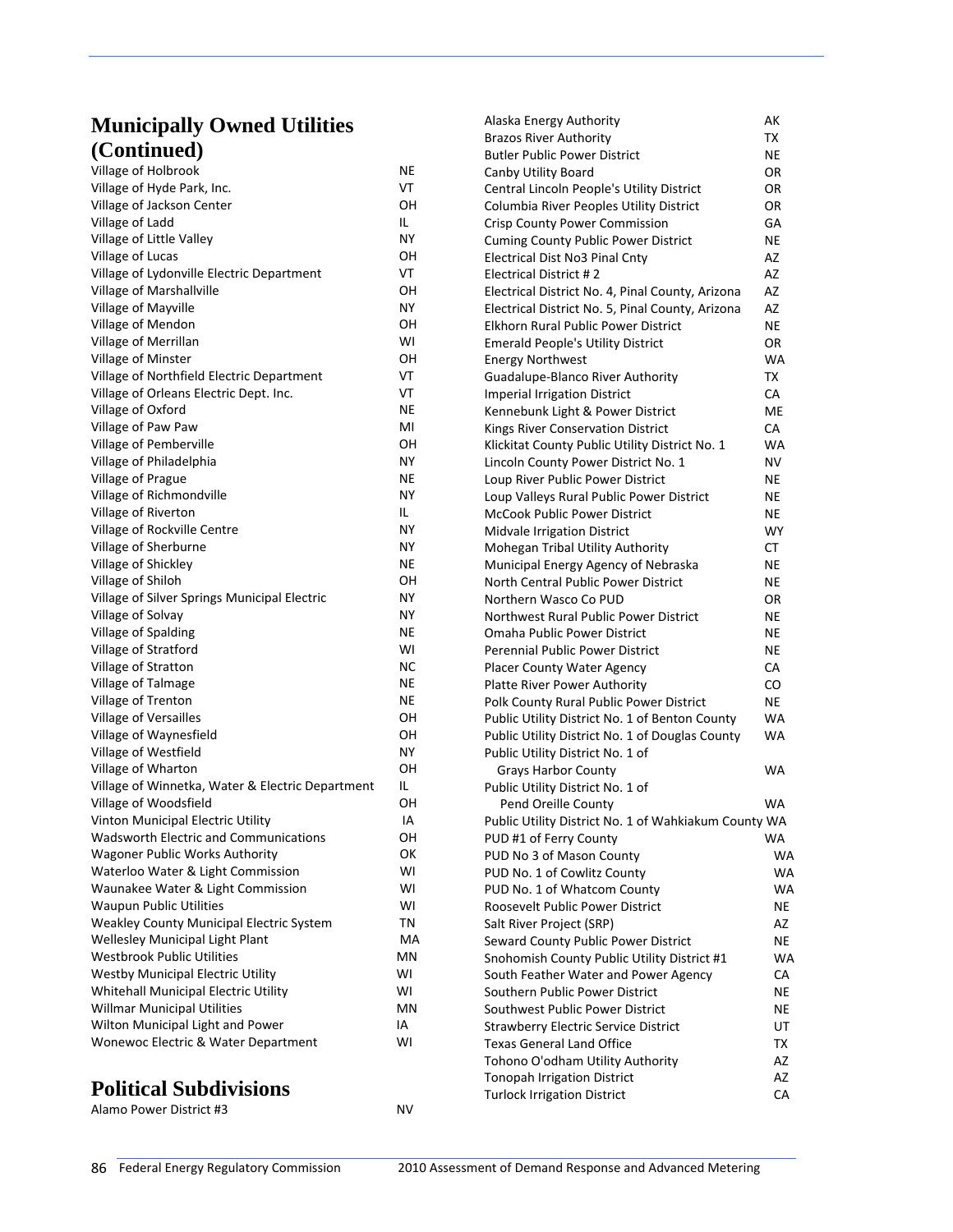# **Political Subdivisions (Continued)**

| Twin Valleys Public Power District      | NF        |
|-----------------------------------------|-----------|
| Utah Associated Municipal Power Systems | ID.NV.UT  |
| Vera Water and Power                    | <b>WA</b> |
| <b>WPPI Energy</b>                      | WI        |

# **Retail Power Marketers**

| 3 Phases Renewables LLS                                    | CА                 |
|------------------------------------------------------------|--------------------|
| Agway Energy Services, LLC                                 | NΥ                 |
| Central Electric Inc.                                      | АK                 |
| Chain Lakes Power, LP., dba Simple Power, L.P              | ΤХ                 |
| Champion Energy Services, LLC                              | IL, PA, TX         |
| Columbia Utilities Power, LLC                              | NΥ                 |
| Commerce Energy, Inc.                                      | СA                 |
| CPL Retail Energy, LP                                      | ТX                 |
| Direct Energy Business, LLC (fka Strategic Energy, LLC)    |                    |
|                                                            | CA,CT,IL,MA,MD,NJ, |
|                                                            | NY, OH, PA, TX     |
| Direct Energy Services, LLC                                | CТ                 |
| Direct Energy, LP                                          | ТX                 |
| Dominion Retail, Inc.<br>CT, MA, MD, ME, NY, OH, PA        |                    |
| Dow Hydrocarbons and Resources, LLC                        | тх                 |
| dPi Energy L.L.C                                           | тх                 |
| <b>Empire Natural Gas Corporation</b>                      | NΥ                 |
| Energetix, Inc.                                            | NΥ                 |
| <b>Energy Cooperartive of New York</b>                     | ΝY                 |
| Energy West Resources, Inc.                                | МT                 |
| <b>Entergy Solutions LLC</b>                               | MA,NY              |
| Fulcrum Retail Energy LLC d/b/a Amigo Energy               | тх                 |
| Integrys Energy Services of New York, Inc.                 | NΥ                 |
| Integrys Energy Services, Inc.<br>CT, DC, DE, IL, MA, MD,  |                    |
| ME, MI, NH, NJ, NY, OH, PA, RI                             |                    |
| Jack Rich, Inc. d/b/a Anthracite Power & Light             | PА                 |
| <b>Just Energy Texas</b>                                   | ТX                 |
| KeySpan Energy Services Inc                                | NΥ                 |
| MC-Squared Energy Services, Ilc                            | IL                 |
| New York Industrial Energy Buyers, LLC                     | NΥ                 |
| <b>NYSEG Solutions, Inc.</b>                               | NΥ                 |
| Penstar Power, LLC                                         | ТX                 |
| Peoples Energy Services, Corp                              | IL                 |
| Shell Energy North America, LP                             | CA, NV, TX, WA     |
| CT, DC, DE, IL, MA,<br>Suez Energy Resources North America |                    |
| MD, ME,NJ,NY,PA,TX                                         |                    |
| Tara Energy, LLC                                           | тх                 |
| Texas Retail Energy, LLC                                   | ТX                 |
| TriEagle Energy, LLC                                       | тх                 |
| <b>TXU Energy Retail Company LLC</b>                       | TХ                 |
| U.S. Energy Partners LLC                                   | NΥ                 |
| UGI Energy Services, Inc                                   | PА                 |
| Wolverine Power Marketing Cooperative, Inc.                | MI                 |
| WTU Retail Energy, LP                                      | ТX                 |

### **RTO/ISOs**

| CA. |
|-----|
| тх  |
| MA  |
| ΙN  |
|     |

| New York Independent System Operator | ΝY |
|--------------------------------------|----|
| PJM Interconnection. LLC             | PA |
| Southwest Power Pool, Inc.           | AR |

### **State Utilities**

| Ak-Chin Energy Services                           | AZ        |
|---------------------------------------------------|-----------|
| Arizona Power Authority                           | AZ        |
| California Department of Water Resources          | CA        |
| Colorado River Commission of Nevada               | NV        |
| Custer Public Power District                      | NE        |
| Dept of Water Resources/CA Energy                 |           |
| Resources Sched.                                  | CА        |
| <b>Grand River Dam Authority</b>                  | ОΚ        |
| Nebraska Public Power District                    | NE,SD     |
| New River Light and Power Company                 | <b>NC</b> |
| New York Power Authority                          | NΥ        |
| Northeast Nebraska Public Power District          | NE        |
| Overton Power District No. 5                      | <b>NV</b> |
| PUD No 1 of Clark County                          | <b>WA</b> |
| South Carolina Public Service Authority           | SC        |
| South Central Public Power District               | NE        |
| Virginia Polytechnic Institute - Electric Service | VA        |
| Wheat Belt Public Power District                  | NE        |

### **Transmission**

| <b>Big Rivers Electric Corporation</b> | КY             |
|----------------------------------------|----------------|
| City of Peterson                       | MN             |
| City of Whalan                         | MN             |
| <b>ITC Midwest</b>                     | IA, IL, MN, MO |
| <b>ITC Transmission</b>                | MI             |
| Michigan Electric Transmission Company | MI             |
| NW Electric Power Coop., Inc.          | MO             |
| Swans Island Electric Co-op Inc.       | ME             |

### **Wholesale Power Marketers**

| <b>BP Energy Company</b>                   | TХ                 |
|--------------------------------------------|--------------------|
| Cargill Power Markets LLC                  | MN                 |
| Conectiv Energy Supply, Inc.               | DE                 |
| Dynegy Power Marketing Inc.                | ТX                 |
| Mirant Energy Trading, LLC                 | CA, MA, MD, NY, VA |
| <b>MKEC</b>                                | ΚS                 |
| <b>PPL EnergyPlus LLC</b>                  | PA                 |
| Select Energy, Inc.                        | СT                 |
| Sempra Generation                          | CA                 |
| Sunflower Electric Power Corp              | ΚS                 |
| Tenaska Power Services, Co.                | DE,TX              |
| <b>Toledo Bend Project Joint Operation</b> | LA.TX              |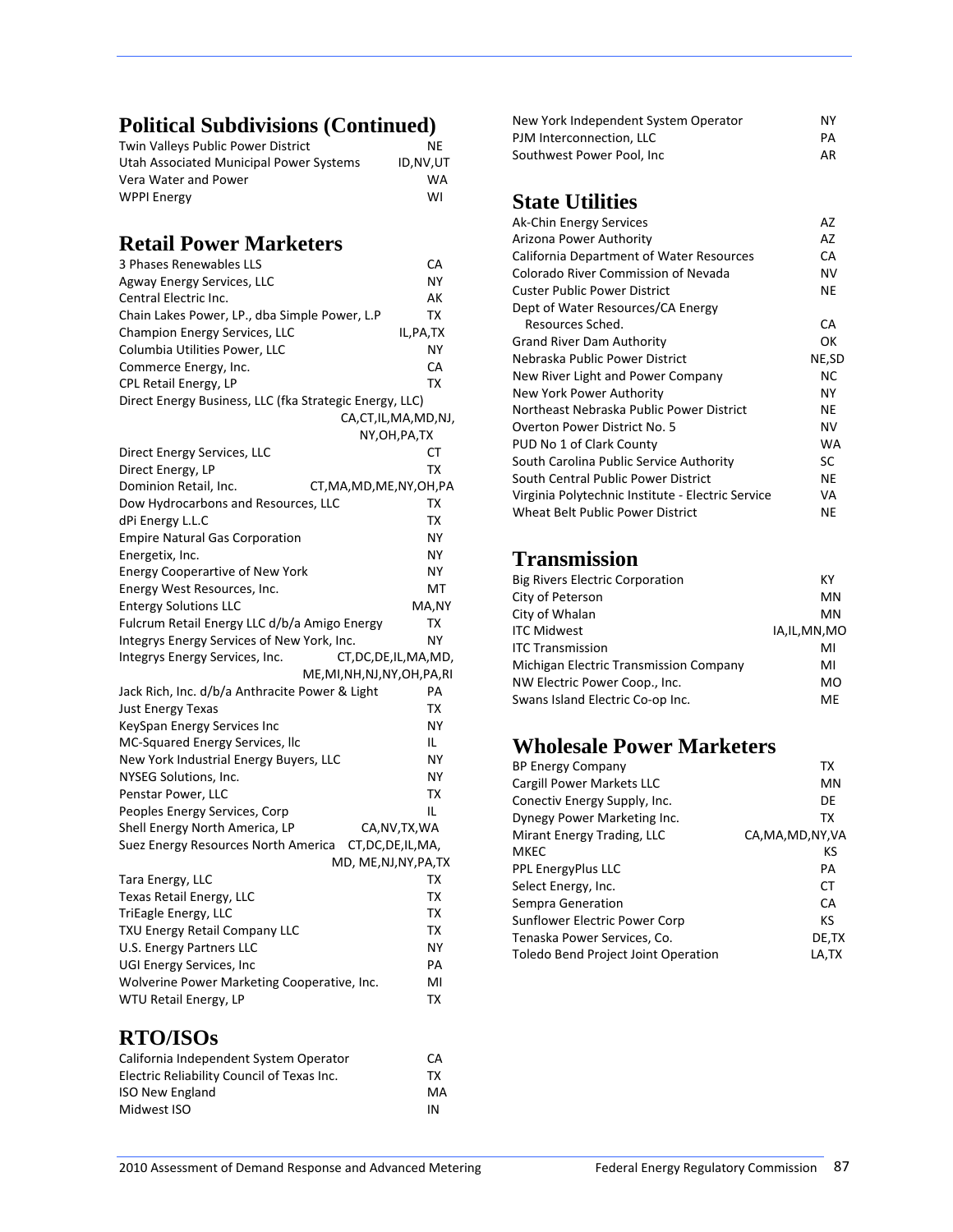# **APPENDIX F: DEMAND RESPONSE PROGRAMS AND SERVICES AT RESPONDING ENTITIES**

Appendix F lists entities that responded to the 2010 FERC Survey and indicated that they offer one or more demand response programs, organized by demand response program type.

### **Critical Peak Pricing**

Adams Electric Cooperative, Inc. Alabama Power Company Brown County Rural Electrical Assn. C & L Electric Cooperative Corporation City of Gastonia Clay Electric Cooperative, Inc. Connecticut Light and Power Co Crisp County Power Commission El Paso Electric Company Green Mountain Power Corporation Guadalupe Valley Electric Cooperative, Inc. Gulf Power Company Gunnison County Electric Association, Inc. Holy Cross Energy Idaho Power Company Jackson Electric Membership Corporation Kentucky Utilities Midwest Electric Inc Pacific Gas and Electric Company Richmond Power and Light Rural Electric Cooperative,Inc. Salt River Project (SRP) San Patricio Electric Cooperative, Inc. Santee Electric Cooperative Inc. Sawnee Electric Membership Corporation Southern California Edison Tampa Electric Company Town of Edenton Wisconsin Public Service Corporation

### **Critical Peak Pricing with Load Control**

Alabama Power Company Blue Ridge Electric Membership Corporation Bluestem Electric Cooperative Inc. Brown County Rural Electrical Assn. Cass County Electric Cooperative Choptank Electric Cooperative, Inc. City of Fort Collins City of Hickman City of High Point City of Washington Edgecombe-Martin County Electric Membership Corp. EnergyUnited Electric Membership Corporation Farmers Electric Cooperative, Inc. Jackson Electric Cooperative, Inc Midwest Electric Inc New Castle Municipal Services Commission New York Power Authority Otter Tail Power Co.

Red River Valley Cooperative Power Association Rutherford Electric Membership Corporation Sangre De Cristo Electric Association, Inc Tri-County Rural Electric Cooperative, Inc. United Power, Inc

### **Demand Bidding & Buy-Back**

Denton County Electric Cooperative, Inc. Duke Energy Corporation Idaho Cnty L&P Coop Assn, Inc. Pacific Gas and Electric Company Potomac Edison Company d/b/a Allegheny Power Southern California Edison Wheatland Electric Cooperative, Inc. Wisconsin Public Service Corporation

### **Direct Load Control**

A & N Electric Cooperative Adams Electric Cooperative Adams Electric Cooperative, Inc. Adams-Columbia Electric Cooperative Agralite Electric Cooperative Alabama Power Company Alcoa Power Generating, Inc. Ames, City of Arrowhead Electric Cooperative, Inc. Ashley-Chicot Electric Cooperative, Incorporated Atlantic City Electric Company Austin Energy Austin Utilities Avista Corporation, dba Avista Utilities Baltimore Gas and Electric Company BARC Electric Cooperative Barnesville Municipal Utility Beaver City Corporation Bedford Rural Electric Cooperative, Inc. Blue Ridge Electric Membership Corporation Bluestem Electric Cooperative Inc. Boone Electric Cooperative Brown County Rural Electrical Assn. Brunswick Electric Membership Corporation Buckeye Power, Inc. Burlington Electric Department Butler Public Power District C & L Electric Cooperative Corporation Capital Electric Cooperative, Inc. Carroll Electric Cooperative Corporation Cass County Electric Cooperative Central Alabama Electric Cooperative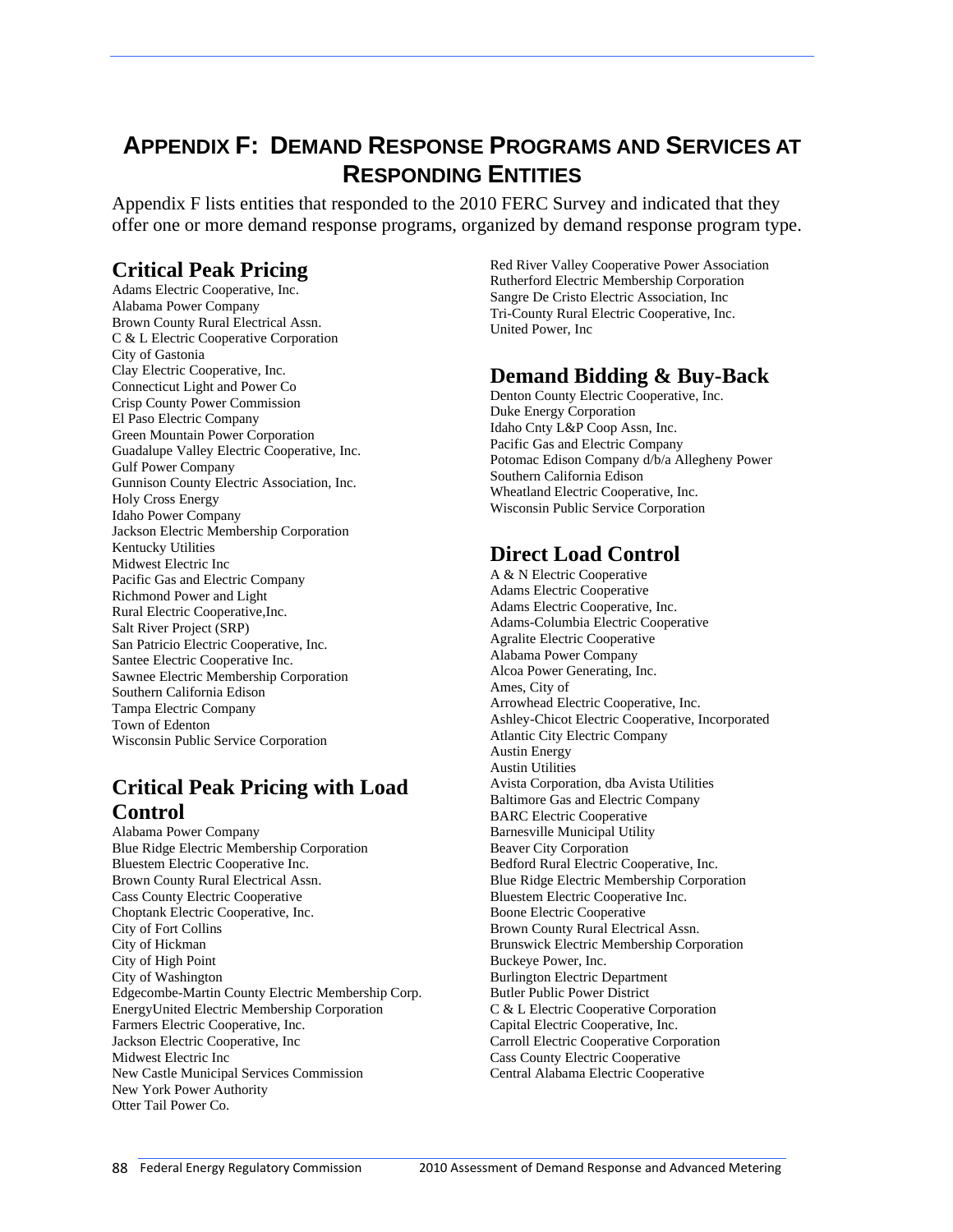#### **Direct Load Control (continued)**

Central Electric Cooperative Central Electric Cooperative, Inc. Central Florida Electric Cooperative, Inc. Central Georgia Electric Membership Corp Central Illinois Pub Serv Co, Central Vermont Public Service Corporation Choptank Electric Cooperative, Inc. City of Alliance City of Big Stone City of Breda City of Columbia City of Fort Collins City of Gothenburg City of Groton City of Kasson City of Northwood Utilities City of Rock Hill City of Roseville City of Saint Peter City of Sioux Center City of Southport City of St. James City of Valley City City of Vermillion City of Wadena Electric & Water City of Washington Clay County Electric Cooperative Corporation Clay-Union Electric Corporation Clearwater-Polk Electric Cooperative, Inc. Cleveland Electric Illuminating Co Codington-Clark Electric Cooperative, Inc Commonwealth Edison Company Community Electric Cooperative Connexus Energy Consolidated Edison Company of New York Cooperative Light and Power Association Corn Belt Energy Corporation Coweta-Fayette EMC CPL Retail Energy, LP Craighead Electric Cooperative Corporation Crawfordsville Electric Light & Power Crow Wing Cooperative Power & Light Company Cuivre River Electric Cooperative, Inc Custer Public Power District Dairyland Power Cooperative Dakota Electric Association Delaware Electric Cooperative, Inc. Delmarva Power & Light Company Denison Municipal Utilities Direct Energy, LP Douglas Electric Cooperative, Inc Duke Energy Corporation Dunn County Electric Cooperative Duquesne Light Company Duquesne Light Company East Grand Forks Water and Light East River Electric Power Cooperative, Inc. Elk River Municipal Utilities - City of Elk River EnergyUnited Electric Membership Corporation Entergy Arkansas, Inc. Entergy Louisiana, Inc.

Excelsior Electric Membership Corporation (EMC) Farmers Electric Cooperative Corporation Farmers Rural Electric Cooperative Corporation Federated Rural Electric Association FEM Electric Association, Inc First Electric Cooperative Corporation Flint Electric Membership Corporation Flint Hills Rural ECA, Inc Florida Power & Light, Co. Fulton County Rural Electric Membership Corporation Grand Marais Public Utilities Grand Rapids Public Utilities Commission Grundy Electric Cooperative, Inc. Guernsey-Muskingum Electric Cooperative, Inc. Hawaiian Electric Haywood Electric Membership Corporation H-D Electric Cooperative, Inc Henry County Rural Electric Membership Corporation High Plains Power Inc. Highline Electric Association Horry Electric Cooperative, Inc. Idaho Power Company Illinois Rural Electric Cooperative Indiana Michigan Power Company Indianapolis Power & Light Company Inter-county Energy Cooperative Cooperation Interstate Power and Light Company Itasca-Mantrap Cooperative Electrical Association Jackson Electric Cooperative Jackson Electric Membership Corporation Jersey Central Power & Light Co Kandiyohi Power Cooperative Kansas City Power & Light Company Kay Electric Cooperative KCP&L Greater Missouri Operation Company Kentucky Utilities Kingsbury Electric Cooperative, Inc. Lake Region Electric Cooperative Lamb County Electric Cooperative Lee County Electric Cooperative, Incorporated Lighthouse Electric Cooperative, Inc. Long Island Power Authority Loup Valleys Rural Public Power District Lyon Rural Electric Cooperative Lyon-Lincoln Electric Cooperative, Inc. Marshall Municipal Utilities McLean Electric Cooperative, INC McLeod Cooperative Power Association Mecklenburg Electric Cooperative Meeker Cooperative Light & Power Association Menard Electric Cooperative MidAmerican Energy Company Midwest Electric Inc Midwest Energy Cooperative Midwest ISO Mid-Yellowstone Electric Cooperative, Inc. Mille Lacs Energy Cooperative Milton-Freewater City Light & Power Minnesota Valley Electric Cooperative Minnkota Power Cooperative, Inc. Mississippi County Electric Cooperative , Inc. Moorhead Public Service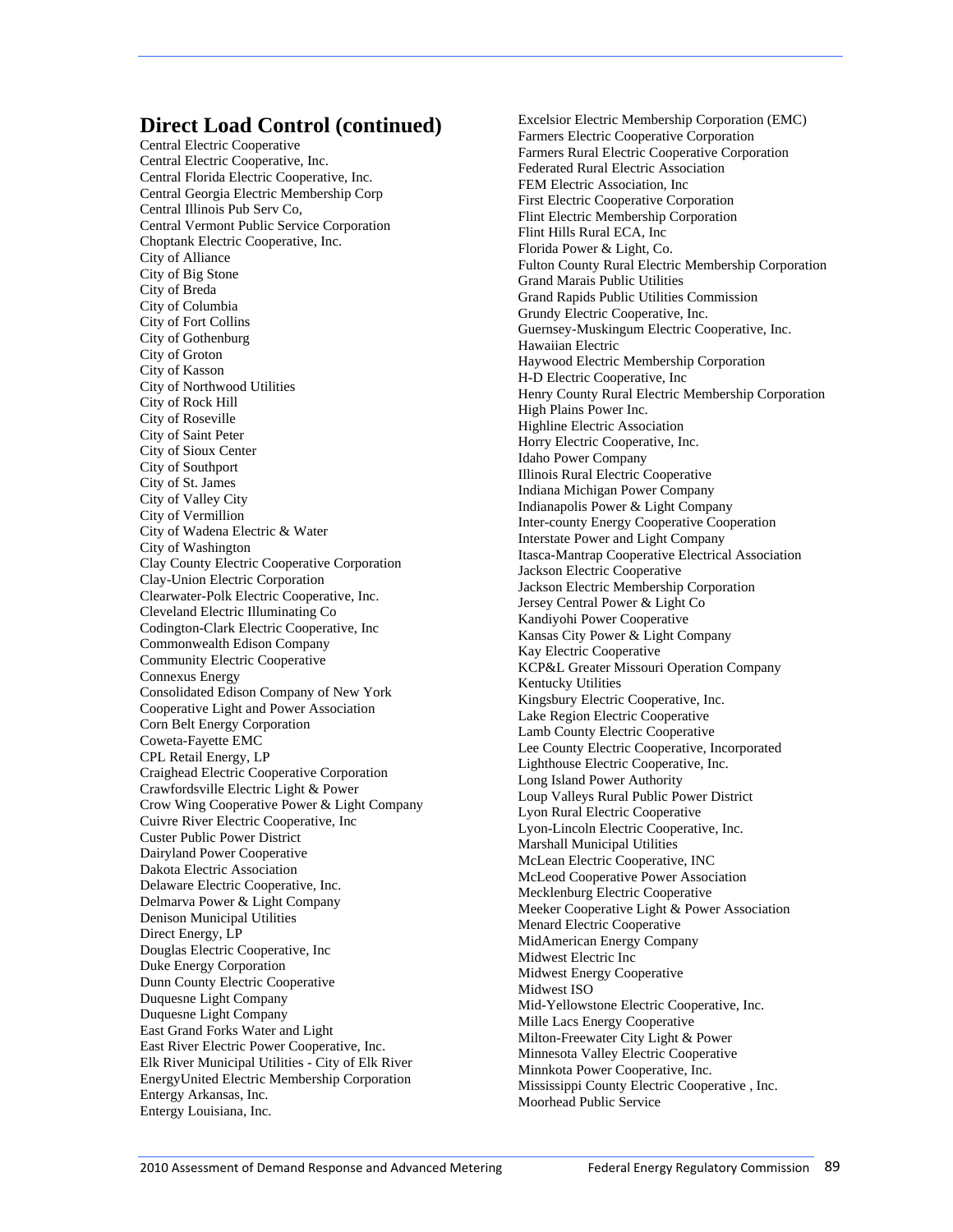#### **Direct Load Control (continued)**

Mountain View Electric Association, Inc. Municipal Commission of Boonville NC Electric Membership Corp Nevada Power Company New Hampshire Electric Cooperative, Inc New York Electric & Gas Corporation Niobrara Electric Association Nishnabotina Valley Rural Electric Cooperative Nobles Cooperative Electric North Arkansas Electric Cooperative, Incorporated North Central Mo. Electric Coop Northeastern REMC Northern Neck Electric Cooperative Northern Virginia Electric Cooperative Northwest Rural Public Power District Northwestern Rural Electric Coop Association, Inc. Oahe Electric Coop Inc. OGE Energy Corporation Ohio Edison Co. Osage Municipal Utilities Osceola Electric Cooperative, Inc. Otsego Electric Cooperative, Inc. Otter Tail Power Co. Pacific Gas and Electric Company PacifiCorp Panhandle Rural Electric Membership Association Pee Dee Electric Membership Corp. Pennsylvania Electric Co Perennial Public Power District Piedmont Electric Membership Corporation Platte-Clay Electric Cooperative, Inc. Polk County Rural Public Power District Potomac Electric Power Company Prince George Electric Cooperative Progress Energy Carolinas Progress Energy Florida Public Service Company of New Mexico Public Service Electric & Gas Company Puget Sound Energy, Inc. Randolph Electric Membership Corporation Rappahannock Electric Cooperative REA Energy Cooperative, Inc. Red River Valley Cooperative Power Association Renville-Sibley Cooperative Power Association Rice Lake Utilities Richmond Power and Light Rochester Public Utilities Rolling Hills Electric Cooperative, Inc. Roughrider Electric Cooperative, Inc. Rutherford Electric Membership Corporation Salt River Project (SRP) San Diego Gas & Electric Company Santee Electric Cooperative Inc. Sawnee Electric Membership Corporation Shakopee Public Utilities Commission Shelby Electric Cooperative Shelby Energy Cooperative Inc. Sioux Valley Southwestern Electric Cooperative, Inc. Somerset Rural Electric Cooperative, Inc. South Central Power Company South Central Public Power District

Southeastern Electric Cooperative, Inc. Southern California Edison Southern Indiana Gas & Electric Co. Southern Maryland Electric Cooperative, Inc. Southside Electric Cooperative, Crewe,Virginia Southwest Public Power District Spring Valley Public Utilities Steuben Rural Electric Cooperative, Inc. Sullivan County Rural Electric Cooperative, Inc. Sumter Electric Cooperative, Inc. Sussex Rural Electric Cooperative, Inc. Tampa Electric Company The Caney Valley Electric Cooperative Assn., Inc. The Detroit Edison Company The Frontier Power Company The Midwest Electric Cooperative Corporation The Toledo Edison Co Town of Ayden Town of Edenton Town of Frederick Town of Massena Tri-County Electric Membership Corporation Tri-County Rural Electric Cooperative, Inc. Union County Electric Cooperative, Inc. United Electric Cooperative, Inc. United Power, Inc Verendrye Electric Cooperative, Inc. Village of Arcade Village of Genoa Wabash Valley Power Assn, Inc. White County REMC White River Valley Electric Cooperative Willmar Municipal Utilities Wiregrass Electric Cooperative, Inc. Wisconsin Power and Light Company Wisconsin Public Service Corporation Woodruff Electric Cooperative Corporation Wright-Hennepin Cooperative Electric Association XCEL d/b/a Northern States Power Co - Minnesota XCEL d/b/a Northern States Power Co - Wisconsin XCEL d/b/a Public Service Co of Colorado XCEL d/b/a Southwestern Public Service Co

#### **Emergency Demand Response**  ALLETE Inc.

Blue Ridge Electric Membership Corporation Borough of Weatherly, PA CenterPoint Energy Houston Electric, LLC City of Alpha City of Anaheim City of Columbia Concord Municipal Utility Delmarva Power & Light Company Electric Reliability Council of Texas Inc. Granite State Electric Company Hess Corporation Integrys Energy Services of New York, Inc. ISO New England Midwest ISO Monongahela Power Company d/b/a Allegheny Power Nebraska Public Power District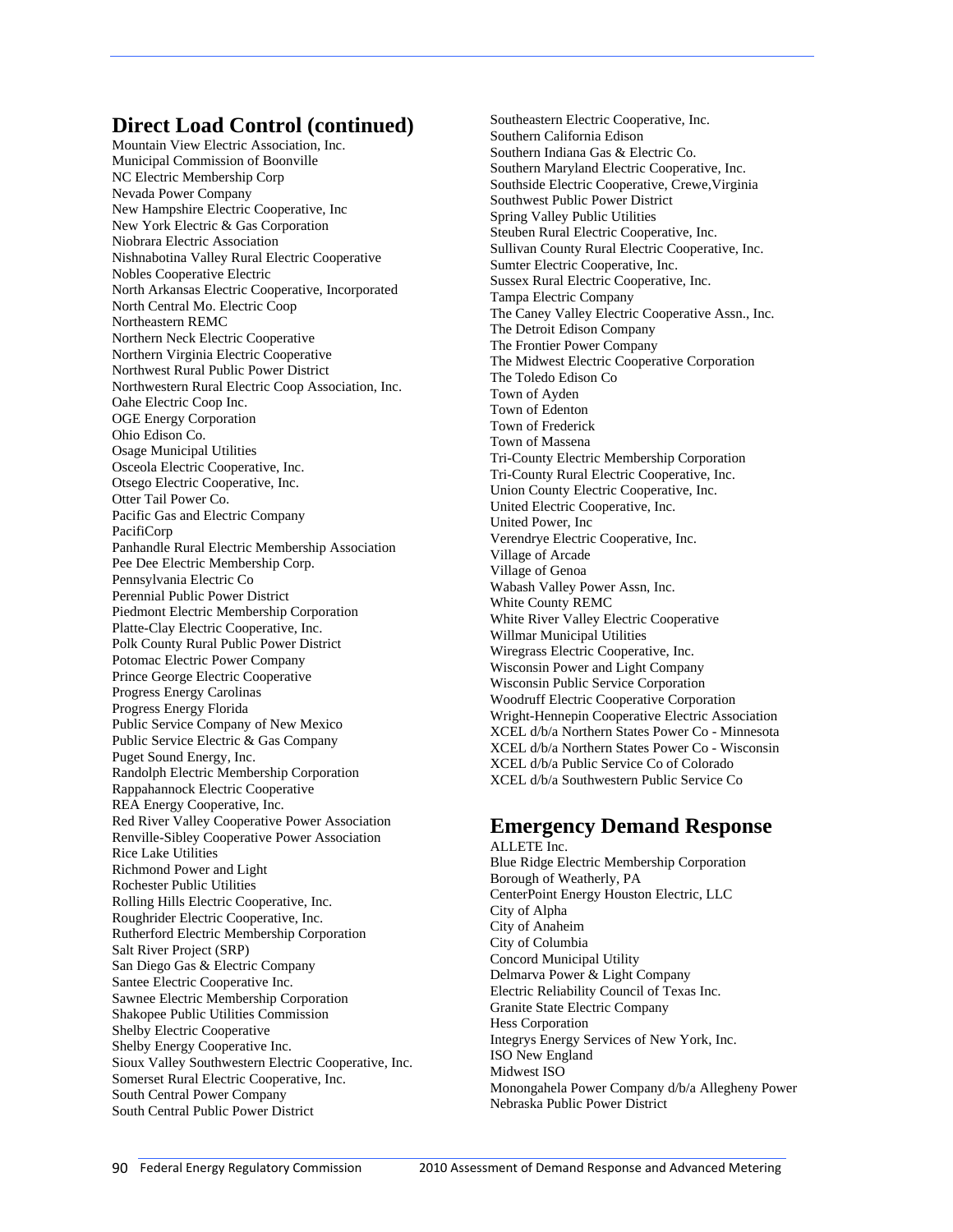### **Emergency Demand Response (continued)**

New Hampshire Electric Cooperative, Inc New York Independent System Operator New York Power Authority Old Dominion Electric Cooperative Pacific Gas and Electric Company PECO Energy PJM Interconnection, LLC Potomac Edison Company d/b/a Allegheny Power Rochester Gas & Electric Corporation Sacramento Municipal Utility District Southern California Edison Suez Energy Resources North America Tampa Electric Company The Narragansett Electric Company The United Illuminating Company Town of Braintree Electric Light Department Village of Minster West Penn Power Company d/b/a Allegheny Power

### **Interruptible Load**

Adams Electric Cooperative Adams Electric Cooperative, Inc. Adams-Columbia Electric Cooperative Agralite Electric Cooperative Alabama Power Company Alcoa Power Generating, Inc. Appalachian Power Company Arkansas Electric Cooperative Corporation Austin Utilities Bluestem Electric Cooperative Inc. Board of Public Utilities, City of McPherson Boone Electric Cooperative Brazos Electric Power Cooperative, Inc. Brown County Rural Electrical Assn. Brunswick Electric Membership Corporation Buckeye Power, Inc. Burlington Electric Department California Independent System Operator Central Electric Cooperative Central Iowa Power Cooperative Central Vermont Public Service Corporation Cimarron Electric Cooperative City of Cairo City of Columbia City of Lakeland, Lakeland Electric City of Lincoln Electric System City of Rock Hill City of Saint Peter City of Sheboygan Falls City of Tallahassee City of Washington City of Winfield City Utilities of Springfield Clay Electric Cooperative, Inc. Cleveland Electric Illuminating Co Columbus Southern Power Company Community Electric Cooperative Connecticut Light and Power Co

Connexus Energy Consolidated Edison Company of New York Cooperative Light and Power Association Corn Belt Energy Corporation Cozad Board of Public Works Cuivre River Electric Cooperative, Inc Dairyland Power Cooperative Dakota Electric Association Dixie Escalante Rural Electric Association, Inc. Duke Energy Corporation El Paso Electric Company Elk River Municipal Utilities - City of Elk River Empire Direct Electric Company Entergy Arkansas, Inc. Entergy Louisiana, Inc. Entergy Texas, Inc. Farmers Electric Cooperative, Inc. FEM Electric Association, Inc First Electric Cooperative Corporation Flint Electric Membership Corporation Florida Power & Light, Co. Four County Electric Membership Corporation Fulton County Rural Electric Membership Corporation Gainesville Regional Utilities Georgia Power Grand Marais Public Utilities Green Mountain Power Corporation Hawaiian Electric H-D Electric Cooperative, Inc High Plains Power Inc. Horry Electric Cooperative, Inc. Illinois Rural Electric Cooperative Indiana Michigan Power Company Indiana Municipal Power Agency ISO New England Itasca-Mantrap Cooperative Electrical Association JEA Kandiyohi Power Cooperative Kansas City Power & Light Company KCP&L Greater Missouri Operation Company Kentucky Power Company Lee County Electric Cooperative, Incorporated Linn County Rural Electric Cooperative Association Marshall Municipal Utilities McLean Electric Cooperative, INC McLeod Cooperative Power Association Menard Electric Cooperative Metropolitan Edison Co MidAmerican Energy Company Midwest ISO Mille Lacs Energy Cooperative Minnesota Municipal Power Agency Minnesota Valley Electric Cooperative Mississippi County Electric Cooperative , Inc. Mississippi Power Company Monongahela Power Company d/b/a Allegheny Power Moorhead Public Service Mountain View Electric Association, Inc. NC Electric Membership Corp Nobles Cooperative Electric . North Arkansas Electric Cooperative, Incorporated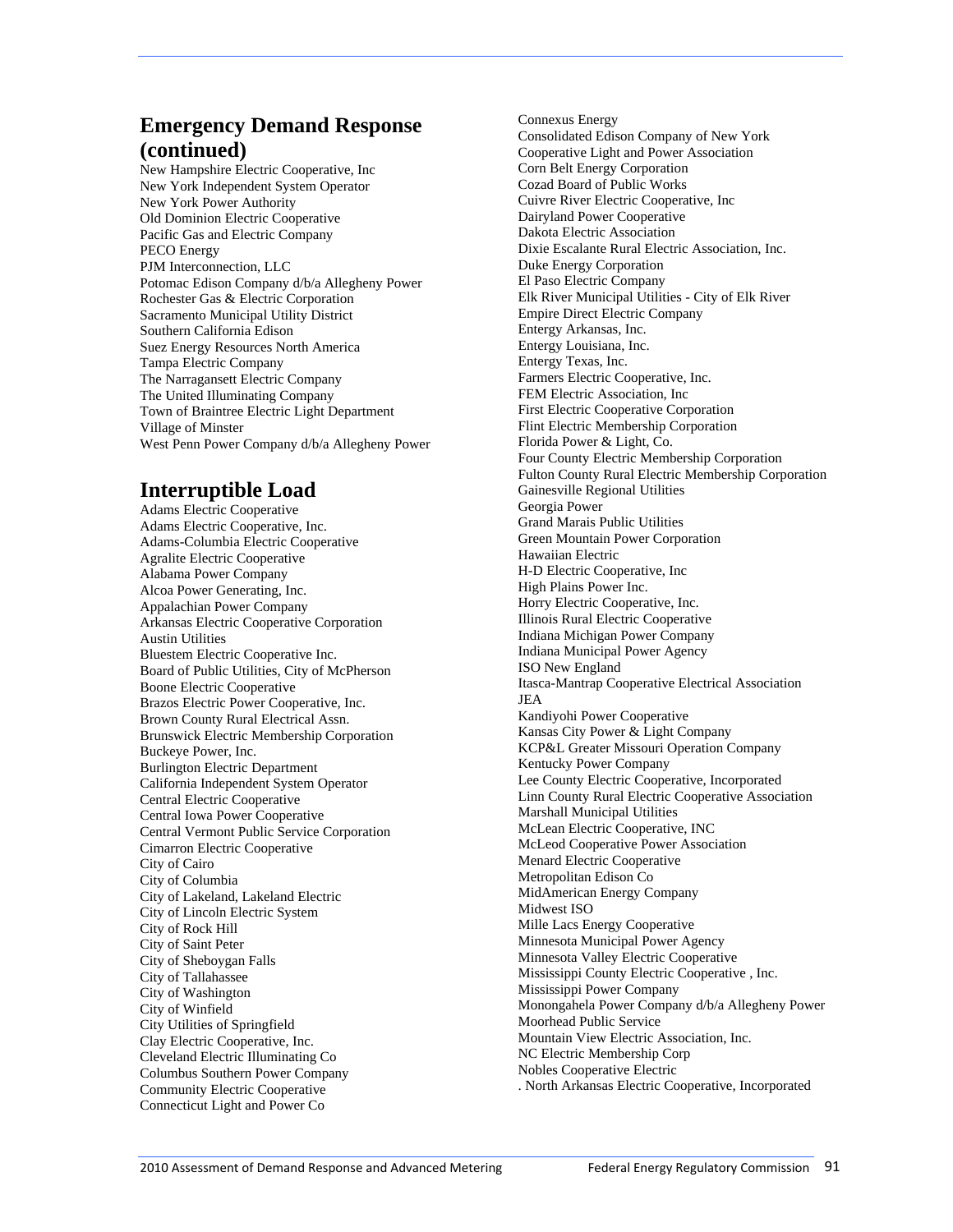#### **Interruptible Load (continued)**

North Itasca Electric Cooperative Inc. Northeastern REMC Northern Indiana Public Service Co Northern Virginia Electric Cooperative NorthWestern Energy Northwestern Rural Electric Coop Association, Inc. Nstar Electric Ocmulgee Electric Membership Corporation OGE Energy Corporation Ohio Edison Co. Ohio Power Company Oklahoma Electric Cooperative Omaha Public Power District Osceola Electric Cooperative, Inc. Ozark Border Electric Cooperative Ozarks Electric Cooperative Corporation Pacific Gas and Electric Company Palmetto Electric Cooperative, Inc. PECO Energy Pennsylvania Electric Co Potomac Edison Company d/b/a Allegheny Power PPL Electric Utilities Prince George Electric Cooperative Progress Energy Carolinas Progress Energy Florida Public Service Co of NH Public Service Company of Oklahoma Public Service Electric & Gas Company Rappahannock Electric Cooperative Red River Valley Rural Electric Association Rochester Public Utilities Roughrider Electric Cooperative, Inc. Sacramento Municipal Utility District Salt River Electric Coop Corp Salt River Project (SRP) San Diego Gas & Electric Company Satilla Rural Electric Membership Corporation SEMO Electric Cooperative Shelby Electric Cooperative Shelby Energy Cooperative Inc. Shenandoah Valley Electric Cooperative Sierra Pacific Power Company South Carolina Electric & Gas Company South Carolina Public Service Authority South Central Arkansas Electric Cooperative, Inc. South Kentucky Rural Electric Cooperative Corp Southern California Edison Southern Indiana Gas & Electric Co. Southside Electric Cooperative, Crewe,Virginia Southwest Arkansas Electric Cooperative Corporation Southwest Rural Electric Association Southwestern Electric Power Company Spencer Municipal Utilities Suez Energy Resources North America Sumter Electric Cooperative, Inc. Sussex Rural Electric Cooperative, Inc. Tampa Electric Company Tennessee Valley Authority The Detroit Edison Company The Toledo Edison Co Tri-County Electric Membership Corporation

Union County Electric Cooperative, Inc. United Electric Cooperative, Inc. Upper Peninsula Power Company Village of Minster Wabash Valley Power Assn, Inc. Warren Electric Cooperative, Inc. Webster Electric Cooperative West Penn Power Company d/b/a Allegheny Power Western Farmers Electric Cooperative Wheeling Power Company Willmar Municipal Utilities Wisconsin Power and Light Company Wisconsin Public Service Corporation Woodruff Electric Cooperative Corporation WPPI Energy Wright-Hennepin Cooperative Electric Association XCEL d/b/a Northern States Power Co - Minnesota XCEL d/b/a Northern States Power Co - Wisconsin XCEL d/b/a Public Service Co of Colorado XCEL d/b/a Southwestern Public Service Co

### **Load as a Capacity Resource**

Adams Electric Cooperative, Inc. Bedford Rural Electric Cooperative, Inc. Bluebonnet Electric Cooperative, Inc. Cass County Electric Cooperative Central Electric Cooperative, Inc. Claverack Rural Electric Cooperative, Inc. Commonwealth Edison Company Comperio Energy LLC, d/b/a ClearChoice Energy Dow Hydrocarbons and Resources, LLC Galt Power Indianapolis Power & Light Company Midwest ISO New York Electric & Gas Corporation New York Independent System Operator New York Power Authority Northwestern Rural Electric Coop Association, Inc. Pacific Gas and Electric Company REA Energy Cooperative, Inc. Rochester Gas & Electric Corporation Somerset Rural Electric Cooperative, Inc. Southern California Edison Southern Minnesota Municipal Power Agency Sullivan County Rural Electric Cooperative, Inc. Sussex Rural Electric Cooperative, Inc. Tampa Electric Company Town of Ayden Tri-County Electric Cooperative, Inc Tri-County Rural Electric Cooperative, Inc. United Electric Cooperative, Inc. Valley Rural Electric Cooperative, Inc. Virtual Energy LLC Wabash Valley Power Assn, Inc. Wellesley Municipal Light Plant Wisconsin Electric Power Company WPPI Energy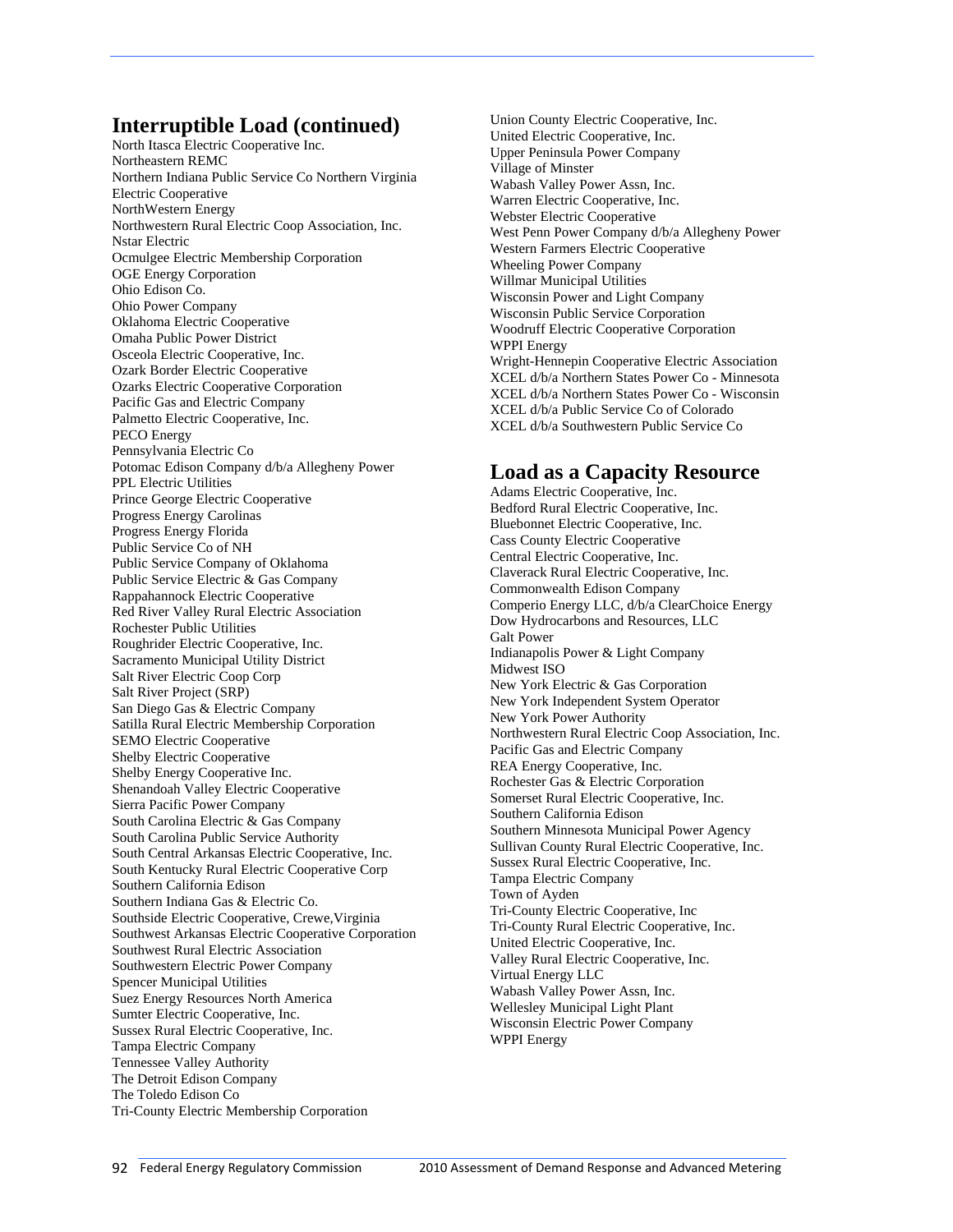#### **Non-Spinning Reserve**

PJM Interconnection, LLC Electric Reliability Council of Texas Inc. PacifiCorp

### **Other**

Agralite Electric Cooperative Alabama Power Company ALLETE Inc. Arizona Public Service Company Boone Electric Cooperative Brown County Rural Electrical Assn. Brunswick Electric Membership Corporation City of Groton City of Monroe, NC City of Northwood Utilities City of Radford City of Salem City of Thomasville City of Vermillion Commonwealth Edison Company Cozad Board of Public Works Dakota Electric Association Dixie Escalante Rural Electric Association, Inc. Electrical Dist No3 Pinal Cnty Escambia River Electric Cooperative Four County Electric Membership Corporation Great River Energy Illinois Rural Electric Cooperative Itasca-Mantrap Cooperative Electrical Association Kandiyohi Power Cooperative Kansas City Power & Light Company KCP&L Greater Missouri Operation Company Laurens Commission of Public Works Minnesota Valley Electric Cooperative Nebraska Public Power District New York Independent System Operator Niagara Mohawk Power Corporation North Central Power Co., Inc. Northern Indiana Public Service Co. Ocmulgee Electric Membership Corporation Puget Sound Energy, Inc. Salt River Project (SRP) Sawnee Electric Membership Corporation Sierra Electric Cooperative, Inc. South Carolina Electric & Gas Company Southern California Edison Southwest Power Pool, Inc Spring Valley Public Utilities Tennessee Valley Authority Town of Ayden United Electric Coop Services Village of Decatur Wisconsin Electric Power Company Withlacoochee River Electric Cooperative, Inc.

### **Peak Time Rebate**

Austin Energy Baltimore Gas and Electric Company Central Vermont Public Service Corporation City of Laurinburg City of Thomasville Elk River Municipal Utilities - City of Elk River Granite State Electric Company Grundy Electric Cooperative, Inc. Massachusetts Electric Company Nantucket Electric Company OGE Energy Corporation Potomac Electric Power Company The Narragansett Electric Company Union Electric Company

### **Real-Time Pricing**

Alpena Power Company Central Hudson Gas & Electric Corporation Commonwealth Edison Company Crisp County Power Commission Duke Energy Corporation Georgia Power Gulf Power Company Indiana Michigan Power Company Kansas City Power & Light Company KCP&L Greater Missouri Operation Company Kentucky Power Company MidAmerican Energy Company New Hampshire Electric Cooperative, Inc Nstar Electric OGE Energy Corporation Otter Tail Power Co. PJM Interconnection, LLC Potomac Edison Company d/b/a Allegheny Power Progress Energy Carolinas Public Service Company of Oklahoma Public Service Electric & Gas Company South Carolina Public Service Authority Southern California Edison Wheatland Electric Cooperative, Inc. XCEL d/b/a Northern States Power Co - Minnesota XCEL d/b/a Northern States Power Co - Wisconsin

### **Regulation**

Electric Reliability Council of Texas Inc. PJM Interconnection, LLC Tanana Power Company

### **Spinning Reserves**

Electric Reliability Council of Texas Inc. Galt Power PJM Interconnection, LLC

### **System Peak Response Transmission Tariff**

Habersham Electric Membership Corporation Red River Valley Rural Electric Association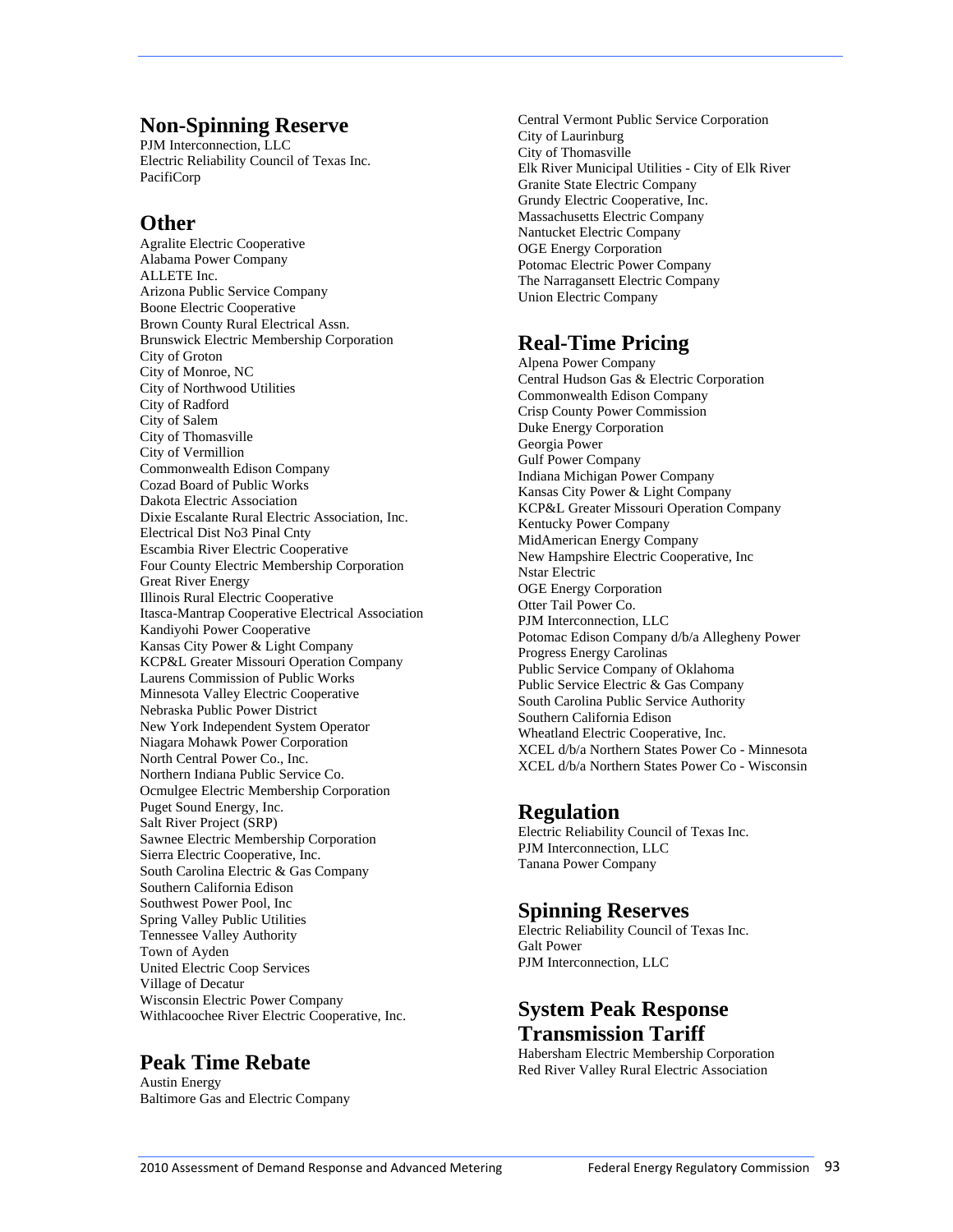#### **Time-of-Use**

A & N Electric Cooperative Adams Electric Cooperative Adams Electric Cooperative, Inc. Adams-Columbia Electric Cooperative Algoma Utility Commission Appalachian Power Company Arizona Public Service Company Bangor Hydro Electric Company Bear Valley Electric Service Big Horn Rural Electric Black River Falls Municipal Electric & Water Board of Public Utilities, City of McPherson Brodhead Water & Light Commission Burlington Electric Department Butler County Rural Electric Cooperative Carbon Power & Light Inc Carteret-Craven Electric Membership Corporation Cedarburg Light & Water Commission Central Florida Electric Cooperative, Inc. Central Hudson Gas & Electric Corporation Central Vermont Public Service Corporation Choptank Electric Cooperative, Inc. City of Boulder City City of Carlyle City of Columbia City of Crystal Falls City of Denton City of Detroit City of Forest Grove Light and Power City of Gastonia City of Glendale City of Gothenburg City of Lakeland, Lakeland Electric City of Marshfield City of Medford City of Palo Alto Utilities City of Rancho Cucamonga City of Redding Electric Utility City of Roseville City of Salem City of Westfield Clark County Rural E M C Claverack Rural Electric Cooperative, Inc. Clay Electric Cooperative, Inc. Coast Electric Power Association Colorado River Commission of Nevada Columbus Southern Power Company Columbus Water & Light Dept. Connecticut Light and Power Co Consumers Energy Cooperative Coweta-Fayette EMC Crawfordsville Electric Light & Power Crisp County Power Commission Crow Wing Cooperative Power & Light Company Cuba City Electric & Water Utility Dairyland Power Cooperative Delmarva Power & Light Company Delta Electric Power Association Denton County Electric Cooperative, Inc. Direct Energy Business, LLC (fka Strategic Energy, LLC)

Direct Energy Services, LLC Duke Energy Corporation Eagle River Light & Water Commission El Paso Electric Company Electrical Dist No3 Pinal Cnty Empire Direct Electric Company Energetix, Inc. Entergy Arkansas, Inc. Entergy Louisiana, Inc. Entergy Texas, Inc. Evansville Water & Light Fitchburg Gas and Electric Light Company Flathead Electric Cooperative, Inc. Florence Utility Commission Florida Power & Light, Co. Four County Electric Membership Corporation Gaffney Board of Public Works Gainesville Regional Utilities Georgia Power Grand Haven Board of Light and Power Grand River Dam Authority Granite State Electric Company Green Mountain Power Corporation Groton Electric Light Gulf Power Company Hartford Utilities Heart of Texas Electric Cooperative Hendricks County Rural Electric Membership Coop Highline Electric Association Holy Cross Energy Hustisford Utilities Idaho Power Company Indiana Michigan Power Company Interstate Power and Light Company Jackson Electric Cooperative, Inc Jackson Electric Membership Corporation Jefferson Water & Light Dept. Jemez Mountains Electric Cooperative, Inc. Jo-Carroll Energy, Inc.(NFP) Johnson County REMC Juneau Utility Commission Kansas City Power & Light Company Kaukauna Utilities KCP&L Greater Missouri Operation Company Kentucky Power Company Kiamichi Electric Cooperative, Inc Kingsport Power Company La Plata Electric Association, Inc. Lake Mills Light & Water Dept. Laurens Commission of Public Works Linn County Rural Electric Cooperative Association Lodi Municipal Light & Water Utility Long Island Power Authority Los Angeles Department of Water and Power Magic Valley Electric Cooperative, Inc. Maquoketa Valley REC Maui Electric Company, Ltd McLeod Cooperative Power Association Mecklenburg Electric Cooperative Menasha Electric & Water Utilities MidAmerican Energy Company Midwest Energy, Inc.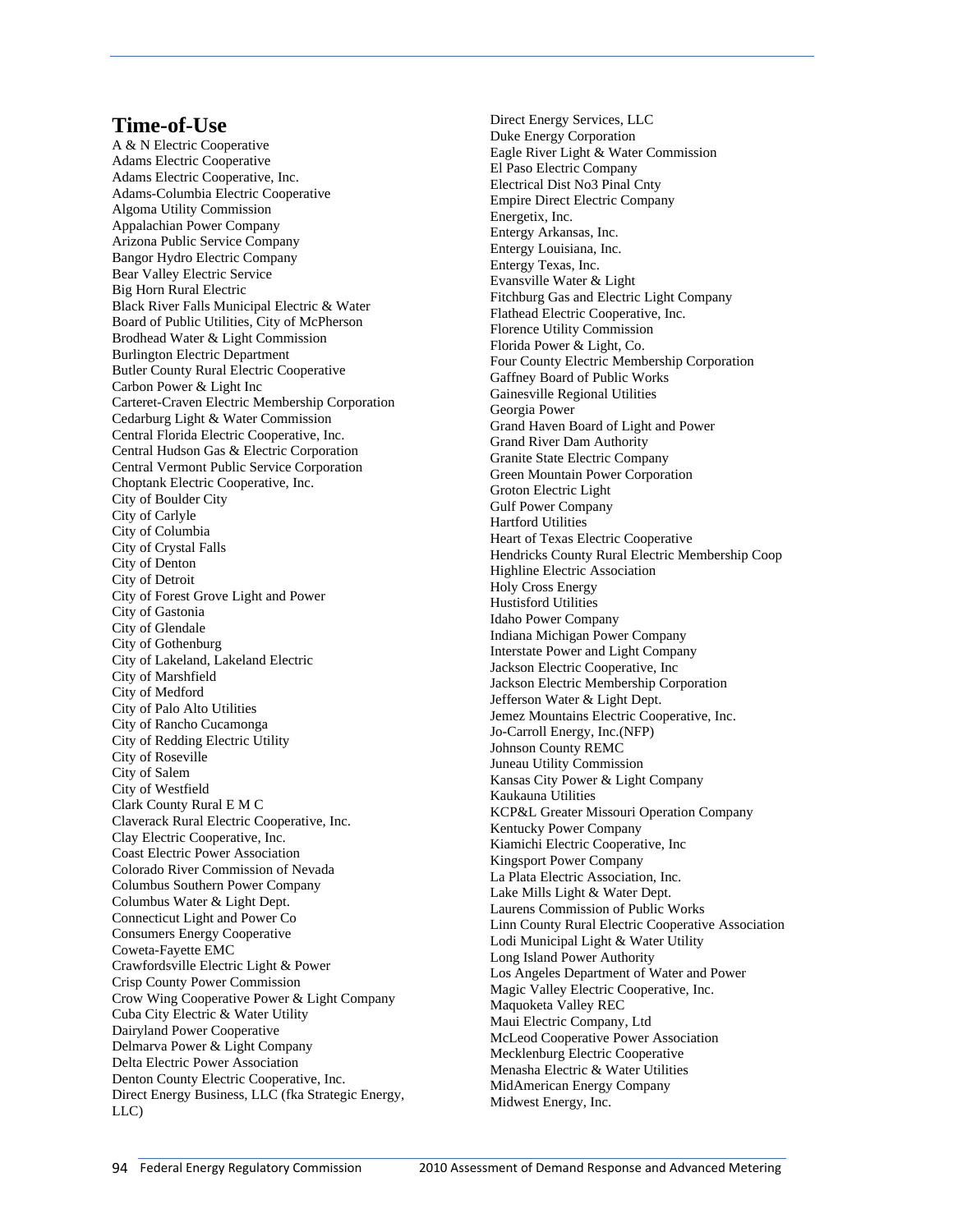#### **Time-of-Use (continued)**

Minnesota Municipal Power Agency Mississippi Power Company Moon Lake Electric Assn. Inc. Mount Horeb Electric Utility Mountain Parks Electric, Inc. Mountain View Electric Association, Inc. Muscoda Light & Water Utility Nebraska Public Power District Nevada Power Company New Glarus Light & Water Works New Hampshire Electric Cooperative, Inc New Holstein Public Utility New London Electric & Water Utility New Richmond Municipal Electric Utility New York State Electric & Gas Corporation Noble County REMC North Central Power Co., Inc. Northern Neck Electric Cooperative Northern Rio Arriba Electric Coop., Inc. Northwest Rural Public Power District NorthWestern Energy Northwestern Rural Electric Coop Association, Inc. NYSEG Solutions, Inc. Oconomowoc Utilities Oconto Falls Water & Light Commission OGE Energy Corporation Ohio Power Company Okefenoke Rural El Member Corp Oklahoma Electric Cooperative Orlando Utilities Commission Otero County Electric Cooperative, Inc. Otsego Electric Cooperative, Inc. Otter Tail Power Co. Pacific Gas and Electric Company Palmetto Electric Cooperative, Inc. Pee Dee Electric Cooperative, Inc. Pee Dee Electric Membership Corp. Piedmont Electric Membership Corporation Plymouth Utilities Potomac Electric Power Company Poudre Valley Rural Electric Association Powder River Energy Corporation Prairie du Sac Municipal Electric & Water Progress Energy Carolinas Progress Energy Florida Public Service Co of NH Public Service Company of Oklahoma Public Service Electric & Gas Company PUD No 1 of Clark County Red River Valley Rural Electric Association Reedsburg Utility Commission Rice Lake Utilities Richland Center Electric Utility Richmond Power and Light River Falls Municipal Utility Riverside Public Utilities Sacramento Municipal Utility District Salt River Electric Coop Corp Salt River Project (SRP)

San Luis Valley REC Satilla Rural Electric Membership Corporation Sawnee Electric Membership Corporation Sierra Electric Cooperative, Inc. Sierra Pacific Power Company Silicon Valley Power Singing River Electric Power Association Slinger Utilities Snohomish County Public Utility District #1 Somerset Rural Electric Cooperative, Inc. South Carolina Electric & Gas Company South Carolina Public Service Authority South Kentucky Rural Electric Cooperative Corp South Mississippi Electric Power Association Southeast Colorado Power Association Southern California Edison Southwest Louisiana Electric Membership Corp Southwest Rural Electric Association Southwestern Electric Cooperative, Inc. Southwestern Electric Power Company Spooner, City of Steuben Rural Electric Cooperative, Inc. Stoughton Electric Utility Sturgeon Bay Utilities Sullivan County Rural Electric Cooperative, Inc. Sun Prairie Water & Light Commission Sussex Rural Electric Cooperative, Inc. Suwannee Valley Electric Cooperative, Inc. Tampa Electric Company Taylor Electric Cooperative Tri-County Electric Cooperative, Inc Tucson Electric Power Co. Two Rivers Water & Light Utility TXU Energy Retail Company LLC Union Electric Company United Electric Coop Services United Power, Inc Valley Rural Electric Cooperative, Inc. Verdigris Valley Electric Cooperative, Inc Village of Greenport Village of Stratford Warren Electric Cooperative, Inc. Washington-St.Tammany Electric Cooperative, Inc. Waterloo Water & Light Commission Waunakee Water & Light Commission Waupun Public Utilities West River Electric Association, Inc. Westby Municipal Electric Utility Western Massachusetts Elec Co Wheatland Electric Cooperative, Inc. Wheeling Power Company Whitehall Municipal Electric Utility Willmar Municipal Utilities Wisconsin Power and Light Company Wisconsin Public Service Corporation WPPI Energy Wyrulec Company XCEL d/b/a Northern States Power Co - Minnesota XCEL d/b/a Northern States Power Co - Wisconsin Yazoo Valley Electric Power Association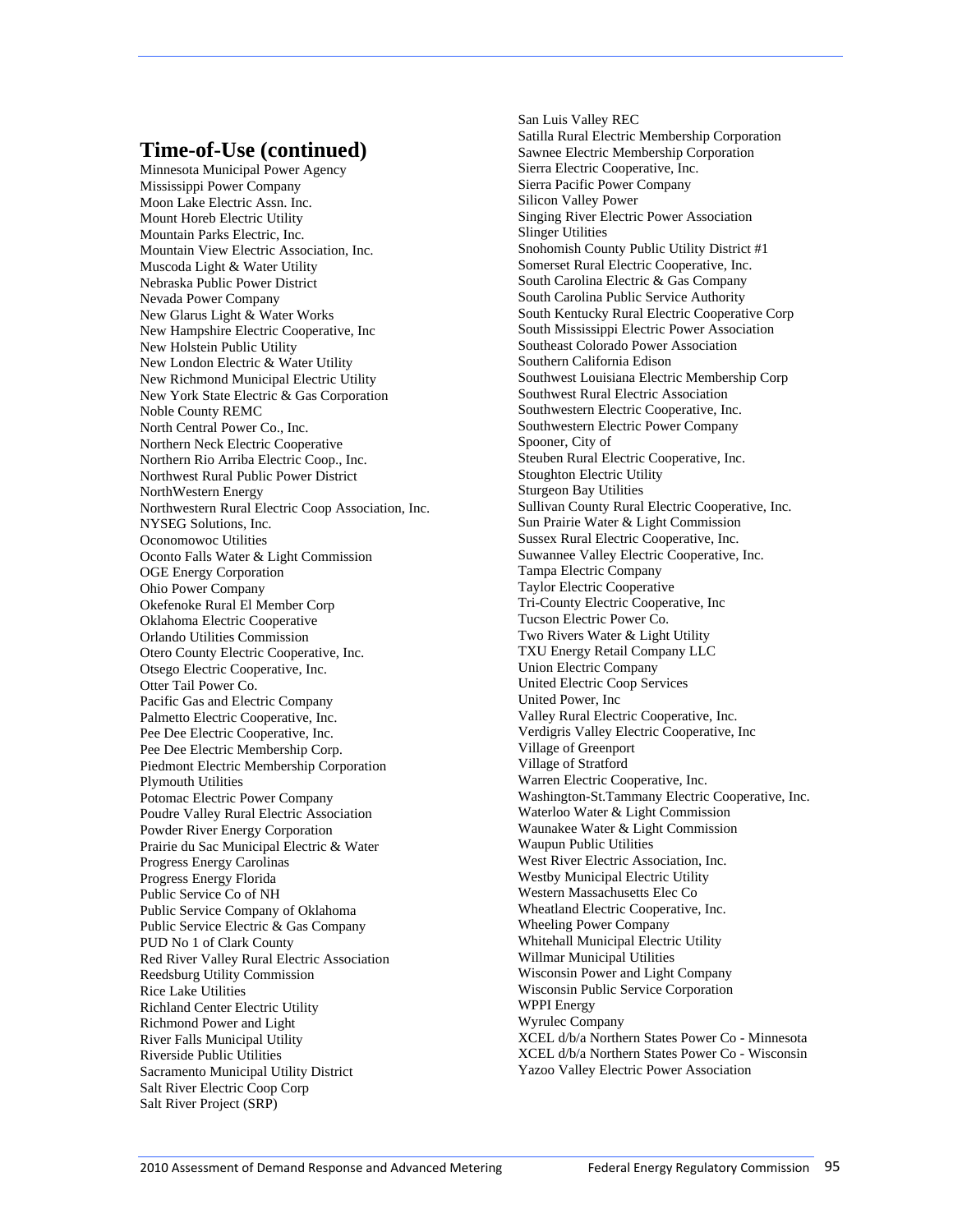# **APPENDIX G: DATA FOR FIGURES IN THE REPORT**

Appendix G provides the numerical data used to create the figures in the 2010 FERC Assessment of Demand Response and Advanced Metering, and the sources of the data. The data is this appendix, where compiled directly from data submitted by survey respondents without estimation of results for those not reporting, are labeled "Reported" or "Reporting." Data that include estimation of results for those not reporting, based on survey and other information, are labeled "Estimated."

#### **Advanced Metering**

#### **Data supporting Figure 3.1**

Estimated advanced metering penetration nationwide in 2006, 2008 and 2010 FERC Surveys

| <b>Advanced Metering</b><br>Year |      |  |  |  |  |
|----------------------------------|------|--|--|--|--|
| 2010                             | 5.9% |  |  |  |  |
| 2008                             | 4.7% |  |  |  |  |
| 2010                             | 8.7% |  |  |  |  |

Source: 2006, 2008 and 2010 FERC Surveys

#### **Data supporting Figure 3.2**

Estimated advanced metering penetration by region in 2006, 2008 and 2010 FERC Surveys

| Region               | <b>2006 FERC</b><br><b>Survey</b> | <b>2008 FERC</b><br><b>Survey</b> | <b>2010 FERC</b><br><b>Survey</b> |
|----------------------|-----------------------------------|-----------------------------------|-----------------------------------|
| <b>MRO</b>           | 0.6%                              | 3.7%                              | 15.3%                             |
| <b>WECC</b>          | 0.5%                              | 2.1%                              | 14.1%                             |
| ERCOT (TRE)          | 0.7%                              | 9.0%                              | 13.4%                             |
| <b>SPP</b>           | 3.0%                              | 5.8%                              | 8.9%                              |
| <b>SERC</b>          | 1.2%                              | 5.8%                              | 8.0%                              |
| <b>RFC</b>           | 0.4%                              | 5.1%                              | 6.7%                              |
| <b>FRCC</b>          | 0.1%                              | 10.4%                             | 5.0%                              |
| Hawaii               | 0.0%                              | 1.6%                              | 2.1%                              |
| <b>ASCC</b>          | 0.0%                              | 0.0%                              | 1.2%                              |
| <b>NPCC</b>          | 0.1%                              | 0.3%                              | 0.7%                              |
| <b>United States</b> | 0.7%                              | 4.7%                              | 8.7%                              |

Source: 2006, 2008 and 2010 FERC Surveys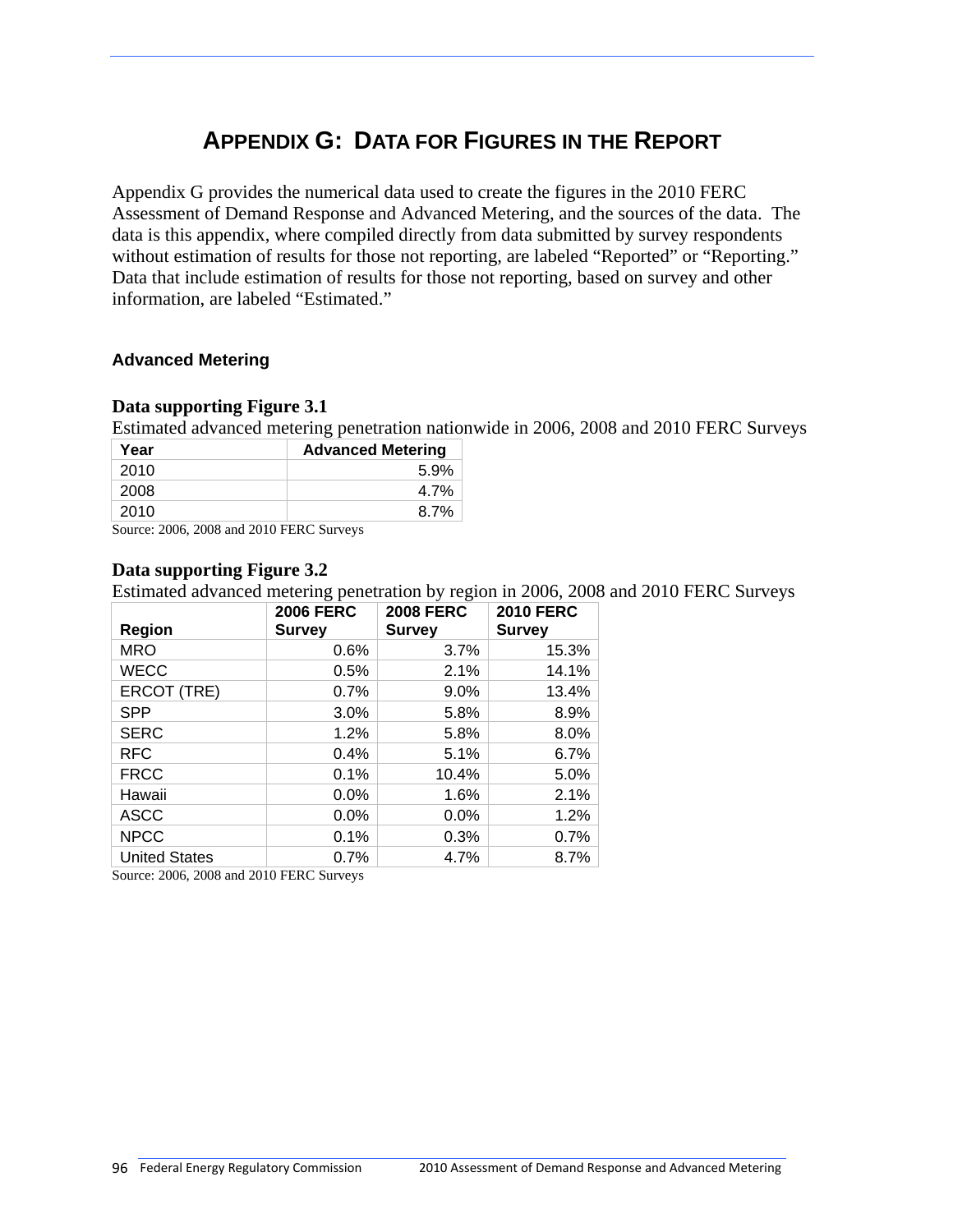### **Data supporting Figure 3.3**

Estimated penetration of advanced metering by type of entity in 2006, 2008 and 2010 FERC Surveys

| Ownership                        | <b>2006 FERC</b><br><b>Survey</b> | <b>2008 FERC</b><br><b>Survey</b> | <b>2010 FERC</b><br><b>Survey</b> |
|----------------------------------|-----------------------------------|-----------------------------------|-----------------------------------|
|                                  |                                   |                                   |                                   |
| Cooperatives                     | 3.8%                              | 16.4%                             | 24.7%                             |
| <b>Political Subdivision</b>     | 0.1%                              | 2.2%                              | 20.3%                             |
| <b>Investor Owned Utility</b>    | 0.2%                              | 2.7%                              | 6.6%                              |
| <b>Municipal Entities</b>        | 0.3%                              | 4.9%                              | 3.6%                              |
| <b>Federal and State Utility</b> | 0.2%                              | 1.1%                              | 0.7%                              |
| <b>Overall Average</b>           | 0.7%                              | 4.7%                              | 8.7%                              |

Source: 2006, 2008 and 2010 FERC Surveys

#### **Data supporting Figure 3.4**

Reported numbers of customers and communication methods for advanced metering by customer class

| <b>Customer Class</b>                                      | <b>Internet</b> | <b>Bills</b> | <b>Display</b><br>Unit |
|------------------------------------------------------------|-----------------|--------------|------------------------|
| <b>Communications Vehicles to Nonresidential Customers</b> | 61% (n =        | $38\%$ (n =  | 1% ( $n =$             |
| $(n = 915, 726)$                                           | 560,452)        | 346,750)     | 8,524)                 |
| Communications Vehicles to Residential Customers (n =      | 68% ( $n =$     | $31\%$ (n =  | 1% ( $n =$             |
| 7,093,081)                                                 | 4,819,498)      | 2,186,869)   | 86,714)                |
| Communications Vehicles to Other Customers (n =            | 47% (n =        | 53% (n =     | .36% (n =              |
| 52,812)                                                    | 24,664)         | 27,959)      | 189)                   |
| $C_{\text{outmax}}$ , $2010$ EEDC $C_{\text{inmax}}$       |                 |              |                        |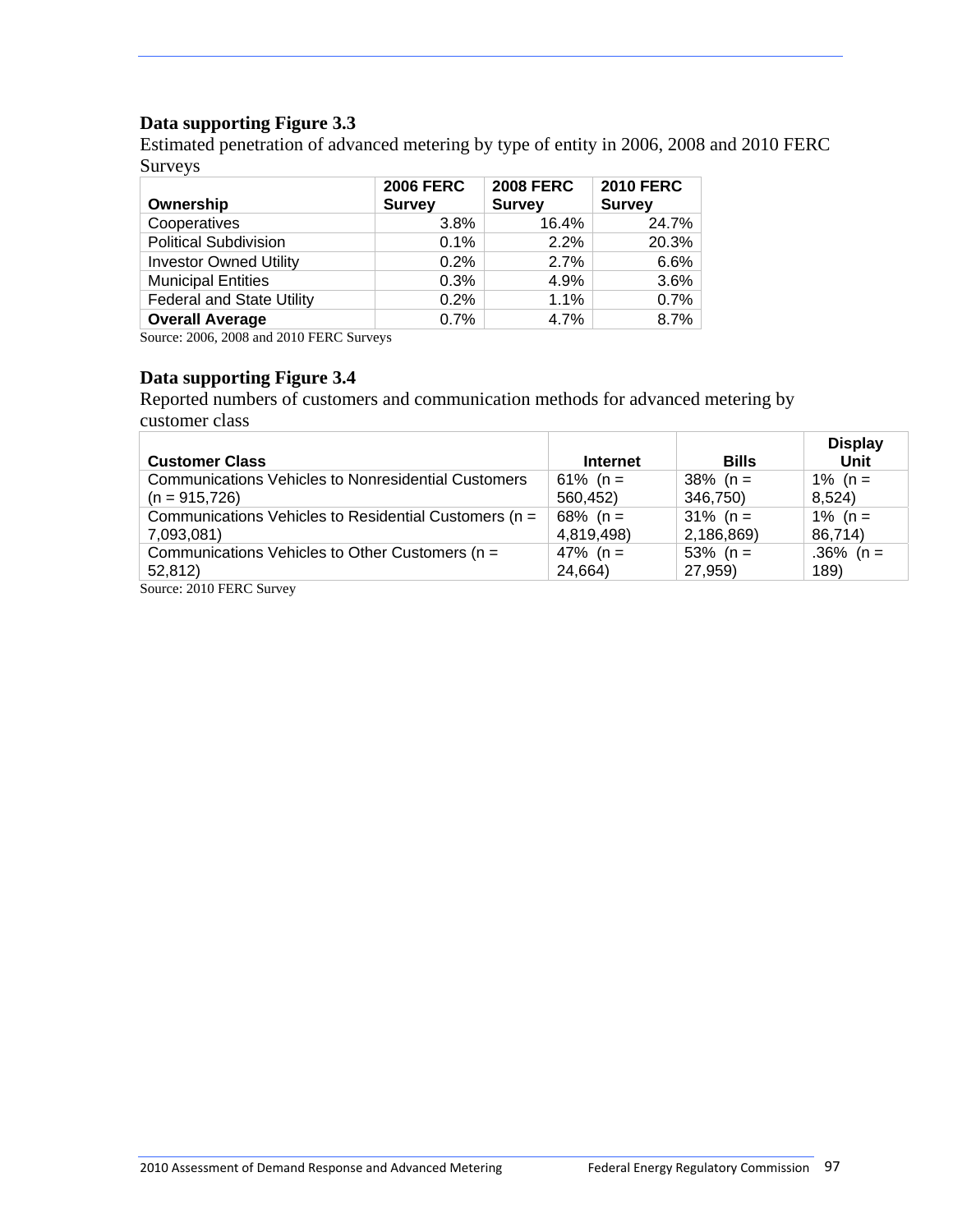#### **Demand Response**

#### **Data supporting Figure 4.1**

Reported number of customers enrolled in direct load control programs by region and type of entity

| Region       | Cooperative<br><b>Entities</b> | Federal<br>and State | <b>Investor</b><br>Owned<br><b>Utilities</b> | <b>Municipal</b><br><b>Entities</b> | <b>Other</b> | <b>Total</b> |
|--------------|--------------------------------|----------------------|----------------------------------------------|-------------------------------------|--------------|--------------|
| <b>TRE</b>   |                                |                      |                                              | 85,000                              | 171          | 85,171       |
| <b>FRCC</b>  | 60,588                         |                      | 1,247,228                                    |                                     |              | 1,307,816    |
| <b>MRO</b>   | 406,632                        | 2,365                | 507,152                                      | 48,849                              |              | 964,998      |
| <b>NPCC</b>  | 6,261                          |                      | 39,634                                       | 32,660                              |              | 78,555       |
| <b>RFC</b>   | 294,278                        |                      | 1,203,367                                    | 2,270                               |              | 1,499,915    |
| <b>SERC</b>  | 421,625                        |                      | 347,748                                      | 29,577                              |              | 798,950      |
| <b>SPP</b>   | 13,119                         |                      | 35,479                                       |                                     |              | 48,598       |
| <b>WECC</b>  | 4,602                          |                      | 821,610                                      | 6,872                               |              | 833,084      |
| Other        |                                |                      | 39,000                                       |                                     |              | 39,000       |
| <b>Total</b> | 1,207,105                      | 2,365                | 4,241,218                                    | 205,228                             | 171          | 5,656,087    |

Source: 2010 FERC Survey

#### Estimated total number of customers

| TRE                                                | <b>FRCC</b> | <b>MRO</b> | <b>NPCC</b> | <b>RFC</b> | <b>SERC</b> | <b>SPP</b> | <b>WECC</b> | Other   |
|----------------------------------------------------|-------------|------------|-------------|------------|-------------|------------|-------------|---------|
| 11,242,472                                         | 9.001.379   | 7,694,462  | 16,062,605  | 36.257.770 | 31.682.323  | 6,509,331  | 31.044.502  | 683.840 |
| $S_{\text{out}}$ 2008 EEDC $S_{\text{in}}$ ELA 861 |             |            |             |            |             |            |             |         |

Source: 2008 FERC Survey, EIA-861

#### **Data supporting Figure 4.2**

Number of entities reporting interruptible/curtailable rates by region and type of entity

| Region       | Cooperative<br><b>Entities</b> | Federal<br>and State | <b>Investor</b><br>Owned<br><b>Utilities</b> | <b>Municipal</b><br><b>Entities</b> | <b>Other</b> | <b>Total</b> |
|--------------|--------------------------------|----------------------|----------------------------------------------|-------------------------------------|--------------|--------------|
| <b>TRE</b>   |                                |                      | 0                                            |                                     |              | 2            |
| <b>FRCC</b>  | 3                              | 0                    | 3                                            | 5                                   | 0            |              |
| <b>MRO</b>   | 37                             | 0                    | 13                                           | 12                                  | 0            | 62           |
| <b>NPCC</b>  | 0                              | 0                    | 6                                            |                                     | 0            |              |
| <b>RFC</b>   | 14                             | 0                    | 46                                           |                                     | $\Omega$     | 61           |
| <b>SERC</b>  | 31                             | 9                    | 29                                           | 3                                   | $\Omega$     | 72           |
| <b>SPP</b>   | 9                              | 0                    | 10                                           | 4                                   | 0            | 23           |
| <b>WECC</b>  | 8                              | 0                    | 17                                           | $\overline{2}$                      | 0            | 27           |
| <b>Total</b> | 103                            | 9                    | 124                                          | 28                                  |              | 265          |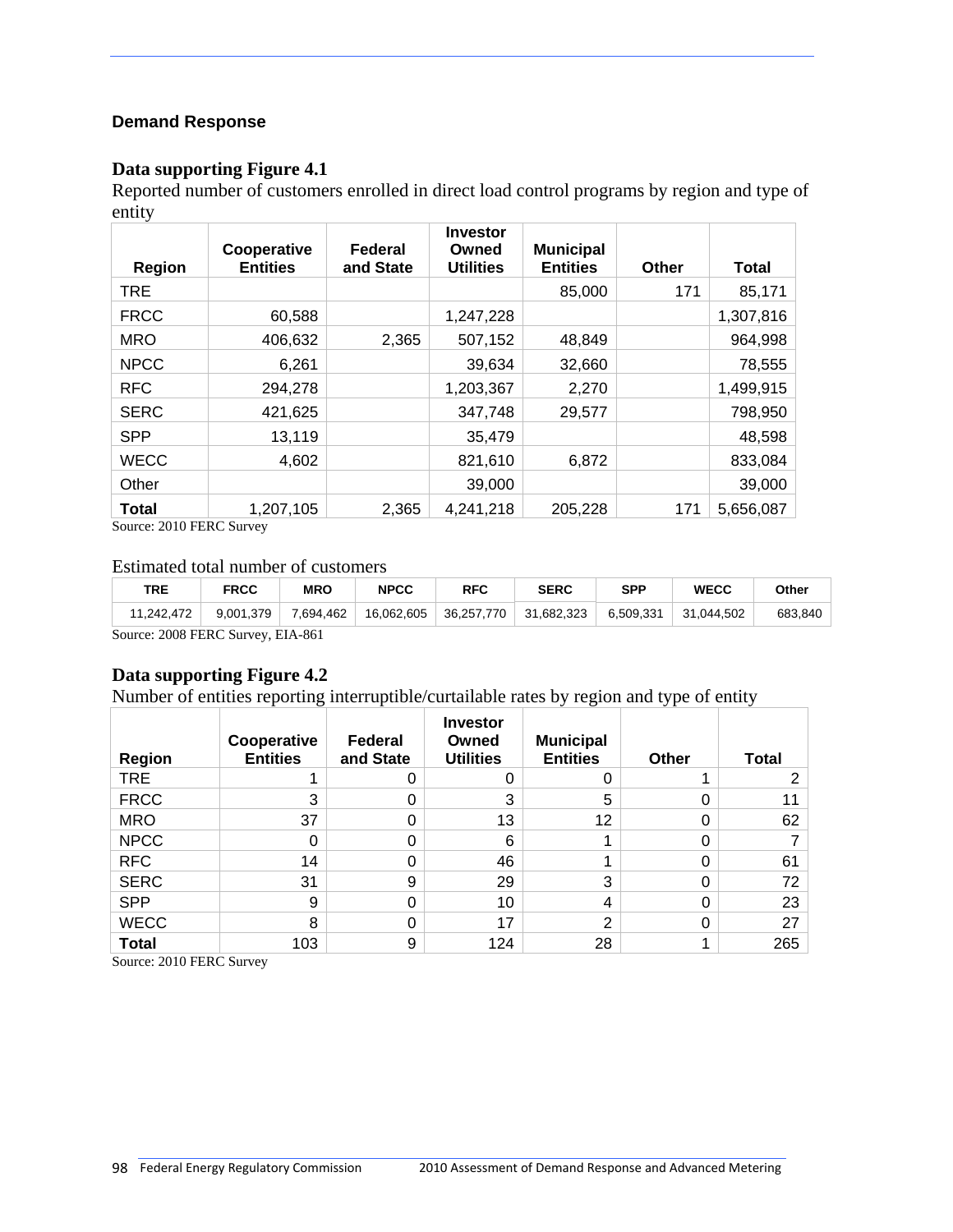### **Data supporting Figure 4.3**

Number of entities reporting residential time-of-use rates by region and type of entity

| <b>Region</b> | Cooperative<br><b>Entities</b> | Federal<br>and State | <b>Investor</b><br>Owned<br><b>Utilities</b> | <b>Municipal</b><br><b>Entities</b> | Other | <b>Total</b> |
|---------------|--------------------------------|----------------------|----------------------------------------------|-------------------------------------|-------|--------------|
| <b>TRE</b>    |                                |                      |                                              | 0                                   | 0     |              |
| <b>FRCC</b>   | っ                              |                      | ⌒                                            | 3                                   |       |              |
| <b>MRO</b>    | 8                              |                      | 3                                            | 35                                  | 0     | 46           |
| <b>NPCC</b>   | 3                              |                      | 9                                            | 4                                   | 3     | 19           |
| <b>RFC</b>    | 10                             |                      | 23                                           |                                     |       | 34           |
| <b>SERC</b>   | 12                             |                      | 10                                           | 0                                   |       | 23           |
| <b>SPP</b>    | 3                              |                      |                                              | 0                                   | 0     |              |
| <b>WECC</b>   | 19                             | O                    | 12                                           | 5                                   | 0     | 36           |
| <b>Total</b>  | 58                             |                      | 60                                           | 48                                  | 3     | 169          |

Source: 2010 FERC Survey

#### **Data supporting Figure 4.4**

Reported number of customers enrolled in time-of-use rate programs by region and type of entity

| Region       | Cooperative<br><b>Entities</b> | Federal<br>and State | <b>Investor</b><br>Owned<br><b>Utilities</b> | <b>Municipal</b><br><b>Entities</b> | Other    | <b>Total</b> |
|--------------|--------------------------------|----------------------|----------------------------------------------|-------------------------------------|----------|--------------|
| TRE          | 8                              | ი                    | 0                                            | 0                                   | 0        | 8            |
| <b>FRCC</b>  | 40                             | 0                    | 249                                          | 206                                 | 0        | 495          |
| <b>MRO</b>   | 1,546                          | 0                    | 20,387                                       | 284                                 | $\Omega$ | 22,217       |
| <b>NPCC</b>  | 63                             | 0                    | 148,706                                      | 10,152                              | 148      | 159,069      |
| <b>RFC</b>   | 1,521                          | 0                    | 138,910                                      | 0                                   | 0        | 140,431      |
| <b>SERC</b>  | 3,289                          | 5                    | 33,301                                       | 0                                   | 0        | 36,595       |
| <b>SPP</b>   | 15                             | 0                    | 1,452                                        | 0                                   | 0        | 1,467        |
| <b>WECC</b>  | 237,187                        | 0                    | 498,477                                      | 2,388                               | 0        | 738,052      |
| <b>Total</b> | 243,669                        | 5                    | 841,482                                      | 13,030                              | 148      | 1,098,334    |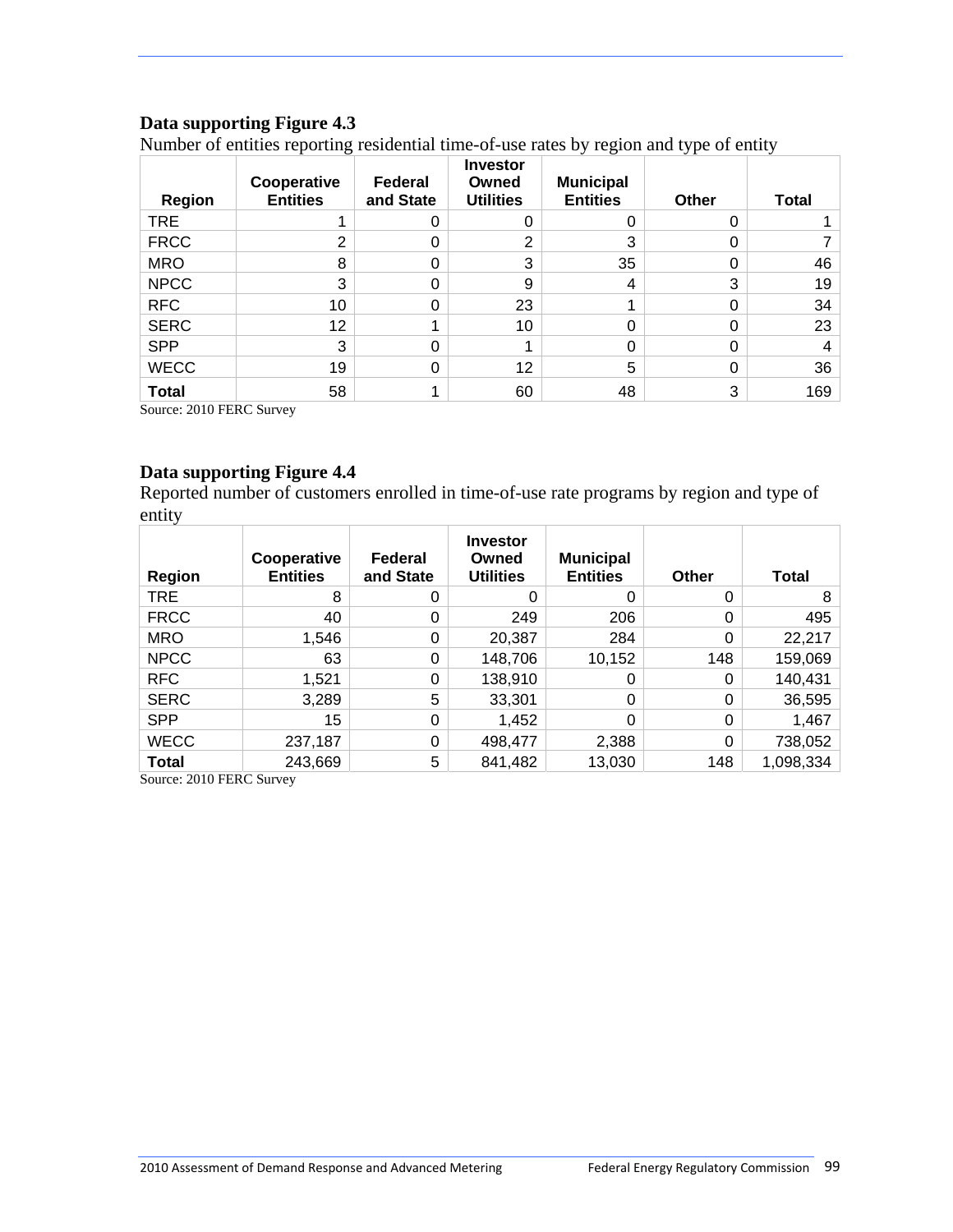#### **Data supporting Figure 4.5**

| <b>Region</b> | Cooperative<br><b>Entities</b> | <b>Federal and</b><br><b>Investor</b><br><b>Owned Utilities</b><br><b>State</b> |                | <b>Total</b> |
|---------------|--------------------------------|---------------------------------------------------------------------------------|----------------|--------------|
| <b>TRE</b>    |                                |                                                                                 |                |              |
| <b>FRCC</b>   |                                |                                                                                 |                |              |
| <b>MRO</b>    |                                |                                                                                 |                |              |
| <b>NPCC</b>   |                                |                                                                                 | 2              | 3            |
| <b>RFC</b>    |                                | O                                                                               | 6              | 6            |
| <b>SERC</b>   |                                | 2                                                                               | 3              | 6            |
| <b>SPP</b>    |                                |                                                                                 | $\overline{2}$ | 2            |
| <b>WECC</b>   |                                |                                                                                 |                |              |
| <b>Total</b>  | 2                              | 2                                                                               | 15             | 19           |

Number of entities reporting retail real-time pricing by region & type of entity

Source: 2010 FERC Survey

#### **Data supporting Figure 4.6**

Total reported potential peak load reduction in the 2006, 2008 and 2010 FERC Surveys

|                     | Total reported potential peak load reduction (MW) |
|---------------------|---------------------------------------------------|
| 2006 FERC<br>Survey | 29,653                                            |
| 2008 FERC<br>Survey | 37,335                                            |
| 2010 FERC<br>Survey | 53,062                                            |

Source: 2006, 2008 and 2010 FERC Surveys

#### **Data supporting Figure 4.7**

Reported potential peak load reduction by customer class in 2006, 2008, and 2010 FERC Surveys (MW)

|           | <b>Commercial</b><br>& Industrial | <b>Residential</b> | Wholesale | Other | Total  |
|-----------|-----------------------------------|--------------------|-----------|-------|--------|
| 2006 FERC |                                   |                    |           |       |        |
| Survey    | 14,362                            | 5,803              | 8,899     | 589   | 29,653 |
| 2008 FERC |                                   |                    |           |       |        |
| Survey    | 17,434                            | 6,056              | 12,656    | 1,190 | 37,335 |
| 2010 FERC |                                   |                    |           |       |        |
| Survey    | 21,405                            | 7,189              | 22,884    | 1,584 | 53,062 |

Source: 2006, 2008 and 2010 FERC Surveys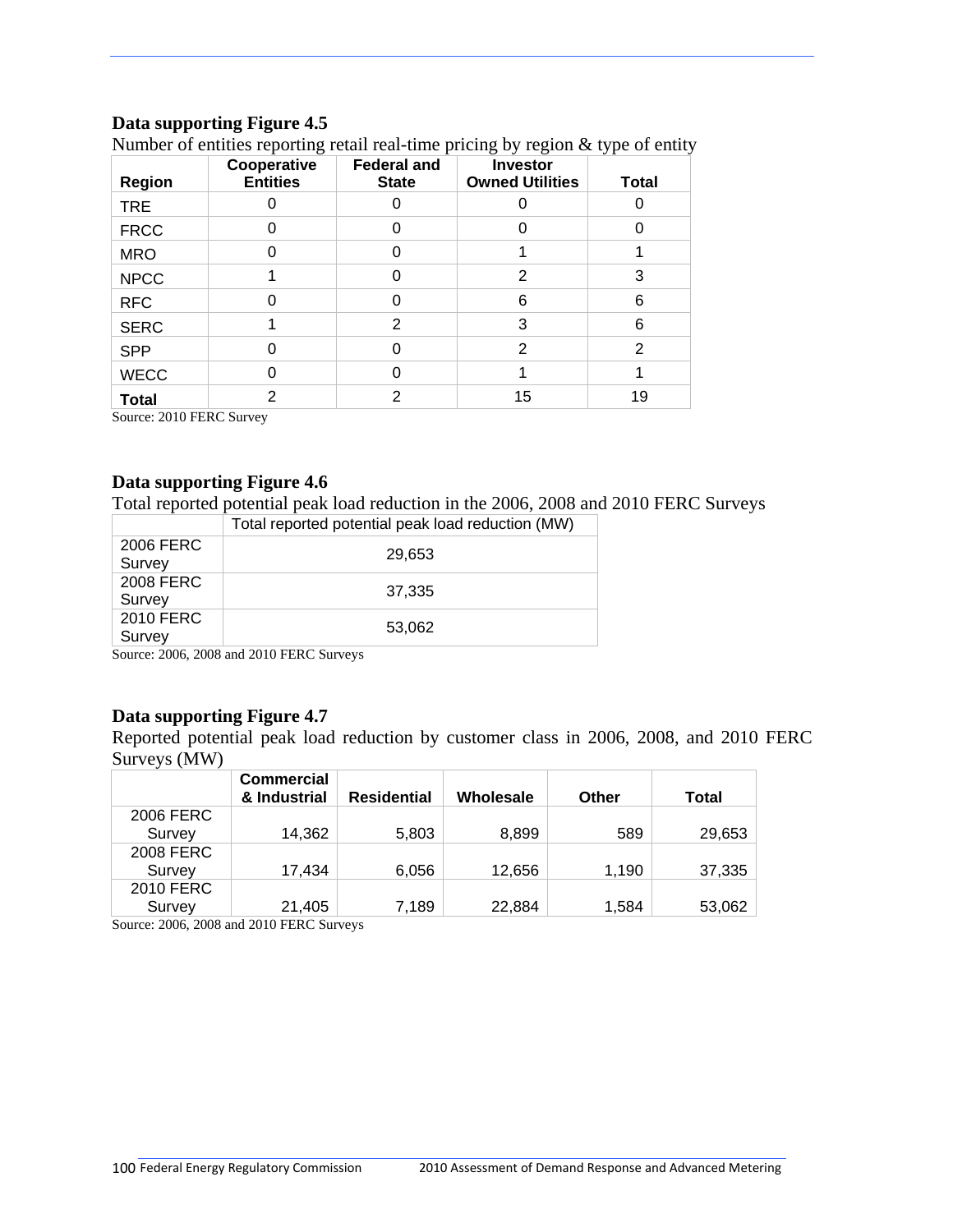### **Data supporting Figure 4.8**

Reported potential peak load reduction in MW by region and customer class

| <b>Region</b> | <b>Commercial</b><br>& Industrial | <b>Residential</b> | Wholesale | Other | Total  |
|---------------|-----------------------------------|--------------------|-----------|-------|--------|
| <b>TRE</b>    | 72                                | 123                | 1,312     | 3     | 1,510  |
| <b>FRCC</b>   | 1,310                             | 1,765              | 15        | 68    | 3,158  |
| <b>MRO</b>    | 3,320                             | 1,806              | 4.045     | 315   | 9,485  |
| <b>NPCC</b>   | 1,490                             | 90                 | 4,649     | 0     | 6,228  |
| <b>RFC</b>    | 5,267                             | 1,139              | 9,199     | 259   | 15,864 |
| <b>SERC</b>   | 6,451                             | 798                | 1,733     | 172   | 9,154  |
| <b>SPP</b>    | 1,404                             | 79                 | 1,502     | 141   | 3,126  |
| <b>WECC</b>   | 2,062                             | 1,369              | 430       | 626   | 4,487  |
| Other         | 29                                | 20                 | 0         | 0     | 49     |
| <b>Total</b>  | 21,405                            | 7,189              | 22,884    | 1,584 | 53,062 |

Source: 2010 FERC Survey

#### **Data supporting Figure 4.9**

Reported potential peak load reduction in MW by type of program and by customer class

|                                                           | <b>Commercial</b><br>and |                    |           |       |        |
|-----------------------------------------------------------|--------------------------|--------------------|-----------|-------|--------|
| <b>Type of Program</b>                                    | <b>Industrial</b>        | <b>Residential</b> | Wholesale | Other | Total  |
| <b>Critical Peak Pricing</b>                              | 401                      | 30                 | 100       | 88    | 619    |
| <b>Critical Peak Pricing with</b><br><b>Load Control</b>  | 129                      | 8                  | 0         | 13    | 149    |
| Demand Bidding & Buy-Back                                 | 1,251                    | 0                  | 2,750     | 17    | 4,018  |
| <b>Direct Load Control</b>                                | 1,687                    | 5,568              | 793       | 957   | 9,006  |
| <b>Emergency Demand</b><br>Response                       | 1,375                    | 163                | 11,493    | 11    | 13,041 |
| Interruptible Load                                        | 9,524                    | 50                 | 1,033     | 371   | 10,977 |
| Load as a Capacity<br>Resource                            | 3,503                    | 1,124              | 4,110     | 53    | 8,790  |
| <b>Non-Spinning Reserves</b>                              |                          |                    | 118       |       | 118    |
| Other                                                     | 151                      | 134                | 1,000     | 56    | 1,340  |
| Peak Time Rebate                                          | 90                       | 4                  | $\Omega$  |       | 94     |
| <b>Real-Time Pricing</b>                                  | 1,117                    | 4                  | 0         | 0     | 1,121  |
| Regulation                                                |                          |                    | 10        |       | 10     |
| <b>Spinning Reserves</b>                                  | 46                       |                    | 1,442     |       | 1,488  |
| <b>System Peak Response</b><br><b>Transmission Tariff</b> | 1                        | 4                  | 0         |       | 5      |
| Time-of-Use                                               | 2,132                    | 100                | 35        | 19    | 2,285  |
| <b>Total</b>                                              | 21,405                   | 7,189              | 22,884    | 1,584 | 53,062 |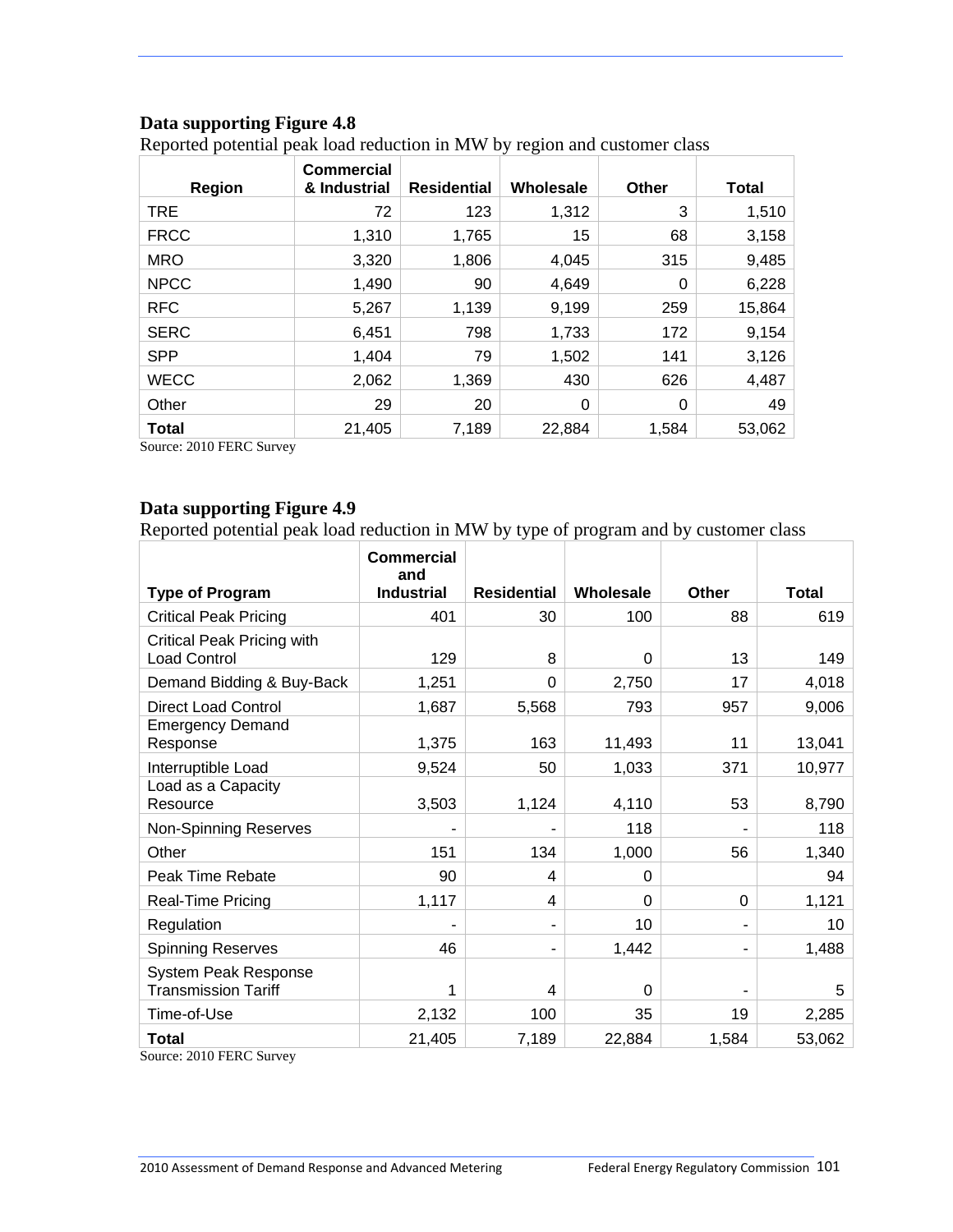#### **Data supporting Figure 4.10**

Net annual U.S. electrical generation, 2005 through 2009 (thousands of megawatt-hours)

#### **Year Net annual U.S. electrical generation**

| 2005              | 4,055,423      |
|-------------------|----------------|
| 2006              | 4,064,702      |
| 2007              | 4,156,745      |
| 2008              | 4.119.388      |
|                   |                |
| 2009<br>т с<br>r. | 3.953.111<br>. |

Source: Energy Information Administration

#### **Data supporting Figure 4.11**

Reported potential and actual 2010 peak load reduction in MW by demand response resources by region

| Region      | <b>Potential Peak Reduction</b> | <b>Actual Peak Reduction</b> |
|-------------|---------------------------------|------------------------------|
| <b>TRE</b>  | 1,510                           | 442                          |
| <b>FRCC</b> | 3,158                           | 957                          |
| <b>MRO</b>  | 9,485                           | 2,462                        |
| <b>NPCC</b> | 6,228                           | 2,497                        |
| <b>RFC</b>  | 15,864                          | 2,051                        |
| <b>SERC</b> | 9,154                           | 3,086                        |
| <b>SPP</b>  | 3,126                           | 1,466                        |
| <b>WECC</b> | 4,487                           | 2,667                        |
| Other       | 49                              | 352                          |
| Total       | 53,062                          | 15,980                       |

Source: 2010 FERC Survey

#### **Data supporting Figure 4.12**

Estimated potential peak load reduction in MW by demand response resources, by region and customer class

| Region       | <b>Commercial</b><br>& Industrial | <b>Residential</b> | Wholesale | Other | <b>Total</b> |
|--------------|-----------------------------------|--------------------|-----------|-------|--------------|
| <b>TRE</b>   | 113                               | 134                | 1,312     | 53    | 1,612        |
| <b>FRCC</b>  | 1,333                             | 1,795              | 15        | 73    | 3,216        |
| <b>MRO</b>   | 3,932                             | 2,102              | 4,045     | 339   | 10,418       |
| <b>NPCC</b>  | 1,954                             | 98                 | 4,649     | 173   | 6,875        |
| <b>RFC</b>   | 6,334                             | 1,427              | 9,199     | 371   | 17,331       |
| <b>SERC</b>  | 7,005                             | 1,575              | 1,733     | 208   | 10,521       |
| <b>SPP</b>   | 1,572                             | 80                 | 1,502     | 154   | 3,307        |
| <b>WECC</b>  | 2,344                             | 1,581              | 430       | 626   | 4,981        |
| Other        | 53                                | 25                 |           |       | 78           |
| <b>Total</b> | 24,640<br>$\cdots$                | 8,817              | 22,884    | 1,998 | 58,339       |

Source: 2010 FERC Survey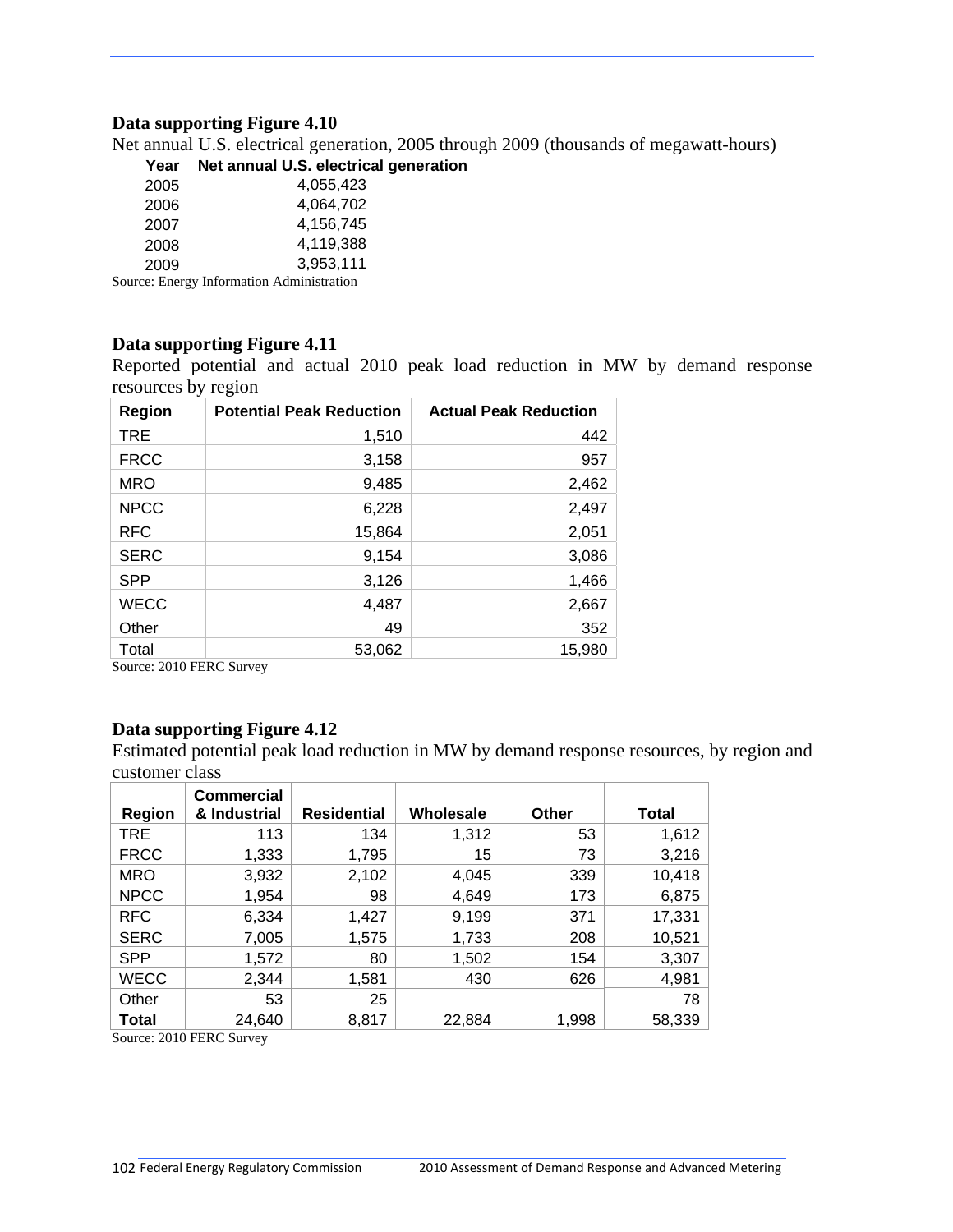## **Data supporting Figure 4.13**

Estimated potential peak load reduction in MW by demand response resources by type of entity and customer class

| Ownership                       | <b>Residential</b> | <b>Commercial</b><br>& Industrial | Other<br>Retail | Wholesale | Total  |
|---------------------------------|--------------------|-----------------------------------|-----------------|-----------|--------|
| <b>Investor Owned Utilities</b> | 5,433              | 17,634                            | 827             | 0         | 23,894 |
| <b>Cooperative Entities</b>     | 2,836              | 3,726                             | 855             | 1,420     | 8,837  |
| <b>Municipal Entities</b>       | 530                | 922                               | 25              | 11        | 1,488  |
| <b>Retail Power Marketers</b>   | 0                  | 961                               | 241             | 0         | 1,202  |
| Federal & State                 | 17                 | 1,104                             | 50              | 920       | 2,091  |
| RTO/ISO                         |                    |                                   |                 | 20,533    | 20,533 |
| Total                           | 8,816              | 24,347                            | 1,998           | 22,884    | 58,045 |

Source: 2010 FERC Survey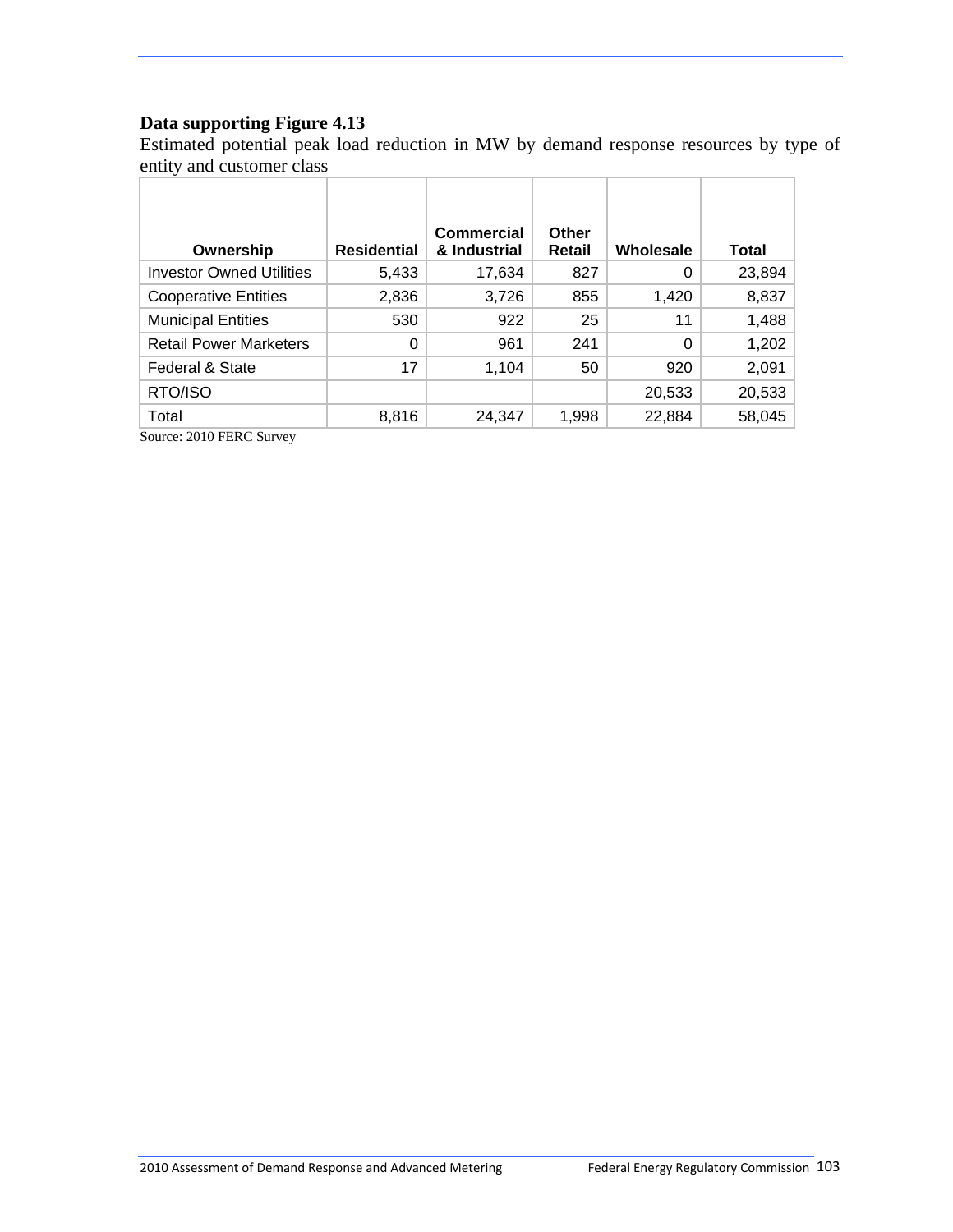# **APPENDIX H: ADJUSTMENT METHODOLOGY FOR 2010 FERC SURVEY**

The following table summarizes the data used for imputing missing 2010 data in fields involved in the tables and figures in this report, as described in Appendix D.

| 2008 EIA-861 file 2<br>RESIDENTIAL_CONSUMERS<br>Meters<br>Residential<br><b>Residential Revenues</b><br>Commercial<br>COMMERCIAL_CONSUMERS,<br>INDUSTRIAL CONSUMERS<br>Meters<br>& Industrial<br>2008 EIA-861 file 2<br>C & I Revenues<br>2008 FERC DR<br>Meters<br>Other<br>O7-OtherMeters<br>Size<br>Survey<br>Residential<br>2008 EIA-861 file 2<br>RESIDENTIAL_CONSUMERS<br><b>Residential Revenues</b><br>Customers<br>Commercial<br>COMMERCIAL_CONSUMERS,<br>& Industrial<br>2008 EIA-861 file 2<br>INDUSTRIAL_CONSUMERS<br>Customers<br>C & I Revenues<br>2008 FERC DR<br>Other<br>Size<br>Customers<br>Q7-OtherMeters<br>Survey<br>AMI<br>Meters<br>Residential<br>2008 EIA-861 file 8<br>AMI_METERING_RESIDENTIAL<br><b>Residential Revenues</b> | <b>Sort Variable</b> |
|-----------------------------------------------------------------------------------------------------------------------------------------------------------------------------------------------------------------------------------------------------------------------------------------------------------------------------------------------------------------------------------------------------------------------------------------------------------------------------------------------------------------------------------------------------------------------------------------------------------------------------------------------------------------------------------------------------------------------------------------------------------|----------------------|
|                                                                                                                                                                                                                                                                                                                                                                                                                                                                                                                                                                                                                                                                                                                                                           |                      |
|                                                                                                                                                                                                                                                                                                                                                                                                                                                                                                                                                                                                                                                                                                                                                           |                      |
|                                                                                                                                                                                                                                                                                                                                                                                                                                                                                                                                                                                                                                                                                                                                                           |                      |
|                                                                                                                                                                                                                                                                                                                                                                                                                                                                                                                                                                                                                                                                                                                                                           |                      |
|                                                                                                                                                                                                                                                                                                                                                                                                                                                                                                                                                                                                                                                                                                                                                           |                      |
|                                                                                                                                                                                                                                                                                                                                                                                                                                                                                                                                                                                                                                                                                                                                                           |                      |
|                                                                                                                                                                                                                                                                                                                                                                                                                                                                                                                                                                                                                                                                                                                                                           |                      |
|                                                                                                                                                                                                                                                                                                                                                                                                                                                                                                                                                                                                                                                                                                                                                           |                      |
| AMI<br>Commercial<br>AMI METERING COMMERCIAL,<br>& Industrial<br>AMI_METERING, INDUSTRIAL<br>C & I Revenues<br>Meters<br>2008 EIA-861 file 8                                                                                                                                                                                                                                                                                                                                                                                                                                                                                                                                                                                                              |                      |
| 2008 FERC DR<br>AMI                                                                                                                                                                                                                                                                                                                                                                                                                                                                                                                                                                                                                                                                                                                                       |                      |
| Meters<br>Other<br>Survey<br>Q8-15Min-OtherAMI, Q8-Hourly-OtherAMI<br>Size                                                                                                                                                                                                                                                                                                                                                                                                                                                                                                                                                                                                                                                                                |                      |
| DR<br>Program<br>Customers<br>Residential<br>2008 EIA-861 file 3<br>PRICERESPRES, TIMERESPRES<br><b>Residential Retail Sales</b>                                                                                                                                                                                                                                                                                                                                                                                                                                                                                                                                                                                                                          |                      |
| DR<br>Program<br>Commercial<br>PRICERESPCOM, PRICERESPIND,<br>Customers<br>& Industrial<br>2008 EIA-861 file 3<br>TIMERESPCOM, TIMERESPIND<br>C & I Retail Sales                                                                                                                                                                                                                                                                                                                                                                                                                                                                                                                                                                                          |                      |
| DR<br>Program<br>Customers<br>Other<br>2008 EIA-861 file 3<br>Nbr_cust_enrolled<br>Nbr_cust_in_Class                                                                                                                                                                                                                                                                                                                                                                                                                                                                                                                                                                                                                                                      |                      |
| <b>DLC</b><br>DR<br>Program<br>Program -<br>2008 FERC DR<br>Residential<br>Customers<br>Nbr_Cust_Enrolled<br>Nbr_Cust_in_Class<br>Survey                                                                                                                                                                                                                                                                                                                                                                                                                                                                                                                                                                                                                  |                      |
| <b>TOU</b><br>DR<br>Program -<br>2008 FERC DR<br>Program<br>Residential<br>Customers<br>Nbr Cust Enrolled<br>Nbr_Cust_in_Class<br>Survey                                                                                                                                                                                                                                                                                                                                                                                                                                                                                                                                                                                                                  |                      |
| Potential<br>DR Peak<br>Reduction<br>Residential<br>2008 EIA-861 file 3<br><b>LMPOTENTPEAKREDANNRES</b><br><b>Residential Retail Sales</b>                                                                                                                                                                                                                                                                                                                                                                                                                                                                                                                                                                                                                |                      |
| Potential<br>DR Peak<br>Commercial<br>LMPOTENTPEAKREDANNCOM,<br>Reduction<br>& Industrial<br>2008 EIA-861 file 3<br>LMPOTENTPEAKREDANNIND<br>C & I Retail Sales                                                                                                                                                                                                                                                                                                                                                                                                                                                                                                                                                                                           |                      |
| Potential<br>2008 FERC DR<br>DR Peak<br>Other<br>Reduction<br>Survey<br>Potential_Peak_Red<br>Not Used                                                                                                                                                                                                                                                                                                                                                                                                                                                                                                                                                                                                                                                    |                      |
| <b>Actual DR</b><br>Peak<br>Residential<br>Reduction<br>2008 EIA-861 file 3<br><b>LMACTUALPEAKREDANNRES</b><br><b>Residential Retail Sales</b>                                                                                                                                                                                                                                                                                                                                                                                                                                                                                                                                                                                                            |                      |
| <b>Actual DR</b><br>Peak<br>Commercial<br>LMACTUALPEAKREDANNCOM,<br>Reduction<br>& Industrial<br>2008 EIA-861 file 3<br>LMACTUALPEAKREDANNIND<br>C & I Retail Sales                                                                                                                                                                                                                                                                                                                                                                                                                                                                                                                                                                                       |                      |
| <b>Actual DR</b><br>Peak<br>2008 FERC DR<br>Other<br>Reduction<br>Survey<br>Actual_Peak_Red<br>Not Used                                                                                                                                                                                                                                                                                                                                                                                                                                                                                                                                                                                                                                                   |                      |

*Table H1. Sources of data used to impute missing 2010 FERC survey data*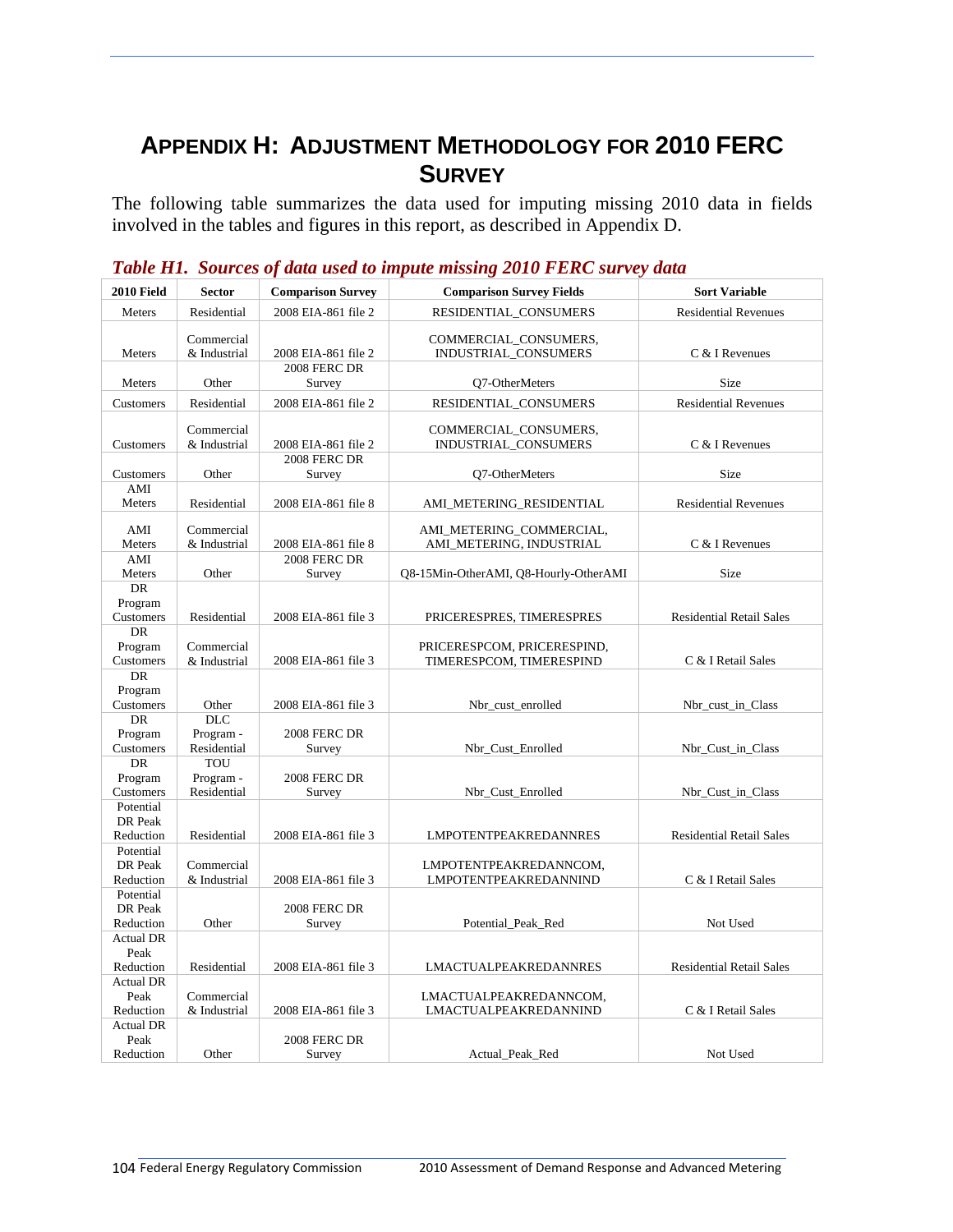The steps for producing the imputed values for the nonrespondent entities were as follows:

**Step 1:** Merge comparison survey variables to 2010 FERC data at the level needed for the analysis tables and figures. There are four possible response cases for entities in the merged data sets:

- 1) Entity provided a response in both 2010 and the 2008 comparison survey field
- 2) Entity provided a response in 2010 but not in the 2008 comparison survey field
- 3) Entity provided no response in 2010 but provided a response in the 2008 comparison survey field
- 4) Entity responded in neither 2010 nor the 2008 comparison survey field

**Step 2:** Isolate the entities in case 1 above and compute the percent increase from the comparison survey field and the 2010 variable.

**Step 3:** Subset further, keeping just the entities with a percent increase between -50 and +100 (so the 2010 value was between half and twice that of the 2008 comparison value).

**Step 4:** Assign a size variable to small, medium, or large depending on the value of the sort variable. Add this to the step 3 data set.

Small: sort variable in the first quartile of the step 3 subset

Medium: sort variable between the first and third quartiles of the step 3 subset

Large: sort variable greater than the third quartile of the step 3 subset

**Step 5:** Plot the 2010 variable against the 2008 comparison survey variable by size category to check for linearity.

**Step 6:** When sufficient data exists, fit a linear regression of the 2010 variable on the comparison survey field with no intercept for each size category.

**Step 7:** Merge the three size category regression coefficients onto the step 1 data set according to the size of the sort variable, i.e. medium sized entities will be assigned the regression coefficient fit for the medium sized entities.

**Step 8:** For the case 3 entities in step 1 above, assign the 2010 value as follows:

 $2010$  value = 2008 comparison survey field  $*$  regression coefficient

Each of these case 3 entities is assigned an imputation flag.

#### **Self-Selection Assessment Subsample**

Commission staff determined that the FERC Survey, to adhere with its EPAct 2005 directive, must collect information on all entities that provide electric power and demand response to customers in the U.S. The FERC Survey population, essentially a census of respondents to the EIA-861 with the addition of Regional Transmission Operators (RTOs), Independent System Operators (ISOs), and Curtailment Service Providers (CSPs), is a voluntary survey. As such, there is inherent risk of self-selection bias – some subgroups of the entities asked to respond to the FERC Survey may be more likely to respond than others and the propensity for responding may be related to key measures in the FERC Survey such as advanced metering penetration.

The role of the subsample is to establish a subset of the full FERC Survey sample from which a set of survey response rates, subject to less risk of self-selection bias, may be used to compare against the corresponding set of response rates in the complementary portion of the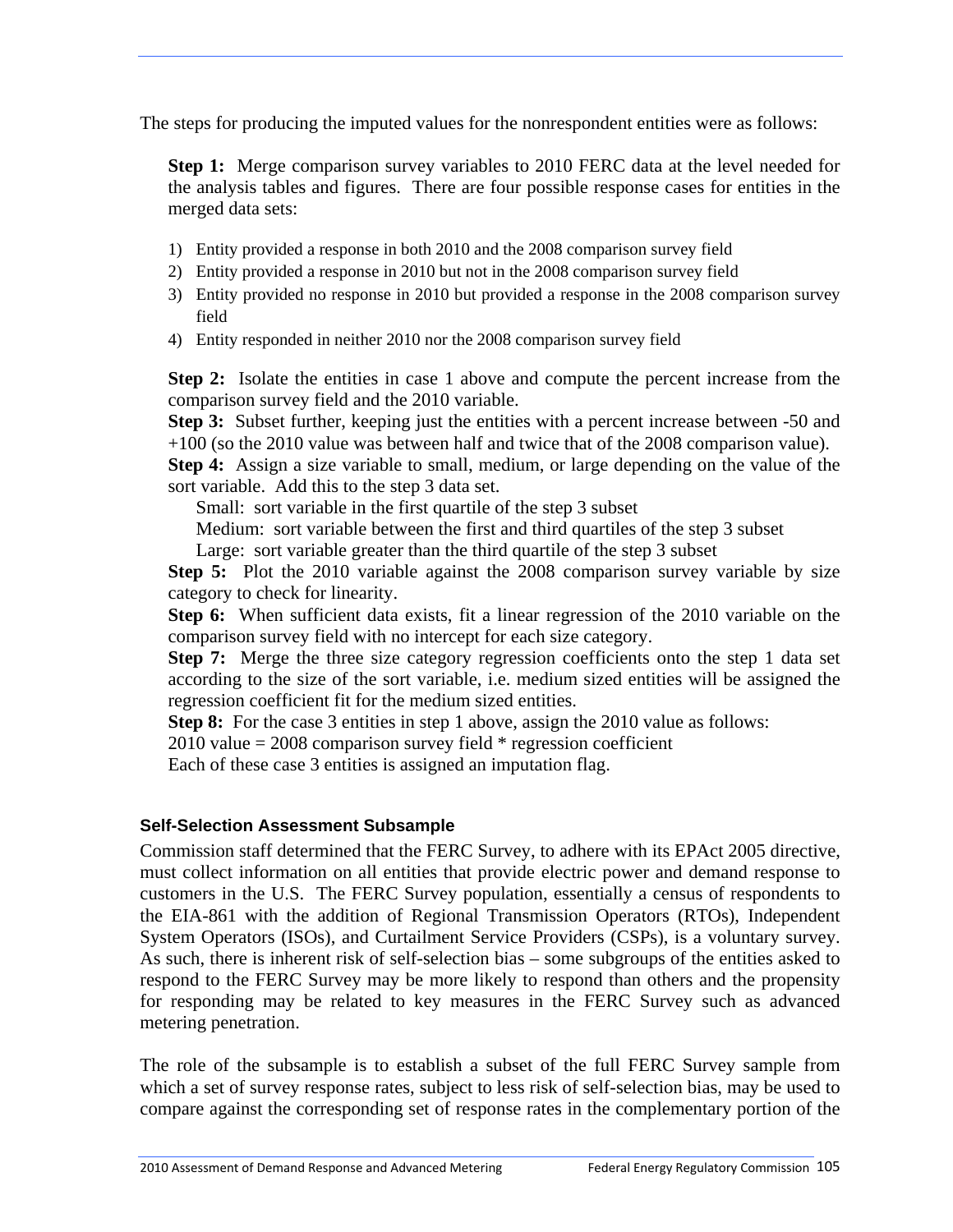main survey sample for which no special measures were taken to reduce the risk of selfselection bias. Significant differences in corresponding response rates would indicate that there is risk of self-selection bias in the full set of respondents to the FERC Survey.

While the Commission designed the survey instrument and collection process with the goal of obtaining a survey response from every targeted electricity providing entity, this subsample was targeted for follow-up measures such as callbacks to achieve as high a response rate as possible given the resource constraints of the survey and time constraints for reporting results. This extensive follow-up effort reaches out to potential respondents who chose not to respond for any number of reasons with the goal of obtaining responses by assisting them in filling out the form, explaining the purpose of the survey, and accommodating their wishes to complete the survey form by some other means.

#### **2006 and 2008 Subsample Designs**

In 2006 the FERC Survey was approved as a census with the following terms and conditions: "OMB approves this collection for one year with the following terms of clearance: FERC has agreed to several changes to its survey design to mitigate the potential for self-selection bias and will draw a random sample of 776 for follow-up to ensure a representative sample for the advanced metering survey. FERC will report back to OMB on achieved response rates by strata and on the results of analyses comparing the random sample to the universe of responses. FERC will also note any meaningful differences in its final report to Congress."

Commission expert knowledge of advanced metering penetration led the sample to be stratified into groups of similar entities rather than a simple random sample from the full frame. The attributes stratifying the sample population into cells of similar entities were NERC region, type of utility, and the number of retail customers served which are then grouped into size categories as follows:

- Large  $-100,000$  or more customers
- Medium more than 25,000 and fewer than 100,000 customers
- Small  $-25,000$  or fewer customers
- Non-Retail Entities that do not serve retail customers directly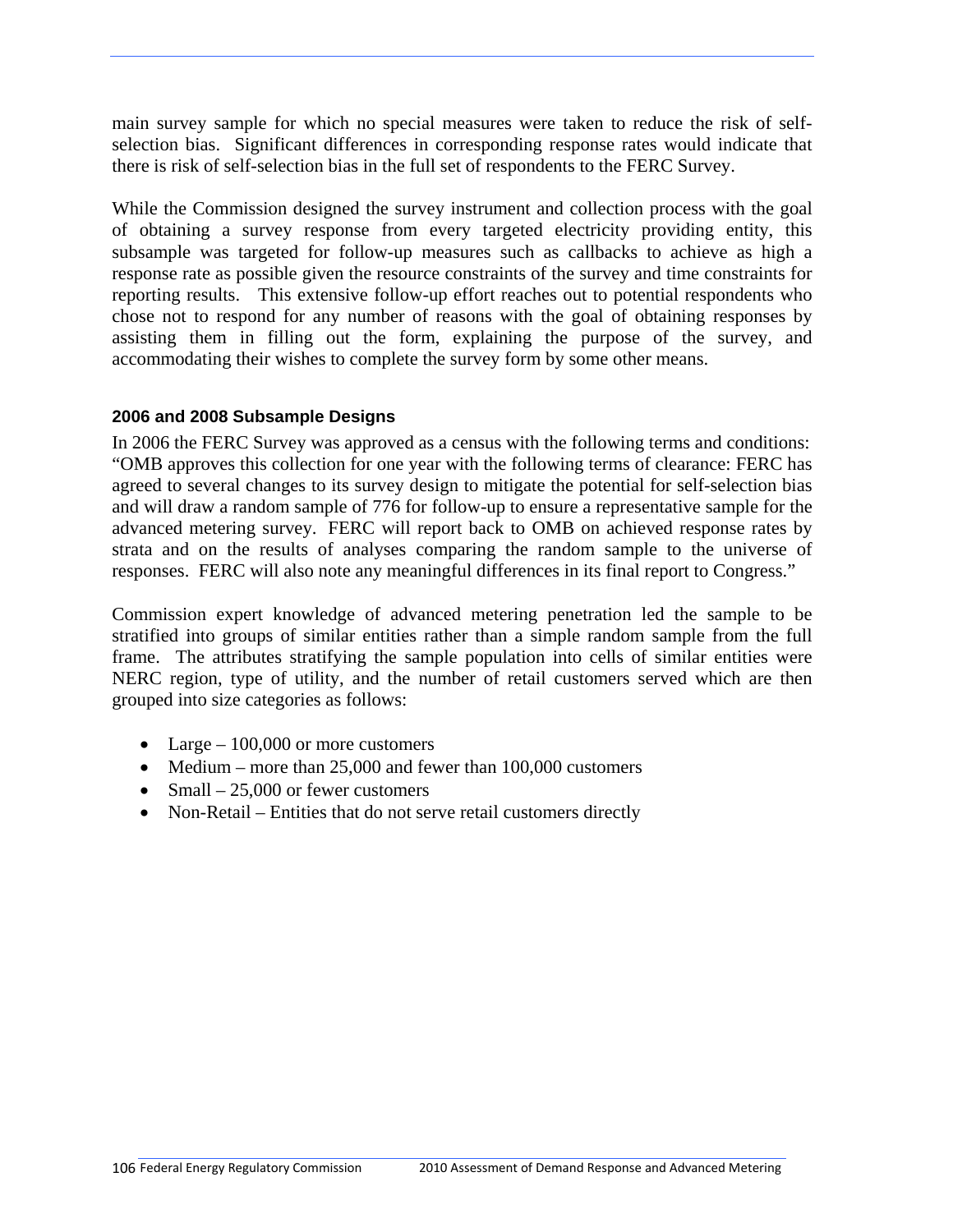#### **2010 Subsample Design**

The same basic subsample design as was used in 2006 and 2008 was maintained for the 2010 FERC Survey, with some modifications.

- Entities continued to be stratified by utility type and region, but unlike 2006 and 2008, not according to the small, medium, and large categories. In 2010 the total number of customers will be used as the measure-of-size variable to select the uncertain portion of the sample via stratified ratio estimation assuming a very weak association between number of customers and advanced metering penetration.
- A subset of the frame will be selected as a simple random sample rather than using the number of consumers as a measure of size. This subset will consist of entities for which the frame lacks information for NERC region and total number of consumers. These entities cannot be selected using the method above because they do not have the strata fields or the measure-of-size needed for selection.
- The following NERC Regions plus Alaska and Hawaii, as well as split regions composed of them, will be considered in scope for the sample:
	- $\bullet$  AK
	- FRCC
	- $\bullet$  HI
	- $\bullet$  MRO
	- NPCC
	- RFC (formerly MAAC, MAIN, and ECAR)
	- SERC
	- $\bullet$  SPP
	- TRE
	- WECC
- The following entity types will be considered in scope for the sample:
	- Co-operative
	- $\bullet$  CSP
	- Federal
	- IOU
	- Municipal
	- Municipal Power Authority
	- Political Subdivision
	- Retail Power Marketer
	- State
	- ISO/RTO
- The total sample size was fixed at 700.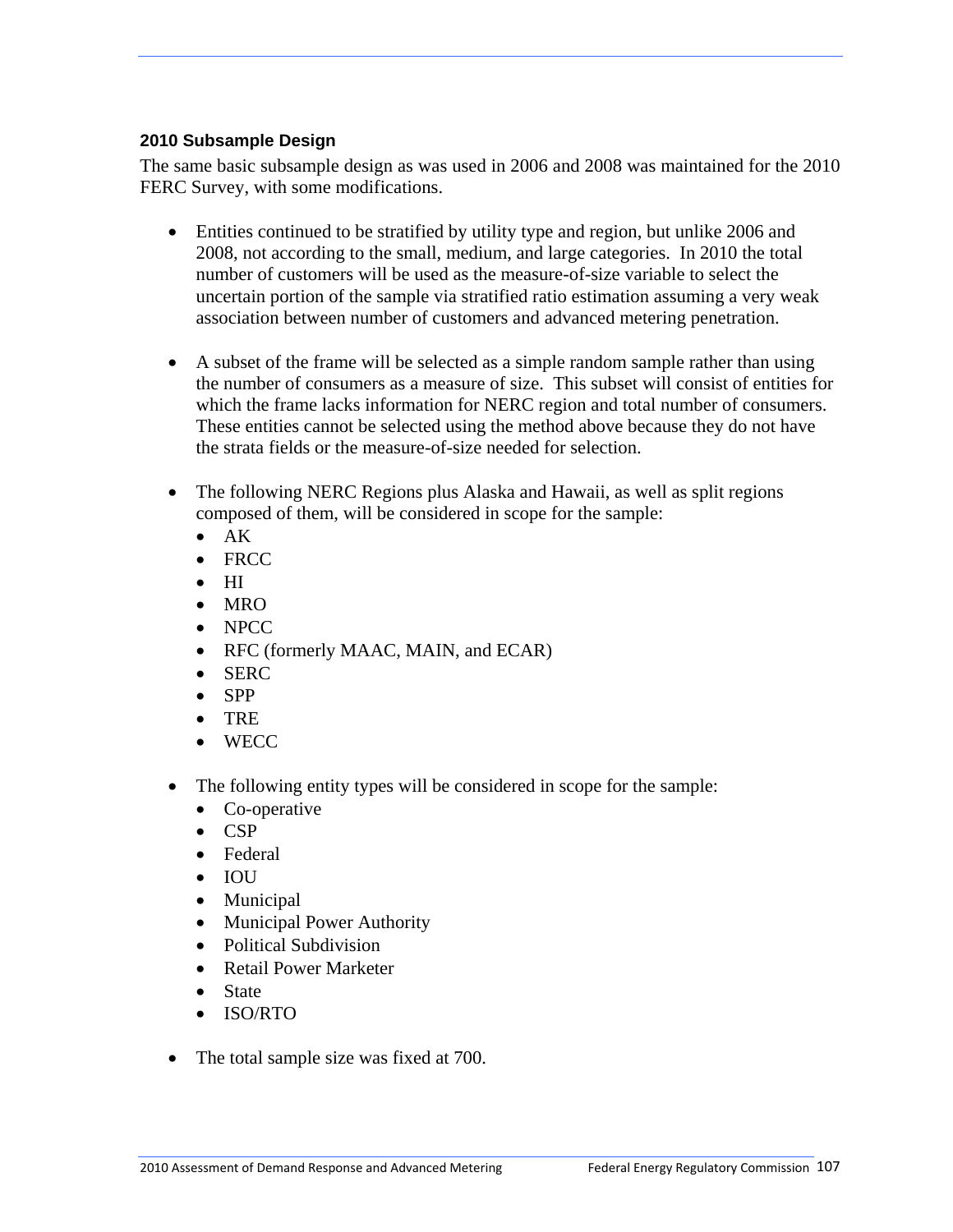- Stratified simple random sample  $-50$  from list of 461 entities meeting the following criteria:
	- Fewer than 10 consumers or none listed on the frame
	- Municipal Marketing Authorities
	- Cross-listed between NERC regions
- The sample of 50 will be stratified by ownership and drawn using proportional allocation.
- Stratified Ratio Estimation 650 (from 2925 entities in NERC/ownership and size strata)

Entities were selected at random within ownership type/regional strata, with minimum strata sample sizes constrained to three or more entities. If a region/ownership group has just one or two entities, they were selected with certainty.

The stratified ratio estimation splits the strata further into small, medium, and large groups with the cutoffs for each size group determined by the sampling algorithm. Within the ultimate strata cells, the sampling algorithm selects entities with probability proportionate to their size, so the entity with the most consumers within an ownership type/region/size cell will have a greater chance of being selected than the other entities in the cell. Although the size categories for the sample strata will not have fixed cutoff levels, the response rates will be reported according to the size categories used in 2006 and 2008 for consistency with prior reports.

Additional follow-ups outside the 700 entities in the sample were carried out for nonresponding entities in order to achieve the highest possible overall response rate. The follow-up effort utilized a list of all entities in the mail-out, ordered according to their relative priority for obtaining a response. The ordered list was organized in three tiers. The top tiers consisted of entities serving 100,000 or more consumers, ISOs, RTOs, or have and entities having State or Federal ownership. The middle tier consisted of entities serving between 25,000 and 100,000 consumers, and the final tier the remaining entities. Within each tier the entities were assigned a random order so that the follow-up effort was not biased by ownership type within the respective tiers. The follow-up was done first focusing completely on the top tier, then moving to the middle tier, and finally the third tier.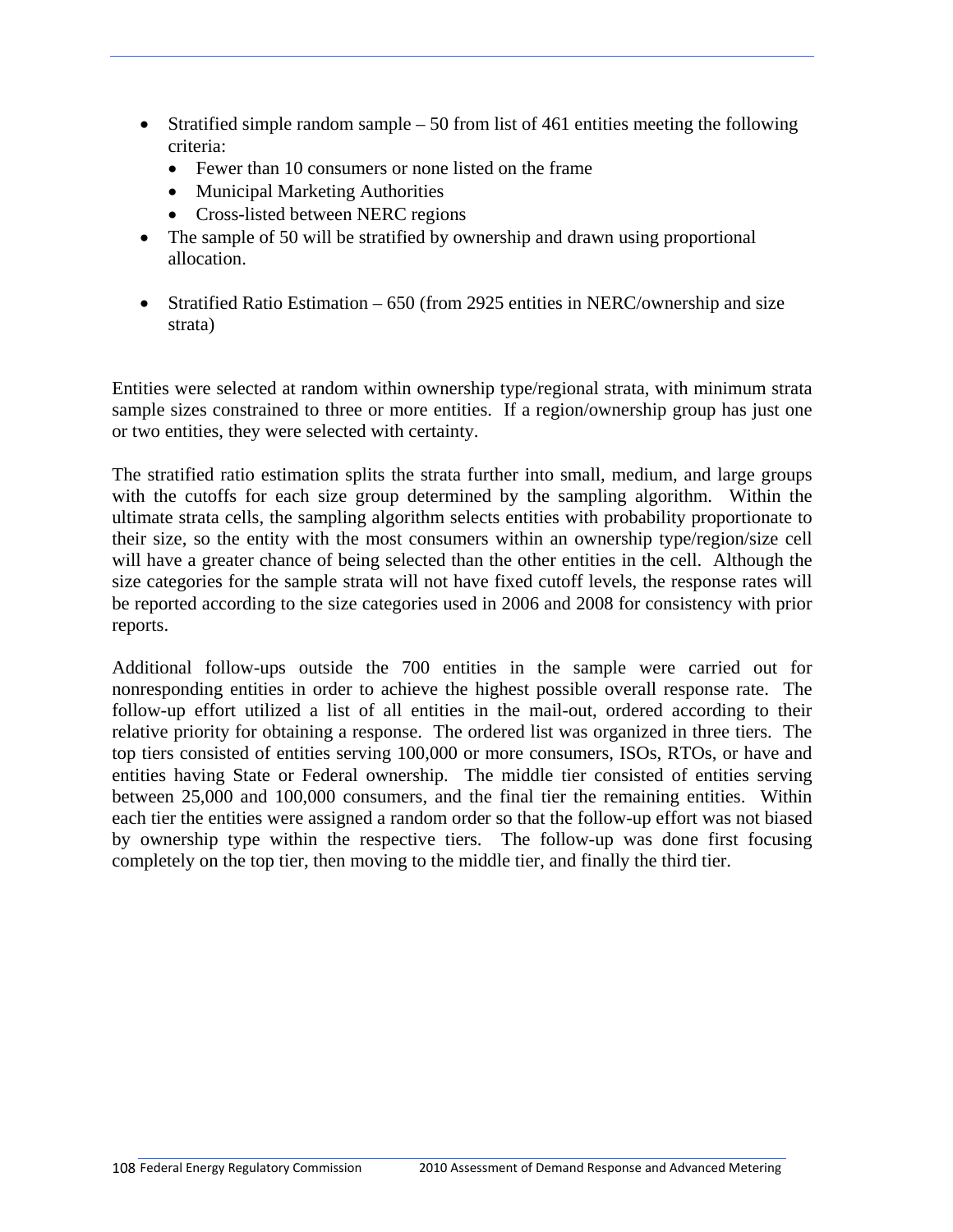| Type of Entity                                                               | Size       | Total<br>Numbe<br>r | DR<br>Sample<br>Respons<br>e Rate<br>$(n=940)$ | DR<br>Actual<br>Respons<br>e Rate<br>$(n=537)$ | AMI<br>Sample<br>Respons<br>e Rate<br>$(n=2183)$ | AMI<br>Actual<br>Respons<br>e Rate<br>$(n=1746)$ | Overall<br>Sample<br>Respons<br>e Rate<br>$(n=2182)$ | Overall<br>Actual<br>Respons<br>e Rate<br>$(n=1755)$ |
|------------------------------------------------------------------------------|------------|---------------------|------------------------------------------------|------------------------------------------------|--------------------------------------------------|--------------------------------------------------|------------------------------------------------------|------------------------------------------------------|
|                                                                              | Large      | 23                  | 63.6%                                          | 60.9%                                          | 72.7%                                            | 69.6%                                            | 72.7%                                                | 69.6%                                                |
| Cooperatively Owned<br>Utility                                               | Mediu<br>m | 188                 | 40.7%                                          | 38.3%                                          | 81.3%                                            | 74.5%                                            | 81.3%                                                | 74.5%                                                |
|                                                                              | Other      | 47                  | 0.0%                                           | 21.3%                                          | 80.0%                                            | 55.3%                                            | 80.0%                                                | 59.6%                                                |
|                                                                              | Small      | 620                 | 25.7%                                          | 21.9%                                          | 67.6%                                            | 61.9%                                            | 68.6%                                                | 62.1%                                                |
| <b>Curtailment Service</b><br>Provider                                       | Other      | 11                  | 0.0%                                           | 9.1%                                           | 50.0%                                            | 18.2%                                            | 50.0%                                                | 18.2%                                                |
|                                                                              | Large      | $\overline{2}$      | 100.0<br>$\%$                                  | 100.0<br>$\%$                                  | 100.0<br>%                                       | 100.0<br>%                                       | 100.0<br>%                                           | 100.0<br>$\%$                                        |
| Federal and State Utility                                                    | Mediu<br>m | 1                   | 0.0%                                           | 0.0%                                           | 100.0<br>%                                       | 100.0<br>%                                       | 100.0<br>%                                           | 100.0<br>%                                           |
|                                                                              | Other      | 16                  | 0.0%                                           | 6.3%                                           | 50.0%                                            | 62.5%                                            | 50.0%                                                | 62.5%                                                |
|                                                                              | Small      | 10                  | 37.5%                                          | 30.0%                                          | 87.5%                                            | 90.0%                                            | 87.5%                                                | 90.0%                                                |
|                                                                              | Large      | 114                 | 79.8%                                          | 76.3%                                          | 96.2%                                            | 94.7%                                            | 96.2%                                                | 94.7%                                                |
| <b>Investor Owned Utility</b>                                                | Mediu<br>m | 22                  | 40.0%                                          | 40.9%                                          | 80.0%                                            | 77.3%                                            | 80.0%                                                | 77.3%                                                |
|                                                                              | Other      | 27                  | 0.0%                                           | 0.0%                                           | 0.0%                                             | 14.8%                                            | 0.0%                                                 | 18.5%                                                |
|                                                                              | Small      | 44                  | 14.3%                                          | 11.4%                                          | 60.7%                                            | 52.3%                                            | 60.7%                                                | 52.3%                                                |
|                                                                              | Large      | 20                  | 50.0%                                          | 50.0%                                          | 83.3%                                            | 85.0%                                            | 83.3%                                                | 85.0%                                                |
| Municipally Owned                                                            | Mediu<br>m | 87                  | 19.6%                                          | 14.9%                                          | 66.7%                                            | 59.8%                                            | 66.7%                                                | 59.8%                                                |
| Utility                                                                      | Other      | 21                  | 0.0%                                           | 19.0%                                          | 100.0<br>$\%$                                    | 57.1%                                            | 100.0<br>%                                           | 57.1%                                                |
|                                                                              | Small      | 1733                | 3.4%                                           | 6.8%                                           | 55.9%                                            | 45.3%                                            | 55.9%                                                | 45.5%                                                |
|                                                                              | Mediu<br>m | 1                   | 0.0%                                           | 0.0%                                           | 0.0%                                             | 0.0%                                             | 0.0%                                                 | 0.0%                                                 |
| Other                                                                        | Other      | 53                  | 0.0%                                           | 0.0%                                           | 10.0%                                            | 3.8%                                             | 10.0%                                                | 3.8%                                                 |
|                                                                              | Small      | 3                   | 0.0%                                           | 100.0<br>$\%$                                  | 0.0%                                             | 100.0<br>%                                       | 0.0%                                                 | 100.0<br>℅                                           |
|                                                                              | Large      | $\overline{7}$      | 71.4%                                          | 71.4%                                          | 85.7%                                            | 85.7%                                            | 85.7%                                                | 85.7%                                                |
| Political Subdivision                                                        | Mediu<br>m | 12                  | 8.3%                                           | 8.3%                                           | 66.7%                                            | 66.7%                                            | 66.7%                                                | 66.7%                                                |
|                                                                              | Other      | 23                  | 0.0%                                           | 4.3%                                           | 0.0%                                             | 30.4%                                            | 0.0%                                                 | 34.8%                                                |
|                                                                              | Small      | 85                  | 15.6%                                          | 11.8%                                          | 62.5%                                            | 56.5%                                            | 62.5%                                                | 56.5%                                                |
| Power Marketer                                                               | Large      | 18                  | 18.2%                                          | 22.2%                                          | 27.3%                                            | 27.8%                                            | 27.3%                                                | 27.8%                                                |
|                                                                              | Mediu<br>m | 18                  | 14.3%                                          | 11.1%                                          | 85.7%                                            | 66.7%                                            | 85.7%                                                | 66.7%                                                |
|                                                                              | Other      | 71                  | 14.3%                                          | 2.8%                                           | 42.9%                                            | 23.9%                                            | 42.9%                                                | 25.4%                                                |
|                                                                              | Small      | 67                  | 10.5%                                          | 7.5%                                           | 47.4%                                            | 29.9%                                            | 47.4%                                                | 29.9%                                                |
| <b>Regional Transmission</b><br>Organization/Independe<br>nt System Operator | Other      | 7                   | 0.0%                                           | 100.0<br>%                                     | 0.0%                                             | 85.7%                                            | 0.0%                                                 | 100.0<br>℅                                           |
| Transmission                                                                 | Other      | $\overline{7}$      | 0.0%                                           | 0.0%                                           | 0.0%                                             | 42.9%                                            | 0.0%                                                 | 42.9%                                                |
| <b>Total</b>                                                                 |            | 3358                | 27.8%                                          | 15.6%                                          | 64.6%                                            | 52.0%                                            | 64.6%                                                | 52.3%                                                |

### *Table H2. Subsample response rates*